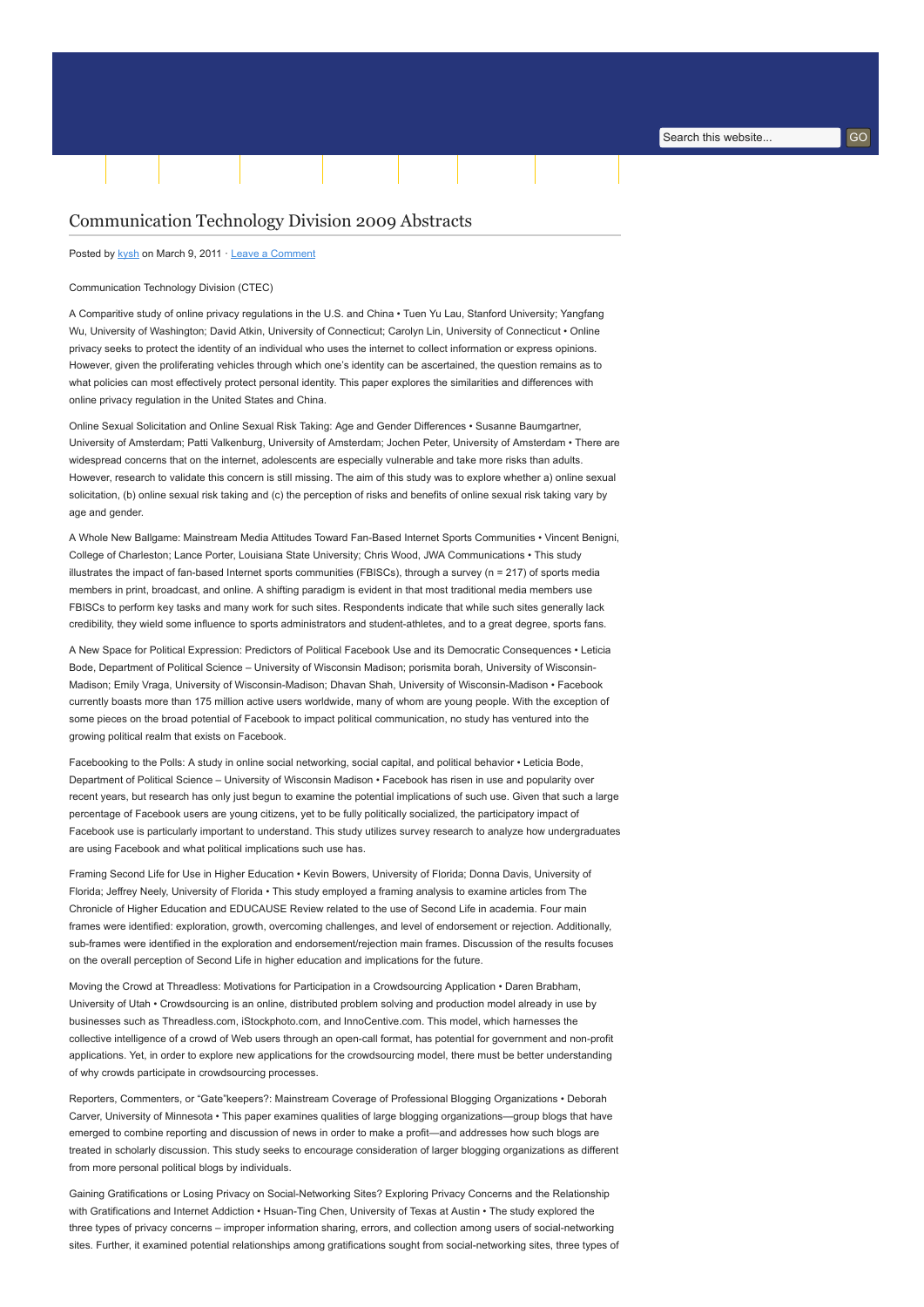privacy concerns, and Internet addiction. The findings showed that individuals' privacy concerns for improper information sharing will decrease their Internet addiction.

Cultural differences in social relationships on SNSs: Cross-cultural comparison between Americans and Koreans • Seong Eun Cho, Rutgers University • This study explores cultural differences in SNS relationships between Americans and Koreans. In doing so, this study aims to confirm the effect of national cultures on SNS usage and to understand indications from previous single-culture studies. 322 American and 241 Korean college students participated in a survey. To analysis data, this study mainly employed independent sample t-test, correlation, and multiple regressions.

Participation divide among "online experts": Prediction of psychological factors, experience and skills on web content creation among college students • Teresa Correa, University of Texas at Austin • This study explored the factors that predict the creation of online content among college students. A Web-based survey revealed that there are differences by gender, race, and age in creating content. Using self-determination theory as theoretical framework, this study found that psychological factors such as perceived usefulness, perceived competence and motivation are strong predictors of content creation. The gender divide disappears when perceived competence and skills are taken into account.

A Content Analysis of the 2008 Presidential Candidates' YouTube Sites • Juliann Cortese, Florida State University; Jennifer Proffitt, Florida State University • This study examines how the 2008 presidential candidates differed in the number, type, and content of videos posted on their YouTube sites. Results indicate that the Obama campaign posted significantly more videos and a variety of videos as compared to the McCain campaign. Further, McCain's videos were predominantly negative while the Obama videos tended to be more balanced. Neither candidate fully utilized the space and time available on YouTube to specifically outline policies and proposals.

Standing at the Intersection of the Digital Divide and Environmental Justice: How One Community Made Sense of It • Jane Dailey, Marietta College • This study examined whether historically marginalized citizens perceive the Internet as a tool for environmental advocacy. Qualitative data collected from 44 adults living in poor working class neighborhoods suggest the Internet is not an end-all solution but does play a role. Participants viewed the Internet as an information source, but preferred face-to-face communication for mobilizing support. Their view is consistent with their claims of how they make use of the Internet in their everyday lives.

Determinants of High-Definition Television Awareness, Familiarity, and Knowledge • Michel Dupagne, University of Miami; Paul Driscoll, University of Miami • This study investigated whether education, income, mass media use, interpersonal communication, social participation, cosmopoliteness, perceived attributes of new communication technologies, and ownership of communication technologies predicted high-definition television (HDTV) awareness, familiarity, and knowledge. Results revealed mixed support for the hypotheses and identified different predictors for the three regression models. While education, income, and newspaper reading were positive predictors of HDTV awareness, perceived attributes and ownership of communication technologies were significantly related to HDTV familiarity.

A Case for a Greater Attention to Technology in the Individual-Level Political Communication Effects Research • Ivan Dylko, The Ohio State University • In this paper, a case is being made for an increasingly important role of technology in the individual-level research on mass and interpersonal political communication effects. The role of technology is particularly important in today's age of information environment diversity. The Functional Model of Communication Technology is proposed as a helpful heuristic for advancing communication theory.

Gatekeeping and YouTube: News Filters and the Intermedia Dynamic in the Age of User-Generated Content • Ivan Dylko, The Ohio State University; Kristen Landreville, The Ohio State University; Michael Beam, The Ohio State University; Nicholas Geidner, The Ohio State University • The primary purpose of this study is to refine gatekeeping theory, by examining it in the new context of user-generated news content. Videos from YouTube were utilized as an approximation of user-generated content, due to YouTube's leadership position in the online user-generated video streaming market.

Network Effect in Adoption and Use of Online Social Network Sites: The Case of Facebook • J-en Teo, Nanyang Technological University; Seraphina Seng, Nanyang Technological University; Wayne Fu, Nanyang Technological University • This study examines user-network effect on the adoption and use of social networking sites (SNSs). Online survey data were gathered from Singaporeans to test the effect among individuals' choices about using Facebook.

New Scheme of Communication: An Exploratory Study of Interactivity and Multimedia Use in Chinese J-blogs and the Implications • Fangfang Gao, University of Florida; Renee Martin-Kratzer, University of Florida • This study examined the use of new technologies in Chinese j-blogs and found there is a positive correlation between the use of hyperlinks, videos and pictures with reader comments, indicating that the use of these features sparks a better dialogue with readers. The shift in the model of communication between journalists and readers through j-blogs changes the traditional concept of gatekeeping, providing broader implications for the flow of free information in China's controlled media environment.

Stealing Television's Eyeball Share? The Impact of Alternative Video Distribution Platforms on Traditional Television Viewing • miao guo, University of Florida; Chunsik Lee, University of Florida • This study examined the impact of alternative video distribution platforms, such as online video streaming on computer and mobile television through portable video devices, on traditional television viewing patterns. By drawing upon the uses and gratifications approach, the technology acceptance model (TAM), and the innovation diffusion theory, this study explored how motives, perceived media characteristics, affinity for alternative outlets, and viewing behavior jointly shaped the substitution phenomena between newly emerging alternative platforms and traditional television.

Good for business? IM and the virtual newsroom • Elizabeth Hendrickson, University of Tennessee • This research examines the newsgathering processes and production of an entertainment website, Futé.com, to understand how the site's use of a virtual newsroom and computer mediated communication influences organizational dynamics and culture.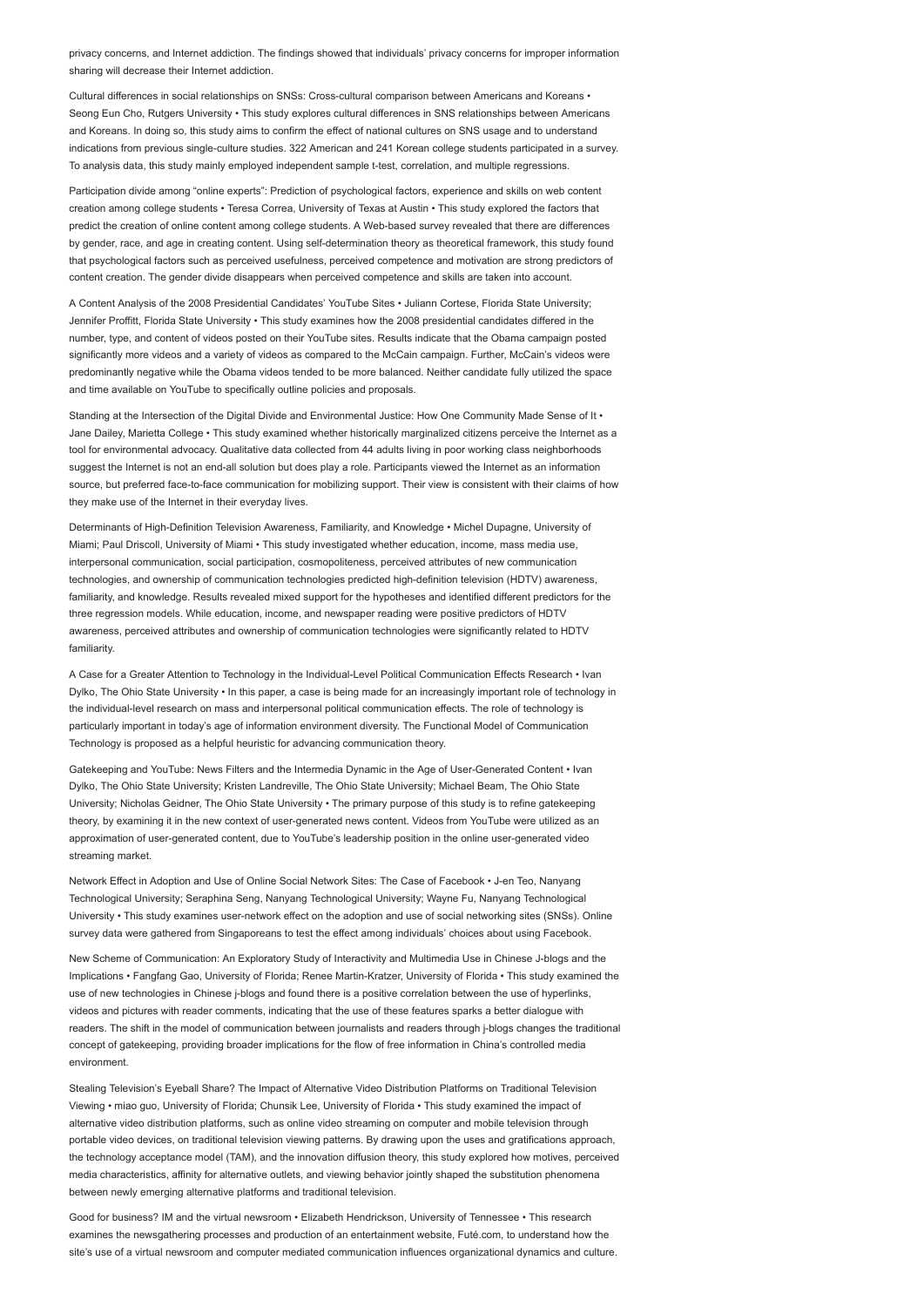By employing a case study of Futé, this research utilized in-depth interviews and observations to examine the role of instant messaging (IM) in organizing work and shaping organizational culture. The primary research question was: How does IM affect communication and organizational dynamics?

Revealing Myself in Games: Constructing an Identity Through Game Creation • Renyi Hong, Nanyang Technological University; Lin Zhi Jasmine Lee; Nathanael Tan, Nanyang Technological University; Ting Hui Grace Ong, Nanyang Technological University; Vivian Hsueh-hua Chen, Nanyang Technological University • The proliferation of media production technologies has allowed for game players to become game creators, tinkering and forging their own games. This qualitative project explores how amateurs express and construct their identity through the activity of game creation. Forty interviews were conducted with renowned game modifiers and independent game developers internationally. The findings revealed that the game creation performance is characterized by the practices of play, object-relating and public performance.

An Examination of the Business Strategies in the Second Life Virtual Market • J. Sonia Huang, Department of Communication and Technology, National Chiao Tung University • Second Life (SL) is now experiencing its own dystopia. The SL in-world market is perfectly competitive; largest businesses do not sustain over years. The study thus takes a diagnostic approach using real-world business strategies to examine whether largest businesses are creating a defendable position in the market and what choices they have to obtain competitive advantage.

Blogging in U.S. Newsrooms: A National Survey of Perceptions and Practices • Sun Ho Jeong, University of Texas at Austin • A national survey of 489 working journalists found that they spend about 2.5 days every week and an average of 40 minutes daily reading blogs for reporting and research. Journalists are turning to blogs to keep up with news and find out about alternative viewpoints. About 60 percent of the journalists write blogs. Earliest adopters of blogs are the most likely to perceive journalist-blogs as making positive contributions to journalism and perceive blogs credible.

Facebook. MySpace. Two-faced?: Credibility of Social Network Sites for Political Information • Tom Johnson, Texas Tech; Barbara Kaye, University of Tennessee • This study employed an online survey to examine the degree to which politically interested Internet users judge social network sites as believable, fair, accurate and in depth. More specifically, this research focuses on the degree to which reliance on social network sites predict their credibility after controlling for political and demographic factors.

Uses and Gratifications of Twitter: An Examination of User Motives and Satisfaction of Twitter Use • Philip Johnson, Syracuse University; Sung-Un Yang, Syracuse University • Our study applied a uses and gratifications approach to investigate Twitter—an internet medium and micro-blogging platform with both mass and interpersonal communication features for sharing short messages to others. Twitter user motives (gratifications sought) and the perceived fulfillment of these motives (gratifications obtained) were examined. In addition, satisfaction of Twitter use was investigated by comparing the differences between gratifications sought and gratifications obtained.

Debauchery and Disclosure: Employer Perceptions of Facebook Profiles • Shannon Kennan, Pennsylvania State University; Haiyan Jia, Pennsylvania State University; Alice Shapiro, Pennsylvania State University • Can the party pictures that we post online hurt our job prospects? A 2×2 factorial experiment (N=81) with HR professionals showed that images of debauchery and excessive self-disclosure on a Facebook site affected their personality assessments and hiring decisions. Perceived extroversion and conscientiousness mediated the effects of debauchery while perceived agreeableness mediated that of self-disclosure upon hirability of a candidate. Interestingly, employers who had a Facebook account were significantly more sensitive to debauchery.

Exploring eWOM in Online Consumer Reviews: Experience versus Search Goods • Jinsoo Kim, University of Florida; Jaejin Lee, Univ. of Florida • The purpose of this exploratory study is to provide a description of eWOM that allows a better understanding of this new communication phenomenon by conducting content analysis. The study analyzes 828 online consumer reviews based on product characteristics (experience/search goods) and website characteristics (specialized/general sites) from various angles. This study reveals that product and website characteristics are closely associated with quality/quantity of content, review characteristics, preference, and consumer rating. Implications/suggestions for future studies are discussed.

"You Say Net Neutrality, I Say Net Neutrality": Content and Semantic Network Analyses of Newspaper Coverage of Net Neutrality • Minjeong Kim, Colorado State University; Jang Hyun Kim, University of Hawaii at Manoa; Chung Joo Chung, State University of New York at Buffalo • The issue of network neutrality has generated a great deal of attention and conflict among interested parties in recent years. The purpose of this study was to explore how net neutrality has been conceptualized and understood in the media. This study examined, through categorical content analysis and semantic network analysis, a total of 134 net neutrality stories that appeared in the four major newspapers from February 2004 through January 2009.

Did Social Media Really Matter? College Students' Use of Online Media and Political Decision Making in the 2008 Election • Matthew Kushin, Edward R. Murrow College of Communication, Washington State University; Masahiro Yamamoto, Washington State University • We examined young adults' use of internet content for political information as well as online expression behaviors for the 2008 election. Media attention variables were assessed using regression analysis for their relationship with involvement and efficacy. Results supported a moderate relationship between attention to traditional internet sources, efficacy and involvement. Social media attention was not significantly related to efficacy or involvement after controlling for other political internet variables. Online expression was significantly related to involvement.

Information Hierarchy in Web 2.0 Context: An Exploratory Study of 'Folksonomy' • Kyounghee Kwon, SUNY-Buffalo; Shin-il Moon, SUNY-Buffalo • Based on theoretical contention between information decentralization and the persistency of preexisting information hierarchy on the Internet, the study examines how folksonomy, a Web 2.0 practice, retrieves and organizes issue-sensitive information. The results support the thesis of persistent preexisting hierarchy, revealing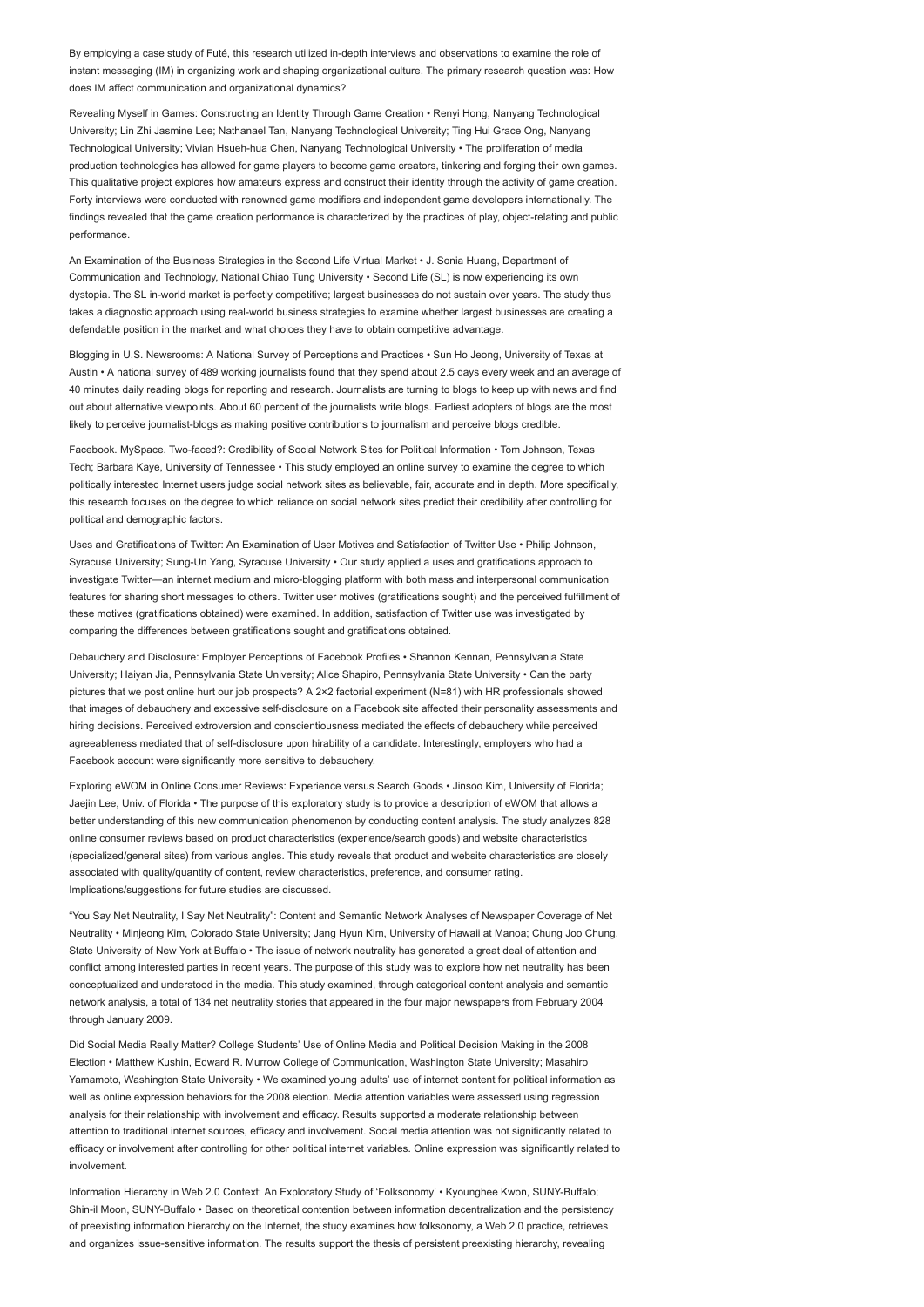major retrievals from traditional mass media and previously well-known sources. On the other hand, diversity does exist in folksonomy, as seen from different agendas set between mainstream and alternative sources.

Political Discourse on Facebook: A New Public Sphere? • Lindita Camaj, Indiana University; Seong Choul Hong, Indiana University; Gerry Lanosga, Indiana University School of Journalism; Yunjuan Luo, School of Journalism, Indiana University Bloomington • In messages posted on presidential candidates' Facebook pages, users carry on an energetic political discussion, not limited to those with whom they happen to agree most. However, the discourse appears concentrated among a small, hardcore group of users, and there is little evidence that these conversations inspire any offline political activity, an important element in public sphere theory. A content analysis of these messages challenges the notion of a true Habermasian public sphere online.

When the Mask Governs the Mind: Effects of Social Category Representation on Task Performance and Motivation in Avatar-Represented Virtual Groups • Jong-Eun Roselyn Lee, Stanford University • This experiment examined how social category representation via avatars affects stereotype-relevant task performance in virtual group settings. In particular, this study focused on the phenomenon of stereotype threat – a type of psychological threat induced by situations in which negative stereotyping about a group leads its members to fear the risk of confirming the stereotype, which leads to behavioral consequences such as performance and motivational deficits in the stereotype-relevant domain.

Anti-Smoking Videos on Social Media: Comparative Analysis of the Persuasive Attributes on YouTube Videos • Hyunmin Lee, University of Missouri • This study seeks a descriptive understanding of anti-smoking videos posted on YouTube and users' reaction toward the videos. The appeals, themes, model characteristics, and viewers' reactions were examined based on a content analysis of 199 anti-smoking videos. While the study finds that cessation theme and fear appeal are the most frequent strategies utilized by these videos, industry manipulation and fear appeal received the lowest ratings from video viewers.

Text me when it becomes dangerous: Exploring the Determinants of College Students' Short Message Service (SMS) Text Alerts Service Adoption • Doohwang Lee, University of Alabama; Jee Young Chung, The University of Alabama • Based on Davis' (1986) technology acceptance model and Brehm's (1989)'s reactance theory, this study sought to explore the determinants to college students' SMS text alerts service adoption. The results showed that the probability of being the SMS text-service subscribers or non- subscribers was not directly affected by perceived ease of use, perceived usefulness, and social norms.

Exploring the Roles of ICT Adoption in the Migratory Adaptation of the Rural-urban Migrants in Beijing • Weizhen Lei, School of Journalism and Communication, Renmin University of China; Martin Gibbs, Information System Department, the University of Melbourne; Shanton Chang, Information System Department, the University of Melbourne; Heejin Lee, Graduate School of International Studies, Yonsei University, Korea • In the current era where globalization and ICT (Information and Communication technology) use is pervasive, the understanding of technology-based social structure, such as how ICT is applied to enhance the rising networked society (Castells, 2000; van Dijk, 2005), becomes significant. In studying this phenomenon, exploring various migrant populations and how they use ICT can explicitly show the relationships between human mobility, social network, autonomy and new media technologies.

Using Web 2.0 Technologies to Facilitate Learning • Mitzi Lewis, Midwestern State University; LaRae Donnellan, Florida A&M University • This paper examines a collaboration between instructors and students at two higher education institutions in different states. Web 2.0 technologies were used to facilitate group efforts in the development, implementation, and evaluation of an Internet survey. Instructors discuss lessons learned and offer suggestions for successful implementation of Web 2.0 technologies in an educational environment.

Stonewalling Manipulation Effects on Internet Use and Beliefs: The Resiliency of College Internet Users • Jennette Lovejoy, Ohio University; Erin Armstrong, Ohio University; dave sennerud, Ohio University; Roshan Noorzai, Ohio University; Chong Wu, Ohio University • This experiment using college students (n=189) at a large midwestern university utilized a 2×2 between subjects design with a fifth control group to explore the interaction between positive or negative news stories and their effect on self-reported Internet use and Internet belief measures. Both the angle of the news story and the positioning of the news story within the experiment packet were manipulated.

When blogs become organizations • Wilson Lowrey, University of Alabama; Scott Parrott, The University of Alabama • This exploratory study first examines the degree to which bloggers, who pride themselves on challenging mainstream journalism, are adopting an organizational form in pursuit of heightened popularity, status, and advertising revenue. The study also examines the relationship between organizational form and formality of content, namely, whether blog postings resemble traditional journalism. Relationships among pursuit of revenue, organizational form and level of popularity are also assessed.

Soap Box or Box of Soap: Consumer Understanding of the Relationship between Content and Advertising in the Context of User-Generated Content • Sally McMillan, University of Tennessee • Mass media in the United States have hosted news content and delivered audiences to advertisers. But while advertiser support for traditional media has been dropping, activities of online 'citizen journalists' have been on the rise. A key question for both traditional news organizations and citizen journalists is who will pay for content of online news and information.

An Exploration of the Policy Objectives of South Korea's Broadband Convergence Network • Siddhartha Menon, Michigan State University • The purpose of this dissertation is to explore the South Korean government's policy objectives for the Broadband Convergence Network (BcN) between 2004 and 2007. The BcN is envisioned as conduit for broadband content and applications. This paper uses generativity as a conceptual framework to determine whether the objectives for the BcN, based on a content analysis of policy documents and interviews with experts, empowered the network to sustain a generative critical information infrastructure.

The Exploratory Study of High Definition Advertising and Consumer Response • Jang Ho Moon, University of Texas at Austin; Jong-Hyuok Jung, University of Texas at Austin; Wei-Na Lee, The University of Texas at Austin • In just a few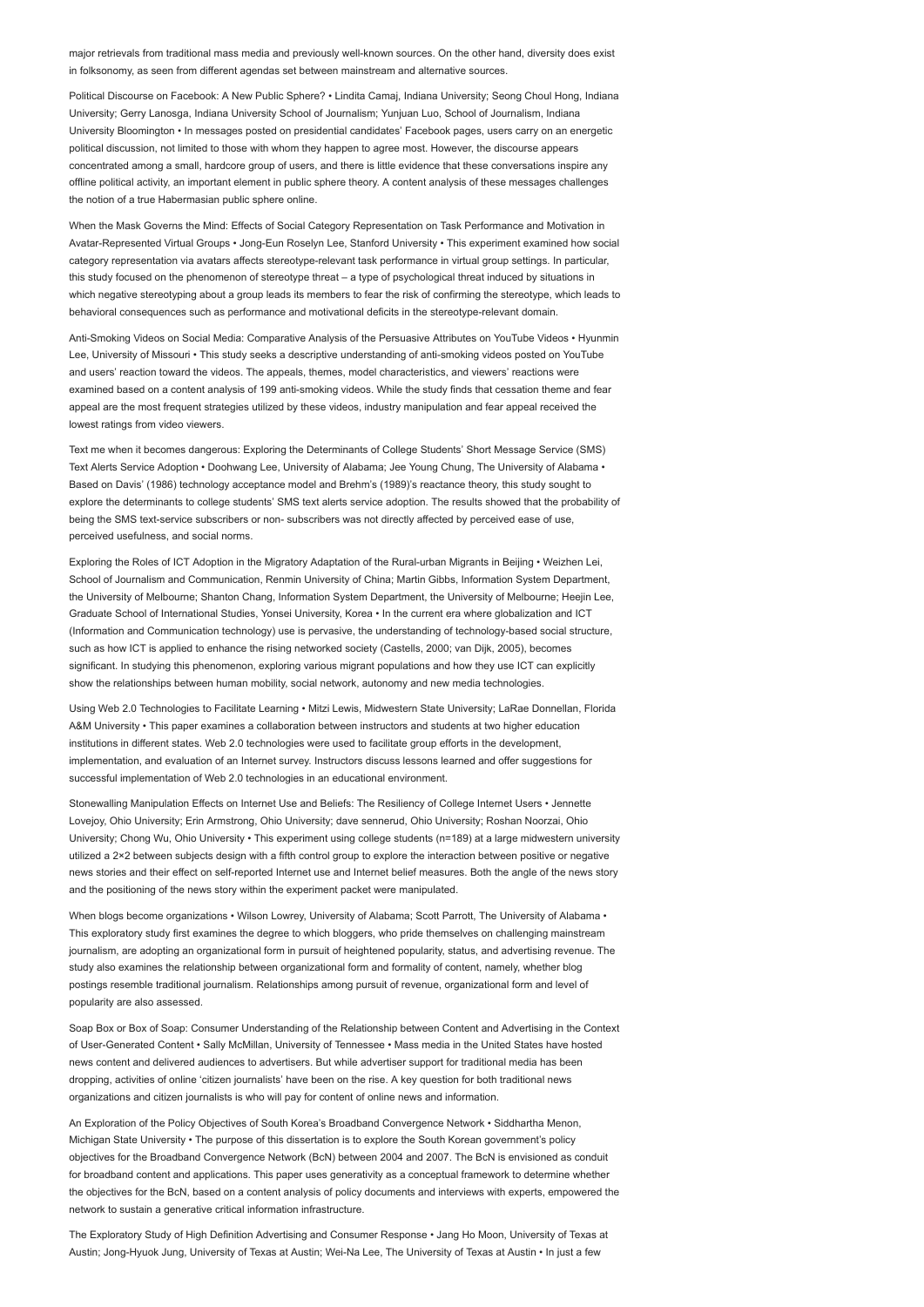months, all full-power broadcast television stations in the U.S. will begin broadcasting only in digital format. The purpose of this study is to explore the effect of high definition technology on television advertising at this time of digital transition. By conducting an experimental study and a follow-up explanatory focus group, this study suggests that high definition technology may have a significant impact on advertising effectiveness in the digital television era.

Power Distance, Uncertainty Avoidance, and Technology: Hofstede's Dimensions and Human Development Indicators • George Musambira, University of Central Florida; Jonathan Matusitz, University of Central Florida • Correlations between Hofstede's dimensions of power distance and uncertainty avoidance and selected indicators of the Human Development Report (HDR) were analyzed. Three communication technology indicators – i.e., cell phone subscription, Internet use, and the number of telephone main lines – were predicted to measure the development of a nation. Results indicate a negative correlation between high power distance and communication technology in terms of the three technologies examined in this study.

Moving One Step Closer to Reengaging Citizens: Discovering Patterns of Online Political Activity • Lindsay Newport, Louisiana State University • An exploratory factor analysis of survey data (N=1,238) revealed four primary classifications of Internet users based on their typical online political activities: videophiles, highly interesteds, pass alongs, and content creators. These four classifications support the notion of a psychological model of Internet effects and may aid in discovering targeted and effective ways of motivating these citizens to political action based on their online activities.

Attributes and Consequences of New Communication Technologies in the Values of Transnational Work • Fernando Paragas, Nanyang Technological University • This study tests a literature-based means-ends chain (MEC) framework that depicts the relationship between the attributes of new communication technologies (NCTs), the consequences of using such NCTs, and the values of self and family among migrant workers from the Philippines using data from a random survey of 320 respondents.

Explaining Online Health Information-Seeking and the Physician-Patient Relationship • Songyi Park, Northwestern University • Although the use of the Internet for health information continues to grow rapidly, its impact on health care is still unclear. Previous studies have shown inconsistent findings with regard to which demographic and socioeconomic characteristics of patients influence online health information seeking. Few studies have analyzed the association between the discussion of online health information and the physician-patient relationship at the multivariate level.

Age Differences in Perceptions and Intention of Online Community Participation: An Extension of the Technology Acceptance Model • Jae Eun Chung, University of Southern California; Namkee Park, University of Oklahoma; Helen Hua Wang, University of Southern California • This study examined age differences in perceptions of online communities and the factors that affect future intention of online community participation, within the framework of the Technology Acceptance Model (TAM). The study supported the major propositions of the TAM but found that age was a moderator of certain key relationships in the model.

Denying Destiny: Viewtron and the refusal to recognize mutual shaping of technology • Mark Poepsel, University of Missouri-Columbia, Missouri School of Journalism; Seth Ashley, University of Missouri School of Journalism • This paper combines a qualitative content analysis of newspaper and trade magazine reports about Knight-Ridder's Viewtron project with a close reading of primary sources in order to inform a discussion about why Viewtron failed. Mutual Shaping of Technology theory is applied. This theory suggests that new technologies both affect the cultures into which they are introduced, and they are shaped by cultural processes as well.

Keeping Up with Mrs. Jones: Mommy Blogging, Social Comparison, and Self-Esteem • Anesha Brown, Brigham Young University; Holly Wallace, Brigham Young University; Liz Mott, Brigham Young University; Brad Rawlins, Brigham Young University; Karson Denney, Brigham Young University; Autumn Linford, Brigham Young University • As the community of mommy bloggers increases, it raises the question of the effects of engaging in this socially interactive medium. This study examines the phenomenon through the lenses of social comparison and self-esteem. A survey of 619 blogging mothers reveals that those scoring higher on a social comparison index are likely to spend more time reading and maintaining blogs, while a regression analysis shows that this activity can have a negative impact on self-esteem.

Type Up, Speak Out! An Analysis of the Spiral of Silence in an Online Forum • Lauren Reichart, University of Alabama; Skye Chance Cooley, The University of Alabama • 522 user ratings and reviews of nine separate movies on a movie review website were examined in order to determine if the opinions all conformed to either all positive or all negative. The mass communication theory of the spiral of silence was used to analyze the website.

Facebook groups as an e-learning component in higher education courses: one successful case study · Gary Ritzenthaler, University of Florida; Dave Stanton, University of Florida • This case study examines the benefits that a social networking site like Facebook can add to a university-level course. A Facebook group was created as a platform to distribute content related to the course as well as provide a venue for students to meet, discuss and socialize.

The Path Already Taken: Technological and Pedagogical Practices in Convergence Education • Jeremy Sarachan, St. John Fisher College • Communication departments considering adapting or further implementing a convergence curriculum can benefit from exploring choices made at other universities. In this survey, quantitative and qualitative data were collected from 110 AEJMC affiliates as a means to explore course content, student assessment methods, lab space, software, and other technical considerations. A range of solutions were found to exist, but common curriculum choices and tools emerged.

What do your friends say about you? Activist group evaluations in a social networking context • Mike Schmierbach, Penn State University; Qian Xu, College of Communications Penn State University; Saraswathi Bellur-Thandaveshwara, Pennsylvania State University; Erin Ash, Pennsylvania State University; Anne Oeldorf-Hirsch, Pennsylvania State University; Andrew Kegerise, Penn State University • Research suggests that individuals use cues about the popularity of a cause or group to make judgments. This idea of a bandwagon phenomenon has found particular support in an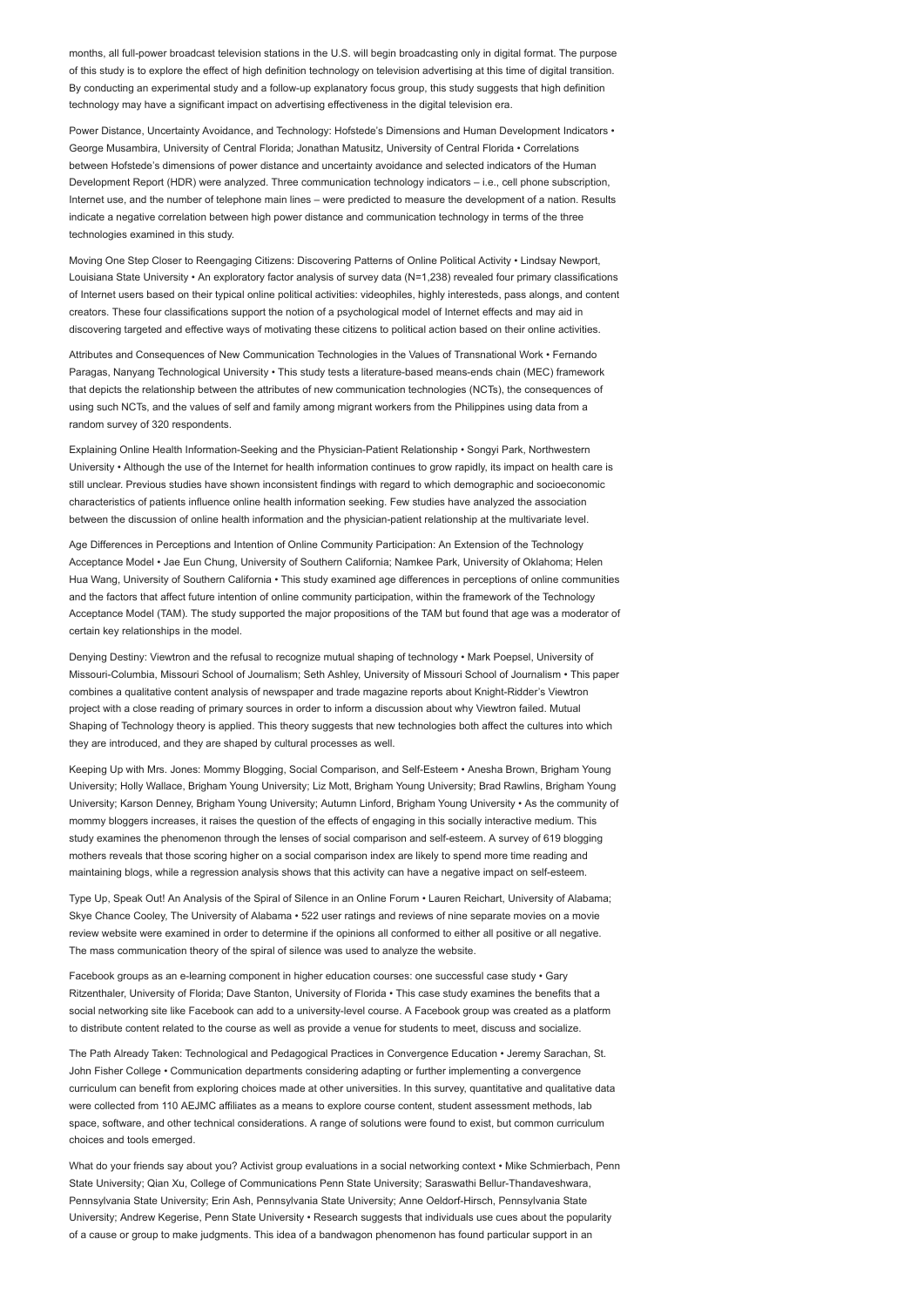online context, where cues about the number of supporters are readily available. However, perceptions regarding the group may also depend on the identity of those supporters, with race being one potentially important factor.

Innovation processes in journalism as actor-networks and communities of practice • Amy Schmitz Weiss, San Diego State University; David Domingo, University Rovira i Virgili (Tarragona, Spain) • This paper explores two different but complementary theoretical approaches to frame innovation in online media: Actor-Network Theory and Community of Practice. The principles and key concepts of each are presented and their applicability is discussed. Four research programs are presented for developing use of these theories, which offer efficient tools to understand and analyze the actors involved in innovation decisions, the dynamics of the negotiation and learning processes, and the factors constraining and fostering evolution.

Give-and-take: Why the wireless signal sharing movement is growing and its potential policy implications • Gwen Shaffer, Temple University • Using a resource mobilization framework, this study attempts to better understand the factors that motivate people to join wireless community networks that enable members to share bandwidth. In addition, the research illuminates ties between peer-to-peer networking and civic engagement at a broader level.

"I' ll poke you. You poke me!" Self-disclosure, social attraction, predictability and trust as important predictors of Facebook relationships • Pavica Sheldon, Louisiana State University • The purpose of this research was to test how social attraction on Facebook influences self-disclosure, predictability and trust in another individual. Results of a survey of 243 students showed that we tell our personal secrets on Facebook to those that we like. The relationship between the depth of self-disclosure and trust is mediated by predictability.

Grand Theft Auto IV Comes to Singapore: The Effects of Repeated Exposure to Violent Video Games on Aggression • Kie Zin, Scott Teng, Nanyang Technological University; Sok Cheng, Amy Siew, Nanyang Technological University; Yew Mun, Gabriel Chong, Nanyang Technological University; Marko Skoric, Nanyang Technological University • This study is longitudinal lab-based experiment that examined longer-term effects of playing a violent video game. Participants played Grand Theft Auto IV for a period of three weeks and were compared to a control group on trait aggression, attitudes toward violence, and empathy. The findings do not support the assertion that playing violent video games increases aggression nor reduces empathy as predicted by the General Aggression Model, but they suggest an increase in proviolence attitudes.

Anatomy of Interaction Experience: Distinguishing Sensory, Semantic, and Behavioral Dimensions of Interactivity • Dongyoung Sohn, The Ohio State University • Most previous interactivity studies have focused on what technological characteristics make (mediated) interaction possible, but very few scholarly attempts have been made to answer what constitutes a person's interactivity perception or experience. The primary objective of this article is to redefine interactivity as a construct that captures the general human interaction experience so that it can be applied to an interaction with any medium or in any context.

Mapping the Role of Information: A Model of the Press for a Post-Broadcast World • Steven Stuglin, Georgia State University • Four Theories of the Press set a comparative media systems standard for fifty years, but the contemporary world has a dramatically different press system than the one investigated in 1956. New theories are needed that can account for the declining role of the traditional press and the growing prominence of digital networking and information systems. This essay presents a model for comparing media systems using views of the role of information as a differentiating variable.

Online News Websites: How much information how fast? • Ryan Pierce, Baylor University; Amanda Sturgill, Baylor University; Yiliu Wang, Baylor University • Questions about the efficacy of the Internet for delivering online news are rapidly vanishing, as Internet news use is putting great financial pressure on print media. But questions on the best way to deliver content to readers in a way that keeps them coming back to a site remain both open and important. Usability and user satisfaction are both major issues behind a site's adoption.

User Attitudes toward Customization and Personalization: A Priming Study of Gratifications Expected and Obtained • Hyunjin Kang, Penn State University; S. Shyam Sundar, Penn State University; Hyang Sook Kim, Pennsylvania State University; Keunmin Bae, Penn State University • Customization is everywhere these days, from faceplates on cell phones to background color on computer desktops to the arrangement of widgets on one's internet start page. What lies behind the tremendous popularity of tailored content? We answer this question with a priming study (N = 322) that explores the gratifications expected and obtained from different kinds of tailored internet services. Self-esteem moderates gratifications derived from tailored services whereas identity, involvement and relevance mediate the relationship.

Kids these Days: Examining Differences in Political Uses and Gratifications, Internet Political Participation, Political Information Efficacy, and Cynicism based on Age • Kaye Sweetser, University of Georgia; Ruthann Weaver Lariscy, University of Georgia; Spencer Tinkham, University of Georgia • Using a telephone survey of randomly selected voters from the general population, this study sought to understand the interrelatedness of use of the Internet as a political information source with perception of political participation, political information efficacy, and cynicism. Guided by the traditional political uses and gratifications theory that divides media choice into approach and avoidance motives, we examine these constructs in terms of emergent generational differences.

Active within Structures: An Integrated Model of Internet Use • Tang Tang, University of Wisconsin Oshkosh • This study represents one of the first attempts to empirically integrate three primary theoretical traditions in audience research the uses and gratifications approach, structural approaches, and technology adoption theories — to explain Internet use. The findings suggest that Internet use is an active choice within structures. The study calls for a broader and integrated scheme to guide our understanding and exploration of new media users.

Tracking the Blogs: An Evaluation of Attacks, Acclaims and Rebuttals Presented on Political Blogs during the 2008 Presidential Election • Robert Wicks, University of Arkansas Department of Communication; Amy Mertensmeyer,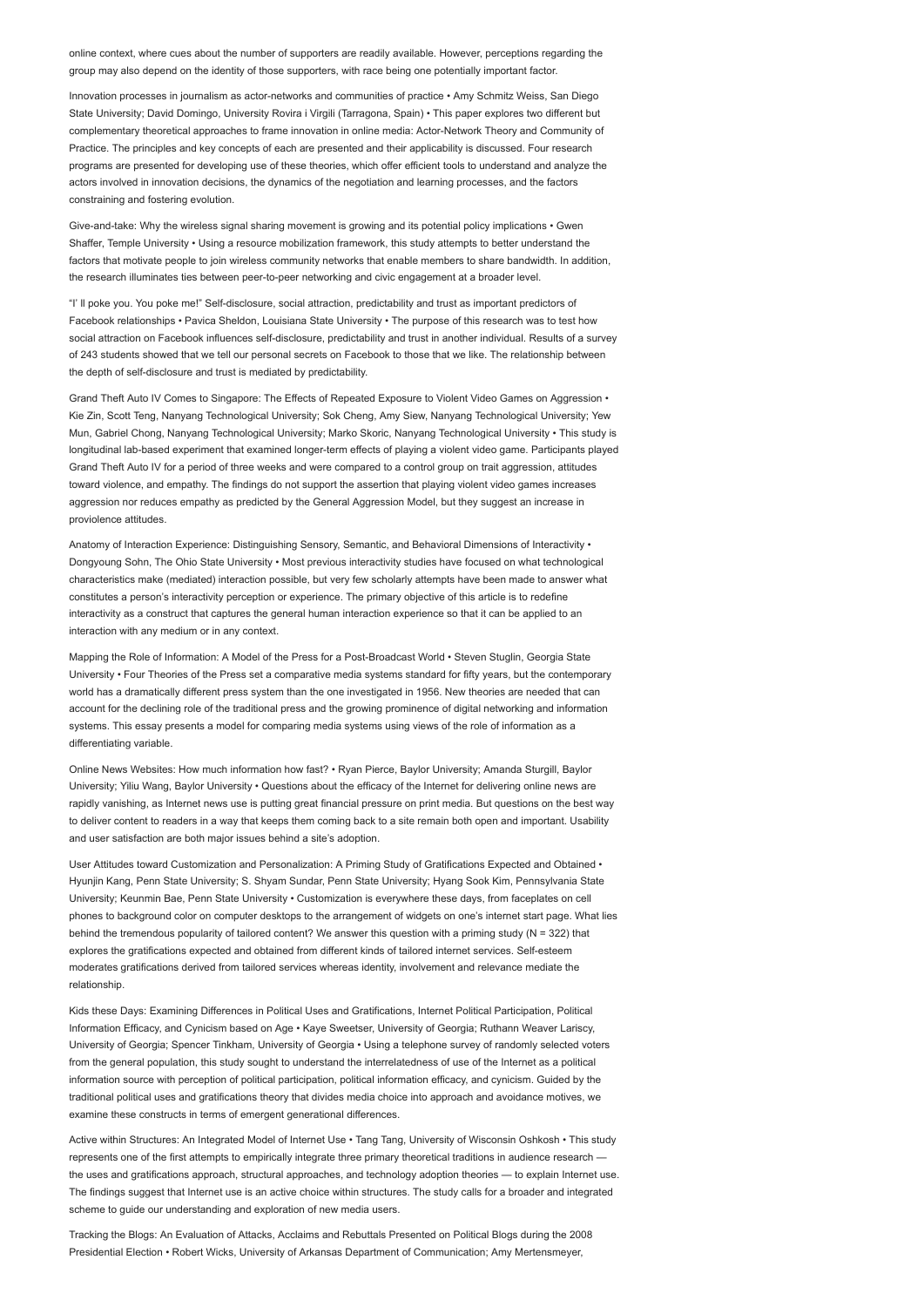University of Arkansas; Gregory Blackburn, University of Arkansas; Tiffany Fields, University of Arkansas • This study employed Benoit's Functional Theory of Presidential Discourse to study the incidence of attacks, acclaims and rebuttals on four politically-aligned websites and six political non-aligned blogs. Results suggest that candidates use their own websites for acclaims, political parties use their blogs to level attacks against opponents, and rebuttals are on blogs are rare.

Emotional Responses During Facebook Use: Two Conceptual Frameworks • Saleem Alhabash, University of Missouri, School of Journalism; Hyojung Park, University of Missouri; Kevin Wise, University of Missouri • Based on existing research on social networking, it was proposed that Facebook.com serves a need for connectivity and that a great deal of its use could be conceptualized using two conceptual frameworks: the first as either social browsing (i.e. Newsfeeds) and social searching (i.e. Friends' profiles), while the second, as either interactive or extractive information-seeking strategies. This study explored whether these categories adequately reflect Facebook use and whether they moderate physiological indicators of emotion.

How does a Virtual Community Influence Older Netizens' Social Capital? • Huan Wu, School of Jouranlism and Communicaiton in The Chinese University of Hong Kong • What this study seeks to answer is: "How does a virtual community influence its members' social capital in face-to-face (FtF) communities?" The virtual community examined in this research is OldKids website, the earliest and the most influential senior-oriented virtual community in nowadays' mainland China. And the FtF communities are OldKids club, set up by the founders of OldKids website; and OldKids salons, built up by OldKids netizens voluntarily

Is Multimodality Better than Single Modality? Exploring modality effect on inter-cultural virtual collaboration • Qian Xu, College of Communications Penn State University; Deanna Behring, Ph.D. student • This study used a 2×2 withinsubjects experiment to explore how media modality and presence of partner's picture influenced inter-culture virtual dyad's collaboration and communication accommodation. The results of the study showed that participants were more likely to be persuaded in audio than in text conditions. Modality and picture interactively influenced perceived ease of communication, language difference, and consensus. It also found that dyad members adopted different linguistic characteristics to accommodate each other in different conditions.

Faculty Adopters of Podcasting: Satisfaction, University Support and Belief in Podcasting • Jin Yang, University of Memphis • This study surveyed university and college professors who have used podcasts in their classroom and found that these early adopters of podcasts were very innovative in general. Most of them believed that podcasts can enhance the pedagogical value of teaching because podcasts provide alternatives to learn and engage students more on their turf.

Comparisons between Avatar users and Non Avatar users: People's Personal Characteristics as Consumers and Their Attitudes toward Virtual World Advertising • Jay (Hyunjae) Yu, Louisiana State University • Avatars are Internet users' representations that are created and utilized as animated characters in virtual worlds. Lately, many Internet users have created avatars and enjoyed a second life by experiencing a virtual world in which they can enjoy many things that they enjoy in the real world. Along with the rapid growth of avatar users, a growth of virtual places, where avatars can hang out is seen as well.

News Use and Social Use of the Internet: Testing a Substitution Model in Three Levels • Lingzi Zhang, National University of Singapore • Embedded in mass media and interpersonal communication theory, current study sheds light on news consumption and interpersonal communication in online settings. We hypothesized a mutual displacement between interpersonal social use and news use of the Internet, based on previous scholarship on media usage, online social relation, and Gratifications of Internet users.

Effects of Perceived Gratification-opportunities and Personal Network on Preference between MSN and QQ • Xiaoxiao Zhang, The School of Journalism and Communication in CUHK • Focusing on the dramatic overriding of QQ on MSN in China, this exploratory study explores the important role of perceived gratification-opportunities and personal network in IM preference and use. Data were gathered from an online snowballing sample of 410 Chinese IM users in 2008. Of the users, 88.0% preferred QQ while merely12.0% preferred MSN. Factor analyses identified three same MSN and QQ gratification-opportunities: entertainment, synchronism and risk.

#### [<< 2009 Abstracts](http://www.aejmc.org/2011/03/2009-abstracts/)

Filed under [Uncategorized](http://www.aejmc.org/home/category/uncategorized/) · Tagged with

## [Visual Communication 2017 Abstracts](http://www.aejmc.org/home/2017/06/viscom-2017-abstracts/)

Posted by [kysh](http://www.aejmc.org/home/author/kyshiab/) on June 2, 2017 · [Leave a Comment](http://www.aejmc.org/home/2017/06/viscom-2017-abstracts/#respond)

Online Coverage of Brittany Maynard's Death: Visual and Verbal Information • Kelsie Arnold; Kimberly Lauffer • This study examined textual and visual elements in web-based coverage of Brittany Maynard's decision to exercise Oregon's right to die in order to understand how the media framed their coverage using multimedia components. The authors used a qualitative perspective and a quantitative data collection instrument to synthesize data and key themes that emerged from the research. Culturally embedded frames, loaded language, and graphic elements were all deemed essential to telling the story of Brittany Maynard.

Attributes of Likable Organizational Logos: An Exploratory Study using Q Methodology • Angie Chung; Dennis Kinsey • Logos have a big impact on how people feel about an organization. The goal of this research is to identify the subjective perceptions when people evaluate logos and explore what elements affect the likability of organizational logos. This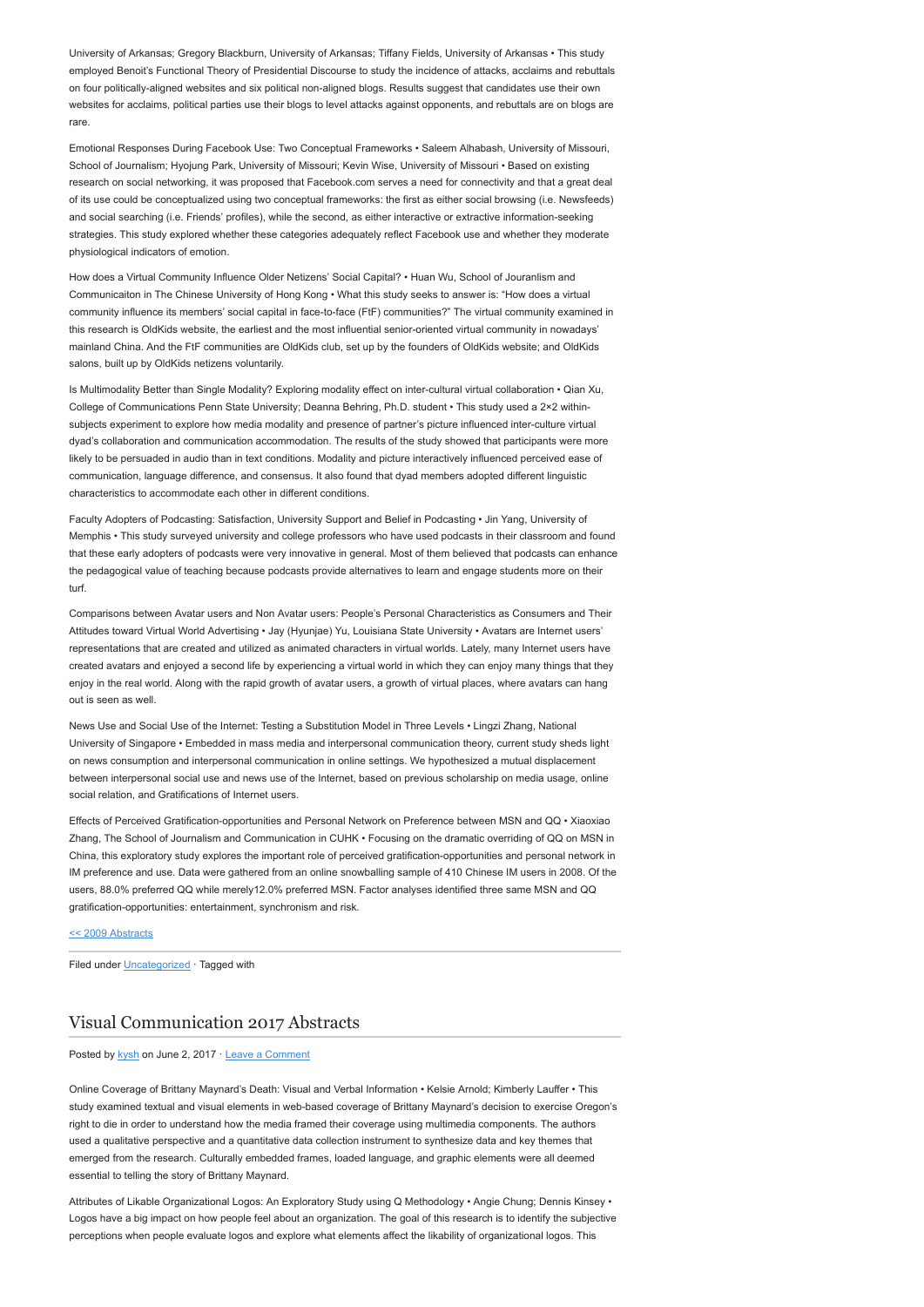exploratory research used Q Methodology to quantitatively and qualitatively examine subjective preferences for different types of logos. Forty participants sorted 50 organizational logos (Q sample) from "most appealing" (+5) to "most unappealing" (-5). Three different factors emerged from the correlation and factor analysis—the first group expressed the importance of color, the second group thought logos with living creatures were appealing and the third group were attracted to logos suggesting dynamic movement. Findings are discussed in terms of practical implications for how organizations can choose logos that can be received more positively.

A reciprocal-networked model of the photojournalistic icon: From the print-television news era to the present • Nicole Dahmen, University of Oregon; David Perlmutter, Texas Tech University; Natalia Mielczarek, Virginia Tech • Millions of news images have been created, but only a relative few have become the fabled "icons" of photojournalism that have been popularly ascribed with extraordinary powers to mobilize national opinion, start or stop wars, or at least capture "decisive moments" in history. Since most of the photoicon era occurred when news was a wholly industrial (via print and then broadcast and cable) enterprise, media gatekeeping has been a critical component of the process of icon creation, distribution, and maintenance. Traditionally, news photographs became iconic, in large part, through their purposive, industrially defined, and prominent placement on elite newspaper front pages and lead position in broadcast/cable news across the globe. But as we rapidly move away from print news and towards a digital/internet/social news environment, what is the effect on the formation of iconic imagery? We argue that it is both a changed reality of news delivery formats and the democratization of news production and dissemination via social media that predicates a theoretical shift in the formation of iconic imagery. Using the historical research method, we draw from current theoretical tenets of iconic image formation and leading research on iconic imagery to present propositions of a model of iconicity that we term the "reciprocal-networked model of iconicity," which presents four central and related stages: creation, distribution, acceleration, and formation. We conclude this philosophy of images with some speculative predictions about the development of photoicons within the evolution of our reciprocal-networked model, arguing that several trends are predictable.

Fire, ice or drought? Picturing humanity in climate change imagery • Kim Sheehan; Nicole Dahmen, University of Oregon; David Morris II, University of Oregon • Despite scientific evidence of climate change, Americans continue to minimize its importance. At the same time, research suggests that advocacy campaigns and news media coverage of climate change—both text and images—do not necessarily resonate with audiences. The current study brings together existing theory on the knowledge-deficit model and research findings on both climate change imagery and story personification to explore in a 3x3x2 experiment how photographs relating to climate change have the best potential to connect with people regarding emotion and engagement.

Resignifying Alan Kurdi: News photographs, memes, and the ethics of visual representation • Meenakshi Gigi Durham, Iowa • The Turkish photojournalist Nilufer Demir's photograph of the drowned refugee child Alan Kurdi attained worldwide recognition as a media spectacle, initially prompting humanitarian responses and political action, but later morphing into online memes and inciting public backlash as "war porn." I argue here that the ethical motivations of photojournalism and memes are oppositional with regard to their representations of embodied vulnerability. While photojournalistic depictions of vulnerable bodies are motivated by an ethics of care intended to generate empathy and progressive social change, memes disrupt those affective connotations through processes of mimicry and replication. By means of a comparative semiological analysis, this paper examines the way the sign system of Demir's photograph was mutated into a meme, radically changing the ethical connotations of the former. The differing ethical affordances of news photos versus memes, and their relationship, may help to explain the reversal of the cosmopolitan humanitarianism initially sparked by the Alan Kurdi photograph and tell us more about the ethical frictions and contrapositions at work in the contemporary media environment.

Access, deconstructed: An analysis of metajournalistic discourse concerning photojournalism and access • Patrick Ferrucci, U of Colorado; Ross Taylor, University of Colorado • This study examines metajournalistic discourse published surrounding the intersection of photojournalism and access. Researchers conducted a textual analysis of metajournalistic discourse published in articles by The Image, Deconstructed from 2011 to 2017 (N=70). Findings suggest that photojournalists define access differently than scholars. They obtain access through purposeful body language and verbal communication, clarity of intent and persistence. These findings are interpreted through the lens of the theory of metajournalistic discourse.

Using Angle of Sight to Confirm Media Bias of a Political Protest • Michael Friedman, University of Tennessee at Chattanooga • The study sought to understand if photographic media bias of political protest could be detected by applying the photographic principle of angle of sight to the pictures of the event. The investigation focused on the photographic news coverage of the Occupy Wall Street protests from two competing and politically opposite New York City tabloid newspapers. The purpose of the study was to determine if there were any differences in the selection of angle of sight photographs, which could act as a subtle cue to either glorify or condemn the protests. Results show strong statistical support that both papers chose the angled photograph that matched with their political opinion of the protest and is relevant to other researchers who seek to understand our legacy of media coverage of political protests.

Professional Photographers and Platforms and the Perceived Credibility of Photographs on the Internet • Gina Gayle; Andrew Wirzburger, Syracuse University; Jianan Hu; Honey Rao • As the use of amateur journalists in place of professionals to photograph current events has begun to shape news content (Pantti & Anden-Papadopoulos, 2011), and people assign varying levels of credibility to the sources of news content (Bracken, 2006), understanding the effects of "professional" labels is growing increasingly salient. This study sought to investigate differences in perceived credibility of photographs on the internet depending on whether or not a professional had taken the photograph and whether or not it had been published by a professional media outlet. Definitions for the dimensions of perceived photograph credibility were adapted from previous research into general internet credibility (Metzger, 2007). The researchers hypothesized that people provided with information that the photograph was somehow "professional" would perceive it to have higher credibility. The study was designed as an experiment with four groups that evaluated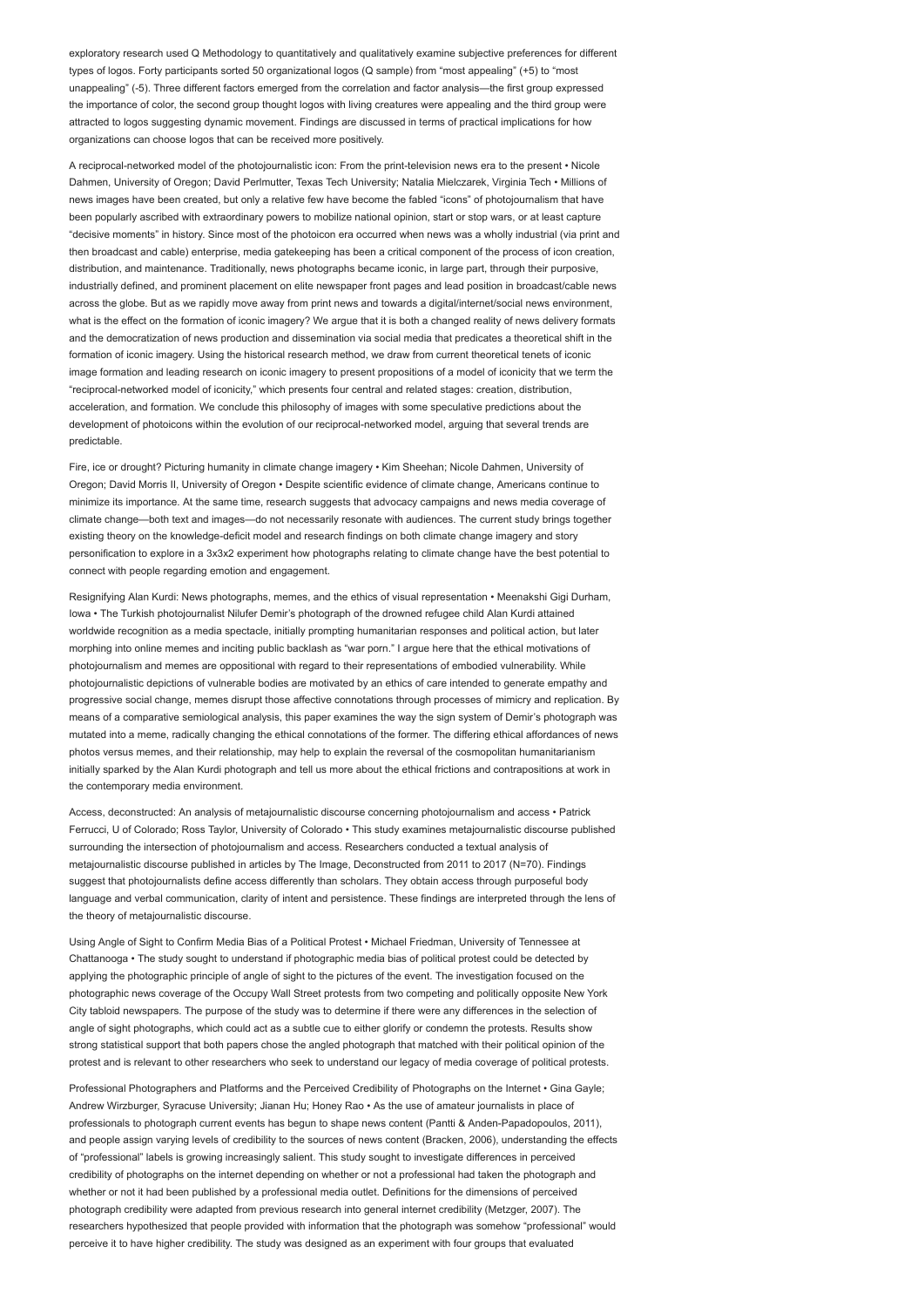photographs using a self-administered online questionnaire; each group was provided with different information about the photograph to stimulate differences between groups. Results produced no significant differences between groups for the concept of credibility but did yield significance for "authority," one dimension of credibility. These results may be due to the influx of citizen journalism as well as diminishing public trust in mainstream news media.

Chaos, Quest and Restitution Narratives of Depression on Tumblr • Ali Hussain, Michigan State University • This paper studies how visuals from Tumblr might be used to evoke narratives of depression. Fourteen patients with moderately severe depression were interviewed using photo-elicitation method. Findings encompass three types of narratives: chaos, quest and restitution. Chaos narrative describe experiencing illnesses with no cure or unreliable treatments. Quest narrative are about patients' fighting back. Restitution narrative points toward the belief that health is restorable. Study offers implications to use images during depression counseling sessions.

Show me a story: Narrative, image, and audience engagement on sports network Instagram accounts • Rich Johnson, Creighton University; Miles Romney, Brigham Young University • Social media is a growing space for interpersonal and masspersonal communication and the shared image that often accompanies these messages has become a factor in increasing audience engagement. This study seeks to understand what types of images generate more engagement from social media audiences. A group of communication scholars argue that narrative is the most basic form of human communication and therefore messages with strong narrative themes more easily connect the message from the communicator to the audience. This study performed a content analysis of nearly 2,000 images shared by Sports Networks on Instagram. Operating under Kress and Van Leeuwen's (2006) methodology for determining narrative in image, the study found that images that contained narrative or metacommunicative messages (Bateson, 1951) resulted in greater interest and engagement by audiences through the manifestation of likes and comments. The study offers a methodology for organizations seeking greater engagement from social media audiences.

Cognitive Effects of Emotional Visuals and Company–Cause Congruence in Visual CSR Messages • Sun Young Lee, Texas Tech University; Sungwon Chung, Fort Hays State University • Using the limited capacity model of motivated mediated message processing (LC4MP), associative network theory, and expectancy violation theory as theoretical frameworks, this study seeks to explore the cognitive effects of two aspects of corporate social responsibility (CSR) messages: emotional visuals and company–cause congruence. We employed a 2 (emotional tone of visuals: positive vs. negative) × 2 (company–cause congruence: low vs. high) within-subjects experimental design. We tested these factors using three CSR issues: hunger in Africa, water shortage in Africa, and an environmental issue. The results showed interaction effects between the two factors for recognition sensitivity (d′) to company logos, ordered from being the highest when using a negative image and high company–cause congruence, to a negative image and low company– cause congruence, a positive image and low company–cause congruence, and a positive image and high company– cause congruence as the lowest. For cued recall of company names, we found that there were two main effects, with no interaction effects, and negative images were more effective than positive images: high company–cause congruence was more effective than low company–cause congruence. We discuss the theoretical and practical implications of our findings.

Sleight of Hand, Slight of Truth: Deceptive Editing of Documentary Footage in The Look of Silence • Thomas Mascaro, Bowling Green State University • Abstract: The documentary film The Look of Silence conceals editorial sleight of hand involving a 1967 NBC documentary The Battle for Asia, Part III: Indonesia: The Troubled Victory. The editing, which is not disclosed to audiences, misrepresents the original report and contravenes documentary practice. This case illuminates libel law, with regard to DVD and interview statements accompanying a film's release, and worrisome trend of "poetic" films eclipsing empirical reporting in documentaries.

Solutions in the shadows: The effects of incongruent visual messaging in solutions journalism news stories • Karen McIntyre, Virginia Commonwealth University; Kyser Lough, The University of Texas at Austin; Keyris Manzanares • This experiment examined the impact of story-photo congruency regarding solutions journalism. We tested the effects of solution and conflict-oriented news stories when the photo paired with the story was congruent or incongruent with the narrative. Results revealed that a solution-oriented story with a congruent photo made readers feel the most positive, but surprisingly readers were most interested in the story and reported the strongest behavioral intentions when the story was paired with a neutral photo.

The dead Syrian refugee boy goes viral: Funerary Aylan Kurdi memes as tools for social justice in remix culture • Natalia Mielczarek, Virginia Tech • The picture of the 3-year-old Syrian refugee Aylan Kurdi, whose dead body washed up on a Turkish beach in September 2015, became iconic after it went viral on social media. Within hours, Aylan was a symbol, a hashtag and a meme. This project analyzes the most popular funerary Aylan memes to understand their meanings and functions as they proliferated cyberspace. Through visual rhetorical analysis, the project expands the functions of memes from the typically theorized visual jokes and social commentary to tools of social justice. The case study demonstrates how memes get deployed as rhetorical statements to subvert and re-negotiate reality, in this case to create a 'better ending' for the dead boy and to seek atonement for his death. The project also analyzes the paradoxical relationship between a news icon and its digital appropriations, suggesting a new metric for iconicity in digital participatory culture.

What Makes a Meme a Meme? Five Essential Characteristics • Maria Molina, Pennsylvania State University • During the 2016 presidential elections (December 2015-2016), the term "meme" had a higher search interest in the U.S. than the word "election" (Google Trends, 2016). But what makes an Internet meme a meme? And what attracts users to not only view memes, but also create and share them? This article reviews the existent literature, explicates this form of usergenerated content, and provides a set of characteristics to differentiate Internet memes from other type of content also shared online. The goal of this exercise is to provide the study of Internet memes with an integrated definition, encompassing the mutually understood set of characteristics of memes. As Chaffee (1991) describes, a concept explication plays a vital role for the advancement of a field as it helps uncover the different components of the term provides a description of the studies that have been done in the field, and postulates areas of future research and how to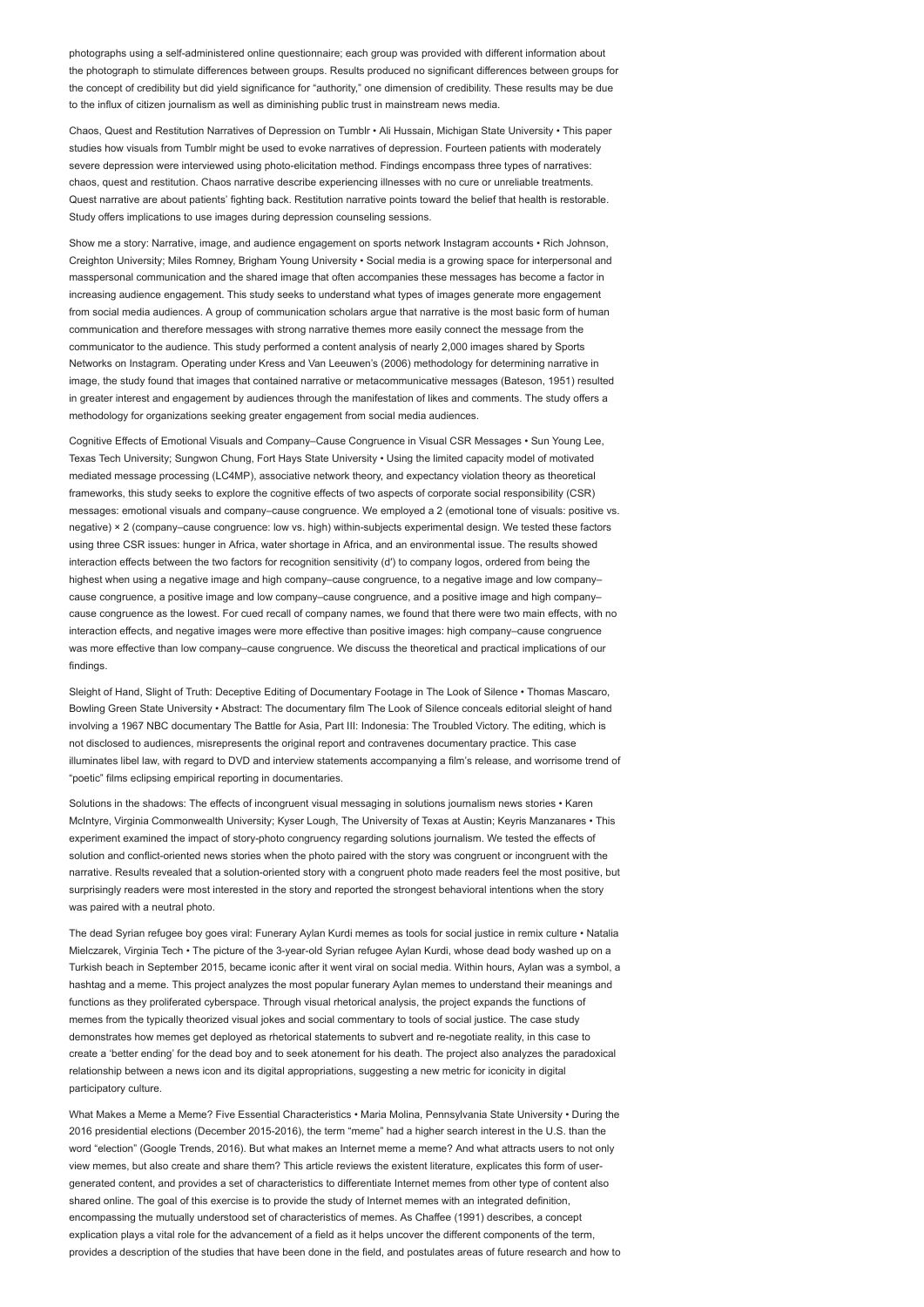move in a cohesive direction. More specifically, it will provide a tool, or measure for the analysis of the uses, motivations, and effects of this new media trend.

The Graphicness of Renowned Imagery: A Content Analysis of Pulitzer Prize Winning Photography • David Morris II, University of Oregon; Nicole Dahmen, University of Oregon • An ongoing journalistic debate centers on the extent of acceptability of graphic imagery in the news media. In order to provide a more complete understanding of this ongoing debate, it is essential to conduct research that provides insight into the content of such imagery, especially renowned imagery. The current research uses a content analysis to explore the visual themes and type of graphicness present in the census of 763 Pulitzer Prize winning photographs from 1942 to 2015.

Closing the Gap Between Photojournalist Research and Photojournalism Practice: Exploring the Motivations of the Subjects of Sensitive Photo Essays • Tara Mortensen; Brian McDermott; Daniel Haun, University of South Carolina • There have always been challenges to pursuing photo essays, including the wariness of potential photo subjects who are often in the midst of personal hardships themselves, as well as a commitment of months or years to a single story. But contemporarily, there is a shrinking number of photojournalists and resources in the newsroom, as many have been replaced with iPhone-armed reporters and the abundance of citizen-shot photography (Allan, 2013; Hartley, 2007; Örnebring, 2013; Stelter, 2013; White, 2012). Citizens are more willing than ever to share thousands of photos a second on Snapchat and millions of photos on instagram every day (Biale, 2016; Schlosser, 2016), but an irony to this phenomenon and additional blow to photojournalists who are struggling to maintain their professional status (Gade & Lowrey, 2011; Mortensen, 2014) is that these same people are often hesitant allow professional photojournalists to tell their story (McDermott, 2012). This study is the first to inquire about the factors that influence peoples' willingness to allow professional photojournalists tell their story, including topics such as sexual assault in the military, a woman's struggle with losing her legs, and a mother's struggle with losing a child. Guided by uses and gratifications theory, ten indepth interviews with subjects of peer-judged contest winners from 2014 – 2016 in the multiple picture story categories of the NPPA Monthly Clip Contest, the NPPA Best of Photojournalism Contest, and the World Press Photo Contest were conducted and analyzed using a constant comparative method (Lincoln & Guba, 1985).

Priming effects on Instagram: An analysis of how pictures on Instagram affect individuals' risk perceptions and information seeking behaviors • NIcole O'Donnell • This research explored how images on Instagram affect individuals' information processing and seeking. Participants viewed Instagram posts that discussed the natural flavors added to processed foods. Individuals in a science-image condition had higher risk perceptions than individuals in a health image condition; however, this effect was moderated by nutrition label usage. Additionally, 45% of participants choose to seek further information on the topic. Implications for the integration of priming effects and information processing theories are discussed.

Profile Pictures and Political Expression: The Perceived Effectiveness of Avatar Activism (an Austrian Case). • Judith Schossboeck, City University Hong Kong • This paper investigates the phenomenon of avatar activism (AA), understood as changing one's profile picture in a social media (SM) or online social network (OSN) for political reasons or a good cause from a quantitative perspective. Specifically, the effectiveness of avatar activism as perceived by users engaging in this practice, as well as its relation to factors like age, participation in OSNs, online social capital and political engagement are investigated. An online questionnaire of n = 210 was distributed before the Austrian Presidential Elections in December 2016, and the topic AA was placed within the context of the elections, but also addressed other examples of AA. After increasing the variable perceived effectiveness of AA along several levels related to cognitive or actual impact, results show that most people do see this activity as a good form of self-expression, but doubt the actual political impact. Age, participation in OSNs and online social capital could not be identified as influencing factors of perceived effectiveness of AA. However, engagement in AA is related to other forms of political engagement. The limitations of the study and possible further directions are discussed.

Networked photographic repertoire and capital: Prosumption of selfies among Taiwanese gay men on Instagram • Hong-Chi Shiau, Shih-Hsin University • This study attempts to illustrate identity performance and consumption by Taiwanese gay men through their behavior of posting and commenting on selfies. This study selects a gay community on Instagram as a site for fieldwork because millennials are quitting Facebook, once Taiwan's most popular social networking site, but now in a steep decline. The prosuming of selfies on Instagram is analyzed as a particular form of speech community, adjusted to the orientation of users towards initiating social bonding, corporal aesthetic regulation, or even sexual encounters. Through ethnographic interviews with 17 gay male college students from Taiwan and textual analysis of their correspondence though texting on Instagram, this study contextualizes how the rituals and social processes engaged in on Instagram help constitute a collective identity pertaining to Taiwanese gay men on Instagram. The prosuming of selfies is examined as an identity-making process involving three nuanced types of cultural capital. These uploaded representations of the self are referenced to the collective past. Three typological personae are identified to illuminate the notions of cultural, aesthetic and emotional labor. The conclusion offers an alternative sociological intervention that goes beyond the notion of digital narcissism to help understand how the labor of presenting selfies is invested and reproduced.

'Sight Beyond My Sight' (SBMS): Concept, Methodology, and a Tool For Seeing • Gabriel Tait, Arkansas State University • Sight Beyond My Sight (SBMS), a new visual research method, aims to empower individuals to participate in the photographic communication and social science research process. This introductory study examines local people taking pictures to share knowledge about topics. This SBMS case study of photos from eleven participants (eight men and three women) between the ages of 18-65 from Liberia, West Africa, explains the method, discusses the participants, highlights some photographs taken, and offers an encapsulated analysis of what was learned from Liberians about Liberia. Advancing the participatory research methods of "Photovoice" (Wang and Burris 1994) in public health communication education, "Shooting Back" (Hubbard 2009) in photojournalism, and "Autophotography" (Ziller 1990) social psychology, SBMS bridges a gap in communication and social science research practices.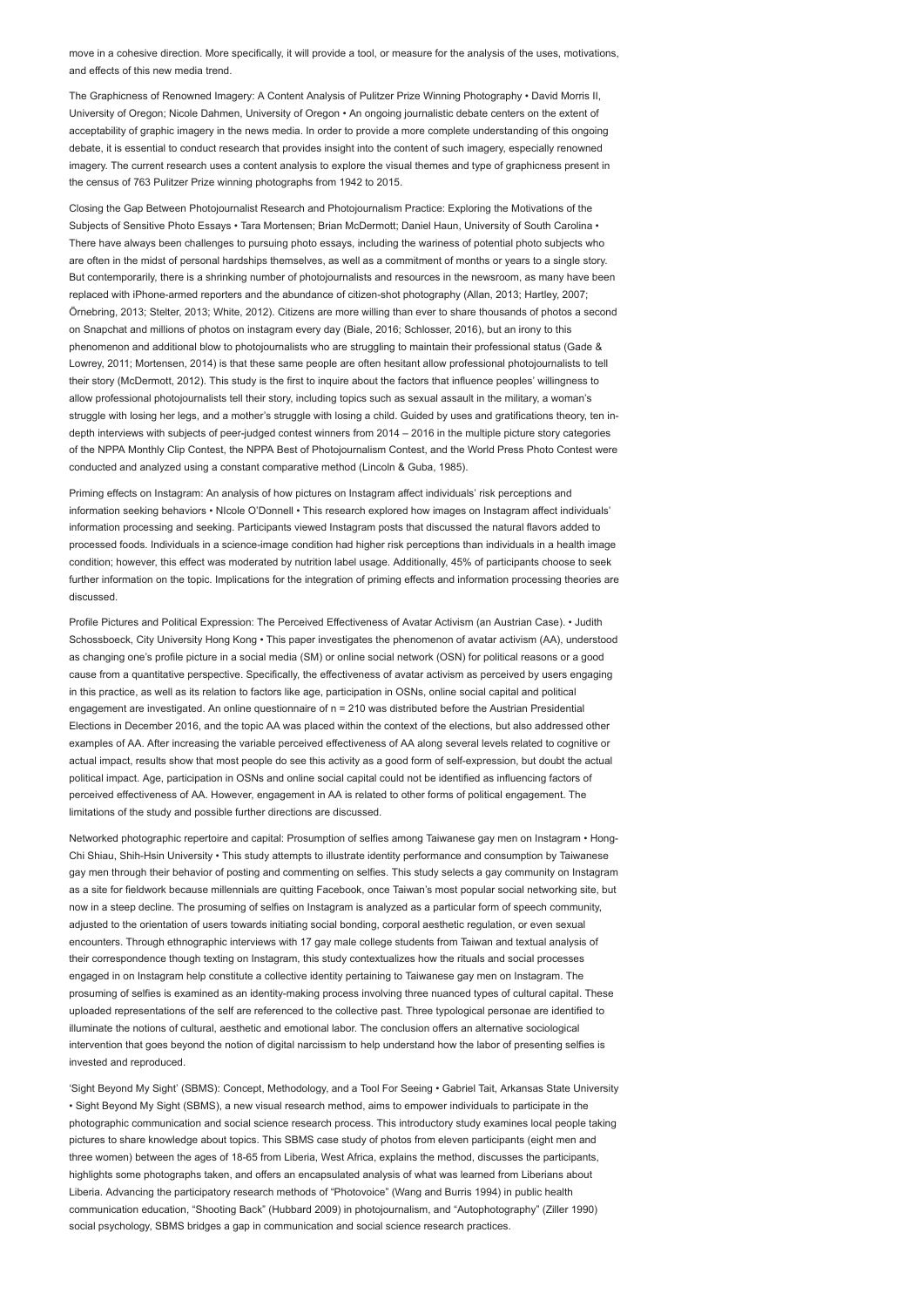The evolution of story: How time and modality affect visual and verbal narratives • T.J. Thomson, University of Missouri • A majority of Americans distrust the news media due to concerns over comprehensiveness, accuracy, and fairness. Since many interactions between journalists and their subjects last only minutes and can be published within minutes, if not live, research is needed to explore how journalists' understandings of their subjects' narratives evolve over time and how much time is necessary to avoid surface-level coverage. Also, since people are now exposed to more image-based rather than text-based messages, additional research is necessary to explore how the verbal narratives spoken by subjects compare to their nonverbal narratives as captured by news photographers in visual form. Through a longitudinal, interview-based approach, a photojournalist working on a 30-plus-day picture story was interviewed weekly for six weeks over the course of his project to track perceptions of how his subjects' verbal narratives changed. At the conclusion of the projects, the photojournalist's subjects were also interviewed to explore how their verbal and nonverbal narratives compared. Informed by literature in role theory, narrative, and visual journalism, the findings explore how news media narratives can be more nuanced and how people shape their visual and verbal narratives consciously and unconsciously.

Parsing photograph's place in a privately public world • T.J. Thomson, University of Missouri; Keith Greenwood, University of Missouri • Billions of personal cameras exist globally that capture more than one trillion images each year. In contrast to studies that focus on cameras in a particular industry or field, such as body cameras in law enforcement or diagnostic imaging in medical settings, this study adopts a comparative and integrative approach using the public-private distinction to explore 1) how people in different social spheres perceive cameras and those who operate them, 2) what factors influence those perceptions, and 3) how technological convergence, camera access, and digital dissemination ease are impacting social life. Through in-depth interviews with individuals in the public and private spheres, an understanding of camera operators as primarily disruptive or primarily affirmative emerged and participants and factors that influenced their perceptions were gathered. Participants also said more cameras and converged technology are blurring the lines between public and private, that exposure in public seems to reduce inclination for private exposure, that cameras are shifting the nature of experience, and that cameras are becoming increasingly regulated.

Location, Location, Location: Visual Properties and Recognition of Video Game Advertising. • Russell Williams • Videogame placements are important for advertising and there is limited cognitive capacity available to players during a game to notice these ads. This is a quasi-experimental study using a commercial videogame and the Limited Capacity Model as an exploratory mechanism. It demonstrates that positioning in the focal visual block enhanced recognition, and that integrated ads and landmarks are better recognized than interruptive advertisements. Practical implications are discussed.

## [2017 ABSTRACTS](http://www.aejmc.org/home/2017/06/2017-abstracts/)

Filed under [Uncategorized](http://www.aejmc.org/home/category/uncategorized/) · Tagged with [2017 Abstracts](http://www.aejmc.org/home/tag/2017-abstracts/)

# [Communication Technology 2017 Abstracts](http://www.aejmc.org/home/2017/06/ctec-2017-abstracts/)

Posted by [kysh](http://www.aejmc.org/home/author/kyshiab/) on June 2, 2017 · [Leave a Comment](http://www.aejmc.org/home/2017/06/ctec-2017-abstracts/#respond)

### FACULTY PAPER COMPETITION

The Role of Self-Efficacy and Motivation in mHealth App Adoption: The "Food Friend" Case Study • Alexandra Merceron; David Atkin • Smartphone apps present an interactive, tailored, low-cost and culturally adaptive vehicle for health interventions. The present study employs Social Cognitive Theory (SCT) to explore the adoption of health apps. Study results demonstrate that the cognitive and motivational processes set forth by SCT—the self-system of observational learning, self-belief and efficacy to determine behavioral courses of action—and their interactions with the cognitive structures of motivation (external, vicarious and self-incentives) contribute to the mHealth adoption process.

Self-tracking with cell phones: Exploring the effects of self-monitoring and perceived control in mHealth applications • Saraswathi Bellur; Christina Devoss • The smartphone industry has contributed to the widespread growth of the "Quantified Self" movement where individuals are monitoring their everyday lives like never before. We examine the role of self-monitoring, specifically, frequency of tracking and updating health information. Findings from an online survey (N = 524) show that these variables do positively impact attitudes, intentions, use and outcome expectations. Perceived control emerges as a significant mediator. We discuss theoretical implications and avenues for future research.

Dual Screening the Candidate Agenda: The Moderating Role of Communication Technologies and Need to Evaluate for Attribute Agenda-Setting Effects of Presidential Debates • Lindita Camaj; Temple Northup; Regina Dennis; Felicia Russell; Jared Monmouth • This study explores the consequences of dual screening for political learning and opinion formation in the contexts of political campaigns and debates. Grounded in the agenda-setting theoretical framework, it investigates the impact of dual screened political debates on audiences' perceptions about presidential candidates during the 2016 electoral campaign. The results suggest that the dual-screening practice can exert a significant moderation role for the agenda-setting effects of political debates. The effects of the televised debates were weaker for those individuals engaged in dual screening. Additionally, the results imply that the moderating role of dual screening is dependent on personality traits of the audience. Participants with low need to evaluate who watched the debates on television alone exerted the highest positive change in their perceptions of Trump's attributes, but people with the same trait (low need to evaluate) who dual-screened the debate showed a slight negative change in their perceptions of Donald Trump. This study extends previous agenda-setting research by examining how media technologies moderate attribute agenda-setting effects at the individual level and linking these effects to broader social issues of digital disruption and political campaigning.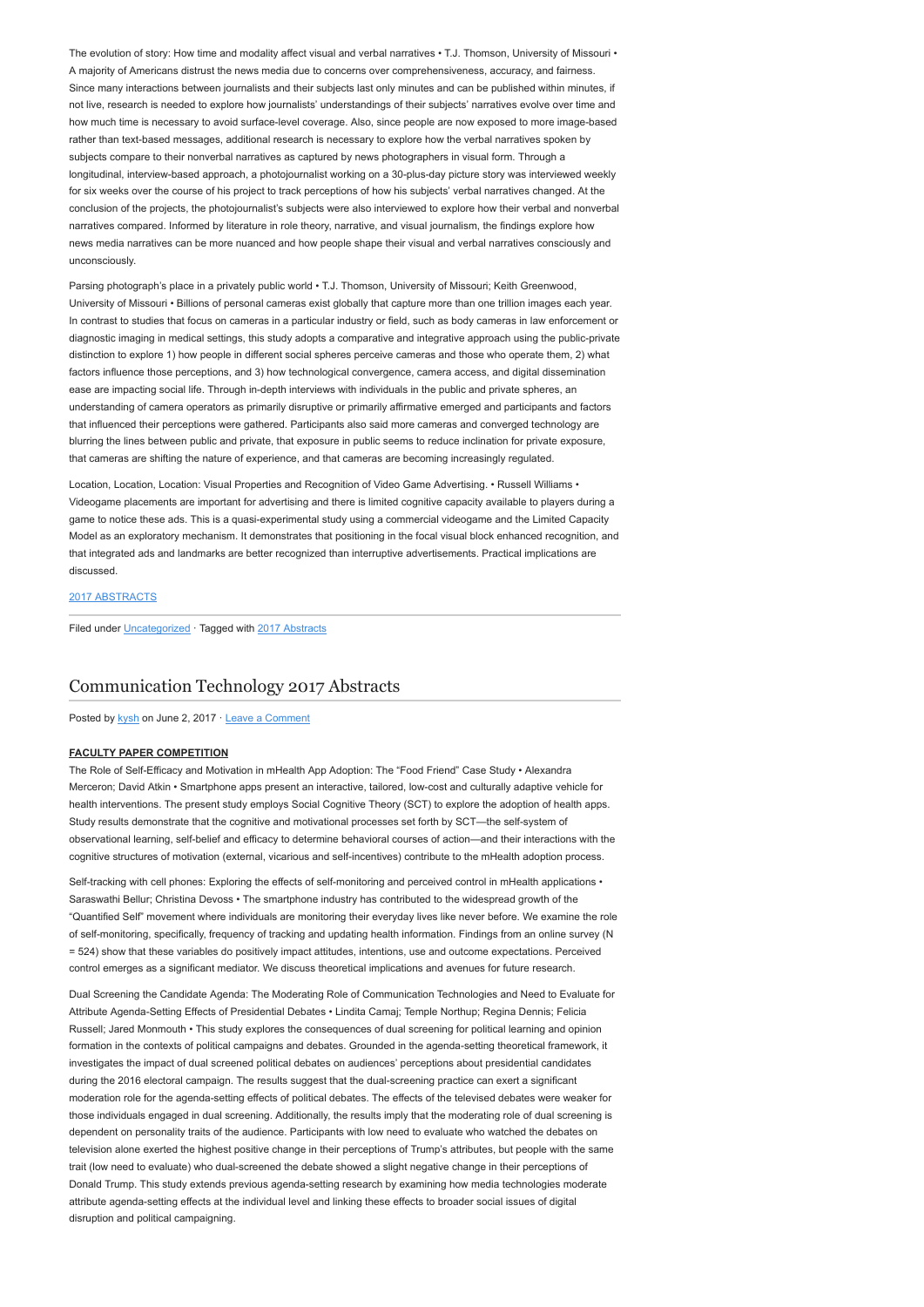Mobile-mediated multimodal communications, relationship quality and subjective well-being: An analysis of smartphone use from a life course perspective • Michael Chan, Chinese University of Hong Kong • This study examined the relationships among different uses of the smartphone with close friends (i.e. voice, email, SMS, Facebook, WhatsApp), perceived relationship quality and subjective well-being. Results showed that while frequency of face-to-face communications and friendship satisfaction were related to well-being, more positive emotions and less negative emotions across all age cohorts; the linkages for mobile communications were more varied. Mobile voice was related to friendship satisfaction and social support for the 35-54 and 55-70+ cohorts; but also, to more negative emotions for the 18-34 and 35-54 cohorts. Frequency of Facebook use and number of Facebook friends was related to social support and psychological well-being for the 18-34 cohort, but also related to negative emotions. While WhatsApp use was related to social support for all cohorts, it also predicted friendship satisfaction and psychological well-being for the 55- 70+ cohort. Some mobile uses however were also related to increased feelings of entrapment and negative emotions, though only for the younger cohorts. The findings are framed in line with the life course literature, and the existence of both positive and negative outcomes suggest that future studies of communication technologies and well-being may better be served with more explicit dialectical perspectives and approaches.

Perceived Online Friendships and Social Networking Sites • Yi-Ning (Katherine) Chen, National Chengchi University • This study examines the differences in the categories of online friends and perceived quality of friendships between Taiwan's two most popular social networking sites, Facebook and LINE. We gather data from 805 adult respondents online. Results show females and younger people tend to have a bigger variety of friends. LINE is mostly used for maintaining relationships and task-oriented purposes, while Facebook is utilized for developing contacts and for being a source of information.

More than just some pictures. An exploratory study into the motives of posting pictures on Instagram • Serena Daalmans, Radboud University; Nikkie Wintjes, Radboud University; Merel van Ommen, Radboud University; Doeschka Anschutz, Radboud University • The purpose of this study was to gain insight into the motives that underlie the posting of pictures on the popular app Instagram. Based on in-depth interviews with sixteen Instagram users, we found that there are at least six different motives to post pictures on the app and these motivations differ between men and women as well as younger and older users. Furthermore, in contrast with the often-negative connotation the posting of pictures online has in academic and popular discussions, the results paint a more positive picture. Users reveal that they receive more than just a status validation from the posting of pictures, they indicate that they feel part of a community that supports them both online and in real life.

Political Discourse on Twitter Networks during the U.S. 2016 Presidential Election • Shugofa Dastgeer • This study explored Twitter network structure and uniqueness of their content across four days during and around the U.S. 2016 presidential election. While the findings indicate differences in the structure of the networks, the dominance of political candidates and mainstream media remained the same across the four days. Less than 25 percent of the data in the four networks was original tweets and the rest of them were retweets (51 percent) and mentions (25 percent).

Augment Intrusiveness: The Role of Privacy Concern in the Use of Virtual Try-On Mobile Applications • Yang Feng, San Diego State University; Quan Xie, Bradley University • This paper investigates how smartphone users perceive selfviewing (trying a virtual product on one's own image) versus other-viewing (trying a virtual product on a model's image) virtual try-on mobile applications, and how smartphone users' perception of control over their personal image information affects their app attitudes, brand attitudes, and purchase intentions. Results from Study 1 demonstrate that when smartphone users have high levels of privacy concern, self-viewing virtual try-on apps are more likely to generate perceived intrusiveness than other-viewing virtual try-on apps, which in turn leads to negative app attitude. Results from Study 2 indicate that regardless of smartphone users' levels of privacy concern, giving users control over the privacy settings reduces their perceived intrusiveness of self-viewing virtual try-on apps, which in turn leads to more positive app attitudes and brand attitudes, and increased purchase intent.

Commenting on news stories via social media • Sherice Gearhart, Texas Tech University; Derrick Holland, Texas Tech University; Alexander Moe, Texas Tech University • Previous research has validated the spiral of silence in Facebook among peers. However, no identifiable work has tested behavior in a non-peer circumstances, where theory may lack applicability. Using a 2×2 between-subjects design, participants indicated intent to refrain or comment on news posted by reputable news outlets after viewing either agreeable or disagreeable posts from others. Results support theory and reveal that individuals who selectively expose to likeminded content speak out regardless of the opinion environment.

Personality Traits and Social Media Use in 20 Countries • Homero Gil de Zúñiga, University of Vienna; Trevor Diehl, University of Vienna; Brigitte Huber; James Liu • This study examines the relationship between peoples' personality traits and social media uses with data from 20 societies (N = 21,314). A measure of the "Big Five" personality traits is tested on dimensions of social media: frequency of use, social interaction, and news consumption. Across diverse societies, findings suggest that while extraversion, agreeableness, and conscientiousness are all positive predictors of different types of social media use; emotional stability and openness, are negatively related to them.

Corporate Social Responsibility and Social Media: Can Corporate Citizenship Motivate Companies to Create Safe Social Media Platforms? • Jennifer Grygiel, Syracuse University/Newhouse; Nina Brown, Syracuse University/Newhouse • This paper investigates the legal framework governing social media platforms in order to assess whether companies are motivated to create safe social media platforms. Using case studies, we explore the idea that increased corporate social responsibility and corporate citizenship can encourage companies to enhance their platforms beyond their legal responsibilities, in order to increase user safety.

Distributed Intimacies: Robotic Warfare and Drone Whistleblowers • Kevin Howley, DePauw University • This paper adapts the concept of "distributed intimacy" in an effort to identify and analyze unequal relations of power/knowledge in the mediated relationships articulated by drone warfare. Throughout, I contend this notion enhances our understanding of the authoritarian logic of disembodied control at a distance underpinning America's drone campaign. The paper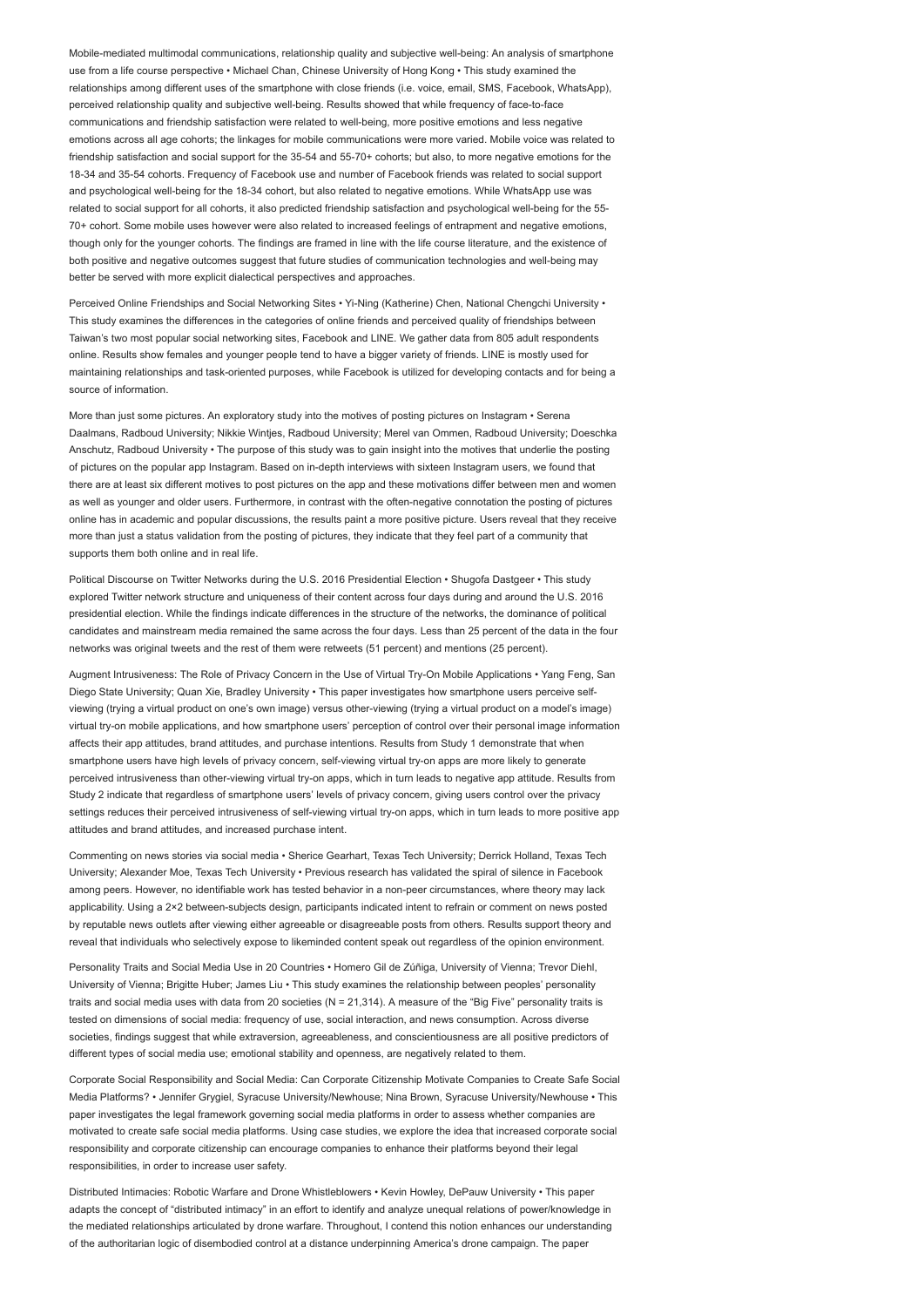proceeds in three parts. The first develops an analytical framework for examining the distributed intimacies engendered and exploited by drone warfare. Doing so, I identify revealing points of comparison between commercial and authoritarian logics of digital mediation. The second considers the affective and political consequences of this new kind of war for drone operators turned whistleblowers. Here I consider the relationship between digital witnessing and trauma in the era of robotic warfare. Based on an examination of press accounts, broadcast interviews, and documentary films, this paper identifies drone whistleblowers – whose intimate testimony exposes the physical, emotional, and psychological brutality of drone warfare – as central actors in the formation of an alternative order of discourse surrounding weaponized drones. The paper concludes with an assessment of the personal and institutional challenges confronting the ranks of remote-control warriors as Donald Trump, one of the most authoritarian figures in recent American history, assumes the office of the presidency, and with it, command and control of the US drone program.

Revisiting the privacy paradox: Exploring the mediating effect of privacy management and self-disclosure on social capital • Shih-Hsien Sandra Hsu, National Taiwan University; Yi-Hsing Han, Fu Jen Catholic University; Thomas Johnson • This study employed various measurements of key variables to update the current status of the privacy paradox phenomenon—the disconnection between privacy concerns and self-disclosure on Facebook—and found the break of the traditional privacy paradox and the existence of the social privacy paradox. It further examined the mediating role of privacy management to solve the dilemma. Findings confirmed that privacy management is important in redirecting the relationships among privacy concerns, self-disclosure, and social capital.

Effects of Self-Presentation Strategies and Tie Strength on Facebook Users' Subjective Well-Being • Wonseok (Eric) Jang, Texas Tech University; Jung Won Chun; Jihoon (Jay) Kim, University of Georgia • Existing evidence suggests that the use of Facebook (FB) has a positive impact on subjective well-being (SWB) when people use FB to interact with close friends. Based on the self-presentation literature, the current study identified an effective strategy for how FB users can enhance SWB while interacting with weak tie FB friends. The results indicated that FB users became happier after adopting strategic self-presentation while interacting with weak tied friends compared to true self-presentation.

Mobile Moves: Engagement, Emotion and Attention to Social Media Images on Mobile and Desktop Screens • Kate Keib, Oglethorpe University; Bartosz Wojdynski; Camila Espina, University of Georgia, Grady College; Jennifer Malson, University of Georgia, Grady College; Brittany Jefferson; Yen-I Lee, University of Georgia • Screen size, input modalities, and use pattern differences between smartphones and desktop computers have been thought to influence information processing. This eye-tracking study compared consumers' visual attention to, and engagement intent with, social media news images on mobile and desktop devices. Results show users pay significantly less attention to social media posts on smartphones than desktops, posts with images were perceived as more arousing than posts without images, and negative images were the most arousing.

Unpacking unboxing videos: the mediating role of parasocial interaction between unboxing viewing motivations and purchase decision-making • Hyosun Kim, University of Wisconsin\_Stevens Point • Via a web survey, the present study explored the effects of YouTube unboxing motivations on purchase decision making from use and gratification perspective. Also, the mediating role of parasocial interaction(PSI) was examined. Results suggested that PSI fully mediated when users view unboxing videos to feel realness of products or experience products vicariously, fostering purchase decision making. Though entertainment motivation did not directly predict purchase decision, it significantly affects people to consider purchase through PSI.

Virtual Tours Promote Behavioral Intention and Willingness to Pay via Spatial Presence, Enjoyment, and Destination Image • Jihoon (Jay) Kim, University of Georgia; Thitapa Shinaprayoon, University of Georgia; Sun Joo (Grace) Ahn, University of Georgia • Despite the increasing popularity of virtual tours in tourism marketing, empirical supports for the benefits of virtual tours are lacking. This study (N = 118) investigates how a virtual tour affects behavioral intention and monetary valuation toward a travel destination. Results revealed that experiencing the virtual tour increased behavioral intention and willingness to pay, compared to reading the e-brochure, via spatial presence, enjoyment, and destination image. The theoretical and managerial implications of virtual tour experience are discussed.

Influencers with #NoFilter: How Micro-Celebrities Use Self-Branding Practices on Instagram • Eunice Kim, University of Florida; Casey McDonald, University of Florida • The growth and popularity of user-generated content has created as a new form of celebrity known as 'micro-celebrities.' Micro-celebrities engage in strategic self-branding practices on social media through use of self-presentation strategies to attract and maintain a fan base. The study uses a content analysis to explore how micro-celebrities use self-presentation strategies (i.e., self-promotion, affiliation, and authenticity) on Instagram. Findings reveal that self-presentation strategies vary by gender and account types of micro-celebrities.

When do Online Audiences Amplify Wellbeing Benefits of Expressive Writing? Identifying Effects of Audience Similarity and Commenting • Rachel Kornfield, University of Wisconsin-Madison; Catalina Toma, University of Wisconsin-Madison • It may be possible to enhance benefits of self-disclosure writing through adjusting online environments and thereby the perceptions of one's audience. In a two-by-two experimental design, we examine effects of 1) establishing a shared identity between writers and audiences, and 2) enabling or disabling commenting. Results suggest that writers perceiving similar audiences showed more cognitive processing, while those led to expect comments wrote less about emotions. Audience similarity was associated with increased post-traumatic growth.

Narcissism or Willingness: The way college students use Facebook and Instagram • Sangki Lee, Arkansas Tech University • This study examined how participants' narcissistic traits and willingness to share personal information were related to social networking site (SNS) activities. 271 undergraduate students provided a self-report. 211 Facebook and 231 Instagram pages were coded based on self-promotional pictures. Results indicated both perspectives were related to SNS activities. However, participants' willingness to share information about themselves better correlated with SNS activities, posting pictures in particular, than narcissistic traits did. Contribution and limitation were discussed.

Promoting CSR Programs/activities via Social Media On social media, does reading online comments encourage people to speak up or be silent? Social Judgement and Spiral of Empowerment • Moon Lee, University of Florida; Jung Won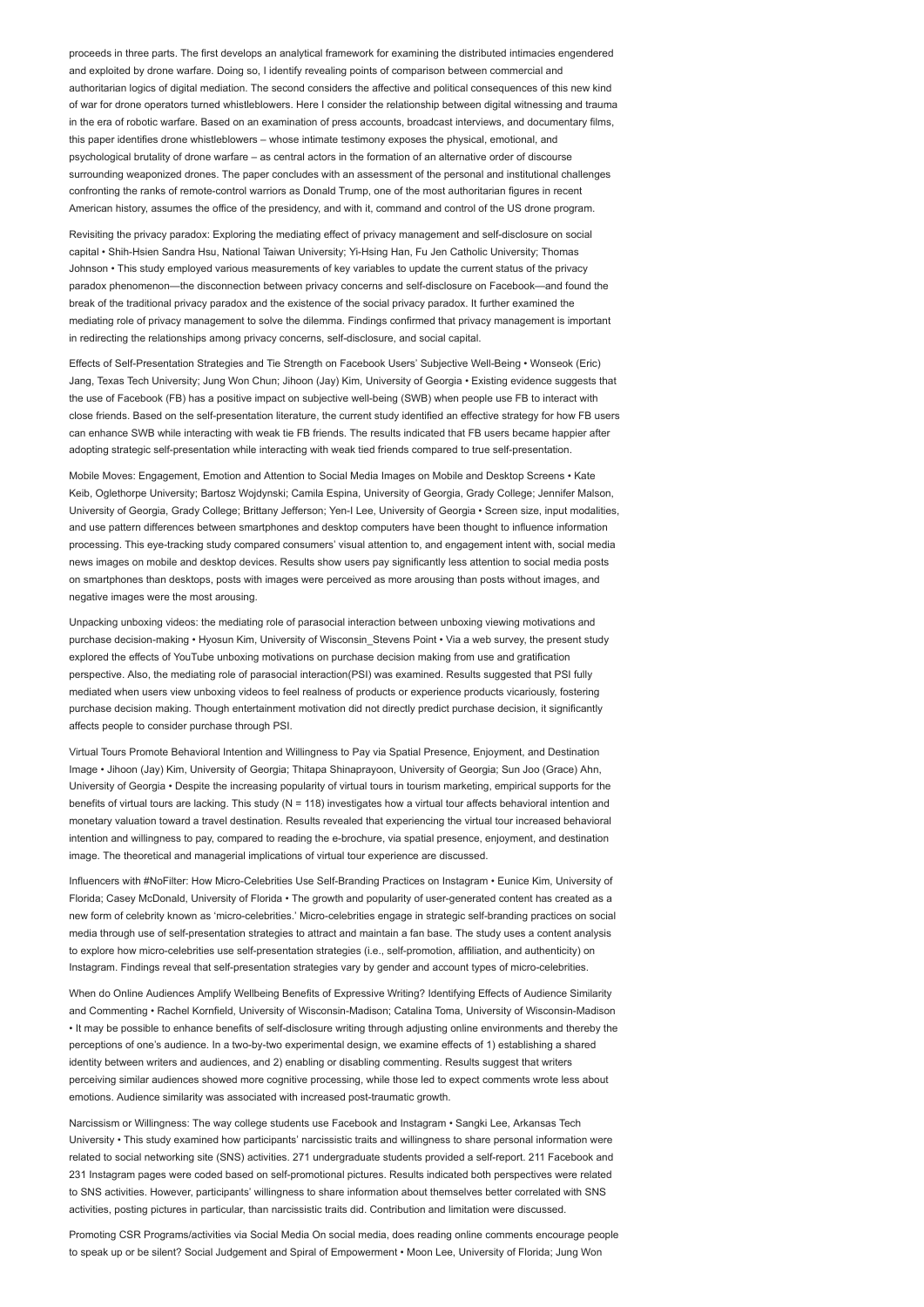Chun; Jungyun Won, University of Florida • We investigated effects of online comments on individuals' willingness to speak out when a CSR program/activity becomes a topic of exchange via social media. An online experiment with 277 participants was conducted. People with positive prior attitude are more likely to speak out when reading both positive public opinion polls and two-sided online comments. People with negative prior attitude were less willing to speak out when reading others' two-sided comments than negative comments.

Lifestyles, Mobile Viewing Habits, Contextual Factors, and TV Content Interest as Predictors of the Intention to Adopt Mobile TV • Louis Leung, Chinese University of Hong Kong; Cheng Chen, Chinese University of Hong Kong • This study applies the theory of planned behavior (TPB) to explain the intentions of Hong Kong consumers to adopt mobile TV and their interests in its content. Using a probability sample of 644 respondents, this study not only demonstrated the robustness of TPB in explaining consumer behavior but also showed that channel deficiency, mobile viewing habits (which were moderated by perceived behavioral control), and content interest could significantly influence consumers' intentions to adopt mobile TV services.

The Effect of Efficiency, Matching, Trusts and Risks on the Adoption of Content Curation Service • Lu Li, Sungkyunkwan University; Shin-Hye Kwon, Sungkyunkwan University; Byeng Hee Chang, Sungkyunkwan University • Content curation is now widely used in online film and music services. As a new way to organize and present information of goods, it attracts many users and promotes sales. There are many factors that influence the adoption of content curation services, and the present study focuses on the effects of perceived efficiency, perceived matching, perceived trust and perceived risk on attitude and intention to use of film and music content curation service. The differences between film content curation services and music content curation services were compared. Perceived trust was divided to trust in competence and trust in integrity. Perceived risk included product risk and time risk. An online survey with 448 samples was conducted to examine the effects of the above factors. The results showed that (1) perceived efficiency and perceived matching had a positive effect on attitude and intention; (2) perceived trust did not have significant effects; (3) perceived time risk had negative effects in music content curation services while perceived product risks influenced intention to use in film content curation services; (4) film and music content curation services had many differences in the effects of the above variables.

Understanding Political Brand Communities from a Social Network Perspective: A study of the GOP 2017 Primary Elections • Jhih-Syuan Elaine Lin, University of Georgia; Itai Himelboim • This study analyzes Twitter activity by and about Republican Primary candidates in January 2016. The findings suggest that brand social mediators play an important role in connecting political brand communities across the network. Several social mediators are identified for winning and trailing candidates. Different patterns of information flow and network structures are found in winning and trailing brand communities. The interactions between candidates and direct vs. indirect communities also exhibit different patterns of information flow.

Are People Willing to Share Their True Opinions on Social Networking Sites? Exploring Roles of Self-Presentational Concern in Spiral of Silence • Yu Liu; Jian Rui; Xi Cui, College of Charleston • The purpose of this study is to extend the spiral of silence framework with the integration of online self-presentation perspective to investigate the psychological processes of SNS users' political self-disclosure through commenting, sharing or posting behaviors. Survey data from 296 SNS users confirmed the opinion-congruence based mechanism argued by the classic spiral of silence theory, and found that SNS users' willingness of online engagement in controversial issues is also related to self-presentational concern and CSW.

Credibility perception within social media frames: How Wechat mediates sources' effect on responses to food-safety information • Ji Pan • Conceiving Wechat as a frame for mediated social interactions, this study conducts a controlled experiment to explore how Wechat shapes the effects of embedded source cues (China's CCTV logo and avatars) on information assessment and on subjects' responses to food-safety information. Findings show that when individual avatars re-paste CCTV-produced information about food safety on Wechat, the credibility of Wechat mediates the impact of CCTV credibility on information assessment, and the mediating effect is contingent on the frequency of Wechat use. The attitudinal and behavioral effects of CCTV credibility also depend on the perceived credibility of Wechat. The credibility of avatars exerts an independent effect on information assessment, but no impact on behavior or on attitude. Findings are discussed in terms of theoretical implications for integrating framing theory with media credibility literature in the Web 2.0 era.

Academics versus Athletics and Rhetorical Mechanisms Used by Business Schools in Brand Promotion on Social Media • Shaila Miranda, University of Oklahoma; Rahnuma Ahmed, University of Oklahoma; Nazmul Rony, University of Oklahoma • "Branding is critical to business schools at a crossroad in public opinion. Research on brand promotion via social media offers little insight into how organizations should craft brand messages or how their institutional context might mitigate message efficacy. Based on dual process theories, we identified two sets of rhetorical mechanisms – systematic and heuristic. Investigation of tweets by eight schools indicated use of the mechanisms and traction they garnered with audiences is shaped by institutional contexts.

News Gatekeeping and Socially Interactive Functions of Twitter: An Algorithmic Content Analysis • Frank Russell, California State University, Fullerton; Katie Yaeger, University of Missouri School of Journalism; Jennifer Para, University of Missouri School of Journalism • This study concerns Twitter use at the organizational level by the 26 most popular online news entities in the United States. An algorithmic content analysis compared characteristics of posts published on the news organizations' main Twitter accounts during a one-month period in fall 2015. Statistically significant differences existed between news organizations in the use of three socially and technically interactive functions of Twitter: retweets, @mentions, and hashtags

Reporting the Future of News: Constructing Risks and Benefits for Journalism, Silicon Valley, and Citizens • Frank Russell, California State University, Fullerton • This qualitative discourse analysis explored risks and potential benefits for journalism, Silicon Valley, and citizens in the digital transformation of news gatekeeping. Coverage by the Nieman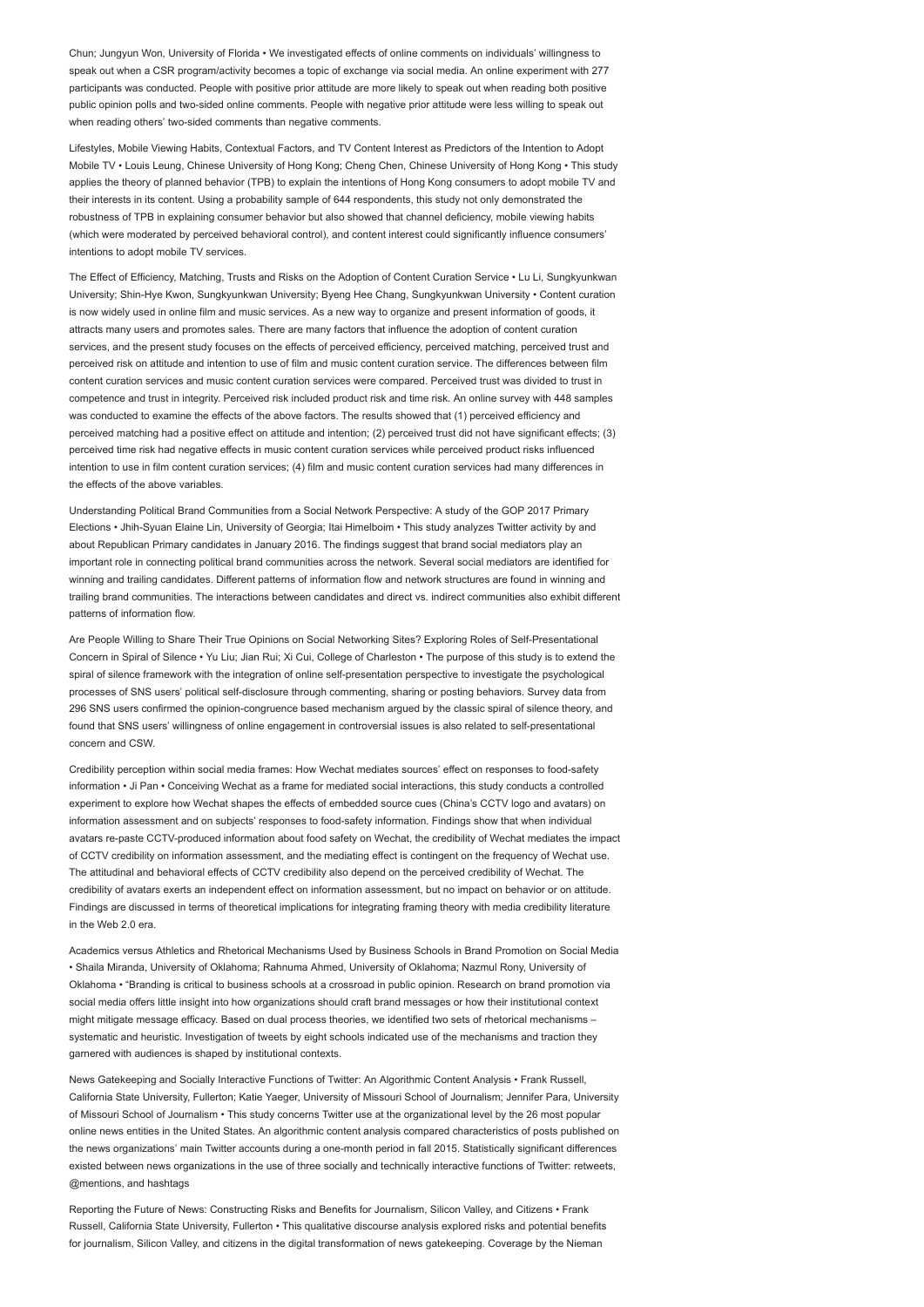Lab industry website described Silicon Valley platforms' gatekeeping role between news media and citizens principally in terms of risks and potential benefits for journalism. The findings suggested that uncertainty over the conditions of contributing content to Silicon Valley platforms raised legitimacy concerns for news media.

It's Alt-Right: Tracing the Technosocial Evolution of White Nationalism on Twitter • Saif Shahin, Bowling Green State University; Yee Man Margaret Ng, The University of Texas at Austin • This study examines the evolution of White Nationalism on Twitter (2009-2016) by tracking the growing frequency of retweets of "alt-right" messages and the changing structure of the social network they constituted. It identifies the prospect of Barack Obama's second election in 2012 as a key factor that bolstered the movement. It also shows that the movement was clustered, but a few weak ties across clusters allowed it become a megaphone for Donald Trump's presidential campaign.

Just Venmo Me the Money: An Exploratory Analysis of Alternative Banking Adoption • Evren Durmaz; Julie Ciardi, St. John Fisher College; Ronen Shay, St. John Fisher College; Gianna Sarkis; Nicholas Cieslica • To explore diffusion of alternative banking this mixed-methods study first surveyed 219 MTurk respondents to examine the factors that contribute towards alternative banking usage; whether age or perceived convenience have relationship with a consumer's willingness to read the terms and conditions of online banking apps/websites; and how well alternative banking brands are trusted relative to traditional offline banks. Content analysis is also utilized to compare banking fees across platforms.

A Cross-Cultural Comparison of Croatian and American Social Network Sites: Exploring Cultural Differences in Motives for Instagram Use • Pavica Sheldon, University of Alabama, Huntsville; Philipp A. Rauschnabel, University of Michigan – Dearborn; Mary Grace Antony, Schreiner University • The current study compares motives for Instagram use between participants of two countries: Croatia, a highly collectivistic culture, and the United States, a typically individualist culture. Findings reveal that Croatian students' Instagram use reflects collectivist tendencies as they predominantly use it for social interaction. American students' use of Instagram reflects individualistic trends, namely self-promotion and documentation.

Personal ties, group ties and latent ties: Connecting network size to diversity and trust in the mobile social network WeChat • Cuihua Shen; He Gong • This study examines whether and how personal and group network sizes affect diversity and trust in the mobile social media WeChat. We argue that the social network affordances of WeChat, coupled with its distinct network privacy, give rise to a wide spectrum of relations ranging from strong, weak to latent ties. Online survey data (N = 313) reveal that both personal network size and group network size are positively related to people's social network diversity (measured by the position generator). However, group network size is negatively related to people's trust in their WeChat contacts. We argue that the increasing size of the group network and the existence of latent ties reduce familiarity, certainty and accountability that are prerequisites of trust.

Can Immersive Journalism Affect Presence, Memory, Credibility, Empathy and Sharing? An Experimental Comparison of VR Stories, 3600 Videos and Text • S. Shyam Sundar, Penn State University; Jin Kang; Danielle Oprean • Immersive journalism in the form of VR headsets and 3600 videos is much touted for its ability to induce greater 'presence' in the mediated environment. In a controlled experiment (N = 129), VR and 3600 videos outperformed text with pictures, not only on such presence-related outcomes as being there, interaction and realism, but also on perceived source credibility, story sharing intentions and feelings of empathy. We explore theoretical mechanisms and practical implications of these effects.

Barriers and Facilitating Conditions for parents' mobile communication with adolescent children in resource-constrained contexts • Alcides Velasquez, University of Kansas • Access to and use of mobile and smartphones in resource constrained contexts does not come without adoption and use barriers. Mixing qualitative and quantitative methodologies, this study investigates what are the barriers parents of teenage children in resource constrained contexts face for mobile parenting. The qualitative phase of the study explored the individual and enviornmental barriers that parents in Bogotá, Colombia, faced when trying to use mobile communication technologies to contact their teenage children. The quantitative phase examined the relationship among the variables suggested by findings in the first phase. Findings show that parents use alternative resources available to them and that they take advantage of these resources to gain material access, but that the acquisition of skills to use mobile technologies can be affected by learning efficacy perception barriers.

How the Serialization of News Affects Recipients' Attitudes Toward Politicians Involved in Scandals • Christian von Sikorski; Johannes Knoll • Journalists tend to serialize political scandals and publish scandalous information bit by bit instead of all at once in a single news article. Participants took part in an experiment and were exposed to identical scandalous information about a political candidate. However, the form of presentation—exposure to 1/2/3/4, or 5 article(s)—was systematically manipulated. Serialization indeed indirectly decreased candidate attitudes via the perceived scandal importance, participants' reading duration, cognitive elaboration, and intensity of negative emotions.

Like My Posts? Exploring the Brand–Post Congruence Effect of Facebook Pages • Shaojung Sharon Wang, National Sun Yat-sen University; Yu-Ching Lin • This study explored the effects of Facebook Pages' brand–post congruence and a brand's product attribute on consumers' intentions to interact on brands' posts. The moderating effect of product involvement was also assessed. The experimental results showed that congruence level alone did not exert significantly different effects on interaction intention, but the interaction effect of congruence and product type was significant. Low brand involvement significantly increased interaction intention when the brand-post congruence was low.

An integrated model of TAM and eWOM exploring WeChat payment use in China • Shaojung Sharon Wang, National Sun Yat-sen University; Chiao-Yung Chang • This study incorporated the TAM model into eWOM perspectives to explore WeChat payment adoption and use behaviors. PU had a positive impact on intention to use while EOU was not a significant predictor of behavioral intention. The effects of brand trust and profit gained was assessed. The quantity of strong tie recommendations partially mediated the effect of the recommenders' tie strength on use intention. Implications on the application of TAM and tie strength are discussed.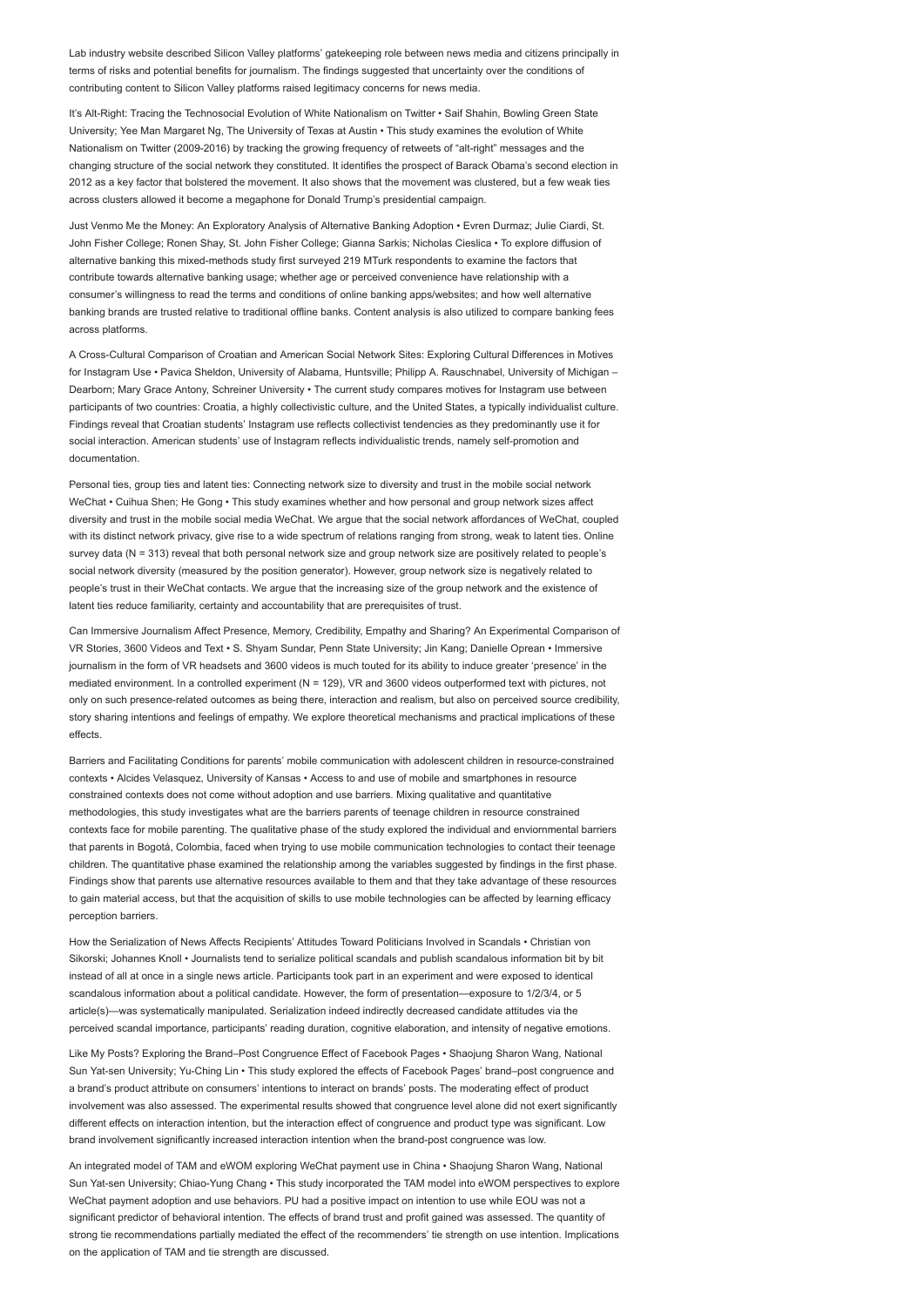Peer-Citation and Academic Social Networking: Do Altmetrics Affect Peer-Citation and Article Readership in Communication Research? • ben wasike, university of texas rio grande valley • This study examined how altmetrics, the attention that research gets from social media and the Internet, affect readership and peer-citation in communication research. Citation data was examined alongside altmetrics from academic SNSs ResearchGate and Mendeley, and mentions on social media. All altmetrics positively correlated with citation. Posting articles on ResearchGate and Mendeley improves readership and the likelihood of citation. Impactful variables also include social media mentions, downloadable articles, co-authorship, and an active online presence.

An Analysis of Google Scholar Profiles of Mass Communication Faculty at U.S. Research Universities • John Wirtz, University of Illinois at Urbana-Champaign; Sann Ryu; David Ross; Rachel Yang, University of Illinois at Urbana-Champaign • This paper presents an analysis of Google Scholar (GS) profiles of tenure-track faculty in journalism and mass communication departments at U.S. research universities (N=321). We found that males and females were equally likely to have a GS profile and that on average more than 35% of entries in a profile had 0 citations. Academic rank was the strongest predictor of total entries, citations and h index; academic department and total doctoral students were also significant

How Interactivity Influences Evaluations of Product Choice Among Consumers with Different Levels of Desire for Control • Linwan Wu, University of South Carolina; Denetra Walker • This study investigates the interplay between interactivity, desire for control, and product choice. The results indicated that with a small choice set, participants high in desire for control expressed more favorable product attitudes when interactivity was high versus low, but those low in desire for control expressed similar product attitudes across different interactivity conditions. When provided a large choice set, consumers' product attitudes were not influenced by levels of interactivity or desire for control.

Responding to Racism: Bystander Responses to Racist Posts on Social Media • Rachel Young, University of Iowa; Saleem Alhabash, Michigan State University; Michael Nelson, Michigan State University; Maddie Barnes, Michigan State University; Alex Torres • This experimental study investigated bystander response to racism on an app where users were visually anonymous (n = 373). Participants were much more likely to use more indirect options, such as down-voting or reporting the posts, than to directly confront racist posts with their own comments. The number of bystanders had no effect on action. Our study suggests avenues for fostering more active confrontation and engagement on the part of bystanders.

"Big Brother is Watching You!" • Weiwu Zhang, Texas Tech University; Derrick Holland, Texas Tech University • Using data from a 2013 national survey of American adults ( $N = 1,801$ ) from the Pew Research Center, this study examines the spiral of silence effect in the social media and offline settings during the Edward Snowden-NSA saga. Results indicate that Facebook and Twitter users were more willing to voice their opinions about the Snowden-NSA issue in social media and offline settings if they perceive their social media networks agree with them.

Tablet Uses and Gratifications: Support, Attitude, Self-efficacy, and Anxiety • chenjie zhang, Bowling Green State University; Kate Magsamen-Conrad • We conducted a cross-sectional study to test how self-efficacy, attitude toward tablet use, perceived support availability, and anxiety affecting table uses and gratifications. Age, education level, and biological sex are control variables. Attitude and perceived support positively predict tablet uses and gratifications, whereas anxiety positively predicts information seeking and does not predict organization. Self-efficacy does not predict any subfactors of tablet uses and gratifications. Further discussion is provided in this paper.

#### STUDENT PAPER COMPETITION

Facebook: Antidote or poison? A study of the relationship between Facebook, depression, and older adults • Katie Anthony • This study examines the relationship between Facebook uses and gratifications among those 65+ years old and the signs and symptoms of depression. An online survey found that the social affection and informational gratifications are most sought and lead to an increase in depressive symptoms. However, the most popular gratification among the respondents was social interaction, suggesting that more people are drawn to Facebook for an emotional connection.

Immersive narratives, 360 video, and VR: A pilot experiment examining 360 video and narrative transportation • Aaron Atkins, Ohio University; Dave McLean, University of Florida; William Canter, Georgia State • This study examines the impact of medium on narrative transportation. Virtual reality and 360-video are growing in journalism. This experiment serves as a pilot, examining a news narrative's level of transportation, immersion, and potential for attitude change, between 360-video viewed on a two-dimensional screen and in VR. Findings suggest VR condition participants experienced increases in transportation and immersion; however, a correlation between transportation and attitude change was not found. Practical implications for journalists are discussed.

Technologies and Social Fitness: Examining Self-Esteem and Self-Efficacy as Predictors of Health Monitoring, Goal-Setting, and Results Sharing • Kim Baker, University of Alabama; Sarah Pember, University of Alabama; Xueying Zhang; Kimberly Bissell, University of Alabama • This survey study employed theoretical frameworks of self-efficacy and sociometer theory to advance understanding of the effects of mobile technologies on fitness within the context of social interactions. Self-efficacy was a significant predictor for tracking, goal-setting, goal dedication, and perceived effectiveness of tracking for physical and mental benefits. Self-esteem was a significant predictor of the perceived effectiveness of tracking for physical benefits and intentions to try new technologies.

"I've Lost the Weight, Now Feed Me Upvotes!": Weight Loss Narratives in an Online Support Space and Strategic Impression Management for Garnering Social Support • Jared Brickman; Shuang Liu; David Silva, Washington State University • Online support communities are popular and growing. However, newer social interaction features like content aggregation and scoring through "likes" and "upvotes" have changed how people give and evaluate social support. This study used content analysis to identify the posting strategies and narratives used by members of the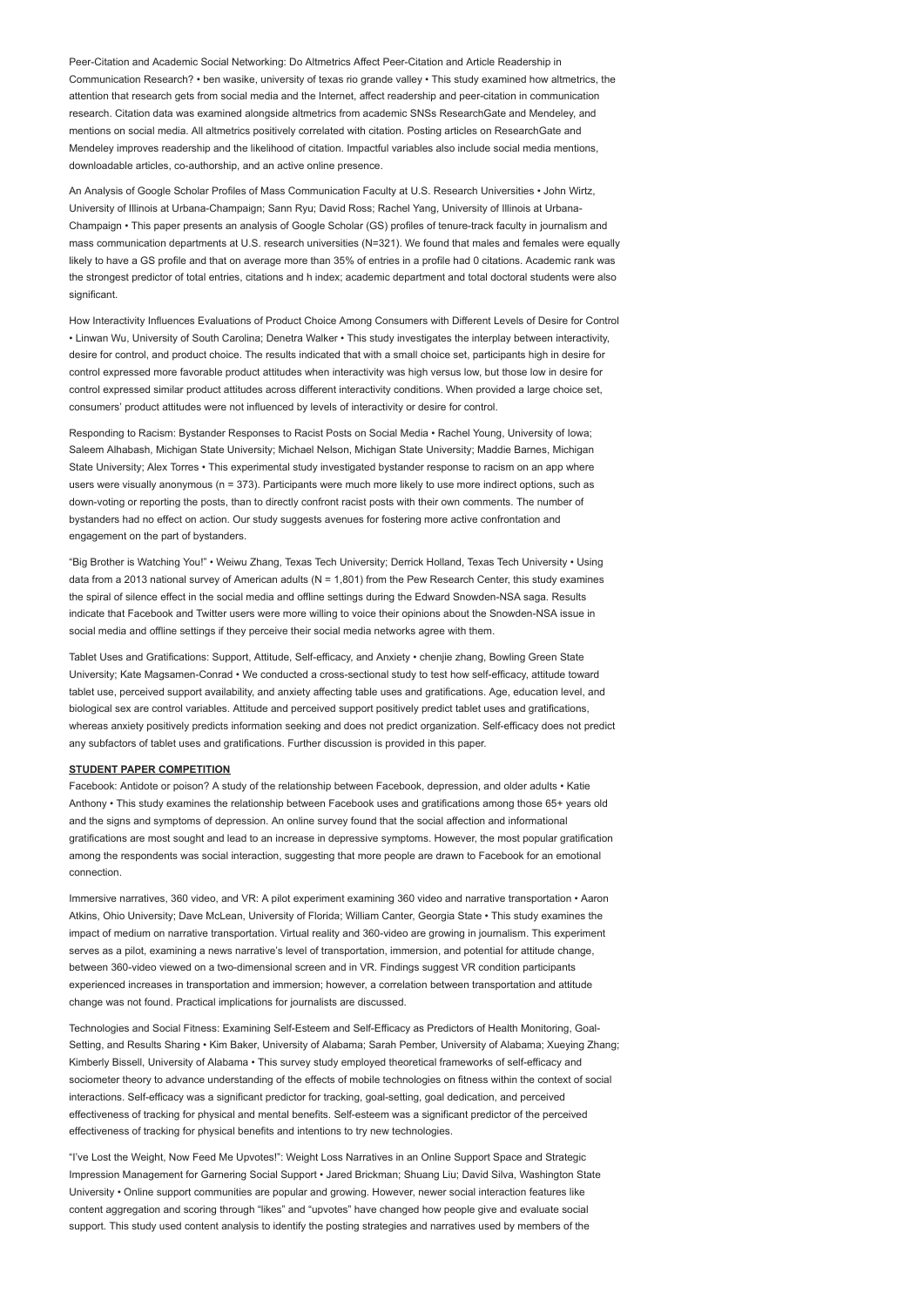weight loss subreddit /r/loseit, which uses content aggregation. A negative binomial regression revealed which strategies and narratives resulted in the most engagement with the content.

Self-mockery as an Alternative Social Strategy: Gratifications-sought, Need for Humor, Narcissism, and Self-Mocking Meme Usage • Miao LU, School of Journalism and Communication, The Chinese University of Hong Kong; Hua FAN, School of Journalism and Communication, The Chinese University of Hong Kong • Based on a survey research of Chinese college students (N=506), this exploratory study examines the uses and gratifications of self-mocking memes on social media, and identifies six motivations: self-protection, social criticism, sociability, entertainment, venting personal negative feelings and recognition. All the six motivations are proved to be strong predictors of self-mocking meme usage. This study also addresses the roles of individual traits (i.e. need for humor and narcissism) in predicting gratifications-sought and intensity of self-mocking meme usage and need for humor is proved to be a strong predictor. Lastly, this study explores how intensity of self-mocking meme usage will impact Chinese college students' psychological well-being and finds a mixed effect: it is positively related to harmonious interpersonal relationship but negatively related to self-acceptance.

Instagram as a tool for communicating sexual health: Future recommendations and unanswered questions • NIcole O'Donnell; Davi Kallman, Washington State University; Whitney Stefani, Washington State University • Public health organizations often use the photo-sharing social networking site Instagram for communicating health risks. In the present study, we analyzed young adults' likelihood to use Instagram for sexual health information seeking. Female gender, low condom-use self-efficacy, and high intentions to practice safe sex predicted likelihood to use a sexual health Instagram service. Message sensation value and message attention were also evaluated. Results provide insight into the effectiveness of using Instagram for sexual health promotion.

Parasocial Interaction and YouTube: Extending the Effect to Online Users • Kirstin Pellizzaro, Arizona State University; Ashley Gimbal • Parasocial interaction has been widely studied in traditional mass media, such as television and radio, but few studies utilize this theory to understand the phenomenon within the ever-growing online video market. This study sought to fill a gap in the literature while adding to parasocial interaction research. Using an online survey, this study found that viewers of YouTube personas do not exhibit the same levels of parasocial interaction than those of traditional mass media.

How great can Greater China be? A comparative study of the consumption of mobile apps in the Greater China area • Chris CHAO SU, The Chinese University of Hong Kong; Hang Kuang, Chinese University of Hong Kong • This paper focuses on the use of mobile applications (apps) and the model of cross-regional communication in the app markets of the Greater China area (mainland China, Hong Kong, Taiwan, and Macau), and explores the influence of policy, capital, and regional cultural tastes on the consumption of mobile apps. The cross-regional degree of mobile apps is used to measure the circulation of apps in different markets, and to single out mobile apps and their producers that can achieve cross-regional commercial success and gain market recognition in the Greater China area. Built on quantitative methods, the final samples consist of 1,124 mobile apps that are ranked among the top 500 in at least two markets. Further coding of these apps and their producers has been done according to market platform, founding year, price, whether the app is listed or not, the location of producers, app genres, and cross-regional degree. The results show that, in the mobile app market, no such thing as a Greater-China community exists. The consumption of apps in these markets is significantly influenced by policies, company capital, and local cultural tastes. In addition, mainland China is obviously isolated from other Greater China regions. Compared with the cross-regional degrees of apps in Hong Kong, Macau, and Taiwan, the degree in mainland China is rather low.

Tell Me More: The Effects of Mobile Screen Size on Self-disclosure • Jinping Wang, The Pennsylvania State University; Eugene Cho; Bikalpa Neupane • As information disclosure occur more on mobile devices, how difference in screen sizes affect the level of self-disclosure when using mobile devices is worth exploring. A between-subject quasi-experiment was conducted to investigate this question. Findings suggested that being exposed to a larger screen elicited more disclosure related to health information. However, no corresponding effects appeared with transactional information disclosure. In addition, the level of mobile power usage moderated the relationship between screen size and selfdisclosure

A Slap or a Jab: An Experiment on Viewing Uncivil Political Discussions on Facebook • Meredith Wang, Washington State University; David Silva, Washington State University • Across two experiments conducted in the end of last Presidential election, we replicate previous findings that exposure to incivility while viewing political debates on Facebook can be both upsetting and engaging. This study adds to research by testing differential effects of two kinds of incivility: insults and mockery. The effects of these two types changes between gun control and abortion topics, suggesting future research on online incivility may need to better address topic-specific outcomes.

Are you a social media chameleon? Probing self-presentations across and within social network sites • Lewen Wei, Pennsylvania State University; Jin Kang • The presentation of self has been reasoned to be malleable and contextspecific during social interactions. The purpose of this study was to extend and test this notion in social network sites (SNSs). Two studies were conducted. The first one takes the form of the interview with the second one as an online survey to explore users' motivations, behavioral patterns and boundary regulation strategies when projecting multiple selves on social media.

To meet or not to meet? Measuring motivations and risks as predictors of outcomes in the use of mobile dating applications • ka yee Janice WONG, The Chinese University of Hong Kong; Randy Jay Solis, The Chinese University of Hong Kong • Mobile dating applications (MDA) like Momo gratify the sexual needs of their users, among others, contributing to the radicalization of sexual ideologies in China. However, risk must also be considered within this context of needs gratification. Thus, this study asked: Do motivations and risks predict the outcomes of MDA use? Findings reveal that sexuality, self-esteem, and love are predictors of MDA use to meet for dates and sex, regardless of the risk of exposure.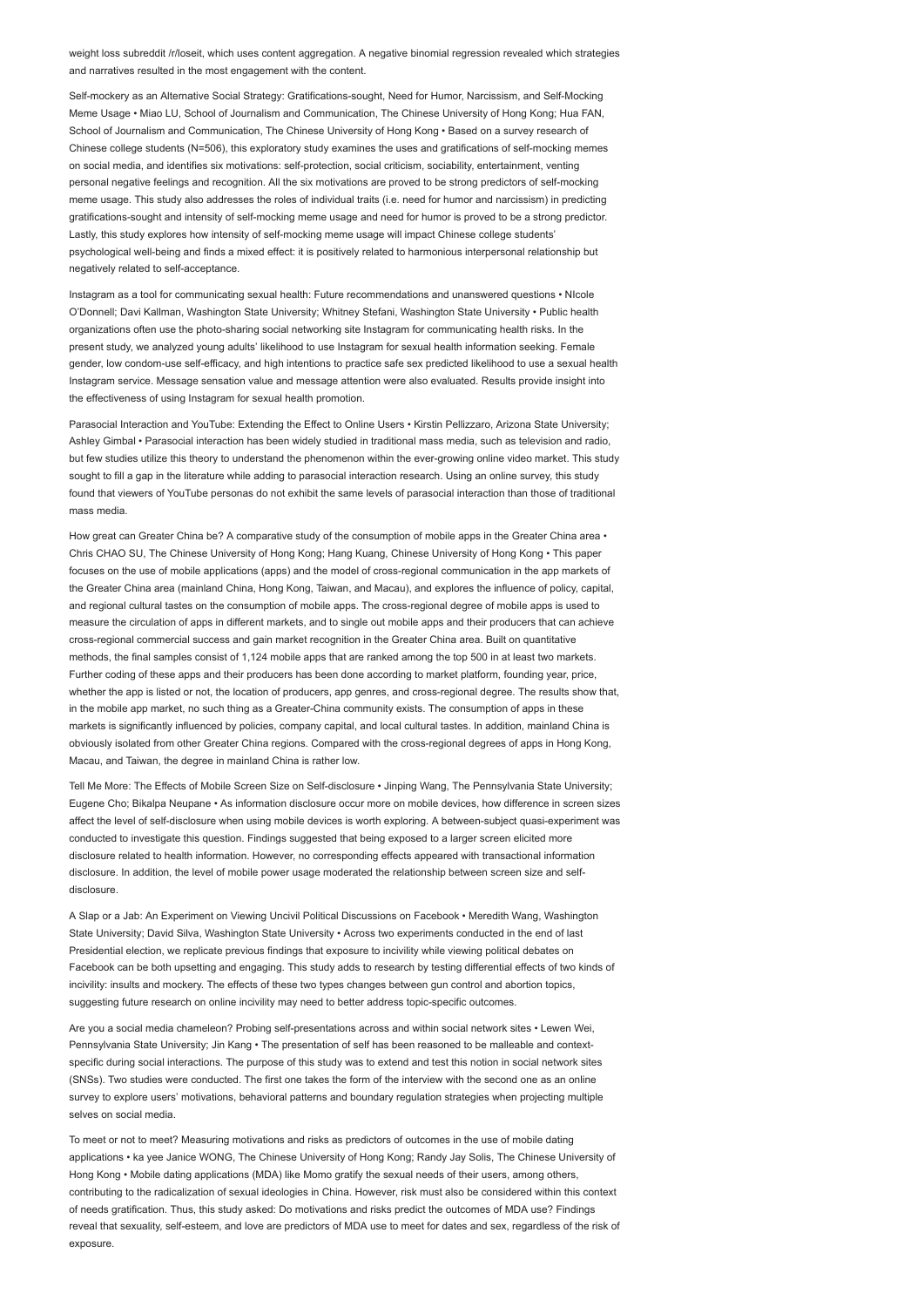The Effect of Hedonic Presentation of Horticultural Product on Consumers' Willingness to Pay and Purchase Intention • Jing Yang, Loyola University Chicago; Juan Mundel, DePaul University; Bridget Behe; Patricia Huddleston, Michigan State University • The current study investigated how the hedonic/utilitarian presentation of horticultural products influences consumers' willingness to pay and purchase intention. A 2 (brand association: hedonic vs. utilitarian) x 3 (product presentation: hedonic vs. utilitarian vs. both) between-subject experiment was conducted to examine the impact. Results showed that the hedonic presentation of horticultural products has potential to positively influence consumers' purchase intention and willingness to pay. Managerial implications for the horticultural industry and future research are also discussed.

### [2017 ABSTRACTS](http://www.aejmc.org/home/2017/06/2017-abstracts/)

Filed under [Uncategorized](http://www.aejmc.org/home/category/uncategorized/) · Tagged with [2017 Abstracts](http://www.aejmc.org/home/tag/2017-abstracts/)

## [Mass Communication and Society 2016 Abstracts](http://www.aejmc.org/home/2016/06/mcs-2016-abstracts/)

Posted by [kysh](http://www.aejmc.org/home/author/kyshiab/) on June 9, 2016 · [Leave a Comment](http://www.aejmc.org/home/2016/06/mcs-2016-abstracts/#respond)

#### Moeller Student Competition

Influencing the Twitterverse: Agenda setting capabilities of religious leaders • Jordan Morehouse, University of Houston/MA Graduate • This study examined the content published by two international religious leaders on the social networking site, Twitter. A content analysis was performed to describe the content published by the two international religious leaders. Agenda setting theory was used to guide this study. The findings suggest that the religious leaders publish content regarding "teachings or suggestions on how to live." The findings contribute to literature regarding agenda setting, religion in the media, and social media.

Social Media for Socialization? The Mediation Role of Social Media on the Relationship between Sex and Traditional Gender Values • Keonyoung Park, University of Minnesota Twin Cities; Hyejin Kim, University of Minnesota – Twin Cities • By employing selective exposure theory, this study examined the mediation role of social media usage on the relationship between college students' biological sex and willingness to accept traditional gender values. Findings showed the mediation effects by motivation to use and topic selection but not by time spent in social media. This study is expected to contribute to literature by providing comprehensive understanding of social media as a media reinforcer of socialization and traditional values.

### Open Competition

Am I Depressed, or Is It the Showhole?: Mental Health, Affective Gratifications, and Binge-Watching • Alec Tefertiller, University of Oregon; Lindsey Conlin, The University of Southern Mississippi • Terms like "binge-watching" and the "showhole" suggest a relationship between binge-watching and emotional health. This study sought to understand the relationship between binge-watching and unhealthy emotional traits and regular emotional states such as sadness. The study did not find a conclusive connection between binge-watching and unhealthy emotional traits. However, the study did find emotional states experienced after binge-watching had implications for entertainment gratifications.

Propaganda Pros: The Islamic State in Iraq and Syria's Crusade to a Caliphate • Alex Luchsinger, University of South Carolina; Robert Mckeever, University of South Carolina • ISIS has launched a robust media campaign to establish a caliphate throughout the world. They are recruiting around the world, largely because of the broad reach of the Internet. This research focused on ISIS propaganda used to persuade people to support the group. Survey data were collected (N=406) from the U.S. and the 13 other countries with large Muslim populations. Findings indicate that identification mediates the effect of exposure to propaganda on behavioral intention.

In Twitter We Trust? Testing the Credibility of News Content from Twitter Sources • Anne Oeldorf-Hirsch, University of Connecticut; Michael Schmierbach; Alyssa Appelman, Northern Kentucky University; Michael Boyle, West Chester University • Twitter has grown as a major news source, yet little is known about trust in the site for news content. This study employed an online experiment ( $N = 311$ ) to test the effects of attributing the origin of a news story and quotations in news stories to Twitter on perceptions of credibility. Results suggest that strong visual cues of tweets used as quotations in stories have a negative effect, but otherwise effects are minimal.

Journalism and Democracy in Kyrgyzstan: Analysis of Victimizations in Kyrgyz Journalism • Bahtiyar Kurambayev • "Indepth qualitative semi-structured interviews with 27 journalists based in capital Bishkek city reveal that Kyrgyz journalists employ avoidance strategy because of potential victimization including lawsuits, physical attacks, arrests, etc. This study also explores what long term effect this victimization produces on journalists themselves and overall freedom of the press in Kyrgyzstan, the country which is viewed as the most democratic in former Soviet Union Central Asian region. The author employed a snowball sampling to locate initial several research participants and seek their suggestions of other journalists. The interviews were held during the period of January 4-January 23, 2016. They were held primarily in Russian language. The practical implications are also discussed."

See, Click, Control: Predicting the Popularity of Civic Technology for Social Control • Brendan Watson • Many local news media no longer fulfill their surveillance and feedback control functions. Thus, cities rely on emerging media to maintain social order. This study found that large, pluralistic cities with higher levels of community stress had higher usage levels of the mobile app, SeeClickFix, which allows residents to snap and send photos of community problems to local governments. Implications for structural pluralism theory and research on social functions of emerging civic technologies are discussed.

"Liking" and being "liked": How personality traits affect people's giving and receiving "likes" on Facebook? • cheng hong, University of Miami; Zifei (Fay) Chen, University of Miami; Cong Li, University of Miami • Using the theoretical framework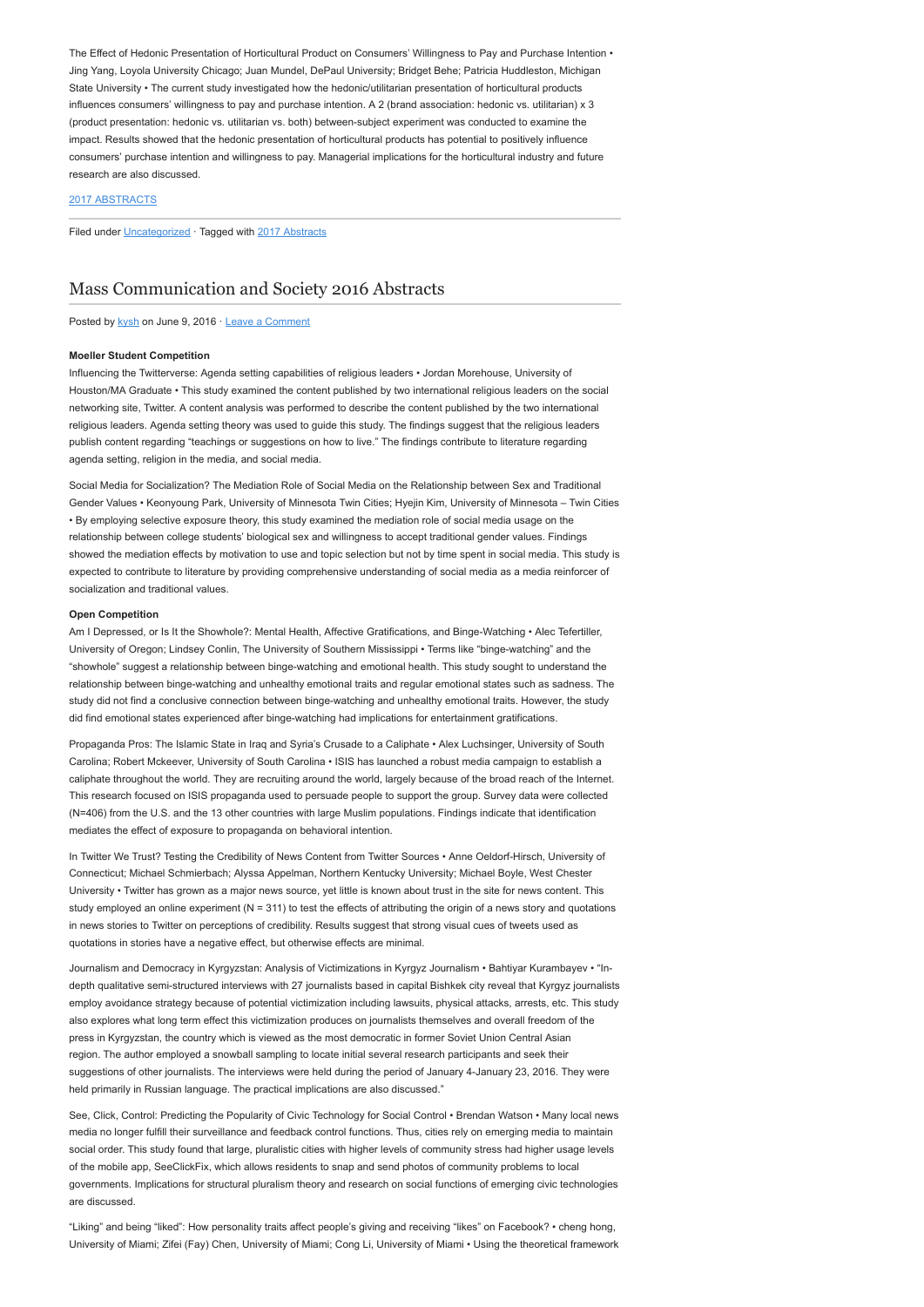of gift giving and impression management, this study examined an important social media communication phenomenon —giving and receiving "likes." Through a survey with 421 Facebook users, four groups of individuals were identified based on their reported frequencies of giving and receiving "likes" on Facebook: "like" enthusiasts, unrequited "likers," "like"-throbs, and "like" abstainers. The study results revealed that these four groups of Facebook users significantly differed in their personality traits and age.

"Dog-Involved Bitings?" Construction of Culpability in News Stories About "Officer-Involved Shootings" • Chris Etheridge, University of North Carolina at Chapel Hill; Rhonda Gibson • The #BlackLivesMatter social movement has drawn renewed attention to a discussion of police use of force throughout the United States. Historically police and media outlets that cover these incidents have tended to individualize situations where police use force on a citizen. This qualitative content analysis attempts to demonstrate that calling these incidents by the controversial term "officerinvolved shooting" gives journalists a common reference point for broader discussions about police use of force, race, and accountability

Media Framing of the Confederate Flag Debate in South Carolina • Christopher Frear, University of South Carolina; Jane O'Boyle, University of South Carolina; Sei-Hill Kim • A quantitative content analysis of news stories in three South Carolina newspapers (N=417) examines the framing of the Confederate flag debate in the wake of the 2015 Charleston massacre. Findings from Charleston, Columbia, and Greenville newspapers reveal distinct regional differences in framing and that stories focused on the legislative process in removing the flag more than the flag's symbolic meaning or the shootings.

Co-viewing as social facilitation of children's cognitive processing of educational television content • Collin Berke, Texas Tech University; Travis Loof, Texas Tech University; Rebecca Densley; Eric Rasmussen, Texas Tech University; Justin Keene, Texas Tech University • Previous research has revealed that the mere presence of a parent watching television with a child can influence the child's cognitive processing of and emotional reactions to that content. This study sought to extend these previous findings by investigating the role of co-viewing on the child's cognitive processing, as evidenced by psychophysiological orienting responses, of three specific types of information commonly found in educational content: explicit plot, explicit educational, and implicit inference. An experiment was conducted that measured the heart rate of children while watching messages either with or without a parent present in the room. Two main predictions were made in this study. First, parent child co-viewing would lead to greater resource allocation to encoding the message—as indicated by cardiac deceleration. Second, information that required internal processing, such as explicit educational or implicit inferential content would lead to greater resources allocated to internal processing—as indicated by cardiac acceleration. The results of a multi-level model indicate that co-viewing does have an effect on the short term, phasic processing of novel information, and that the three types of information have different and dynamic effects on the overtime processing exhibited by the child. Implications for parental mediation strategies and educational television programming are given.

Amplified Gatekeeping: A Theoretical Proposal • Edson Tandoc, Nanyang Technological University • This essay reviews gatekeeping theory and proposes a rethinking of gatekeeping in this age when audiences, not just journalists, take part in the production and distribution of news. This paper argues that rather than pit one channel against the other, a more empirically grounded representation of the news construction process is one where both journalist and audience gatekeeping channels are considered. When bits of information pass through the journalist channel and then through the audience channel, they are able to reach more people. When bits of information pass through the audience channel and then through the journalist channel, they are conferred with more legitimacy. When bits of information pass through both journalist and audience channels before reaching the public, gatekeeping becomes amplified.

A message testing approach to news media literacy PSAs • Emily Vraga, George Mason University; Melissa Tully, University of Iowa • In an evolving news environment, our understanding of "news media literacy" (NML) must also evolve to equip individuals with the skills to critically engage with news. Using an experimental design, this study tests different NML messages to determine if certain messages appeal to some groups over others and if the effectiveness of the messages depends on the media context in which they are consumed. Findings suggest that context and audience characteristics influence NML message effectiveness.

Domestic violence and sports news: How gender affects people's understanding • Erin Willis; Patrick Ferrucci, U of Colorado; Edson Tandoc, Nanyang Technological University; Chad Painter, Eastern New Mexico University • Domestic abuse has frequented recent headlines among professional athletes and ignited much debate about personal conduct off the field. This study examined if and how participants differentiate between male and female victims and perpetrators of violence; specifically, whether participants placed blame differently when presented a health message in a sports context when it involves a male or female athlete as perpetrator. Results and practical implications are discussed.

Online Discourse: Exploring Differences in Responses to Civil and Uncivil Disagreement in News Story Comments • GIna Masullo Chen, The University of Texas at Austin; Pei Cindy Zheng, The University of Texas at Austin • This experiment (N = 499) examined how uncivil and civil disagreement differ in their influence on emotions and intentions to participate politically. Results showed that exposure to uncivil disagreement lead to an increase in negative emotion and a decrease in positive emotions to a greater extent than exposure to civil disagreement or the control. In addition uncivil disagreement – but not civil disagreement – led to an indirect effect on intention to participate politically, operating through emotions.

Nasty Comments Anger You More Than Me, But Nice Ones Make Me As Happy As You • GIna Masullo Chen, The University of Texas at Austin; Yee Man Margaret Ng • Two experiments (N = 301; N = 567) showed people perceived online comments posted on news stories had a greater effect on the negative emotions of others, compared to the self, suggesting support for an emotional third-person perception (TPP). In addition, results showed agreement comments had an equal effect on the positive emotions of the self and others, suggesting an emotional first-person effect (FPE).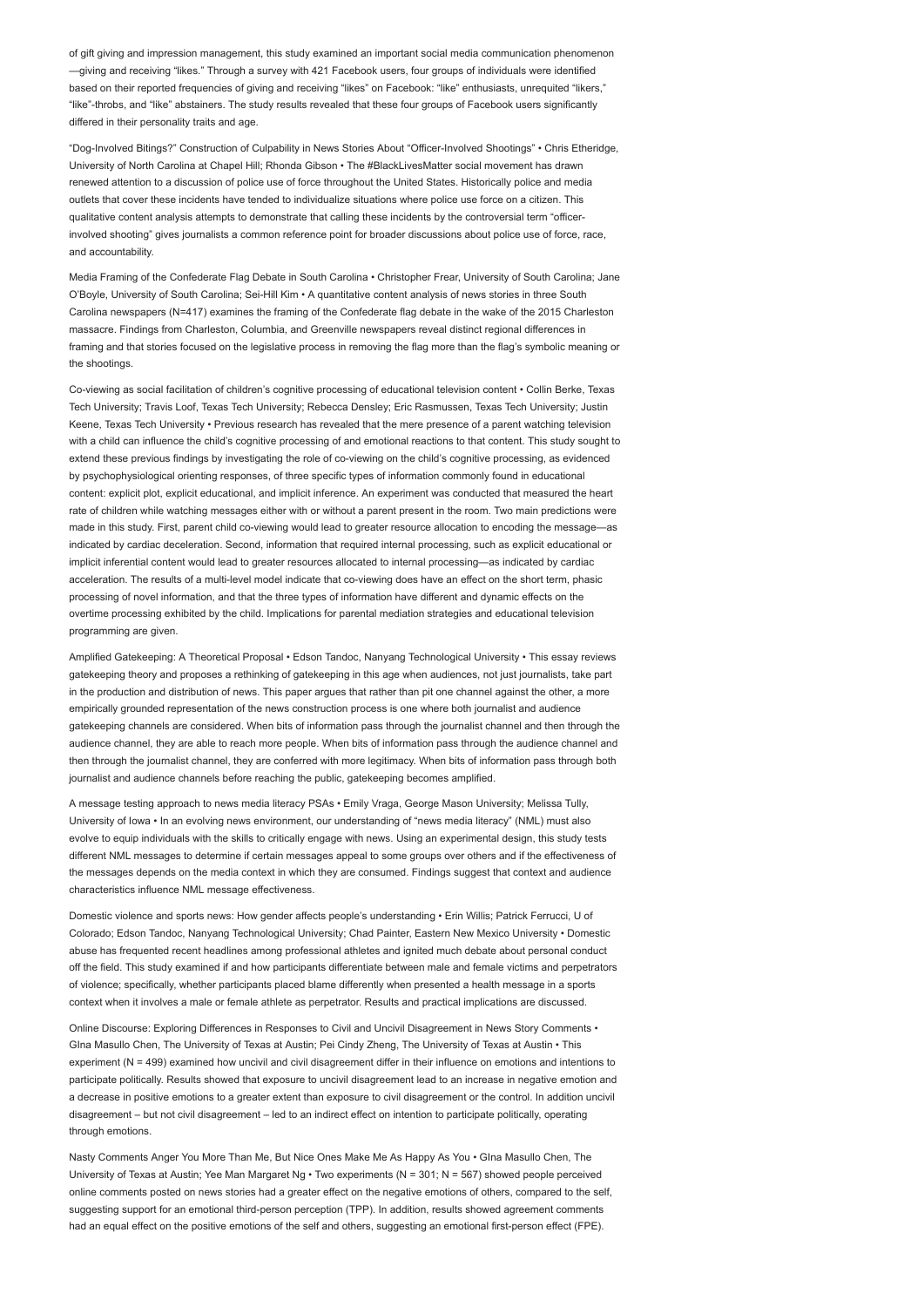Extrovert and engaged? Exploring the connection between personality and involvement of stakeholders and the perceived relationship investment of nonprofit organizations • Giselle A. Auger, Rhode Island College; MoonHee Cho, University of Tennessee • This study explored the relationship between the big five personality traits – agreeableness, intellect, conscientiousness, emotion, and extroversion – and the involvement, engagement, and perceived relationship investment (PRI) of participants with nonprofit organizations. The role of personality is important because it reflects fundamental qualities that may influence an individual's behavior. Results demonstrated significant correlation between each trait and involvement, passive engagement, and PRI. Four were also positively correlated to active engagement of participants.

The Effect of Pro- and Counter-Attitudinal Exposure on Cognitive Elaboration and Political Participation: Examining The Moderating Role of Emotions in Exposure to Political Satire • Hsuan-Ting Chen, Chinese University of Hong Kong • Results from an online experiment suggest that exposure to political satire can spur or thwart cognitive elaboration and political participation depending on whether the satirical content posits attitude-consistent or counter-attitudinal political views and how viewers respond emotionally to the message itself and the context of the message. Attitude-consistent exposure is more likely than counter-attitudinal exposure to prompt cognitive elaboration, which in turn encourages political participation. Anxiety about the issue can further enhance this relationship. Exposure to counter-attitudinal political satire, however, is a double-edged sword. It can either enhance or impede cognitive elaboration and participation depending on to what extent viewers feel amused by the political satire or are enthusiastic about the issue after exposure to the satire.

Verbal Aggression, Race and Sex on Reality TV: Is This Really the Way It Is? • Jack Glascock; Catherine Preston-Schreck • This study presents the results of a content analysis of verbal aggression in a composite week of popular reality TV programming on cable and broadcast television. Also examined were contextual variables including race and sex. Results show that reality programming contains a significant amount of verbal aggression that is often depicted as justified and without consequences. African Americans were found to be overrepresented and depicted as more verbally aggressive and more likely to be victims than other races/ethnicities. Other minorities, Asian Americans and Hispanics, were practically nonexistent. The results are discussed in terms of the potential effects of exposure to verbal aggression and the accompanying contextual factors found in reality TV programming.

Sharing or Showing Off? Reactions to Mapped Fitness Routines Posted on Social Media • Jared Brickman; Yujung Nam; Shuang Liu; QIAN YU, Washington State University; Zhaomeng Niu • Sharing fitness achievements on social media has become increasingly popular, including maps that show running routes. The purpose of this study was to investigate mass audience reactions to these types of posts. An online experiment with a 2 (map presence) x 2 (running speed) design was completed by 285 undergraduates. Posts with maps were evaluated using ANCOVA, finding people reacted more positively to maps with fast speeds or text-only posts with slow speeds.

How Young Uninsured Americans Respond to News Coverage of Obamacare: An Experimental Test of Emotional and Cognitive Predictors • Jason Martin, DePaul University; Jessica Myrick, Indiana University; Kimberly Walker, University of South Florida • This experiment integrated theory from multiple domains to examine how aspects of news coverage of Obamacare and audience members themselves interact to shape attitudes and intentions. Using a sample of uninsured young adults (N=1,056), we tested a model of the effects of frames, exemplars, political identity, and need for orientation on emotions, attitudes, and intentions. The findings point to the importance of individual differences and message factors in predicting emotions that mediate effects.

Examining the social media mourning model: How celebrities are mourned on Twitter • Jensen Moore, University of Oklahoma; Sara Magee, Loyola University Maryland; Jennifer Kowalewski, Georgia Southern University; Ellada Gamreklidze, Louisiana State University • We utilize the Social Media Mourning (SMM) model to content analyze celebrity death Twitter posts from 2011-2014. We examine which of the three communication types, variables within those types, and issues fans use the most when mourning deceased celebrities via social networking sites (SNS). Results indicate mourners engage primarily in One-Way and Two-Way Communication about celebrity deaths via Twitter. Immortality Communication and consequences of communicating about death via SNS were not abundant on this platform.

Acknowledging the silly alongside the severe: Mediated portravals of mental illness as trivializing versus stigmatizing • Jessica Myrick, Indiana University; Rachelle Pavelko • Researchers have documented the ways in which media stigmatize mental illness. However, media also portray mental illness trivially, like when a well-organized closet is akin to obsessive-compulsive disorder. An experiment (N=175) asked participants to recall either a media portrayal where mental illness was stigmatized or a portrayal where it was trivialized. Results suggest that audiences can recall certain components of stigmatization and trivialization, but these mediated portrayals are associated with different psychological perspectives.

The effects of media exposure and media attention on sustainability communication • Jinhee Lee; MoonHee Cho, University of Tennessee • The purpose of this study is to investigate the effects of consumers' media exposure and attention on pro-environmental behaviors and the moderating effects of environmental concern and media credibility. Based on an online survey of 503 consumers, the study found positive effects of media exposure and media attention on pro-environmental behaviors. Significant interaction effects between media credibility and environmental concern were displayed. Theoretical and practical implications are addressed.

Adolescents' Third-Person Perception Regarding Media Depictions of Bullying • John Chapin, Penn State • Adolescents consume more than 100 hours of TV per month. Teen shows often address bullying, but the depictions can be simplified and unrealistic. Findings from a survey of 1,593 adolescents indicate 52% of the students believe depictions of bullying on TV are usually realistic, and 35% say victims bring the abuse on themselves. The study uses third-person perception as a theoretical framework, documenting that adolescents believe depictions of bullying on TV affect others more than themselves. Third-person perception was predicted by optimistic bias and Just World Beliefs. Adolescents who exhibit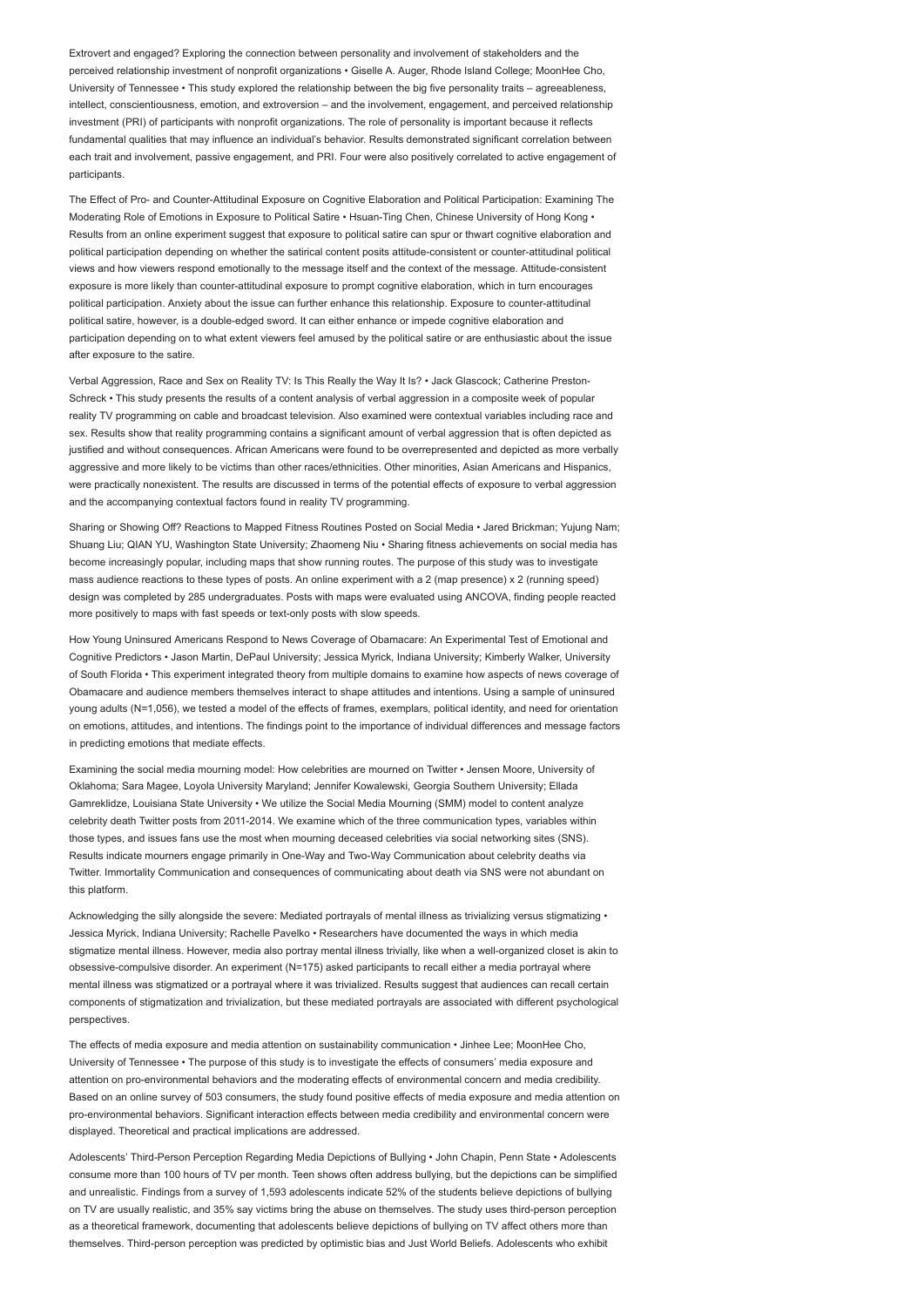third-person perception are more likely to believe media depictions are realistic and more likely to blame victims of bullying in real life.

The Influence of Demographics and News Media Exposure on Philadelphians' Beliefs About Poverty • Joseph Moore, University of Missouri; Esther Thorson, University of Missouri School of Journalism • This study examined the effect of gender, race, socioeconomic status, political ideology, and media exposure on Philadelphians' beliefs about the causes of, and most effective solutions to poverty. Analysis of survey data revealed significant effects for all categories. Women, racial minorities, and those with lower incomes were more likely to regard poverty as a structural phenomenon. Greater exposure to television news was found to contribute significantly to individualistic thinking about poverty causes and solutions.

Fifteen Years of Framing Research: Is Framing Research Maturing? • Joseph Provencher, Texs Tech University; Benjamin Smith, University of California, Santa Barbara; Cynthia-Lou Coleman, Portland State University • Framing research has grown in recent decades, and critics ask whether research is guided by core elements underpinned by common theories and methodologies: is framing a fractured paradigm? While a handful of scholars argue over paradigms, researchers continue to conduct studies under the heading of framing. We examine features about current research, including theoretical drivers, methodologies employed, whether framing is situated within message or cognitive domains, and whether researchers study framing within a process model.

Traumatic Experiences: Measuring Journalists' Trauma Exposure and Emotional Responses • Kenna Griffin, Oklahoma City University • This study measures work-related trauma exposure and emotional trauma symptoms experienced by journalists. It also considers traits of the individual journalists and their exposure that make them more prone to emotional trauma. The 829 respondents reported trauma exposure and symptoms greater than those experienced in the general population and comparable to emergency workers. Age, job experience, and trauma exposure severity, duration and frequency were found to affect the likelihood that journalists would experience symptoms.

How can I watch what I eat when I eat while I watch? Examining the role of media in children's eating behaviors and food consumption • Kim Bissell, University of Alabama; Sarah Pember, The University of Alabama; Kim Baker, University of Alabama; Xueying (Maria) Zhang, University of Alabama • This study examined the use of an iPad app that measured children's eating behavior and the healthfulness of the foods they consumed throughout the day using the new media device as their source of tracking food consumption. Factors that might predict greater consumption of healthy or unhealthy foods were examined, along with the use of media while eating. Findings suggest the environment in which children are eating food is a strong predictor of the type and amount of food they are eating. Children in the present study who participated in their school's free or reduced breakfast and lunch program had very little control over the foods they had access to for those meals, and therefore, had a greater likelihood of consuming more unhealthy foods. Children across the sample reported using media while eating at home and further reported family members using devices during mealtimes at home. The use of media while eating food was a significant predictor of more unhealthy food consumption. These and other findings are discussed.

Gain-Loss Framing and Emotional Imagery: Testing Valence and Motivational Rules for Matching • Kiwon Seo, Sam Houston State University • An experiment (N = 424) examined how message styles of framing and imagery are matched to affect persuasion. Specifically, they are matched by valence (gain framing + positive images vs. loss framing + negative images) and by motivational direction (framing + approach motivation image vs. framing + avoidance motivation image). The results indicate that (a) visual images attenuated framing effects and (b) valence matching was superior to motivation matching.

Political inequalities start at home: Parents, children and the socialization of civic infrastructure online • Kjerstin Thorson; Yu Xu, University of Southern California; Stephanie Edgerly • We use a two-wave panel survey of parent-child dyads to show that the roots of online democratic divides are found in the unequal socialization of political interest. We test a model connecting parent socioeconomic status to family communication in the home and development of youth political interest. We develop a theoretical concept of online civic infrastructure to foreground how social media use in childhood and adolescence may shape future opportunities for civic and political engagement.

Suicide reporting: Taiwan public's opinions about the copycat effects and WHO's media guidelines • Kuang-Kuo Chang, Shih Hsin University; Eric Freedman • This study examined the opinions of Taiwan's general public about suicide and its news reporting in application of the World Health Organization media guidelines. Key findings suggest (1) that the copycat effect is strongly perceived by the respondents (2) who, however, assigned causal and treatment responsibilities to suicidal individuals and to the governments, respectively, instead of to the media. More important, respondents surprisingly rated avoiding sensational reporting as least significant among the 10 guidelines. The study discusses implications of the findings in policymaking, public health advocacy, and journalistic practices in preventing the copycat effect of suicide as a serious social problem.

"The news you choose": examining if racial identity trumps other factors when news is negative • Lanier Holt, The Ohio State University; Dustin Carnahan, Michigan State University • An abundance of studies show that people prefer to read stories about people who are like themselves. However, what happens when these stories are negative? This analysis tests racial identity and the black sheep effect to see if in these circumstances will people still prefer stories about their own, or will they select stories that denigrate racial out-groups? We find that even given other factors, racial identity still trumps other factors in people's news choices.

Media Literacy Education and Children's Unfavorable Attitudes towards Gender Stereotypes and Violence in Advertising in the United States • Laras Sekarasih, UMass Amherst; Christine Olson; Gamze Onut, University of Massachusetts Amherst; Kylie Lanthorn, University of Massachusetts Amherst; Erica Scharrer, University of Massachusetts Amherst • This study examines the effectiveness of media literacy education (MLE) in cultivating critical attitudes towards gender stereotypes and violence in advertising among 4th and 6th graders. Pretest and posttest comparisons suggest stronger unfavorable attitudes towards the presence of violence in advertising upon the completion of MLE. However, stronger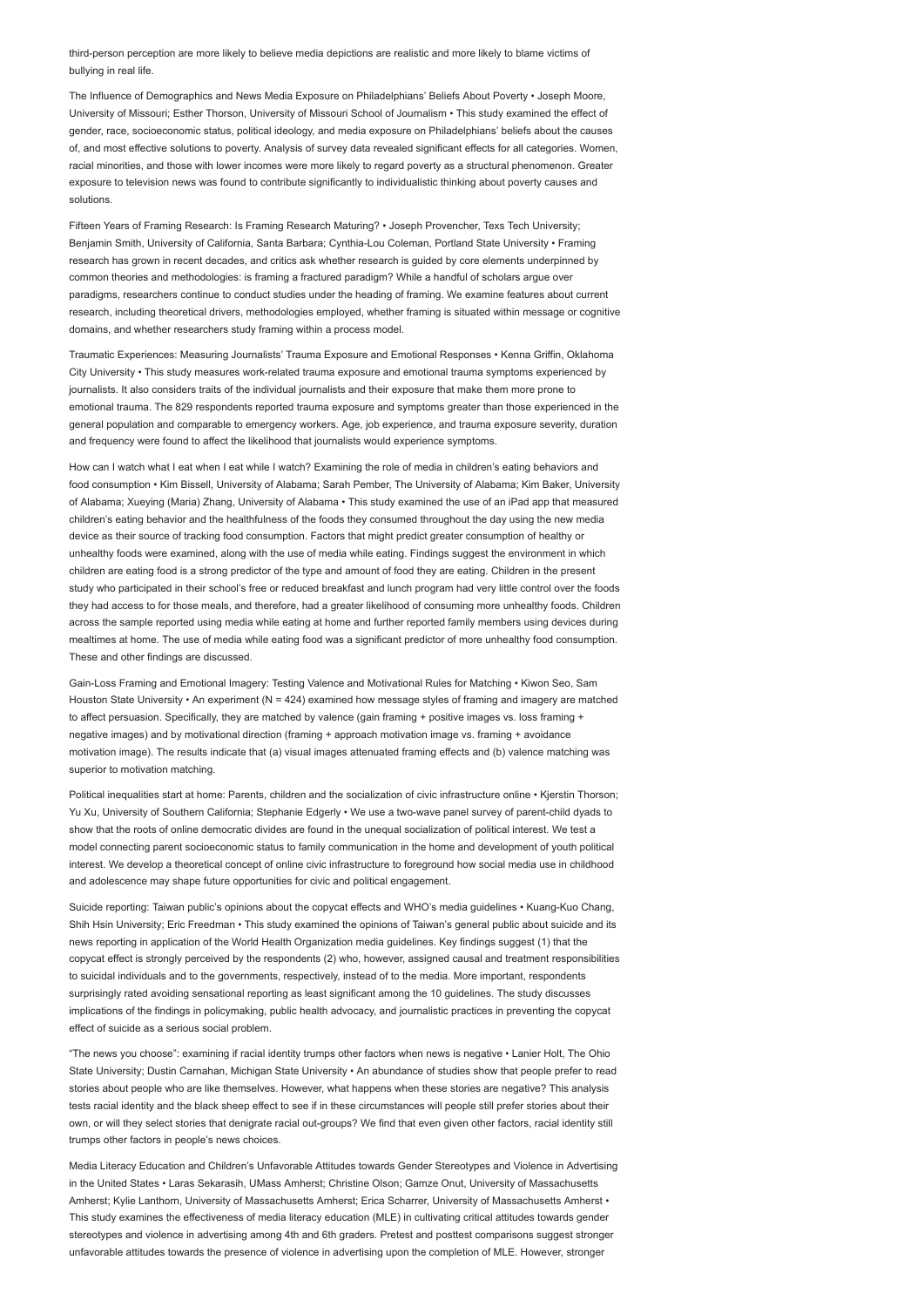unfavorable attitudes towards the stereotypical portrayals of boys and girls in advertising was only found among girls; no significant change was found among boys.

Grass Mud Horse: Luhmannian Systems Theory and Internet Censorship in China • Lei Zhang, University of Wisconsin-La Crosse; Carlton Clark, University of Wisconsin-La Crosse • This paper argues that the efforts of the Chinese Communist Party to censor the Internet are likely to undermine the CCP's credibility in the eyes of the Chinese people. Systems theory as Niklas Luhmann offers powerful theoretical lens through which to observe contemporary events in China. Luhmann argues that global society is a communication system rather than the aggregate of human beings. The Chinese Communist Party can censor or silence particular people, but it cannot shut down the global information network that is transforming China.

Blurring the Boundaries between Journalism and Activism: A Transparency Agenda-building Case Study from Bulgaria • Lindita Camaj • This paper explores the relationship between journalists and civil society actors in promoting the Freedom of Information (FOI) right in Bulgaria. It emphasizes the importance of civil society as influential actors in the media agenda-building process and presents a new approach to conceptualize the journalist-nongovernmental organization (NGO) relationship from a cooperative, rather than power-distance, perspective. The alliance between NGO and journalists in Bulgaria resulted in (1) increased public awareness of the FOI right, (2) increased FOI law uses by citizens and journalists, (3) improved the governmental transparency, and (4) enhanced quality of journalistic output. Theoretical and practical relevance of these findings is discussed.

Psychological Traits, Addiction Symptoms, and Smartphone Feature Usage as Predictors of Problematic Smartphone Use among University Students in China • Louis Leung, The Chinese University of Hong Kong; Jingwen Liang, The Chinese University of Hong Kong • This study investigates the effects of psychological traits (i.e., procrastination, leisure boredom, and impulsivity) and addiction symptoms on problematic smartphone use. Data were collected from a random sample of 649 university students. The results showed that procrastination, impulsivity, including sensation seeking and (lack of) perseverance, symptoms of addiction (e.g., inability to control craving, withdrawal, and complaints), and frequent usage of smartphone features for instrumental, relational, expressive, and informational purposes were significant predictors of problematic smartphone use.

Be a "Defensive User": A Study of Opinion Leaders on Chinese Weibo • LUWEI ROSE LUQIU, Penn State University; Michael Schmierbach • This study focuses on the effect of several tactics that the Chinese government implemented to crack down on opinion leaders in social media. Through a 2 x 2 experimental study with Weibo users, it tests the effects of both attacks using negative comments as well as differences in the amount of original content posted. Contrary to expectations, negative comments actually spur greater interest, suggesting that users may have formed a unique culture to protect themselves from government manipulation.

Young Latinos' Satisfaction with the Affordable Care Act and Insurance Preferences: The Role of Acculturation, Media Use, Trust in Health Sources, and Ideology • Maria Len-Rios, The University of Georgia; Yen-I Lee, University of Georgia • The purpose of this study is to assess how individual characteristics of Latinos, including acculturation levels, media use, trust in health resources and ideology, predict Latinos' satisfaction with the Affordable Care Act. This study is important because Latinos are among those in the U.S. most likely to lack health insurance coverage, and rate access to health insurance as important. We offer an analysis of a national nonprobability online survey (N=434) of Hispanic Americans representing 35 states. Our findings showed that acculturation and political ideology predict satisfaction with the ACA, as well as trust in service providers and information sources.

Content-Expressive Behavior: Discussion Network Heterogeneity, Content Expression, and Political Polarization • Matthew Barnidge, University of Vienna; Alberto Ardèvol-Abreu, University of Vienna; Homero Gil de Zúñiga, University of Vienna • One thriving area of research on participatory media revolves around political expression and the creation of political content. This study analyzes the connections between these behaviors, heterogeneous information networks, and ideological polarization while accounting for the role of emotional intelligence. Results from a two-wave-panel survey of U.S. adults show that people who engage in content-expressive behavior are embedded in heterogeneous information networks, and that emotional intelligence moderates the relationships between content-expressive behavior and political polarization.

Like Me: How Facebook Users Engage in Self-Presentation • Megan Mallicoat • This study draws on self-presentation theory to examine how participants strategically present themselves through Facebook. Participants (N=168) were asked to rate their day-to-day Facebook interactions according to a 25-point scale measuring behavior motivated by a taxonomy (Jones & Pittman, 1982) of five self-presentation strategies. Results show self-reported self-presentation efforts on Facebook are similar — but not identical — to prior research regarding self-presentation. Results also suggest Facebook use might be a useful predictor of self-presentation strategies.

The Influence of Narrative Messages on Third-Person Perception • Michael Dahlstrom, Iowa State University; Sonny Rosenthal • Narratives can shape perceptions about the world through unique processing pathways, but are audiences aware of this influence? This study explores these questions by bridging the theoretical frameworks of third person perception and narrative persuasion and testing them in an environmental context. Findings suggest that individuals do recognize narratives as having special influence, but only when they perceive the potential effects of a message to be harmful.

Anti-intellectualism among Students in Journalism and Communication: A Developmental Perspective • Michael McDevitt; Jesse Benn; Perry Parks, Michigan State University; Jordan Stalker, University of Wisconsin; Taisik Hwang; Kevin Lerner, Marist College • This study measures anti-intellectualism in journalistic attitudes for the first time, and documents developmental influences on anti-intellectualism among undergraduates at five colleges with comprehensive programs in journalism and mass communication. Journalism major and role conceptions generally fail to inoculate students against professional anti-rationalism and anti-elitism. While reflexivity is typically viewed as an expression of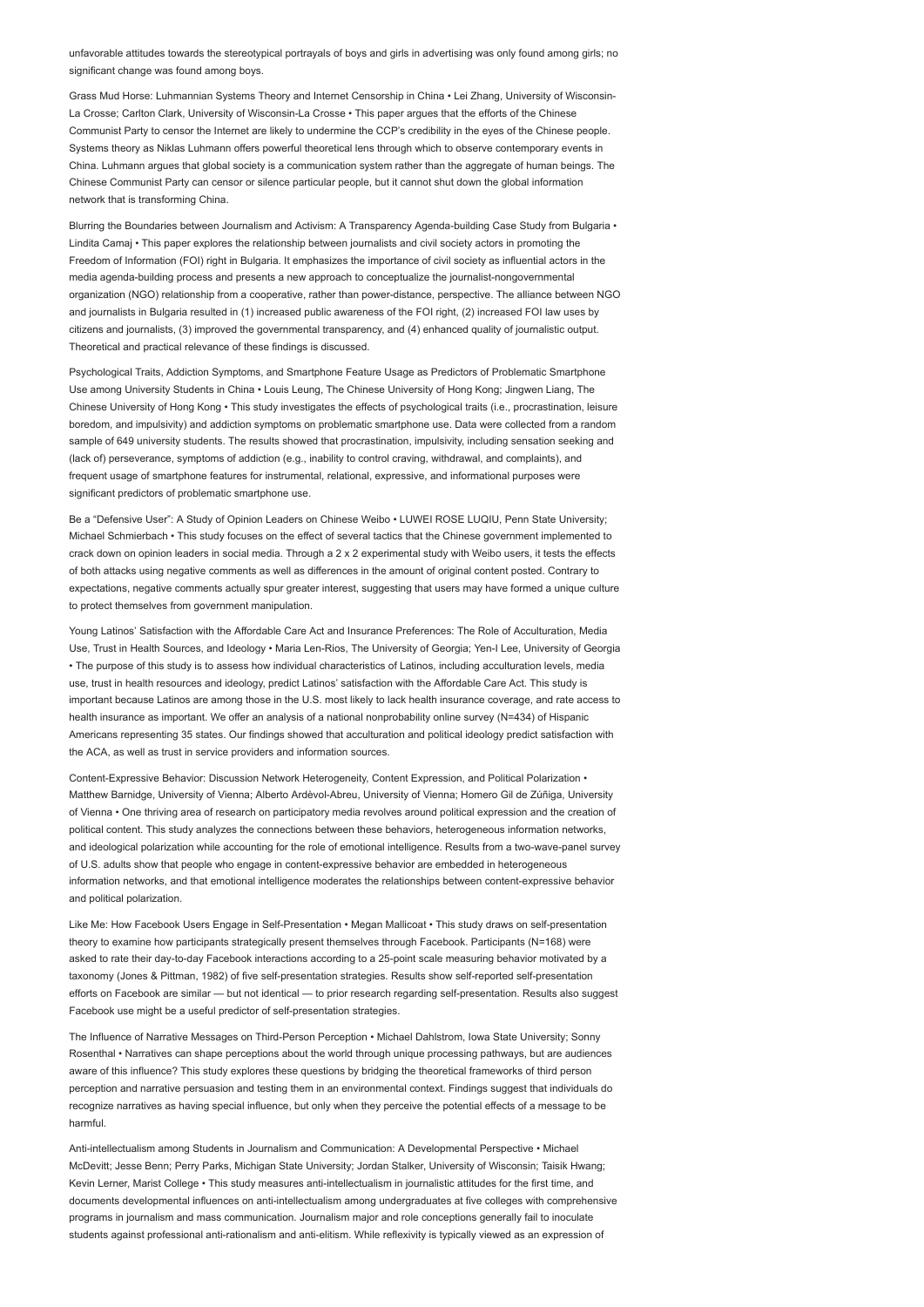critical thinking, support for transparency in news work appears to condone a populist suspicion of intellectuals and their ideas.

Drinking at Work: The Portrayal of Alcohol in Workplace-related TV Dramas • Mira Mayrhofer, University of Vienna; Jörg Matthes, U of Vienna • We analyzed the most popular work-related TV-dramas regarding the portrayal of alcohol in a televised workplace environment. Of interest were character-beverage interaction, setting, motivations, topic, valence, and portrayed consequences. Half of all beverage scenes were alcohol-related and a character–beverage interaction was more likely for alcoholic than non-alcoholic beverages. Furthermore, over 30% of all consumed beverages at work were alcoholic and only a few consequences of alcohol were presented.

Picturing horror: Visual framing in newspaper coverage of three mass school shootings • Nicole Dahmen, University of Oregon; David Morris II, University of Oregon • Images can and do influence the manner in which audiences understand and remember news. As such, it is critical that scholarship consider visual framing. This study examines visual framing of a timely and disturbing topic: mass shootings. Through content analysis of 4,934 photographs from nine days of newspaper coverage from three mass school shootings, the study found empirical evidence of routinization of coverage and coverage that emphasized the perpetrators at the expense of the victims.

The (in)disputable "power" of images of outrage: Public acknowledgement, emotional reaction, and image recognition • Nicole Dahmen, University of Oregon; Natalia Mielczarek; Daniel Morrison, University of Oregon • A recent news image– that of a drowned 3-year-old Syrian boy washed ashore as a result of refugees fleeing Syria–resonated with audiences and leaders, becoming a seeming catalyst for action. But the effect was short lived. Through survey data, this research explores iconic images and visual collective memory, considering connections between public acknowledgement, emotional reaction, and image recognition. Studying such relationships will help us to further understand the (in)disputable "power" of harrowing images.

The Religious Facebook Experience • Pamela Brubaker, Brigham Young University; Michel Haigh, Penn State • "This study explores why people (N = 428) use Facebook for religious purposes and the needs engaging with religious content on Facebook gratifies. Along with identifying the uses and gratifications received from engaging with faith-based Facebook content, this research explores whether or not religiosity, the frequency of Facebook use, and the intensity of Facebook use for religious purposes predicts motivations for accessing this social networking site for faith-based purposes. An exploratory factor analysis revealed four primary motivations for accessing religious Facebook content: ministering, religious information and entertainment, spiritual and emotional support, and proselytizing. A multiple regression analysis showed religiosity, the frequency of Facebook use, and the intensity of Facebook use for religious purposes predicted motivations for ministering and seeking religious information and entertainment. Intensity of Facebook use was the only predictor of spiritual and emotional support whereas frequency of engagement with religious content was the only predictor proselytizing."

Constructed: Digital journalists, role conception and enactment • Patrick Ferrucci, U of Colorado • This study utilizes social construction theory to examine how digital journalists conceive and enact their roles. Through 37 in-depth interviews with digital-only journalists working across the country for a variety of non-legacy market models, this study found that digital journalists embrace the interpreter role, the advocate role and one new role germane to digital journalism: the mobilizing marketer. The study then examines the routines and norms that have become institutionalized to enact these roles.

"Not Strawberry Shortcake Again!": Exploring Parental Mediation of Pre-School Children's Book Selection and Book Reading in a Library Setting • Regina Ahn, University of Illinois at Urbana-Champaign; Michelle Nelson, UIUC – Advertising Department • Our research investigates parental mediation practices for children's book selection and reading with an ethnographic approach in a library setting. Findings show the prevalence of licensed media character books and commercial influences on children's and parents' book choices (e.g., Strawberry Shortcake). Based on our observations, a typology of parental mediation and social interactions emerged; yet, limits of parental strategies were also explored in the library. Implications and future research directions of the research are discussed.

Celebrity Candidate Voters in Campaign 2016: Media Use, Motivations and Political Learning • Stacey Kanihan, University of Minnesota; Hyejoon Rim, University of Minnesota • Drawing from the "celebrity politics" literature, this national survey (n = 1608) examines the influence of a celebrity candidate on voters' media behaviors during the 2016 U.S. presidential primary. Findings reveal celebrity supporters are mainly driven by entertainment motivations and follow news on television and YouTube, but their predictor of campaign knowledge is news websites. A comparison group of others also learns from Twitter and television. Findings contextualized by the ideal of an informed electorate.

The Ironic Effect of Covering Health: Conflicting News Stories Contribute to Fatalistic Views Toward Nutrition • Temple Northup, University of Houston • In the United States, the number of overweight or obese people has increased considerably. This is a serious issue and it is important to investigate what role the media may play in this problem. This research examines some of the psychological mechanisms that could explain the previously identified link between media and an unhealthy diet by specifically testing the effects of reading news stories that contain contradictory (or consistent) health information. Results suggest conflicting health information caused increased negative affect as well as feelings of fatalism related to eating well, an important and known predictor of unhealthy food consumption.

Use of Violent War-Themed First Person Shooters and Support for Policies of Military Intervention • Toby Hopp; Scott Parrott; Yuan Wang, The University of Alabama • A survey (n=246) explored the relationship between exposure to violent, war-themed First Person Shooter (FPS) video games and citizen attitudes toward interventionist military policy. Results suggested that frequent exposure/use of war-themed FPS games was positively associated with both moral disengagement and attitudes governing the acceptability of military violence. The data further indicated that moral disengagement was a positive predictor of citizen preference for interventionist military policy.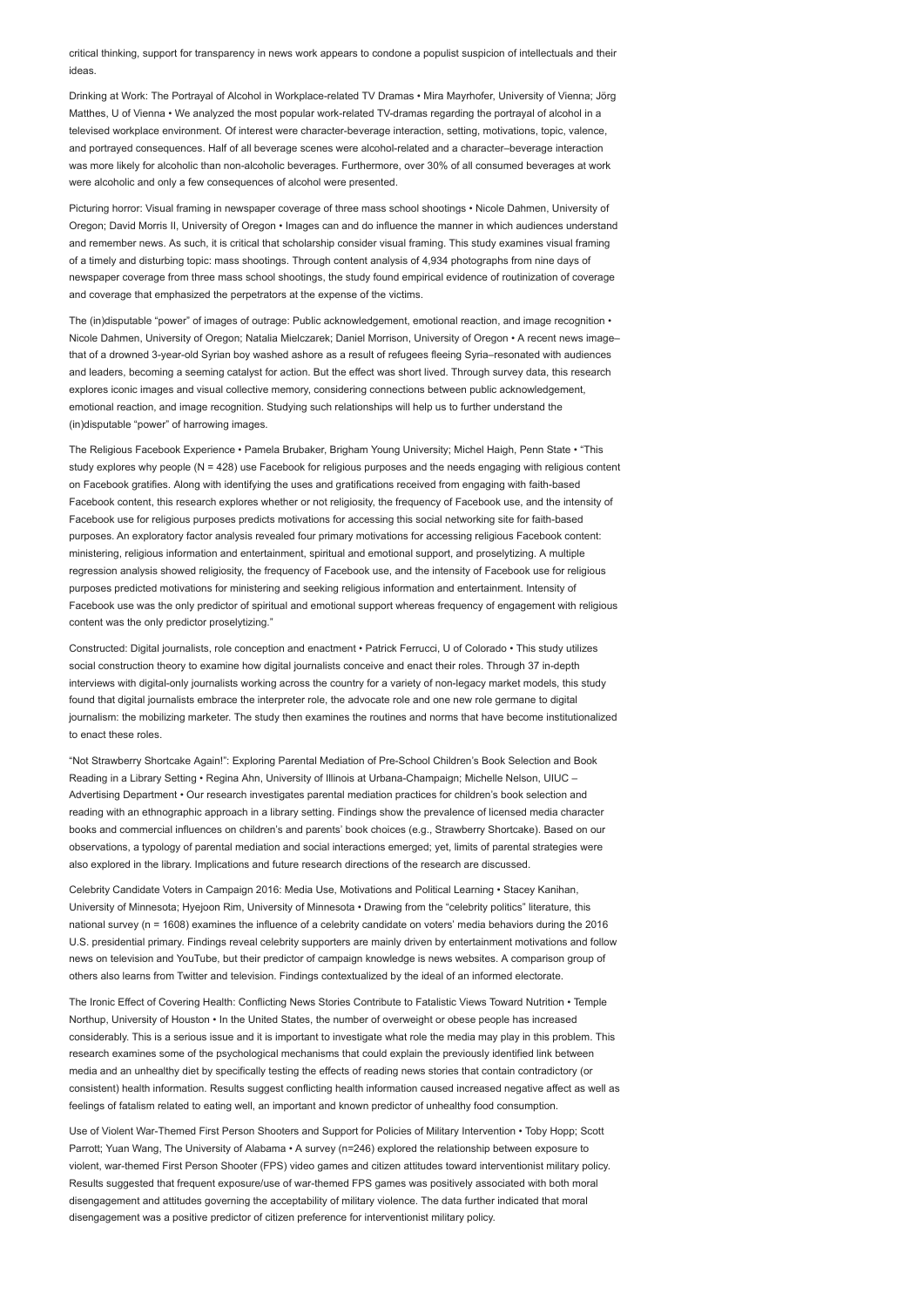The Changing Media Perceptions and Consumption Habits of College Students: A Media System Dependency Perspective • Todd Holmes, State University of New York at New Paltz; Sylvia Chan-Olmsted, University of Florida • Using media system dependency (MSD) as a theoretical framework and a series of 12 focus groups over four years, this exploratory study examined how college students' perceptions and use of traditional and new media platforms and devices changed throughout their years as college students. The findings suggest that college students' dependency on new media platforms is a function of the ability of these media to facilitate the attainment of understanding, play, orientation, and expression goals.

Exploring Flaming, Message Valence, and Strength of Organizational Identity • Troy Elias, University of Oregon; Andrew Reid, University of Southern California; Mian Asim, Zayed University • Mobile applications or "apps," represent increasingly ubiquitous small digital programs that facilitate a wide array of tasks, including banking, social networking, or monitoring one's health. This study examines factors that affect consumers' adoption of apps. Specifically, this experimental study explores the impact of negative and positive reviews from ingroup members, in conjunction with flaming comments from outgroup members, on the attitudes and behavioral orientations of those that strongly and weakly identify with an organization. Results of the study reveal that when users are presented with an identity-relevant informational app, those individuals who possess weak levels of organizational identification will have a more favorable attitude toward an organization's app, attitude toward the app's brand, and a greater likelihood of purchasing the app after viewing positive reviews versus negative reviews, as opposed to individuals with strong levels of organizational identification, who appear to be less susceptible to negative WOM.

Too Hard to Shout Over the Loudest Frame: Effects of Competing Frames in the Context of the Crystallized Media Coverage on Offshore Outsourcing • Volha Kananovich; Rachel Young • This study investigates the effects of competing frames in newspaper coverage of offshoring, an issue that is characterized by explicitly negative media coverage and a single dominant frame. The findings of a randomized, controlled experiment (N=152) demonstrate conventional framing effects on attitudinal change, but show that the attitudes of people with greater interest in economic and political news move away from supporting offshoring if they are exposed to a positively valenced frame.

Promoting HPV Vaccination for Male Young Adults: Effects of Descriptive and Injunctive Norms • Wan Chi Leung • This study explores promotions of the HPV vaccination for men, focusing on how social influence plays a role in influencing young male adults' attitudes toward the HPV vaccine. An online survey was conducted on Amazon Mechanical Turk, and responses from 656 males aged 18-26 in the United States were analyzed. Results indicated that exposure to messages were associated with perceived effects of the messages on others, which related to the perceived descriptive norm of vaccine uptake among other males. However, the perceived injunctive norm was more powerful in predicting support for the HPV vaccination for males than the perceived descriptive norm. Findings point to suggestions for future promotions of the HPV vaccination for males.

From immediate community to imagined community: Social identity and the co-viewing of media event • Xi Cui; Jian Rui, Lamar University; Fanbo Su, Guangzhou University • This paper examines how various forms of co-viewing media events, i.e. physical discussion, social media engagement and imagined togetherness, contribute to viewers' emotional reactions to the live broadcast genre which, in turn, strengthen viewers' social identity. It is found that, consistent with theorizations of rituals and media events, viewers experience stronger emotional reaction when they actively engage in social interactions of various forms during watching a media event. Among the various co-viewing situations, social media engagement is found to be the strongest predictor of emotional reaction. The emotional reactions further translate into viewers' social identity that is relevant to the messages conveyed in the media events. The findings provide some answers to the debate regarding the validity of large-scale mediated integrative rituals in contemporary societies. Meanwhile they deepen our understandings of co-viewing behaviors, especially social media engagement, in the consumption of traditional mass-media events.

Examining the Interaction Effects between Media Favorability and Recency of Business News on Corporate Reputation • XIAOQUN ZHANG, University of North Texas • This study showed the significant interaction effect between media favorability and recency of business news on corporate reputation, indicating that the second-level agenda setting effect and recency effect take place simultaneously when people use media messages to form corporate reputation. The composite measure of media favorability and recency was superior to the measure of favorability. This study was based on the content analysis of 2,817 news articles from both elite and local newspapers.

Becoming Collective Action Experts: Parsing Activists' Media and Discourse Strategies in China • Yuqiong Zhou, School of Communication, Shenzhen University; Yunkang Yang • Action strategy, media strategy, and discourse strategy are three key strategies of social contention. Compared to action strategy, our understanding of the other two is very limited. This study attempts to analyze the working mechanisms of media and discourse strategies and the co-working mechanisms between the two by employing new theoretical framework and research methods. Based on literature review, we examine the media strategy from the perspectives of mediated content, connective action and media coempowerment and circulation; we analyze the discourse strategy from the approaches of framing and gaming; and finally we illustrate the coordinating relationship between media and discourse strategies. The meta-analysis of 40 massive incidents during 2009-2014 demonstrates that "time vs. space" and "us vs. them" are the two coordinates of China's contentious discourse system. The comparative case study of Wukan and Panyu incidents shows that despite the great differences between Wukan villagers and Panyu citizens in demographics, social capital and media literacy, they both demonstrated remarkable wisdom and managed to adjust their media and discourse strategies to fulfilling consensus mobilization, action mobilization, and social mobilization. In particular, Wukan villagers' creative utilizing of new media deserves further discussion.

#### Student Competition

Who has (not) Set Whose Agenda on Social Media? A Big-Data Analysis of Tweets on Paris Attack • Fan Yang, Pennsylvania State University; Tongxin Sun • Utilizing social network, semantic and sentiment analysis, this study investigates agenda setting of 13,784 Tweets on Paris attack. Findings indicate individual Twitter opinion leaders are as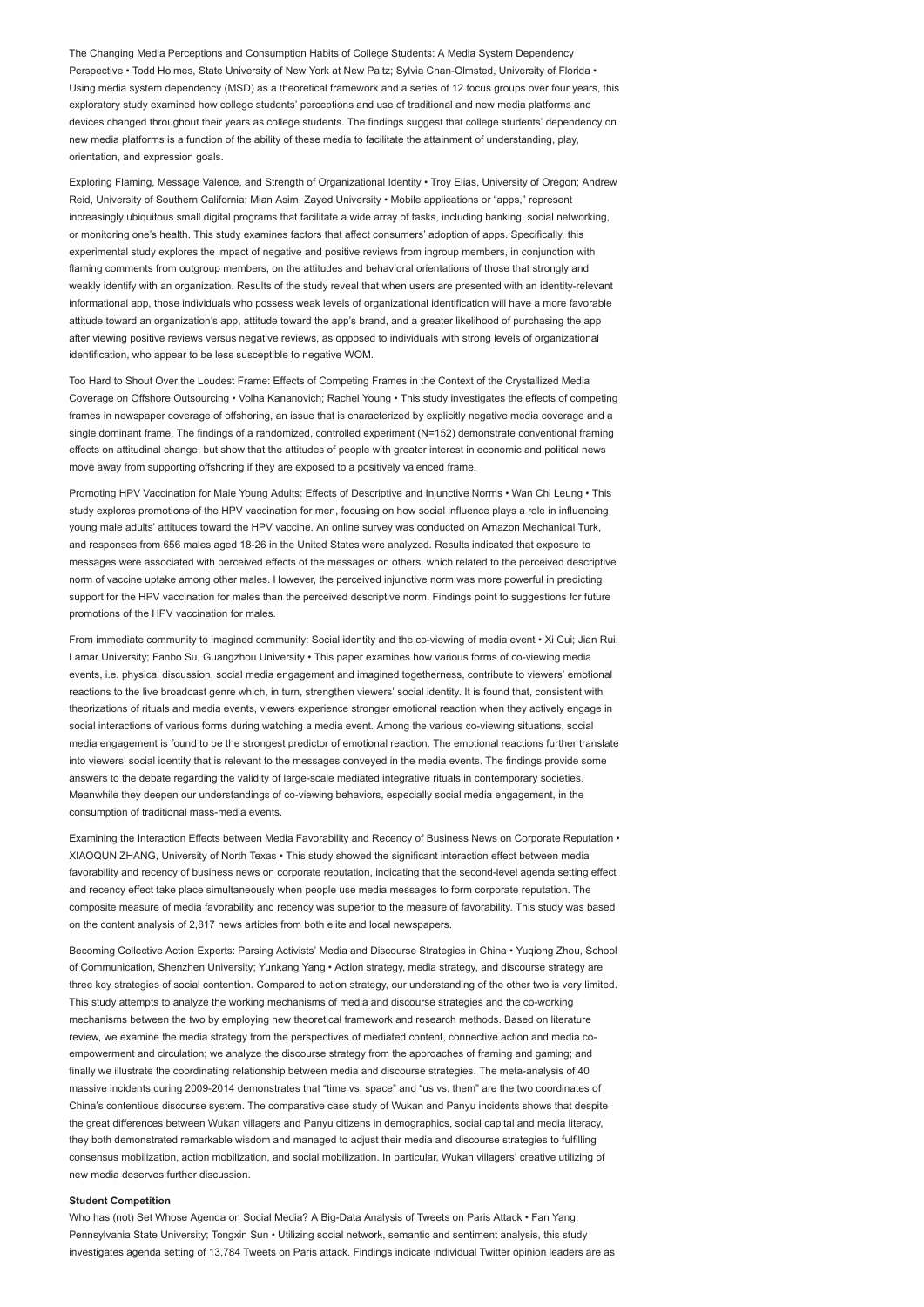influential as media organizations for agenda setting. The significant negative correlations of issue/attribute salience between the agendas of media and individual opinion leaders suggests that rather than setting agendas for each other, the two complement each other in determining "what" and "how" to think about Paris attack on Twitter.

The New Gatekeepers: Discursive Construction of Risks and Benefits for Journalism, Silicon Valley, and Citizens • Frank Michael Russell, University of Missouri School of Journalism • This study explores interactions between journalism, Silicon Valley, and citizens based on a qualitative textual analysis of interviews between journalists and technologists in the Riptide oral history of the digital disruption of journalism. Guided by the concept of reciprocity, the study examines how interviewers and interviewees discursively constructed risks and potential benefits in this relationship for journalism, Silicon Valley, and citizens. Interactions were discursively constructed most prominently in terms of risks for journalism.

Location-based social networking: Location sharing of the users, by the users, for the users • Kyung-Gook Park, Concentrix; Jihye Kim, University of Florida • The goal of this study is to examine location-based social networking (LBSN) services users' uses and gratifications and the relationship between the intensity of LBSN services use and trust in location content. The findings demonstrate that the intensity of LBSN services is positively associated with each gratification. In addition, discovery is positively related to trust in user-generated content (UGC), whereas communication is negatively related to trust in ready-made content (RMC).

Political self-categorization, geography, and the media: How does news consumption play a role in perceptions of universal human rights? • Lindsey Blumell, Copenhagen Business School/Texas Tech University • Since the end of WWII, the international community via the United Nations has developed a framework of human rights that is meant to be universal to all persons, but political and cultural factors have limited that adoption. This study looks at how overall, transnational, and humanitarian news consumption influences a global audience's perceptions of human rights. Results of a transnational survey indicate news consumption and political self-categorization are the strongest predictors of human rights attitudes.

Media and Anti-Muslim Sentiment in China: A Study of Chinese News Media and Social Media • LUWEI ROSE LUQIU, Penn State University; Fan Yang, Pennsylvania State University • The goal of this study is to determine the relationship between the portrayal of Muslims in Chinese news and social media and anti-Muslim sentiment in China. Analysis of 10 years of news reports about Muslims and Islam on state news media and over 10,000 posts on Weibo, a Chinese microblog equivalent to Twitter, shows an overall negative tone against Muslim, priming a significant stereotype effect. IAT was conducted among non-Muslim Chinese and negative stereotypes about Muslims as a result of media cultivation were detected. A survey of Chinese Muslims showed real-life discrimination to be a consequence of this negative attitude. This study shows that media stereotypes of Muslims are the key factor for anti-Muslim sentiment, because they play an important role in forming public opinion in China. However, although there is a negative attitude toward Muslims on social media, such media have provided an alternative platform for Chinese Muslims to communicate with out-group members and have allowed discussions between Chinese Muslims and non-Chinese Muslims.

Complicity, trust or getting through the day? News media institutional norms at the state house • Meredith Metzler • The relationship between elected representatives and reporters is mutually dependent yet antagonist, stemming from the press' role as a political institution. This qualitative analysis finds that legislative offices understand their institutional role as representation of constituents and the news media's as a neutral information provider. The results suggest professionalism manifested legislator's trust in media. Recurring concern over "information correction" suggests legislators find themselves increasingly as fact arbiters in the changing media landscape.

Negotiation of Sexual Identity in Gay On-Air Talent on West Texas Mainstream Media • Nathian Rodriguez, Texas Tech University • This analytic autoethnography explores identity negotiation in on-air media personalities in West Texas by augmenting the author's personal experience with the lived experiences of five other LGBTQ radio/television on-air personalities. Employing the communication of identity theory, results indicate conflicts between the personal and communal frames, the relational and communal frames, and the enactment frame with all other frames. Strategies used to help navigate these conflicts include employment of hegemonic masculinity norms, self-monitoring and assimilation.

Effects of Mass Surveillance on Journalists and Confidential Sources: A Constant Comparative Study • Stephenson Waters, University of Florida • This qualitative study explores how national security journalists communicate online using digital security technologies to evade potential surveillance by government authorities. This study follows a panopticism framework, which states that those under real or perceived observation will alter their behavior to be more subservient to authority. Through a series of seven in-depth interviews with journalists, using a constant comparative method, journalists who participated in this study reported that the way they work has changed under a real or perceived threat of mass government surveillance, making their work more difficult and potentially damaging their communications with sources. Many potential interview subjects refused to participate on the record because of the sensitivity and potential risks involved in the discussion of the subject matter.

"We can't stop, and we won't stop": Motivated Processing of Sex and Violence in Music Media • Tianjiao (Grace) Wang, Washington State University • This study examines the processing of two types of content commonly found in popular music videos- sex and violence. High sex high violence music videos were the most engaging and memorable messages, potentially creating a flow experience. The motivated cognition perspective proved to be robust in predicting the processing of messages containing motivationally relevant content.

## [2016 Abstracts](http://www.aejmc.org/home/2016/06/2016-abstracts/)

Filed under [Uncategorized](http://www.aejmc.org/home/category/uncategorized/) · Tagged with [2016 Abstracts](http://www.aejmc.org/home/tag/2016-abstracts/)

## [International Communication 2016 Abstracts](http://www.aejmc.org/home/2016/06/intl-2016-abstracts/)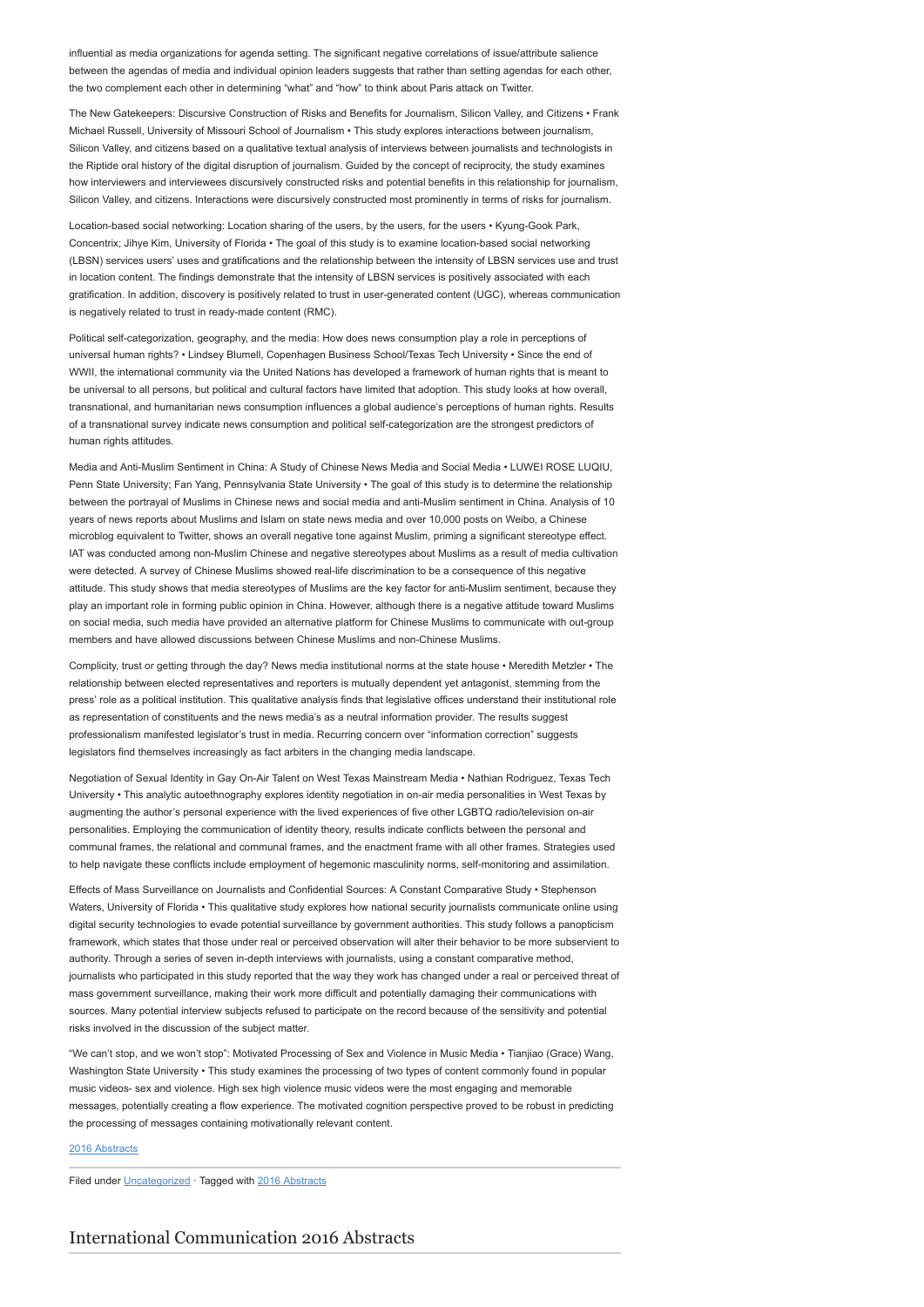### Markham Student Paper Competition

Framing the 2014 Indonesian Presidential Candidates in Newspapers and on Twitter • Ary Hermawan, University of Arizona School of Journalism • The 2014 Indonesian presidential election was the first election in the world's largest Muslim democracy where social media played a significant role. Social media became a public forum where Indonesians framed the presidential candidates in the most polarizing election in the nation's history. A content analysis of four national newspapers and tweets showed that both legacy media and social media framed the candidates in terms of personality but differed in how they did it.

Surveying television drama in China Central Television's foreign language channels • Dani Madrid-Morales • This paper surveys over one hundred and seventy drama series (dianshiju) broadcast in four of China Central Television's (CCTV) foreign language channels between 2004 and 2015. By analyzing the genre, theme, time of action and location it seeks to understand how, through the narrative of fiction, China's public broadcaster contributes to constructing a global narrative on contemporary Chinese society. It also highlights the seemingly uncoordinated logic behind China's efforts to internationalize its television drama.

Dolphins and Deviants: News Framing and the Birth of a Global Prohibition Regime • Jay Alabaster • This exploratory study bridges this gap by examining the birth and widespread adoption of a global prohibition regime. The Cove, a U.S. documentary highly critical of annual dolphin hunts in the small Japanese town of Taiji, was released to high acclaim in 2009. It won an Academy Award the following year and was screened around the world. This triggered a surge of global activism aimed at pressuring local Taiji fishermen and the Japanese government to stop the town's hunts. The resulting moral standoff between Western activists campaigning to save Taiji's dolphins and various actors within Japan steadily backing the long-running hunts in Taiji was closely covered by international media. This study uses a content analysis to examine framing and sources in articles from the three main Western news agencies, the Associated Press (AP), Agence France Press (AFP), and Reuters, as well as the main Japanese news agency, Kyodo News (Kyodo). The study reveals significant evidence for the emergence of a global prohibition regime.

The journalistic construction of English as a global lingua franca of news • John Carpenter • This study examined the journalistic coverage surrounding the launch of Al Jazeera's English language news service in 2006 to uncover the dominant, socially-constructed meanings for the English language as it relates to news in a global context. Using theories of language ideology, media counter-flow, and journalistic interpretive communities, analysis showed that that the journalistic interpretive community created ideologies of English as a global lingua franca that would allow news providers to reach a global audience. Furthermore, journalists created ideological meanings for English as the language of news counter-flow, capable of balancing the influence of CNN and BBC by introducing a developing world perspective into global news flows. The study concluded that journalists should reflexively consider the universality of English as a language of the developing world.

Professionalizing the Indigenous: Kabaddi as an Indian Object of Global Media Diaspora • Jordan Stalker, University of Wisconsin • This paper contributes to the field of global media by introducing the concept of "diasporic media objects." Using Arjun Appadurai's hard and soft cultural form framework, I show how the once-indigenous Indian sport of kabaddi has been received by the Western press throughout the past and how it has used digital media platforms to professionalize itself and bolster India's global media presence. The modern Indian diaspora involves objects rather than individuals.

Understanding Entman's Frame Functions in American International News • Josephine Lukito • The purpose of this article is to examine which countries are covered most in American international news and to apply Entman's (1993) frame functions to an international news frame analysis. Important here is the understanding of generic framing analyses, such as coding for generic frames or for parts of a frame. Results of a content analysis suggest that Entman's interpretation of frame functions is too narrow to capture all possible frames in American international news.

War Advertising: Themes in Argentine Print Advertising During the Malvinas / Falklands War • Juan Mundel, Michigan State University; Yadira Nieves-Pizarro, Michigan State University • This study explores the extension of discursive war strategies to print advertisements in 1981 and 1982. A content analysis on newspaper advertising before and after the war supports the notion that advertisements reflect changes in market conditions. With the advancement of the war efforts, there was a change in (1) the tactical intent of the ads, (2) the nature of advertiser, and (3) products advertised. Additionally, our study show that the discursive strategies employed by advertisers were consistent with those emphasized by other media, such as television and print journalism.

Securitization: An approach to the framing of the "Western hostile force" in Chinese media • Kai Xu • This study content analyzes a well-known frame "Western hostile force" in Chinese media from the perspective of securitization. Results suggest that "Western hostile force" is a securitizing move that encompasses an array of different threats. The results also suggest evidence of the Chinese Communist Party (CCP) maintaining that China is constantly under these threats, even if in some cases, it never identifies the identities of those threats.

Cross National Newspaper Coverage of Transit Migration: A Community Structure Approach • Kevin O'Brien; Madison Ouellette; Maria Gottfried; Petra Kovacs; John Pollock, The College of New Jersey • A cross-national community structure analysis compared national characteristics/demographic differences with variations in coverage of transit migration in sixteen leading papers worldwide, yielding combined article "prominence" and "direction" "Media Vector" newspaper scores emphasizing "government" or "society" responsibility for transit migration. The findings illuminate two distinct types of "vulnerability": "economic" vulnerability (crop production index, 27.4% variance) linked to coverage emphasizing government responsibility; and "political" vulnerability (global instability index, 11.9% variance) connected to coverage emphasizing society responsibility.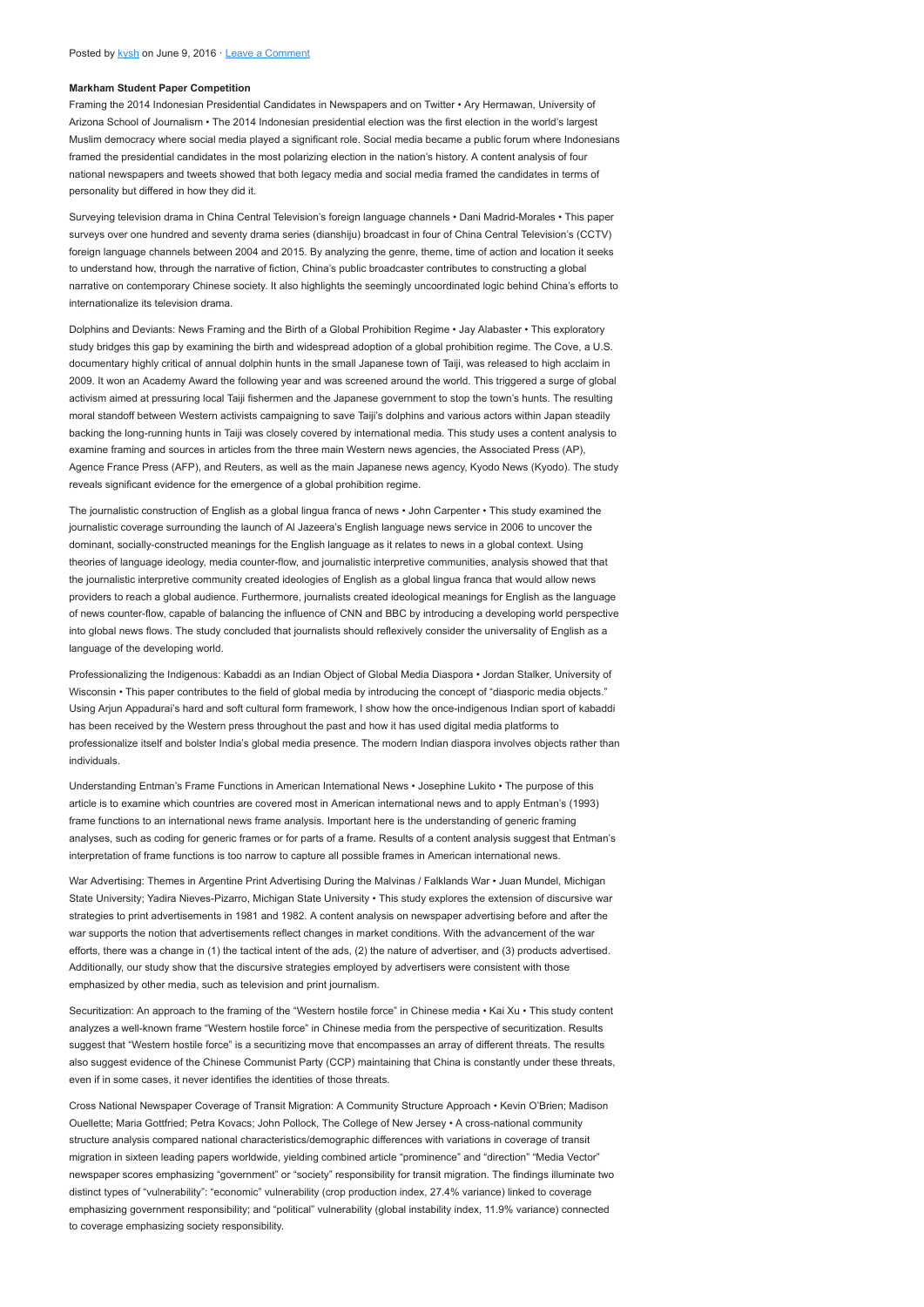Do large countries hunger for information less? Country's size and strengths as determinants of foreign news volume • Miki Tanikawa, University of Texas • This study hypothesized that the size of the GDP, population, geography and the military strengths of the country are inversely related to the volume of international news reporting in the news media of the countries in question, reflecting different perceptions of the needs to monitor the international environment. Data analyses in this study found that these variables broadly predicted the size (smallness) of foreign news volume of the countries under study.

Effectiveness of Global and Local Brands' Facebook Strategies in Engaging the Saudi Consumer • Mohammad Abuljadail • This paper seeks to investigate the "posting" behavior of global and local brands 'Facebook pages and the effectiveness of these strategies in engaging the Saudi consumer. Specifically, the author examines whether the "posting" behaviors differ between local and global brands in Saudi Arabia and whether the different posting strategies used by local and global brands are more effective than others in generating engagement (likes, comments and shares). Findings and implications are discussed.

Does Paris matter more than Beirut and Ankara? A Content Analysis of Frames Employed in Terrorism Coverage. • Mustafa oz, The University of Texas at Austin • The main purpose of this study is to examine the coverage of Beirut, Ankara and Paris terrorist attacks to see whether there was a western bias in terms of the coverage of these three terrorist attacks. While these three terrorist attacks were similar, they did not have the same amount of attention from the western media outlets. The results suggested that while the attacks were equally shocking, the US media failed to cover the Beirut and Ankara attacks as much as they covered the Paris attacks.Keywords: Framing, Terrorism, Media, Coverage, Content Analysis

A Network Agenda-Setting Study: Opinion Leaders in Crisis and Non-Crisis News on Weibo • Qian Wang • Within the theoretical frame of agenda setting, this study utilized network analysis to compare the interrelationships of the networked agendas in crisis and non-crisis news. It also explores patterns of the relationships between the media outlets and opinion leaders during these crisis and non-crisis news. The results show that business elites rather than Chinese media outlets set the agendas of both crisis and non-crisis news on Weibo. Furthermore, the agenda-setting process among these opinion leaders changed in these two cases.The agendas of these opinion leaders were highly correlated with each other in the Tianjin explosion, while they were much less correlated in Tu Youyou'case. The findings prove that the agenda-setting effect on social media platforms is not a linear process directly from one direction to another. It is a diversified and dynamic process where different parties interact and influence each other, and each party has the potential to set other agendas in certain issue topics.

Framing and Agenda Interaction of Epidemics under the Globalization Era: A cross-national study of news coverage on Ebola virus disease in China, U.S, Japan, and UK • QIAN YU, Washington State University • This study analyzes news coverage of the Ebola Virus Disease (EVD) in China, U.S, Japan, and UK to examine variations in framing and agenda interactions. A content analysis was conducted on 730 news articles from highly circulated and prestigious newspapers in these four countries during the period of March, 24 to December 31, 2014. The findings revealed that common characteristics shown in news frames, sources, and predominant tones used by the four countries' coverage on portraying the EVD; agenda interactions with different extents were identified among the four newspapers. This study enriches understanding of how journalists with variations in media systems, cultural values, political systems, and social ideologies construct a global health risk. Limitations and future directions are also discussed in the ending part.

One newspaper, double faces? A cross-platform content analysis of People's Daily on Twitter and Weibo • Shuning Lu, The University of Texas at Austin • News organizations have increasingly adopted social network sites in news production, however, not many studies have probed into the content produced by media organizations across different social media platforms. By situating itself in the intersection of media globalization and technological innovation in journalism, the study systematically examined the characteristics of content posted by People's Daily, the official press in China, on two social media platforms, Weibo and Twitter. It revealed that there was a Weibo-versus-Twitter difference in the volume, topic and style of online news in People's Daily. The study also discussed the implications of the findings how different ecologies of Weibo and Twitter help to shape the variation in both content and news style of People's Daily on the two social media platforms.

Mediated public diplomacy: Foreign media coverage of Sochi Olympics • Yangin Lu, Indiana University • This study employs content analysis to examine the differences between American and Chinese media coverage on the opening ceremony of the Sochi Winter Olympics. The findings indicated that media coverage in both countries did not present substantial differences in the salience of each event theme. However, American media covered these themes in a more negative tone than Chinese media did. Implications are discussed in terms of the effectiveness of mediated public diplomacy.

National Outlook on Transnational News Event: Comparative Audience Framing on Malaysian's MH370 Plane Incident • Yearry Setianto, Ohio University; Qianni Luo · This study compares how Malaysian and Chinese audiences framed the news report of their respective national media on the Malaysian's MH370 plane incident. Using audience framing, we explored similarities and differences of the frames. While Chinese audiences framed that the Malaysian government should take the responsibility, Malaysian audiences defended their government's effort in dealing with the incident. Researchers found audiences' nationalism, preexisting knowledge and cultural values to be important factors in understanding the audience frames.

Cultural Influences on Product Placement in American and Chinese TV Situation Comedies • Yiran Zhang, University of Minnesota Twin Cities • Through a textual analysis, this study explored how individualism, power distance and long-term orientation were presented in American and Chinese product placements in situation comedies. The results demonstrated that individualism was mostly presented as positive self-images in Chinese product placements, but as self-independence in American ones. The presentation of short-term orientation in Chinese product placements focused on completing a task under time pressure, while that of American ones concentrated on temporary entertainment.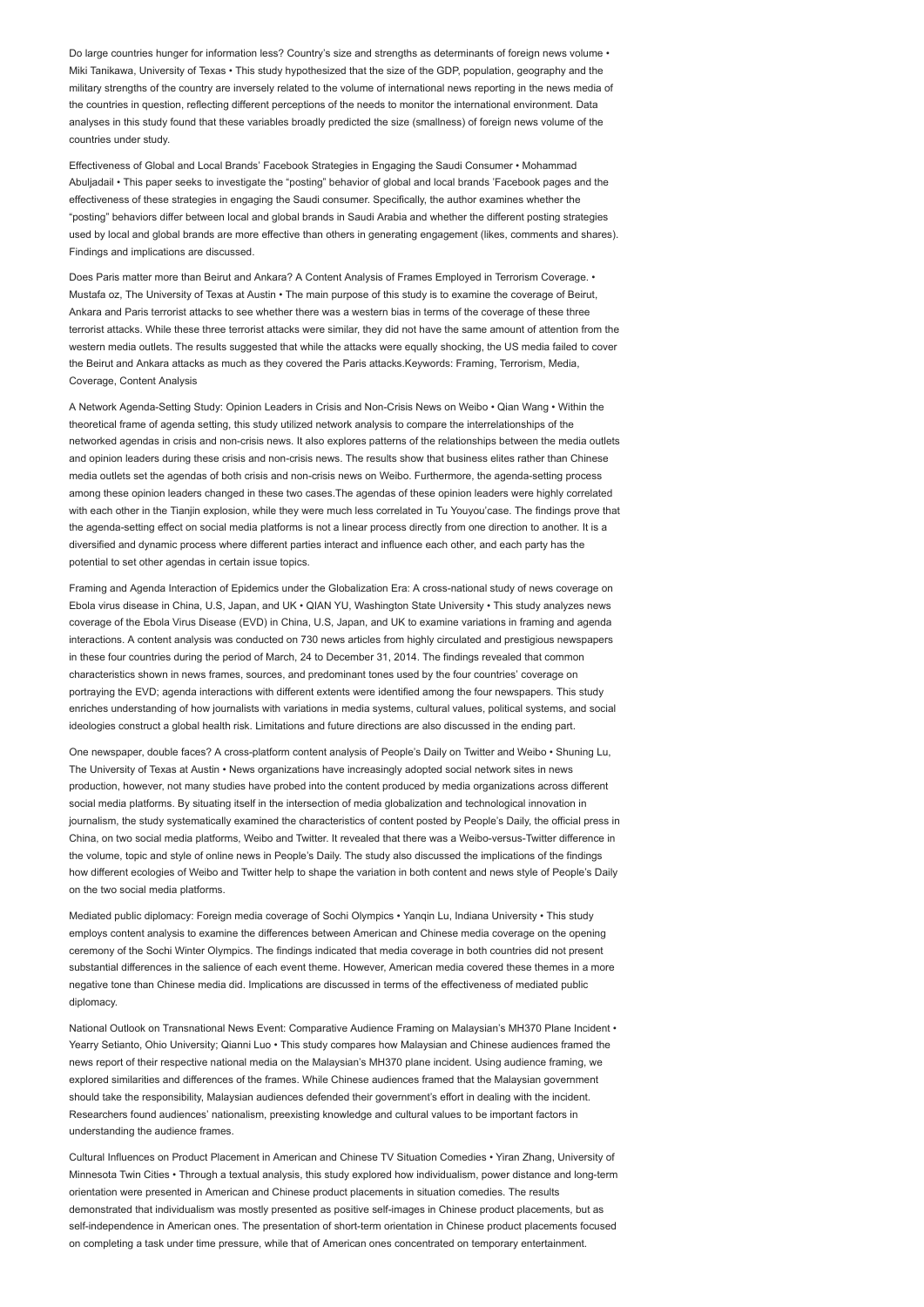Journalism and the Fight for Democracy: Framing the 2015 Myanmar Election • Zin Mar Myint, Kedzie Hall – Kansas State University; Bondy Kaye, Kansas State University • The 2015 elections in Myanmar represented a turning point in the country and a major leap toward establishing a democracy. Informed by framing theory, this study analyzed coverage of the Myanmar election by state-owned and privately-owned media firms in Myanmar and major media firms in the U.S. through a content analysis of 732 news articles. Results indicate that U.S. media and privately-owned media in Myanmar converged in coverage of democracy and the opposition NLD party. Their frames lean towards the push for change.

### Robert L. Stevenson Open Paper Competition

U.S. Foreign Policy Interests and Press Coverage of the Kashmir Dispute between India and Pakistan • Abhijit Mazumdar, University of Tennessee, Knoxville; Catherine Luther, University of Tennessee • This paper researches U.S. press portrayals of the Kashmir dispute between India and Pakistan before and after the Sept. 11, 2001, terrorist attacks and explores if the portrayals were in line with shifting U.S. foreign policy interests. Findings indicated no significant differences between the two timeframes in the portrayal of the cause of the dispute and its solutions. The stories gave a balanced account of the dispute. Significant differences, however, were found in source usage.

Impact of Economic Hardships on Kyrgyzstan Journalism: Results from In-Depth Interview with Journalists • Bahtiyar Kurambayev • In-depth qualitative semi-structured interviews with 27 journalists based in capital Bishkek city reveal that revenue starving Kyrgyz news outlets employ a variety of unusual tactics to generate some income including financially punishing journalists for failing to meet the set normative, imposes obligations to locate cash-paying news story clients. This study also reveals that news outlets have introduced barter as a system of payment. The author employed a snowball sampling to locate initial several research participants and seek their suggestions of other journalists. The interviews were held during the period of January 4-January 23, 2016. They were held primarily in Russian language. The practical implications are also discussed.

Characteristics of Exemplary Conflict Coverage: War and peace frames in Pulitzer Prize-winning international reporting • Beverly Horvit, University of Missouri School of Journalism; Kimberly Foster • Amid the current state of global conflicts, scholars urge journalists to provide rich detail and depth in conflict coverage that enhance foreign reporting, and other scholars focus on the theoretical and practical challenges of such detailed reporting. One such way for journalists to report on detail is Galtung's (2000) method of peace journalism. This qualitative study explores the prevalence of peace journalism frames in Pulitzer Prize-winning reporting and finds evidence crucial to peace journalism advocates.

Beyond Hybridity: Intralocal Frictions in Music Video Production, Distribution, and Reception in Kenya • Brian Ekdale, University of Iowa • While the hybridity framework has inspired many valuable studies, global media research has hit a period of theoretical stasis. Drawing on the concepts of critical transculturalism (Kraidy, 2005) and global friction (Tsing, 2005), this paper introduces intralocalism as a way to study the entanglement of global cultural flows in grounded social practices. This paper demonstrates the analytic utility of intralocalism through an examination of music video production, distribution, and reception in Kenya.

News Media Uses During War and Conflict: The Case of the Syrian Civil War • Claudia Kozman, Lebanese American University; Jad Melki, Lebanese American University • Using the Syrian conflict as a case study, this survey of displaced Syrian nationals in four countries revealed that the major uses and gratifications of traditional and new media is receiving and understanding information, ahead of entertainment and overcoming loneliness. Among all media, TV consumption showed the highest correlation with people's perception of TV as useful for providing information about Syria. Among digital media, social media were the most important in receiving information about Syria.

A New Sensation? Exploring Sensationalism, Online Journalism and Social Media Audiences across the Americas • Danielle Kilgo, University of Texas at Austin; Summer Harlow, Florida State University; Victor Garcia-Perdomo, University of Texas at Austin/Universidad de La Sabana, Colombia; Ramón Salaverría, University of Navarra • Sensationalism is a term without complete consensus among scholars, and its meaning and implications have not been reconsidered for a digital environment. This study analyzes 500 articles from digitally native news organizations across the Americas, evaluating the sensational treatment of news categories and values, and their associated social media interactions on Facebook and Twitter. Findings suggest that characteristics of sensationalism have shifted, and audiences are not necessarily more likely to respond to sensational treatments.

Collectivism Appeal and Message Frames in Environmental Advertising – A Comparison between China and the U.S. • Fei Xue • The current study examined the effects of appeal types (self vs. group) and message framing (positive vs. negative) on American and Chinese consumers' responses to environmental advertising. It was found that group appeal generated higher level of green trust and purchase intention in both countries. However, positive message frames seemed to work better for American consumers while negative message frames were more effective among Chinese consumers.

Sourcing International News: A comparative Study of Five Western Newspapers' Reporting on the Diaoyu/Senkaku Islands Dispute • Guofeng Wang, School of Foreign Language Studies, Ningbo Institute of Technology, Zhejiang University • This study examines the sources of information used by five Western newspapers from 2011 through 2013 to report on the Diaoyu/Senkaku Islands territorial dispute between China and Japan. A quantitative analysis of sources and a qualitative approach to news frame analysis in the selected U.S., U.K., Australian, French and German newspapers reveals many similarities in their reporting on this ongoing conflict. This study also shows that while the selection of one source or another does not ultimately determine how a news article is framed, identifiable sourcing patterns do exert a significant influence on the overall balance or bias of the reporting.

Discursive Construction of Territorial Disputes: Foreign Newspaper Reporting • Guofeng Wang, School of Foreign Language Studies, Ningbo Institute of Technology, Zhejiang University • This study examines how five foreign newspapers in the U.S., U.K., Germany, France and Australia discursively construct the Diaoyu/Senkaku Islands dispute through a quantitative analysis. The findings reveal that they share a similar intergroup conflict schema based on competition and the pursuit of respective national interests, and that noticeable differences between the editorial position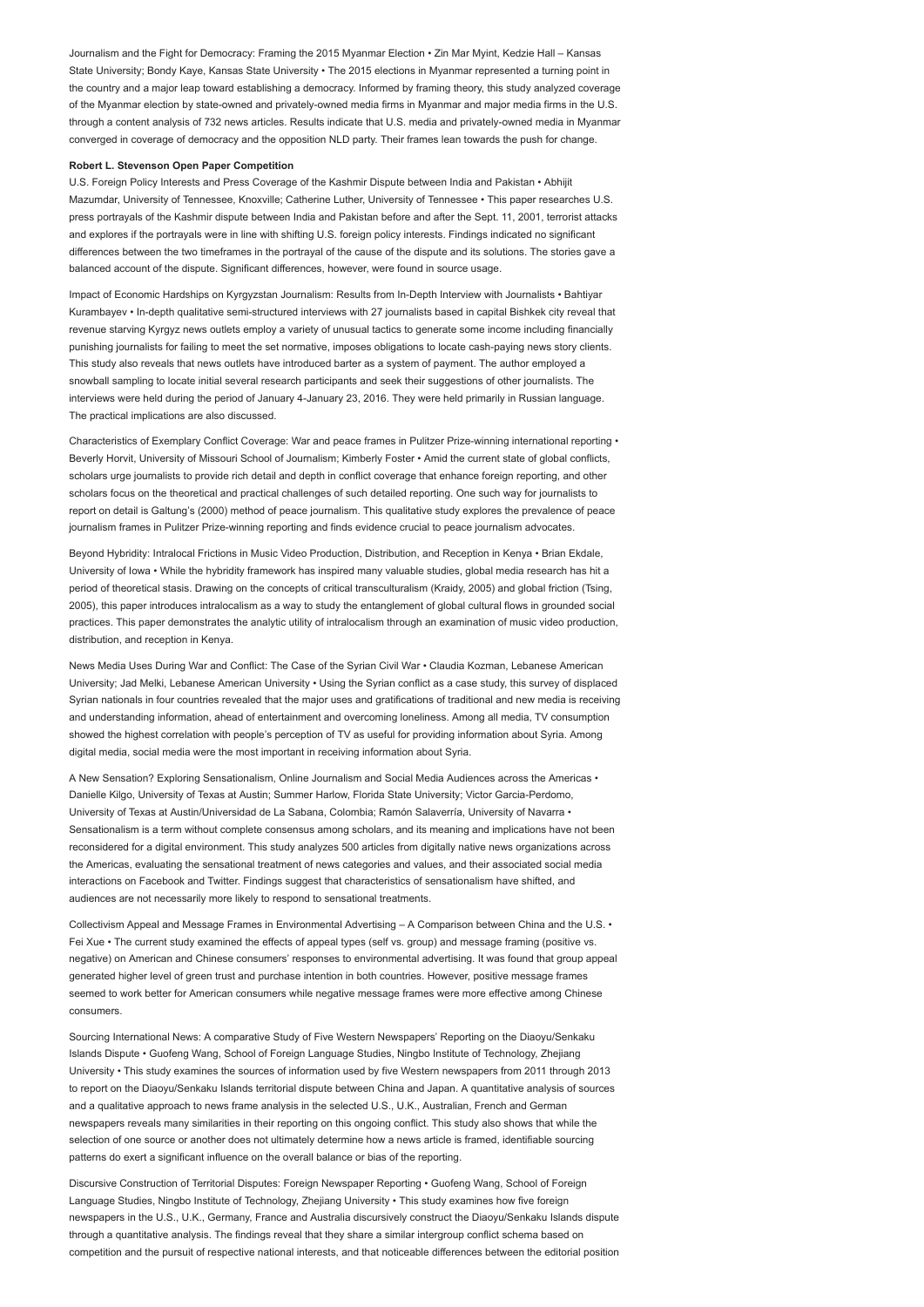of the Frankfurter Allgemeine Zeitung and that of the others may be due to current public opinion of Germany's sociohistorical context.

What Moves Young People to Journalism in a Transitional Country?: Intrinsic and Extrinsic Motivations for Working in Journalism in Serbia • Ivanka Pjesivac, University of Georgia • This study examined the motivations among journalism students in Serbia, through a national survey at four major journalism programs in the country. Both intrinsic and extrinsic motivations had a significant impact on willingness to work in journalism, with the moderating effect of experience. The study is the first one conducted in a transitional country of Eastern Europe. The results are discussed in the context of the Self-Determination Theory of motivations applied to international journalism.

Perspectives of journalists, educators, trainers and experts on news media reporting of Islam and Muslims • Jacqui Ewart, Griffith University; Mark Pearson, Griffith University; Guy Healy, Griffith University • This paper uses data from an Australian study to ascertain issues associated with news media coverage of Islam and Muslims from the perspectives of journalists, journalism educators and media trainers. We draw on data from interviews with 37 journalists, editors, educators, media trainers, Muslim community leaders and other experts located in Australia and New Zealand to explore their understandings of the ways stories about Islam and Muslims are reported and why.

Attitude change among U.S. adults after the Castro-Obama announcement: The role of agenda-setting • Jami Fullerton; alice kendrick, smu; Sheri Broyles, 1155University of North Texas • The United States and Cuba made history in late 2014 by announcing the resumption of diplomatic relations. Using the media coverage and social media content related to the announcements as a quasi-experimental stimulus, this pre-post-study noted increases in U.S. adults' levels of perceived knowledge, salience of attributes as well as attitudes toward Cuba after the joint proclamations. Results suggest that media coverage and social media content played major roles in influencing both public knowledge and attitudes toward Cuba as a country. These first- and second-level agenda-setting effects are positioned within the Model of Country Concept as an example of how a powerful byproduct of international media can factor in both cognitive and affective evaluations among the citizens of one country about the government and citizenry of another.

New Digital Dialogue? A Content Analysis of Chinese Political Elites' Use of Sina Weibo • Jiawei Liu, Washington State University; Wenjie Yan • This study aims to add current understanding of what Chinese politicians use Sina Weibo for, as well as whether and to what extent they use Sina Weibo to communicate with the public. We content analyzed 69 Chinese politicians' Sina Weibo posts between January 1 and March 31, 2015. Our results showed that Chinese political elites actively read and repost Weibo. However, they still communicate with the public in a predominantly top-down manner on Sina Weibo.

The Networks of Global Journalism: Global news construction through the collaboration of global news startups with freelancers • lea hellmueller; Sadia Cheema; Xu Zhang • This study explored the way global news startups connect freelancers with traditional news organizations. Through ten interviews with founders and editors the results reveal a networked marketplace of global journalism: The startups build on new technologies as well as on-the-ground evidence as their business model and de-localize the distribution of news within a digital marketplace. Through a content analysis of their edited stories (N=226), global journalism as an outcome of this marketplace is discussed.

Disentangling and priming the perceived media credibility in Singapore: Declared/theoretical versus tacit/applied definitions • Lelia Samson, Nanyang Technological University • The purpose of this paper is twofold: First, it explores what audiences associate with the notion of media credibility in Singapore. It thus investigates to what extent do Singaporean audiences associate the notion of media credibility with standard journalistic practices, with issues of press independence, and with dimensions of social consensus and popularity. These associations are examined within the context of the Singaporean audiences' responses to declared/theoretical versus the tacit/applied definitions of credibility. Second, the current study examines whether dominant and alternative news sources can prime different meanings in audiences. 112 volunteers participated in a mixed factorial experiment and their open ended responses were content analyzed. Results indicate that media credibility was least associated with notions of press independence. Interesting findings were found between the declared/theoretical versus the tacit/applied definitions. Singaporean audiences associated the journalistic practices for the declared/theoretical definition of media credibility up to 78% of the cases – but their tacit/applied definition of credibility are associated with journalistic practices for only 36% of the cases; and they only associated the dimensions of readership and popularity for the declared/theoretical definition for 5% of the cases. But their associations with the dimensions of readership and popularity for the tacit/applied definition of credibility reach over 52% of the cases. Priming of dominant versus alternative news sources indeed influenced the perceived credibility and the meaning activation as expected.

At A Crossroads or Caught in the Crossfire? Crime Coverage Concerns for Democracy in Portugal, Spain, and Italy • Maggie Patterson, Duquesne University; Romayne Smith Fullerton, Western University of Ontario; Jorge Tunon, Carlos III University of Madrid • This study of crime reporting shows that keeping crime records secret hurts democratic consolidation. While many reporters and journalism experts interviewed claimed to value the presumption of innocence, many skirted restrictions by getting leaks from police and prosecutors. This porous secrecy leads to publication of rumors and unreliable eye-witness accounts. Four exacerbating factors affect this reporting method: widespread "clientelism;" a partisan news media; an alternative definition of "public interest"; and weak professionalism.

Localness and Orientalism in The New York Times • Marcus Funk, Sam Houston State University • Computerized content analysis of New York Times coverage demonstrates that orientalist language is used significantly more frequently when covering Middle Eastern nations and the American South than the Tri-State Area. This analysis of 15 years of Times coverage also finds that unifying language is more common concerning the Middle East and American South than Tri-State Area, but argues such positive language is othering and orientalizing. It further postulates that orientalism is rooted in cultural distance.

Covering Argentine Media Reform: Framing the Conversation to Keep Control • Mariana De Maio, San Diego State University • Using second-level agenda-setting and framing theories and content analysis, this paper examines the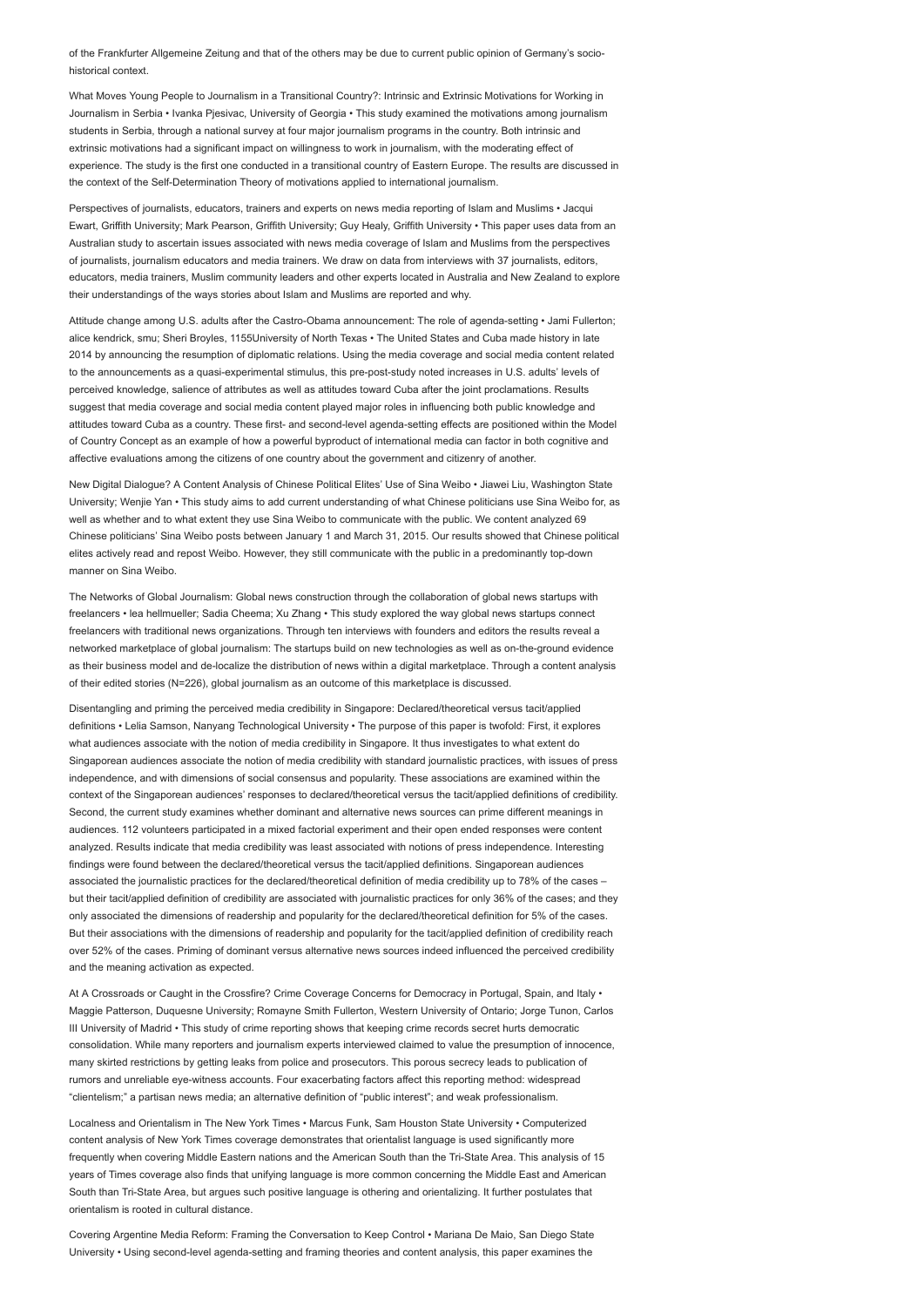coverage of the Argentina's 2009 media reform. To investigate the attributes media used in framing the law, data were collected from three national newspapers' online publications (Clarín, La Nación, and Página/12). Results from the analysis suggest that the three newspapers framed the media reform debate using different attributes and tone.

Explaining the formation of online news startup in France and the US: A field analysis • Matthew Powers, University of Washington, Seattle • This paper explores the differential formation of online news startups in France and the US. Drawing on interviews with journalists and Bourdieu's field theory, we argue that while journalists in both countries created startups as a way to enter into the journalistic field, the volume of capital they held varied as a result of journalism's structural position vis-à-vis the field of power. These differences shaped the extent and style of online startups in both places.

The International News Hole: Still Shrinking and Linking? 25 Years of New York Times Foreign News Coverage • Meghan Sobel, Regis University; Seoyeon Kim; Daniel Riffe • This study uses quantitative content analysis of 25 years of New York Times international news coverage to extend the exploration of how nations' economic status impacts the amount and topic of coverage received and how coverage is linked to American interests. Data suggest an increase in the percentage of foreign news items, with growing attention given to low- and middle-income countries. However, U.S. links are prevalent and developing country coverage remains largely negative.

Everything's Negative About Nigeria: A Study of U.S. Media Reporting on Nigeria • Oluseyi Adegbola; Sherice Gearhart, Texas Tech University; Jacqueline Mitchell, University of Nebraska at Omaha • U.S. television coverage of other countries can be misrepresented or go under-reported. Utilizing media framing theory, the current study content analyzes 10 years of U.S. television media coverage of Nigeria, Africa's most populous nation. Reports broadcast by the big three networks were coded for issues, sources, valence, and frames (N = 643). Results corroborate existing research regarding the predominance of episodic frames and negative coverage and present new findings pertinent to coverage of foreign nations.

Social Media As A Marketing Tool: Why Kuwaiti Women Entrepreneurs Prefer Instagram To Sell Their Fashions, Food, And Other Products • Shaikhah Alghaith, Colorado State University — Department of Journalism & Media Communication; Kris Kodrich, Colorado State University — Department of Journalism & Media Communication • The purpose of this study is to identify the preferred types of social media adopted by Kuwaiti women entrepreneurs. Instagram was found to be the most adopted among women entrepreneurs to utilize as a marketing tool. Rogers' (2003) Diffusion of Innovations theory was applied to explore the attributes of Instagram. The attributes of Instagram that influenced Kuwaiti women entrepreneurs' decision to adopt it include photo-sharing nature (relative advantage), ease of use (complexity), and popularity (observability).

Visual Dissent: Examining Framing, Multimedia, and Social Media Recommendations in Protest Coverage of Ayotzinapa, Mexico • Summer Harlow, Florida State University; Ramón Salaverría, University of Navarra; Danielle Kilgo, University of Texas at Austin; Victor Garcia-Perdomo, University of Texas at Austin/Universidad de La Sabana, Colombia • The 2014 forced disappearance of 43 college students from Ayotzinapa, Mexico prompted protests throughout Mexico and the world. This bilingual, cross-national study of multimedia features in stories related to the Ayotzinapa protests examines how social media users responded to news coverage of the protests. This study sheds light on differences in mainstream, alternative, and online media outlets' coverage of protesters, indicating whether the protest paradigm remains a problem in this digital era of information choice.

Factoring media use into media system theory — An examination of 14 European nations (2002-2010) • Xabier Meilan, University of Girona; Denis Wu • This study incorporates media use pattern into examining three distinct media systems proposed by Hallin and Mancini (2004). The uses of newspapers, radio, television, and Internet in European Social Surveys were included. North-Central European nations, particularly the Nordic countries, demonstrate more widespread media use than other European nations. Media-use Gini indexes support Hallin and Mancini's original demarcation. Cluster analysis, however, indicates that the European nations of the three groups slightly differ from the original typology.

The Third-Person Effect of Offensive Advertisements: An Examination in the Chinese Cultural Context • Xiuqin Zeng, Xia'men University; Shanshan Lou; Hong Cheng • This study examined the third-person effect hypothesis (Davison, 1983) in offensive advertising in the Chinese cultural context. Based on a survey of 1,539 Chinese Internet users about the third- and first-person effects among offensive ads, neutral ads, and public service ads, the study inquires into the relationship between the TPE and respondents' levels of acceptance toward advertising. Besides confirming the TPE existence in an Eastern cultural context, the results suggest that the TPE predict WOM spreading for both offensive and neutral product ads, but not for PSAs. Theoretical contributions and managerial implications of these findings were discussed.

Social Media, Public Discourse and Civic Engagement in Modern China • Yinjiao Ye; Ping Xu; Mingxin Zhang • The current study investigates the relationship between social media use and public discourse and civic engagement in mainland China. A survey of 1, 202 Chinese show that social media use significantly relates to both public discourse and civic engagement. Moreover, political interest modifies the role of social media use in public discourse and civic engagement. Both general trust in people and life satisfaction moderate some of the relationships examined but not all of them.

A cross-cultural comparison of an extended Planned Risk Information Seeking Model • Zhaomeng Niu; Jessica Willoughby • This study tests the Planned Risk Information Seeking Model (PRISM) in China and the United States with a personal risk, and two additional factors: media use and cultural identity. Both additional variables predicted health information seeking intentions and were valuable additions to PRISM. Based on our findings, cultural identity and media use should be considered when designing interventions to address mental health information seeking or evaluating the process of mental health information seeking.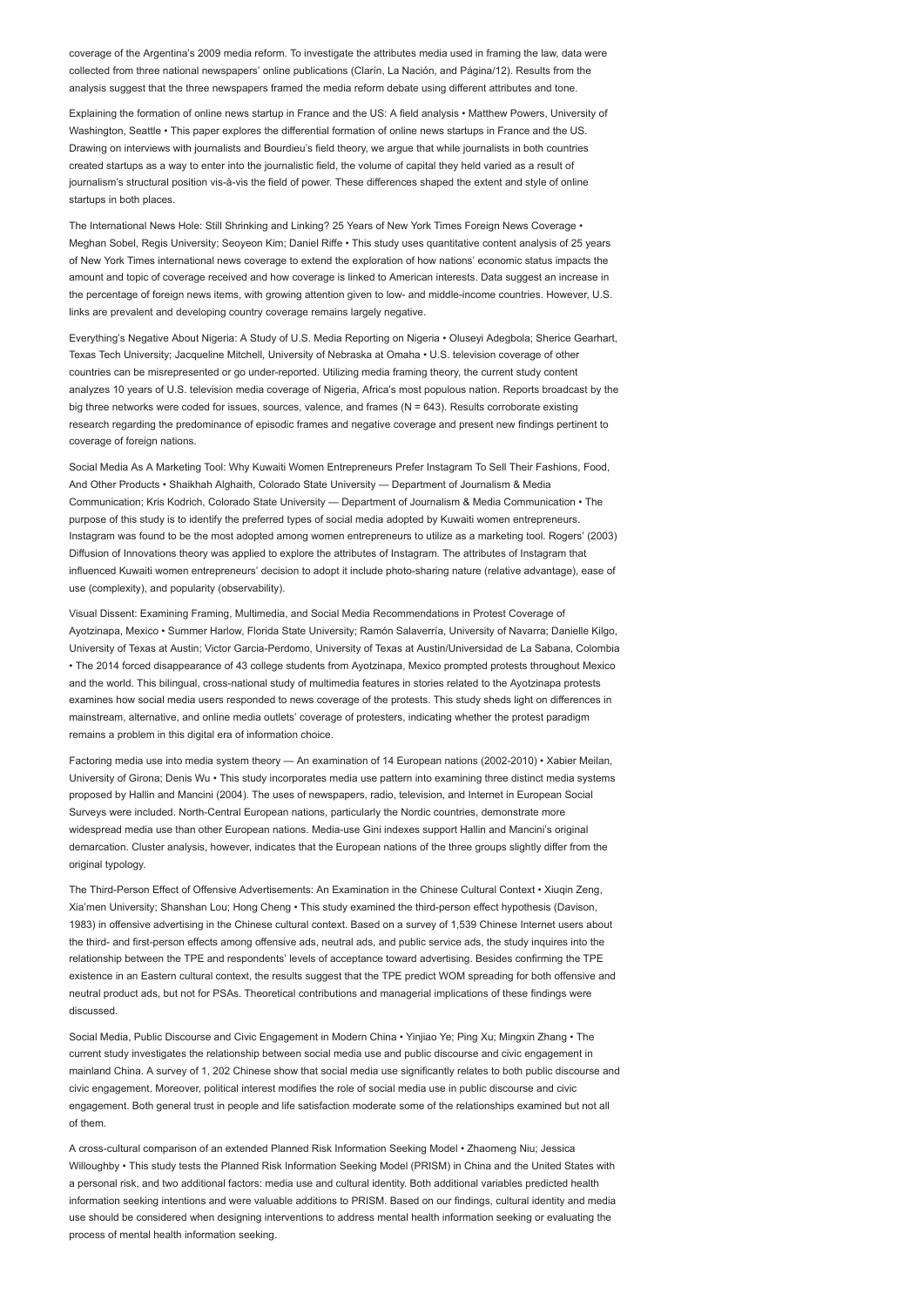## [International Communication 2015 Abstracts](http://www.aejmc.org/home/2015/06/intl-2015-abstracts/)

Posted by [kysh](http://www.aejmc.org/home/author/kyshiab/) on June 27, 2015 · [Leave a Comment](http://www.aejmc.org/home/2015/06/intl-2015-abstracts/#respond)

#### Robert L. Stevenson Open Paper Competition

The Promise to the Arab World: Attribute Agenda Setting and Diversity of Attributes about U.S. President Obama in Arabic-Language Tweets • Mariam Alkazemi; Shahira Fahmy; Wayne Wanta, University of Florida; Ahmedabad Abdelzaheer Mahmoud Farghali, University of Arizona • In 2009 U.S. President Barak Obama travelled to Cairo promising a new beginning between the US government and the Arab world that has been angry about the two US led wars in two Muslim nations and its perceived favoritism toward Israel (Kuttab, 2013; Wilson, 2012). Five years later, we analyzed Arabic-language twitter messages involving President Obama to examine cognitive and affective attributes. Results show that tweets by members of the media differed greatly from tweets by members of the public. The public was much more negative towards the U.S. President. Members of the public also were more likely to link the President to a wider range of countries, suggesting a greater diversity of attributes. The location of the source of the tweets showed a wide range, though dominated by the Middle East.

The New York Times and Washington Post: Misleading the Public about U.S. Drone Strikes • Jeff Bachman, American University's School of International Service • This paper examines The New York Times' and Washington Post's coverage of U.S. drone strikes in Yemen and Pakistan to determine whether they have accurately reported on the number of civilians killed in drone strikes and the overall civilian impact, as well as whether they have placed drone strikes within their proper legal context. The author concludes that both newspapers have failed to accurately report the number of civilian casualties and have underemphasized the civilian impact of drone strikes, while also excluding international legal issues from their coverage.

Experiencing sexism: Responses by Indian women journalists to sexism and sexual harassment • Kalyani Chadha; Pallavi Guha; Linda Steiner, University of Maryland, College Park • This paper examines the everyday sexism and workplace sex discrimination experienced by women journalists in India. Nearly all attention to Indian women focuses on high profile cases of sexual assault. Our interviews with Indian women journalists, however, indicate that the problem is everyday sexism and workplace discrimination. Moreover, women say laws designed to protect women are ineffective and largely unenforced. We highlight the impact of the casualization of journalists labor, resulting from global market forces.

Integrating Self-Construal in Theory of Reasoned Action: Examining How Self-Construal, Social Norms, and Attitude Relate to Healthy Lifestyle Intention in Singapore • Soo Fei Chuah, Nanyang Technological University; Xiaodong Yang, Nanyang Technological University; Liang Chen, Nanyang Technological University; Shirley Ho, Nanyang Technological University • This study would like to investigate Singaporeans' intention to adopt healthy lifestyle by integrating the concept of self-construal into the Theory of Reasoned Action. The results revealed that attitudes toward healthy lifestyle and subjective norms are associated with healthy lifestyle behavioral intentions. Besides, interdependent self-construal is associated with individuals' attitude and subjective norm. The study also found that there is an indirect relationship between subjective norms and behavioral intention through individuals' attitude.

We Choose to Tweet: Twitter Users' Take on Rwanda Day 2014 • Sally Ann Cruikshank, Auburn University; Jeremy Saks, Ohio University • This study centers on the usage of Twitter related to Rwanda Day 2014 in Atlanta, Georgia. The event allowed Rwandan diaspora to gather to celebrate Rwandan culture and included a speech by President Paul Kagame. A content analysis of two hashtags related to the event, #RwandaDay and #Twahisemo, was performed. Utilizing social identity theory, the researchers explored how various groups tweeted about Rwanda Day 2014 and President Kagame. Findings and implications are discussed at length.

Testing the effect of message framing and valence on national image • Ming Dai, Southeastern Oklahoma State University • Using the episodic and thematic framing concepts, the study was designed to understand the influence of message format and its interaction with message valence in influencing perceptions of foreign countries, policy attitudes and policy choice. The experimental study examined young Americans' responses to news articles about the US's policy toward China to change the human rights conditions in the country. The findings indicated that episodically framed message was more interesting to read. The episodically framed positive article improved perceptions of China's human rights conditions, but it did not worsen the perceptions. The episodically framed negative article was not the most powerful influence on the perceptions, policy attitudes and policy choice. Thematic frame was more powerful than episodic frame on policy attitude in both positive and negative stories. Implications for national image promotion through media are discussed.

Fighting for recognition: online abuse of political women bloggers in Germany, Switzerland, the UK and US • Stine Eckert • This study finds that women in Germany, Switzerland, the United Kingdom, and the United States who blog about politics or are feminists face great risks of online abuse. In-depth interviews with 109 bloggers who write about women, family, and/or maternity politics revealed that 73.4 percent had negative experiences. Using theoretical approaches that emphasize how offline hierarchies migrate online, this study calls for more empirical work on and global recognition of online harassment as punishable crimes.

Ironic Encounters: Constructing Humanitarianism through Slum Tourist Media • Brian Ekdale, University of Iowa; David Tuwei, University of Iowa • Following Steeves (2008) and Chouliaraki (2013), we argue that slum tourist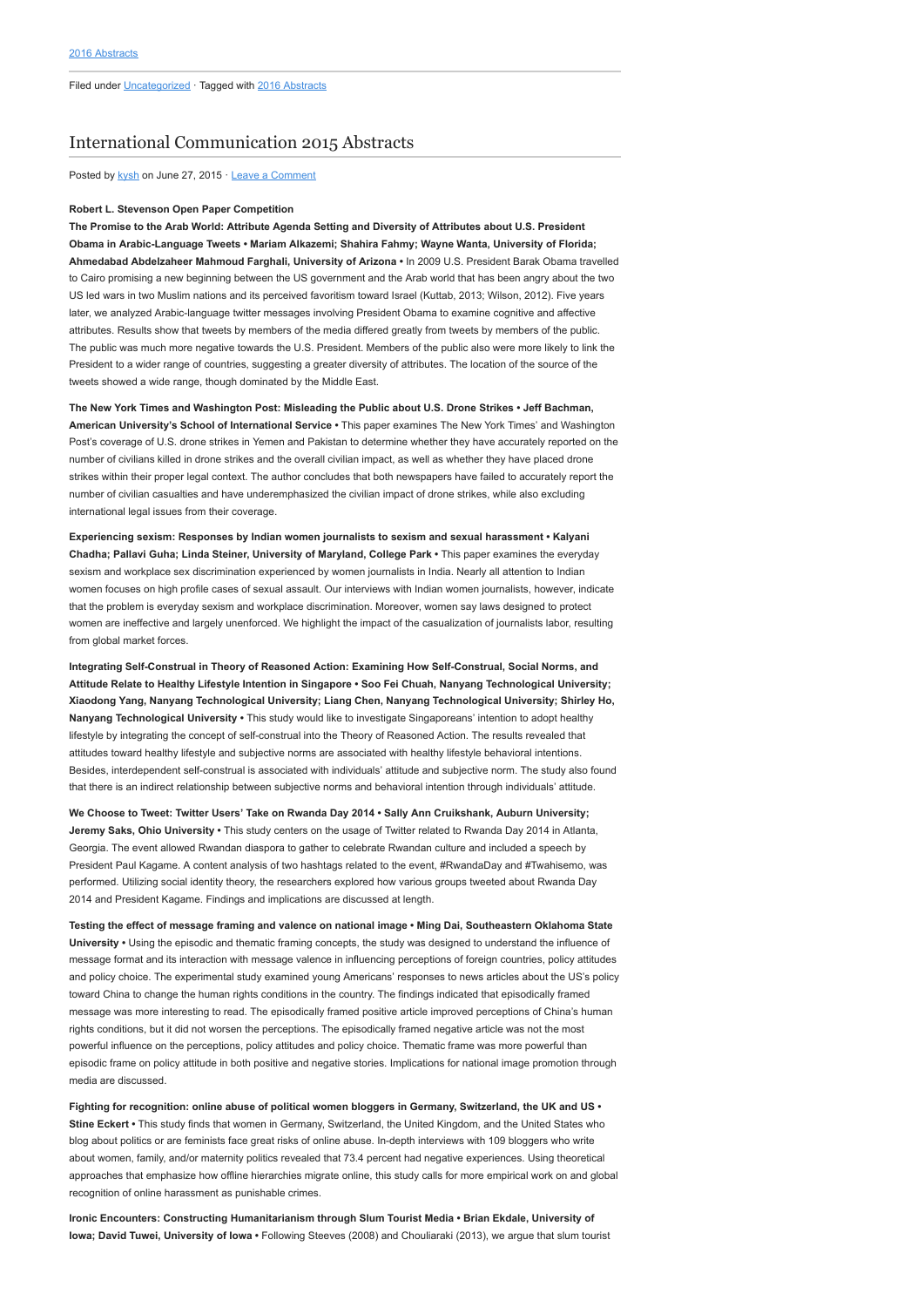media signify an ironic encounter, one in which tourists construct a humanitarian Self in contrast to an impoverished Other. Our analysis focuses on three-high profile texts produced by tourists of Kibera, a densely populated low-income community in Nairobi, Kenya: the BBC's reality television special Famous, Rich and in the Slums, the book Megaslumming: A Journey Through sub-Saharan Africa's Largest Shantytown, and a White House slideshow about Jill Biden's tour of Kibera. In these ironic encounters, slum tourism is justified as necessary for coveted experiential knowledge, as a platform for tourists to share their newfound expertise on global poverty, and as a source of encouragement and enlightenment for slum residents.

The Signs of Sisi Mania: A Semiotic and Discourse Analysis of Abdelfattah Al-Sisi's Egyptian Presidential Campaign • Mohammed el-Nawawy; Mohamad Elmasry • This study employed semiotic analysis to examine the sign system in two of Abdelfattah Al-Sisi's 2014 Egyptian presidential campaign posters, and discourse analysis to uncover dominant discourses in Al-Sisi's most prominent campaign video. The semiotic analysis showed that the campaign presented Al-Sisi as a familiar, yet transcendent, figure, while the discourse analysis suggested that the video producers discursively constructed Al-Sisi as the ultimate patriot and a strongman with immense leadership abilities.

Exploring the relationship between Myanmar consumers' social identity, attitudes towards globalization, and consumer preferences • Alana Rudkin, American University; Joseph Erba, University of Kansas • Myanmar is transitioning to an open market economy, but very little is known about Myanmar consumers and their attitudes towards globalization. Using Hofstede's cultural dimensions and social identity theory, this exploratory study aimed to shed light on the role Myanmar consumers' cultural values and social identity play in consumer preferences. Results from a crosssectional survey of Myanmar consumers (N = 268) provide insights into Myanmar culture and how to effectively communicate with Myanmar consumers.

Food and Society: A Cross-Cultural Comparison of Food Advertising Claims in the U.S. and China • Yang Feng, The University of Virginia's College at Wise; Lingda Li, Communication University of China • This study explored the socio-economic (food safety issues and regulations) and cultural factors affecting the use of advertising claims across two countries: the U.S. and China. Results from the content analyses of 324 U.S. and 81 Chinese food advertisements indicated that quality claims, health claims, nutrient content claims, and structure/function claims were more often used in Chinese food advertisements than in the U.S. food advertisements, whereas taste claims were more frequently adopted in the U.S. food advertisements than their Chinese counterparts. Moreover, while Chinese food advertisements tended to include more healthy foods than their U.S. counterparts, the U.S. food advertisements were inclined to contain more unhealthy foods than their Chinese counterparts. Overall, results suggested that the use of food advertising claims reflected the local market's socio-economic situations and cultural values. Implications and limitations were discussed.

To Share or Not to Share: The Influence of News Values and Topics on Popular Social Media Content in the U.S., Brazil, and Argentina • Victor Garcia, University of Texas at Austin; Ramón Salaverría, School of Communication, University of Navarra; Danielle Kilgo; Summer Harlow, Florida State University • As news organizations strive to create news for the digital environment, audiences play an increasingly important role in evaluating content. This comparative study of the U.S., Argentina, and Brazil explores values and topics present in news content and the variances in audience interaction on social media. Findings suggest values of timeliness and conflict/controversy and government/politics topics trigger more audience responses. Articles in the Brazilian media prompted more interactivity than those in the U.S. or Argentina.

Journalists in peril: In-depth interviews with Iraqi journalists covering everyday violence • Goran Ghafour, The university of Kansas; Barbara Barnett, The University of Kansas • After the overthrow of Saddam Hussein in 2003, Iraqi journalists enjoyed an unprecedented free press—albeit short-lived. With the emergence of ISIS, Iraqi journalists have witnessed a harsher wave of violence. Based on in-depth interviews with nine Iraqi journalists, this study found that journalists not only covered violence but perceived violence as a government tool used to control them. In spite of threats to their lives, journalists said they were committed to their jobs.

Advocating Social Stability and Territorial Integrity: The China Daily's Framing of the Arab Spring • Jae Sik Ha, Univ Of Illinois-Springfield; Dong-Hee Shin • This study examines how The China Daily, China's authoritative English newspaper, framed the Arab Spring, a social movement in the Middle East. Specifically, it compares news stories appearing in The China Daily from Chinese reporters with those obtained from Western wire services. The study found that the Chinese journalists attempted to accuse the West, including the U.S. government, of being responsible for the chaos and violence occurring in the Arab world. The Chinese journalists also stressed China's national interests and concerns (i.e. social stability, national unity, and territorial integrity) in their coverage. They relied on Chinese government officials and experts as news sources, whereas Western journalists quoted those involved in the protests more often. China's national interests primarily shaped the news within The China Daily; the paper has served as a useful tool for the Chinese government in its public diplomacy efforts, which seek to present China as a harmonious, stable, and reliable nation.

Depiction of Chinese in New Zealand journalism • Grant Hannis • Media depictions of Chinese in Western countries often rely on the Yellow Peril and model minority stereotypes. This paper considers the nature of coverage of Chinese in New Zealand print journalism to determine whether it uses these stereotypes. Although the rampant Yellow Peril hysteria of early 20th-century coverage had largely disappeared 100 years later, there continued to be a significant amount of negatively toned coverage – primarily crime – rather than use of the model minority stereotype

Liberation Technology? Understanding a Community Radio Station's Social Media Use in El Salvador • Summer Harlow, Florida State University • This ethnographic study of the Salvadoran community station Radio Victoria explores how the radio used Facebook to encourage citizen participation and action, despite the digital divide. Analysis showed who participated and how they participated changed because of Facebook. This study contributes to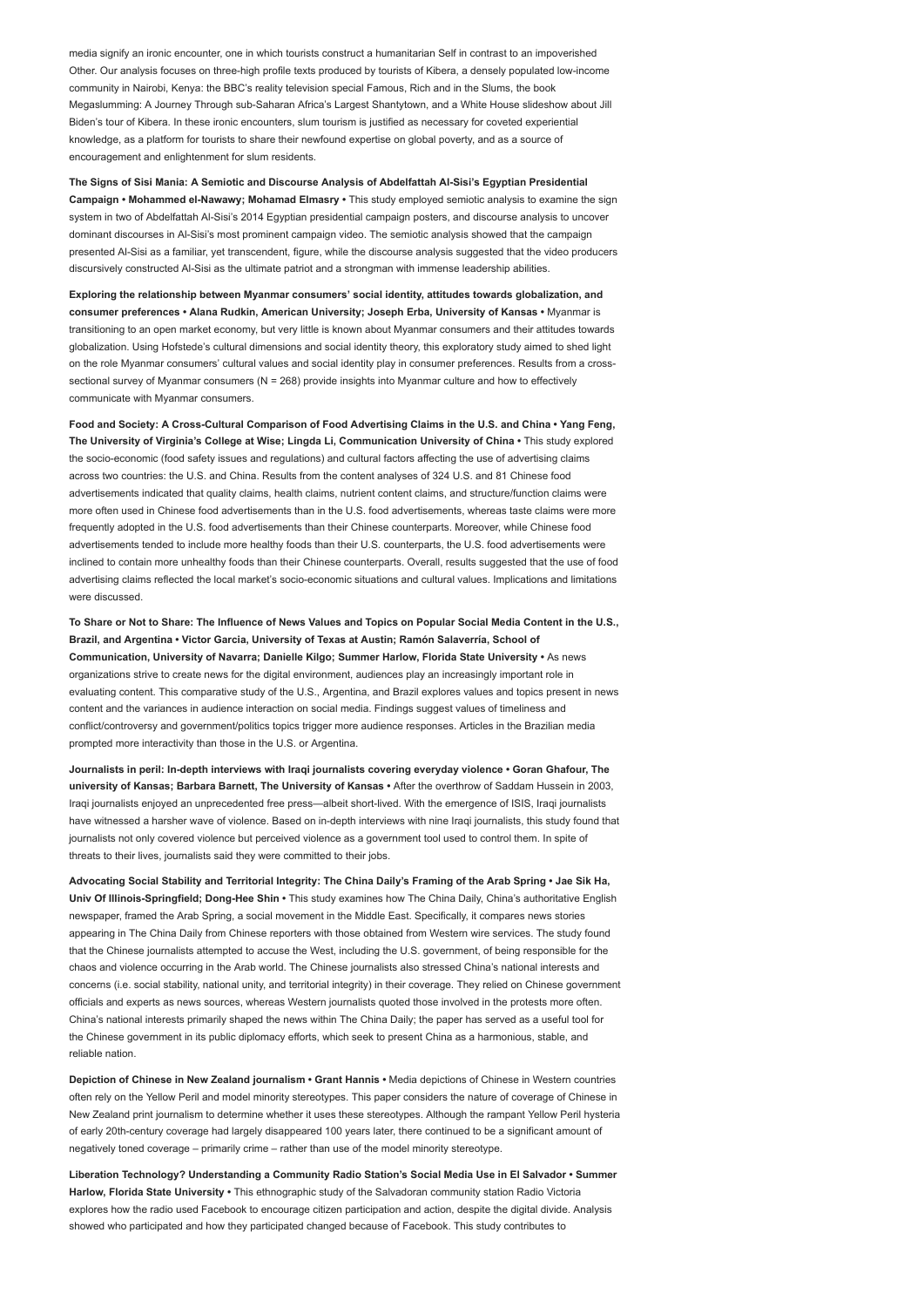scholarship by including technology as fundamental to the study of alternative media and by expanding our conceptualization of the digital divide to include whether social media are used in frivolous or liberating ways.

Predicting international news flow from Reuters: Money makes the world go round • Beverly Horvit, University of Missouri; Peter Gade, University of Oklahoma; Yulia Medvedeva, University of Missouri; Anthony Roth, University of Missouri School of Journalism; Michael Phinney, University of Missouri • This content analysis surveyed more than 13,000 news stories to identify the factors that predict the amount of business and non-business coverage allocated to world countries by Reuters newswire in 2006 and 2014. Findings revealed that country's worldsystem status ratio suggested by Gunaratne serves as the most reliable predictor of the volume of coverage. U.S. firms' investments in a country and the number of significant events serve as additional reliable predictors of country's news visibility.

Learning how to do things right: Lessons from the digital transition in Bulgaria • Elza Ibroscheva, Southern Illinois University Edwardsville; Maria Raicheva-Stover, Washburn University • The paper examines the latest developments in the digital switchover in Bulgaria, focusing on the specific the challenges that this new EU member faces. Exploring the digitization efforts of a novice EU policy actor such as Bulgaria is critical as it demonstrates the complex processes that nations in transition undergo as they build a Western-type democracy and navigate the complexities of media policies attached to such transitional adjustments. By offering an in-depth media analysis of the current developments, the players in the process of digital conversion in Bulgaria and its political prominence, might reveal the obstacles and challenges that other transitional democracies might face when media developments are caught at a crossroad— at the international level, the EU call for a free market competition and transparency of capital, and at the local level, continuous attempts to obscure the source of capital and thus, protect powerful local players that wield enormous power and control over public opinion, thus, single-highhandedly steering the processes of democratization and media transformation they foster.

Determining the Factors Influencing the News Values of International Disasters in the U.S. News Media • YONGICK JEONG, Louisiana State University; Sun Young Lee, Texas Tech University • We explore various factors that influence the news value of international disasters in 10 representative U.S. news outlets over a four-week period. Our findings suggest that internal disaster factors are most consistent and significant in covering international disasters in the U.S. When disaster coverage is extended over a longer period, other external factors, such as trade relations with the U.S., distance from the U.S., GDP, military expenditure, and political rights, come into play as well.

Military Intervention or Not?: A Textual Analysis of the Coverage on Syria in Foreign Affairs and China Daily • Cristina Mislan; Haiyan Jia, The Pennsylvania State University • A growing public conversation about the United States' pivot toward the Asian continent has highlighted the tense relations between the United States and China. While convergence of each country's foreign policy interests has become of great concern for the United, US influence throughout the Middle East demonstrates the United States' inability to disengage from the Middle East. This paper contributes to historical conversations about the lifespan of foreign policy by comparing US and Chinese foreign policy through an analysis of both countries' national media coverage. The authors conducted a discourse analysis of the coverage on intervention in the Syrian civil war in Foreign Affairs and China Daily between April and September 2013. Findings illustrate three themes addressing the intervention strategies and underlying approaches adopted in each media source, their representations of the international structure, and the perceptions of each country regarding China's international presence in the twenty-first century.

Social Network Discussion, Life Satisfaction and Quality of life • Chang Won Jung; Hernando Rojas • The study explores the relationship between the cross-cutting discussion and two aspects of satisfaction: life satisfaction (individual) and quality of life (societal). This research suggests how individuals' media use, SNSs, social network discussion, heterogeneous discussion, and associational membership contribute to satisfaction based on a Colombia national sample, N=1031 (2012). The finding suggests that heterogeneous discussion negatively predicts life satisfaction, yet positively predicts quality of life. The use of SNSs only positively predicts quality of life.

Influence of Facebook on Body Image and Disordered Eating in Kazakhstan and USA • Karlyga N. Myssayeva, Al-Farabi Kazakh National University; Stephanie Smith, Ohio University; Yusuf Kalyango Jr., Ohio University; Ayupova Zaure Karimovna, Al-Farabi Kazakh National University • Women in the United States of America (USA) are ranked fourth heaviest in the world, while women in Kazakhstan are generally thin. This difference in average female weight leads to interesting questions regarding perceptions of beauty. Is there less negative body image in Kazakhstan given that, on average, Kazakh women are slimmer compared to American women? The thin ideal is pervasive in all genres of mass media and has been linked to negative body image, which in turn is a risk factor for eating disorders, and a significant predictor of low self-esteem, depression, and obesity. Young women spend an increasing amount of time with social media both in Kazakhstan and the USA, but the relationship between this growing exposure and body image is not fully understood. This study uses objectification to examine the relationship between time spent on Facebook and body image among Kazakh and American college women. Time on Facebook predicted BSQ and EAT-26© scores in Kazakhstan but did not in the USA, suggesting Facebook may have a more subtle effect in the USA. Time on Facebook predicted attention to appearance and negative feelings in both countries. Practical and theoretical implications are detailed.

Dirty Politics in New Zealand: How newspaper reporters and online bloggers constructed the professional values of journalism at a time of crisis • Linda Jean Kenix • This research explores how different facets of the New Zealand media system conceptualized journalism and their own perceived role within journalistic practice at a particular moment of crisis. This study found a recurrent reflexive protectionism displayed by journalists while bloggers readily explored the extent of journalism doxa, albeit through a politicized lens. If journalism is measured, in part, by the values on display in written text, then bloggers emerged from this controversy as professional journalists.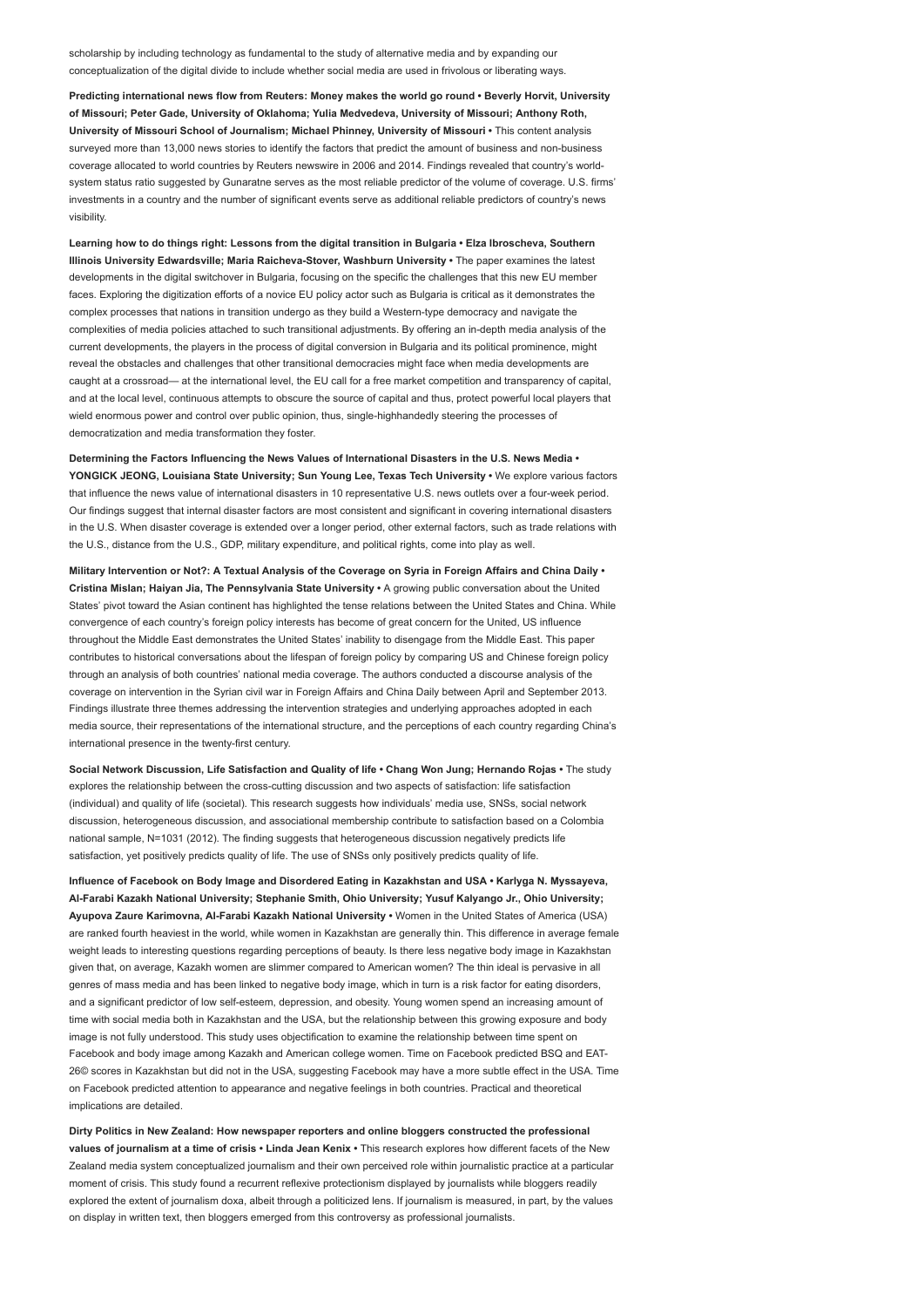A Theoretical Approach to Understanding China's Consumption of the Korean Wave • Sojung Kim, Chinese University of Hong Kong; Qijun He, the Chinese University of Hong Kong • This study investigates how globalism, proximity, and modernity influence China's motivation to consume the Korean wave and its subsequent consumption of Korean TV programs. The findings suggest that the motivation to consume the Korean wave is positively related to globalism and proximity. Modernity, however, is found to have a negative influence on the motivation. The study also finds that the motivation to consume the Korean wave has a significant impact on the consumption of Korean TV programs. In the revised model, the study suggests that proximity, followed by globalism, has the strongest positive relationship with the motivation. Such a finding suggests that proximity approach could serve as a better theoretical perspective to explain the phenomenon of the Korean wave in China.

Soft Power and Development Efforts: An Analysis of Foreign Development Efforts As Covered in 28 Senegalese Dailies • Jeslyn Lemke, University of Oregon, School of Journalism and Communication • This study is a quantitative content analysis that explores the connection between foreign development initiatives in Senegal and the rate of coverage these foreign initiatives receive, using a sample of 28 editions of five major Senegalese daily newspapers. The purpose of this study is to explore the connection between J. Nye's soft power, Western imperialism and the related influence of Western organizations intervening into the Senegalese economy and civilian life, as measured in these newspapers.

Migrant Worker of News vs. Superman: Why Local Journalists in China and the U.S. Perceive Different Self-Image • Zhaoxi Liu, Trinity University • Conversations with local journalists in China and the U.S. reveal quite different self-image as journalists. Whereas Chinese journalists label themselves migrant workers of news, American journalists generally hold the notion that journalists inform the public to maintain democracy and even act like superman to make a change. To better understand such differences, the article argues, one has to examine journalists as interpretive communities situated in specific social environment.

Beyond Cultural Imperialism to Postcolonial Global Discourses: Korean Wave (Hallyu) and its Fans in Qatar • Saadia Malik, Qarar University • This paper aims to understand K-pop culture and its fans in Qatar through asking the question: How audiences/fans of K-pop culture in Qatar interact, negotiate and define themselves as audiences/fans of Korean pop-culture. To answer this question, the papers adopts postcolonial discourses on globalization as a theoretical approach that advocates multi-flow of culture and globalization and places fans of K-pop culture in Qatar within the framework of transnational fandom of non-western hybrid popular culture. Moreover, the theoretical framework advocates audience's (fans) agency in negotiating and consuming K-pop cultural products. Group interviews were conducted with some young Arab women who define themselves as fans of K-pop culture in order to bring their views and opinions as K-pop fans to the center of analysis in this paper. The Young Arab women I interacted with through this research have created their own non-institutionalized voluntary fan 'community' (subculture) as K-pop fans. This 'community' or cultural 'ecumene' stands as an 'identity space' through which they can express their cultural identity as fans of K-pop culture bonded by Korean language and by shared expressed cultural symbols from K-pop culture itself.

He is a Looker Not a Doer: New Masculinity in Men's Magazine In India • Suman Mishra • After 2005, several transnational men's magazines have been introduced in India because of changes in Indian government's policy. However, little is known about how these magazines are shaping masculine ideals of urban Indian men. Through an examination of magazine advertising content, this study finds a focus on aesthetic metrosexuality. This form of masculinity sits comfortably at the global-local nexus and serves to assimilate upper class Indian men into a global consumer class.

Asian Crisis Communications: Perspectives from the MH370 Disappearance and Sewol Ferry Disaster • Jeremy Chan; Bohoon Choi; Adrian Seah; Wan Ling Tan; Fernando Paragas • This paper examines two national addresses by the leaders of South Korea and Malaysia in response to pivotal crises in their respective countries. Using Critical Discourse Analysis, our findings show both speeches employed crisis communication strategies aligned with the Situational Crisis Communications Theory. However, key differences in how these strategies have been used in either speech precludes a prescription of a uniform Asian crisis communication response given the diversity of national cultures in the continent.

Idiocentrism versus Allocentrism and Illegal Downloading Intention between the United States and South Korea • Namkee Park, Yonsei University, South Korea; Hyun Sook Oh, Pyeongtaek University, South Korea; Naewon Kang, Dankook University, South Korea; Seohee Sohn, Yonsei University, South Korea • This study employed the personality dimension of idiocentrism and allocentrism to examine the difference in illegal downloading intention between the U.S college students and South Korean ones. The study uncovered that South Korean students had a higher intention of illegal downloading than the U.S. counterparts. The study also found that, for the U.S. students, idiocentrics exhibited a higher intention of illegal downloading than allocentrics. For South Korean students, allocentrics showed a higher intention than idiocentrics.

Cultural Capital at its Best: Factors Influencing Consumption of American Television Programs among Young Croatians • Ivanka Pjesivac, University of Georgia; Iveta Imre, Western Carolina University • This study examined factors that influence the consumption of American television programs among young Croatians, by conducting a paper and pencil survey (N=487). The results indicate that young Croatians are avid consumers of American dramas and sitcoms, and that a set of cultural capital variables is a significant predictor of the consumption of American TV. Knowledge of English language, of U.S. lifestyle, consumption of American movies and American press all had a significant unique contribution to the model.

Do Demographics Matter? Individual Differences in Perceived News Media Corruption in Serbia • Ivanka Pjesivac, University of Georgia • This study examined individual differences in perceived news media corruption (PNMC), by conducting a face-to-face survey on a representative sample of the Serbian population (N=544). Extremely high levels of PNMC were found, as well as significant differences in PNMC scores for gender, education level,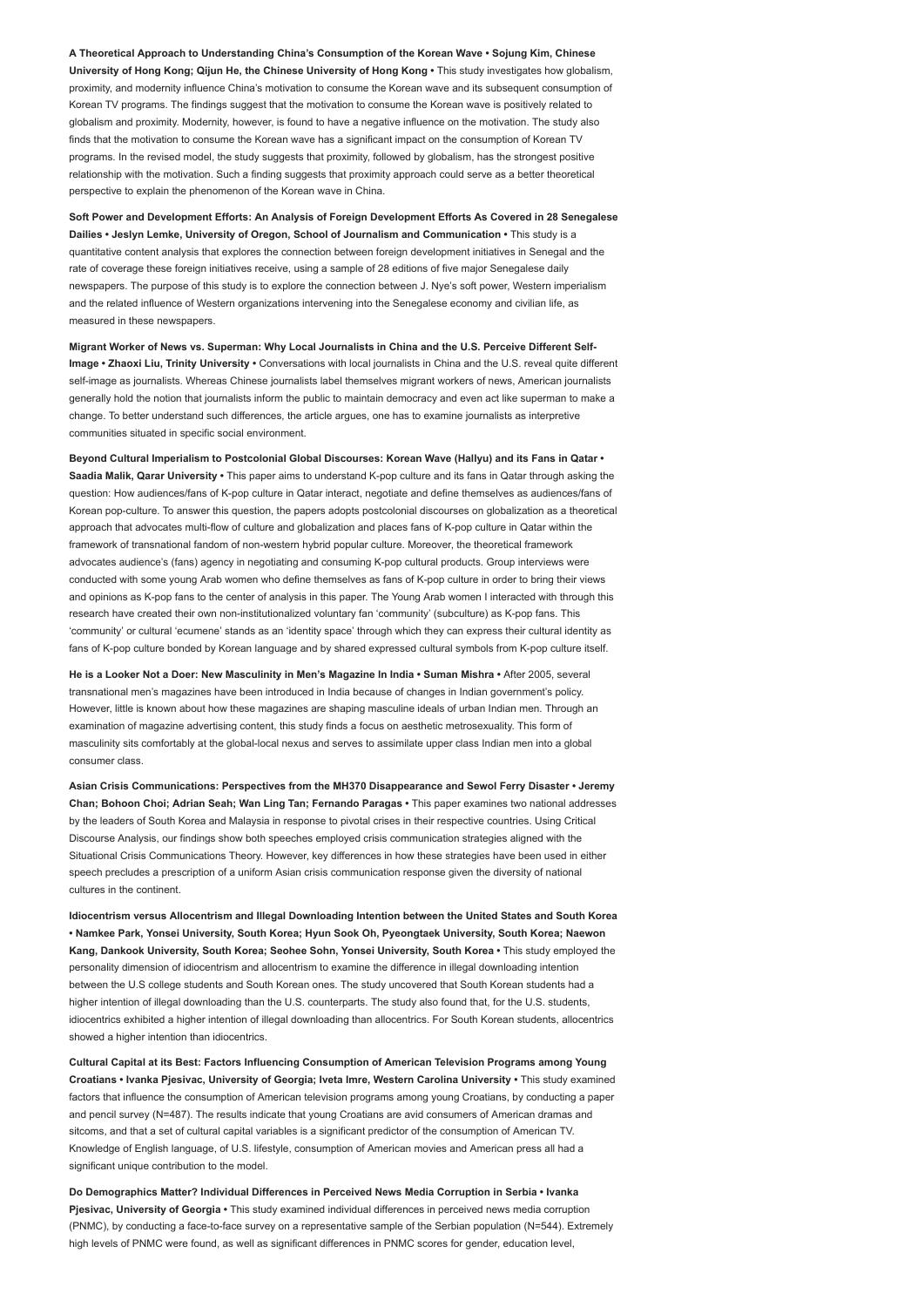socioeconomic status, political affiliation, and membership in majority ethnic and religious groups. Corruption perception persona types are created and results are discussed in terms of importance of societal integration for PNMC.

Charities in Chile: Trust and Commitment in the Formation of Donor's Behavioral Loyalty • Cristobal Barra; Geah Pressgrove, West Virginia University; Eduardo Torres-Moraga • This study explores the ways in which trust and commitment lead to loyalty in the Latin American organization-donor context. Findings support a multi-dimension sequentially ordered conceptualization of loyalty that starts with cognitive loyalty, followed by affective loyalty and with behavioral loyalty as the penultimate outcome. Further, findings indicate that neither trust nor commitment affects behavioral loyalty directly; rather, the effects of these variables are present in earlier stages of the formation of loyalty

Thatcherism and the Eurozone crisis: A social systems-level analysis of British, Greek, and German news coverage of Margaret Thatcher's death • Sada Reed, University of North Carolina at Chapel Hill; Yioryos Nardis, Unaffiliated; Emily Ogilvie; Daniel Riffe • The following study examines British, Greek, and German newspapers' coverage of former British Prime Minister Margaret Thatcher's death in order to argue that proximity as a news value is not limited to media routines, but is part of nations' social systems. Results suggest that journalists interpreted the meaning of Thatcher's legacy and death more in proximity to their respective nation's weathering of the European economic storm than through the lens of their newspaper's political leaning.

An Exploratory Study on Journalistic Professionalism and Journalism Education in Contemporary China • Baohui Shao; qingwenn dong Dong, university of the pacific • Journalism education plays an important role to cultivate future professional journalists. Chinese journalism education has boomed up in recent decades, however, journalism graduates are not welcomed by media organizations. Through in-depth interviews with professional journalists and journalism educationalists, this paper finds that their perception of journalistic professionalism is focusing on journalistic expertise, commitment, and responsibility but eschewing journalistic autonomy deliberately and Chinese journalism education concentrates on rigid journalism knowledge without profession or practical ability.

Sex Trafficking in Thai Media: A content analysis of issue framing • Meghan Sobel, Regis University •Understanding how news media frame sex trafficking in Thailand, a country with high levels of trafficking and an understudied media landscape, has strong implications for how the public and policymakers understand and respond to the issue. This quantitative content analysis analyzed 15 years of trafficking coverage in five English-language Thai newspapers and found a focus on female victims, international aspects of trafficking and official sources with a lack of discussion of risk factors and solutions.

Reimagining Internet Geographies: A User-Centric Ethnological Mapping of the World Wide Web • Angela Xiao Wu, Chinese University of Hong Kong; Harsh Taneja, University of Missouri, School of Journalism • Existing imageries of the WWW prioritize media infrastructure and content dissemination. We propose a new imagery foregrounding local usage and it's shaping by local cultural identity and political economy. We develop granular measures and construct ethnological maps of WWW usage through a network analysis of shared global traffic between top 1000 websites in 2009, 2011 and 2013. Our results reveal the significant growth and thickening of online regional cultures associated with the global South.

Producing Communities and Commodities: Safaricom and Commercial Nationalism in Kenya • David Tuwei, University of Iowa; Melissa Tully, University of Iowa • This research analyzes Safaricom, one of the most established mobile operators in Kenya. Alongside the provision of mobile services, Safaricom has closely engaged with the government of Kenya, even getting involved in the nation's politics. This study specifically examines Safaricom's marketing, which reflects a commitment to promoting the country and its products through discourses of commercial nationalism. These discourses link Kenyan identity, pride, and distinctiveness to commercial success, profit, upward mobility, and development.

The dependency gap: Story types and source selection in coverage of an international health crisis • Fred Vultee, Wayne State University; Fatima Barakji, Wayne State University; Lee Wilkins • The growing interactivity of news, and the growing number of ways in which it can get around traditional barriers of news practice or social/legal constraint, underscores the value of revisiting theory as a guide to analysis and practice. This paper adds to media systems dependency theory by reinterpreting its emphasis on the individual actor to incorporate both audience members and journalists themselves as well as the political context in which news accounts are created and recounted. It then tests these revised theoretical notions in a cross-national content analysis of coverage of an emerging disease in the Arabian Gulf. Results suggest that predictable patterns of sourcing and topic selection hold in some circumstances and are challenged in others.

Africa rising: An analysis of emergent mass communication scholarship in Africa from 2004 – 2014. • ben wasike • In the first comprehensive and longitudinal analysis of Africa-based mass communication research since David Edeani's (1995) study of the same, this study analyzed a census of Africa-based mass communication research published worldwide between years 2004 – 2014. Results show that Africa-based scholarship uniquely differs from mainstream and other emergent research in terms of analyzing newspapers content over television and the heavy use of case studies. Confluence with other research spheres includes being atheoretical, qualitative and non-empirical.

Examining global journalism: how global news networks frame the ISIS threat • Xu Zhang, Texas Tech University; lea hellmueller, Texas Tech University • The results of a quantitative content analysis of 393 news reports on the ISIS threat from CNN and Al-Jazeera English suggests that in time of globalization different transnational news outlets share common features in their news coverage of global challenges, while important differences still co-exist. On the contrary to the concept of global journalism, reporting the global event from a global perspective is far from conclusion, even for those transnational news outlets.

#### Markham Student Paper Competition

Source Nationality, Authority and Credibility: A Multi-National Experiment using the Diaoyu/Senkaku Island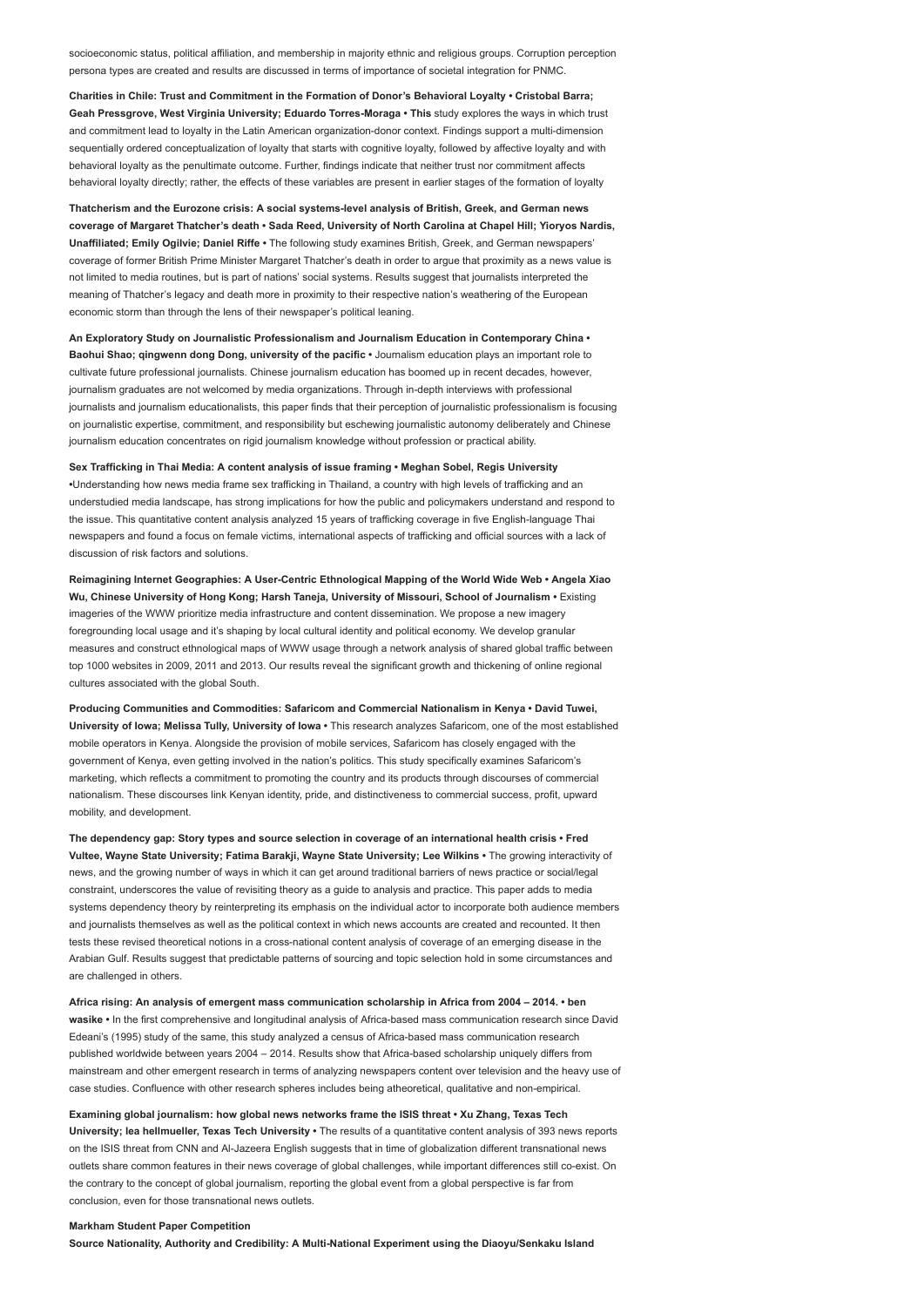Dispute • Krystin Anderson, University of Florida; Xiaochen Zhang, University of Florida; Shintaro Sato, University of Florida; Hideo Matsumoto, Tokai University • This study investigates the relationship between source authority type and source nationality on credibility and peace message reception in context of the Diaoyu/Senkaku Island dispute. Through three separate experiments conducted in the U.S., China and Japan, it finds a significant relationship between source nationality and credibility and an interaction between nationality and authority type. The study offers implications for peace journalism, suggesting that source choice is an important factor in reporting peace initiatives.

What's in a name? The renewal of development journalism in the 21st century • Kendal Blust • Development journalism has been dismissed as a form of government controlled media but continues to interest scholars and practitioners alike. A new form of development journalism is being used in which international development issues are reported from the outside in. The Guardian's Global Development site is explored through ethnographic content analysis as a model for development journalism from the outside and a comparison with previous definitions.

Young wife from Sikkim allegedly raped: Understanding the framing of rape reportage in Indian media • DHIMAN CHATTOPADHYAY, Bowling Green State University • This paper explores the framing of rape reportage in India's English language media, conducting a mixed method content analysis of how 25 Indian newspapers, magazines and television channels reported the same incident of rape on their respective websites. The results showed that the victim's credibility was often doubted and both victim and accused were otherized. Also attributes such as marital status, age, profession and ethnicity were considered vital information to be conveyed to audiences. This study hopes to contribute to the nascent but growing body of academic work that has started to look at the growing incidents of rape in India and how the media frames and communicates incidents of rapes and rape culture in general to its audiences

Permission to Narrate? Palestinian Perspectives in U.S. Media Coverage of Operation Cast Lead • Britain Eakin, University of Arizona • This study explores the presence of Palestinian narratives in U.S. media coverage in the New York Times and the Los Angeles Times during Operation Cast Lead, the 22-day long Israeli military operation in Gaza, which lasted from late December 2008 through January 22, 2009. Utilizing a postcolonial framework this study examines the coverage as part of the Orientalist legacy that shapes American perceptions of Palestinians, and how those perceptions might manifest themselves in relation to the presence of or lack of Palestinian narratives in media coverage of Operation Cast Lead. This study finds that to a limited extent, Palestinian narratives are present in the reporting, however lack of context overshadowed their legitimacy.

MH17 Tragedy: An Analysis of Cold War and Post-Cold War Media Framing of Airline Disasters • Abu Daud Isa, West Virginia University • This paper builds on similar studies that examined newspaper coverage of airline disasters during the Cold War in the 1980s. It explores new Cold War frames in The New York Times and The Moscow Times coverage of Malaysian Airlines Flight MH17, which was shot down over Ukraine in 2014. The research reveals an absence of hostile Cold War assertions, but found frames were consistent with the respective U.S. and Russian diplomatic positions.

Journalists Jailed and Muzzled: Government and Government-inspired Censorship in Turkey during AKP Rule • Duygu Kanver, Michigan State University • During Justice and Development Party (AKP) rule, politics have been overly influential on news media in Turkey. The AKP government's connections with highly politicized media owners have led to a politically-oriented, polarized media landscape where journalists cannot report freely and objectively. This study explores limitations on freedom of the press, which include ongoing censorship due to direct and indirect involvement of the government, and hundreds of journalist imprisonments between 2008 and 2013.

Burma/Myanmar's Exile Media in Transition: Exploring the Relationship between Alternative Media, Market Forces & Public Sphere Formation • Brett Labbe, Bowling Green State University • This study examines the historical development of Myanmar/Burma's independent exile media alongside their recent integration into the country and ongoing financial reconfigurations. Employing documentary research, observation of Burma/Myanmar's current media landscape, and interviews with senior editors of the country's former exile media, this investigation explores these organizations' changing institutional practices and relationships to the nation's political and public spheres in order to examine reigning conceptualizations of 'alternative media' and its relationship to market forces and public sphere formation. This study found that the country's exile media's transition into the country has provided new avenues of journalistic 'space,' yet not necessarily conductive to these organizations' traditional alternative media values.

Spotlight on Qatar: A framing analysis of labor rights issues in the news blog Doha News • Elizabeth Lance, Northwestern University in Qatar; Ivana Vasic, Independent; Rhytha Zahid Hejaze • This study examines coverage of labor rights issues in the online-only news blog Doha News (Qatar) to identify the prominent frames used. Additionally, this study compares those prominent frames with those found in the English-language daily Gulf Times (Qatar), identifying several differences. This study is useful in understanding how an online-only news blog covers a controversial issue in a restrictive press environment.

Digitally enabled citizen empowerment in East and Southeast Asia • SHIN HAENG LEE, University of Washington • This study assessed the impact of new information technologies on citizen empowerment in Asian political communication systems as the emerging digital network market. The World Values Survey provided crossnational data, gathered during the two periods: 2005–2007 (Wave 5) and 2010–2013 (Wave 6). The results showed that online information seeking had mobilizing effects on political participation in both WVS waves. This relationship was nevertheless conditional on the existing information gap.

Linguistic Abstractness as a Discursive Microframe: LCM Framing in International Reporting by American News • Josephine Lukito, Syracuse University • This study examined whether American news coverage of a country would be framed differently based on the country's proximity or interactions with the United States. The Linguistic Category Model was used to code for language abstractness. Seven proximity and interaction variables were studied. Results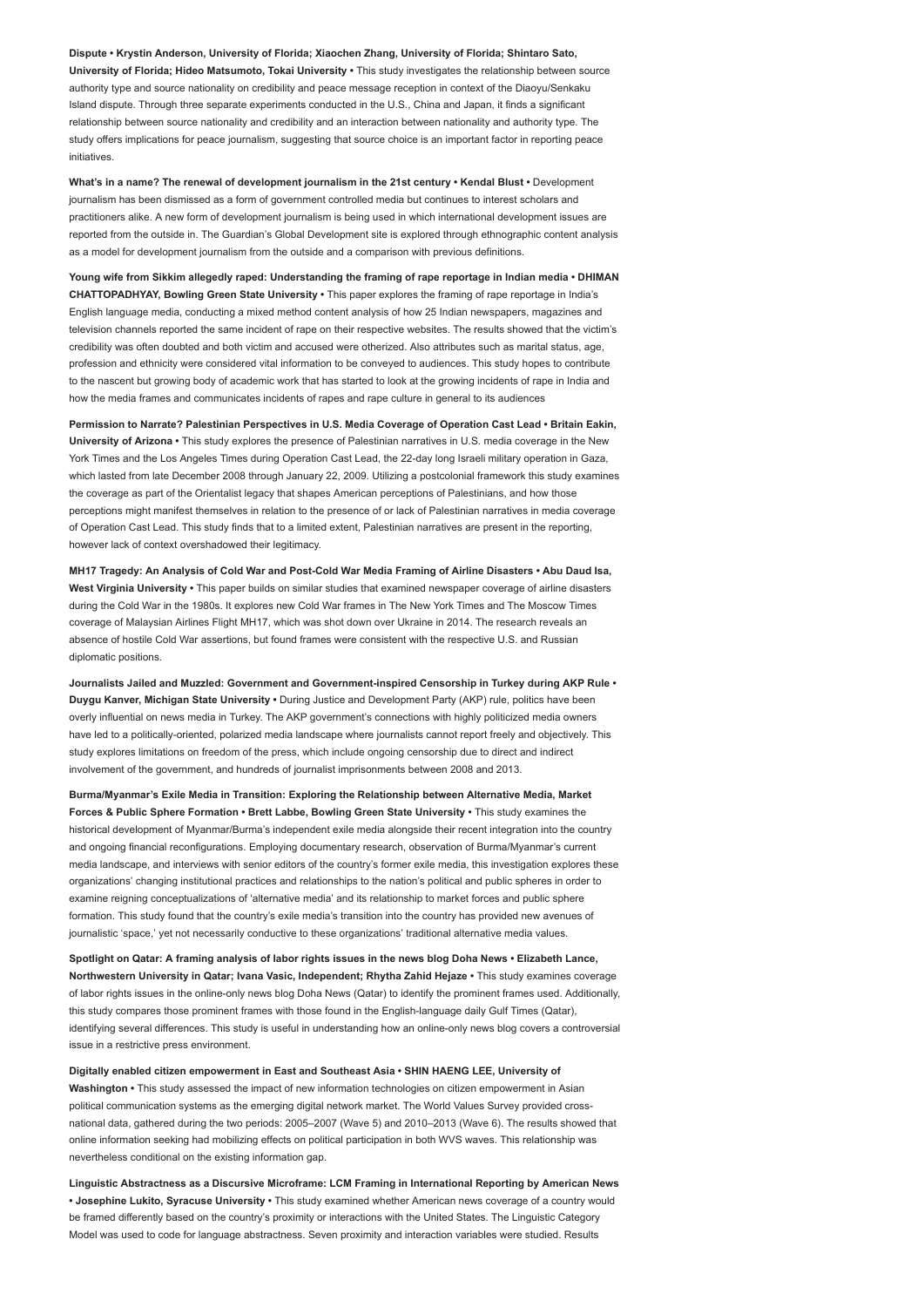suggest that countries with little proximity or with weak ties to the U.S. were framed abstractly. Implications are discussed, and the LCM frame is identified as a discursive microframe (DMF).

Online networking and protest behaviors in Latin America • Rachel Mourao, The University of Texas at Austin; Shannon McGregor, University of Texas – Austin; Magdalena Saldana, The University of Texas at Austin • The relationship between online networking and protest participation is a focal point of scholarly attention, yet few studies address it in the context of Latin American democracies. Using data from the 2012 Americas-Barometer public opinion survey, we assess how online networking affects protest behavior in the region. Findings suggest that online networking leads to moderate protest behaviors. Results indicate protest participation has been normalized in the region, a sign of the strength of democratic states.

Twitter Diplomacy between India and the United States: A Qualitative Content Analysis of Tweets during Presidential State Visits • Jane O'Boyle, University of South Carolina • India's economic and political influence is growing, and its expansion of Twitter users provides more opportunity for international agenda-building. This qualitative analysis studies Twitter comments from the U.S. and India (N=11,532) during reciprocal state visits by Prime Minister Narendra Modi and President Barack Obama, when the most retweets in both countries were from the White House and Times of India, reflecting agenda-building effects. American comments were more negative about Obama than about Modi. Analysis addresses implications for agenda-building global public diplomacy.

Jokes in Public: The Ethical Implications of Radio Prank Calls • Subin Paul, University of Iowa; John C Carpenter • The use of prank calls is becoming increasingly common among radio hosts in the international arena. This study examines the ethics behind the practice of radio prank calls and their implications for mainstream journalism through Systematic Moral Analysis and Kantianism. It shows that while radio prank calls can contribute to the public sphere, they can also have unintended negative consequences that reflect badly not only on radio hosts, but also on mainstream journalists.

Reporting in Latin America: Issues and perspectives on investigative journalism in the region • Magdalena Saldana, The University of Texas at Austin; Rachel Mourao, The University of Texas at Austin • Despite its importance in fostering transparent democracies, watchdog journalism is not exempt from external influences. This study investigates the challenges faced by investigative journalism in Latin America. Guided by the Hierarchy of Influences model, we analyzed answers from 1,453 journalists in the region. Results reveal that more than two decades after the liberalization of media systems, journalists still face constraints related to clientelistic practices and personal security as the main challenges to investigative reporting.

Protesting the Paradigm: A Comparative Study of News Coverage of Protests in Brazil, China, and India • Saif Shahin, The University of Texas at Austin; Pei Zheng, The University of Texas at Austin; Heloisa Aruth Sturm, University of Texas at Austin; Deepa Fadnis • This study examines the coverage of Brazilian, Chinese, and Indian protests in their domestic news media to clarify the scope and applicability of the protest paradigm—a theory based primarily on U.S. media coverage of social movements. Using comparative analysis, it shows that the paradigm does not squarely apply in foreign contexts, but also identifies those aspects of it which are relevant for international research. Broader implications and ideas for future studies are discussed.

Trust in the media and its predictors in three Latin American countries • Vinicio Sinta, University of Texas at Austin; Victor Garcia, University of Texas at Austin; Ji won Kim • Declining public trust in the news media continues to be a matter of concern for scholars of mass communication and politics. In Latin America, the historically close links between media and political elites present an opportunity to obtain new insights about how trust in the news media relates to trust in other social institutions. In addition to these relationships, this study explores how demographic variables, media use and perceptions of public issues shape confidence in the news media in three Latin American countries: Chile, Colombia and Mexico. The results support previous findings about how the consumption of online news relates to a decline in trust in legacy news media. Additionally, favorable perceptions of economic performance and increased trust in other social institutions were also positive predictors of media trust in certain contexts.

Seeking Cultural Relevance : Use of Culture Peg and Culture Link in International Newsreporting • Miki Tanikawa, University of Texas • This study describes the prevalence of culturally oriented writing techniques found in international news coverage of major American newspapers, through a concept explication and content analysis. These techniques, which I call culture peg and culture link, are content choices that journalists make to enhance the material's appeal to their home audience. A content analysis found that such cultural strategies were employed in 72 percent of international news articles in the New York Times.

Reporting War in 140 Characters: How Journalists Used Twitter during the 2014 Gaza-Israel Conflict . Ori Tenenboim, School of Journalism, the University of Texas at Austin • This study examines how journalists used Twitter during the 2014 Gaza war, while comparing Israeli journalists with reporters who work for international news outlets. The results show that the two groups differed in their choice of topics, the sources they cited, and the use of Twitter affordances – retweeting and replying. The study contributes to a better understanding of gatekeeping on social media in a time of war, which poses unique dilemmas and concerns for journalists.

How Do They Think Differently? A Social Media Advertising Attitude Survey on Chinese Students in China and Chinese Students in America • Anan Wan, University of South Carolina • This study explored whether Chinese students in both China and in America had different attitudes toward social media advertising, and how those attitudes were different, through a survey (N=300) of Chinese students in these two countries. The survey determined how they used social media, their attitudes and whether they trust social media advertising. It also tested the relationships between the students' the Social Media Diets (amount, frequency, and duration) and attitude toward social media advertising.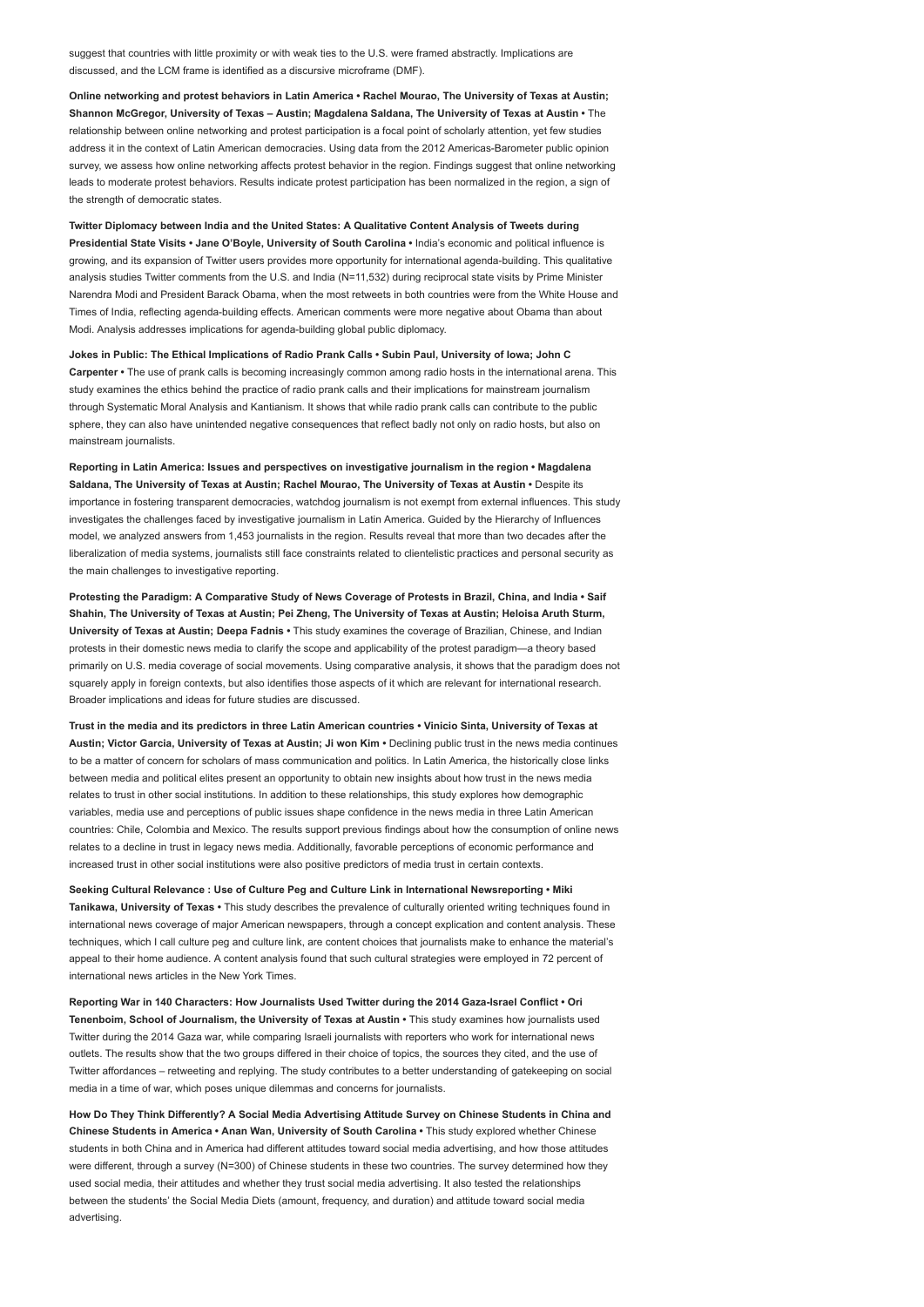### Marketing of Separatist Groups: Classification on Separatist Movement Categories • Dwiyatna Widinugraha

•Many articles and studies discussed ISIS as a separatist group from its home country. However when we looked at other separatist cases, such as the Scottish Independence (SI) case, problems occurred when we tried to classified ISIS and SI in the same groups of separatists. This study uses comparative analysis on separatist groups marketing activities to draw classifications on the 21st century separatist groups categories: the ethnic group, the political group and the terrorist group

Riot Bias: A Textual Analysis of Pussy Riot's Coverage in Russian and American Media • Kari Williams, SIUE/TH Media • This study uses framing theory and textual analysis to investigate how American and Russian media portrayed Russian punk band Pussy Riot's 2012 protest act in a Moscow cathedral, the trial and sentencing and subsequent newsworthy events. Coverage from Russia's Pravda and the United States' The New York Times – beginning with this particular protest act (February 2012) and ending with the protest at the Sochi Olympics (February 2014) –shows how each country's media portrayed the band.

Inter-media agenda-setting across borders: Examining newspaper coverage of MH370 incident by media in the U.S., China, and Hong Kong • Fang Wu, The Chinese University of Hong Kong; Di Cui, The Chinese University of Hong Kong • Focusing on the media coverage of the mysterious disappearance of Flight MH370 by major newspapers in the U.S., China, and Hong Kong, this study explored the inter-media agenda-setting effect in transnational settings. A content analysis of related news articles revealed a two-step agenda-setting effect among the selected news media. The findings suggested the national power (under which news media operate) played an important role in shaping the agenda of the coverage of global media events.

### [2015 Abstracts](http://www.aejmc.org/home/2015/06/2015-abstracts/)

Filed under [Uncategorized](http://www.aejmc.org/home/category/uncategorized/) · Tagged with

### [Mass Communication and Society 2014 Abstracts](http://www.aejmc.org/home/2014/06/mcs-2014-abstracts/)

Posted by [kysh](http://www.aejmc.org/home/author/kyshiab/) on June 11, 2014 · [Leave a Comment](http://www.aejmc.org/home/2014/06/mcs-2014-abstracts/#respond)

### Moeller Student Competition

They Don't Believe What They See: Effects of Crisis Information Form, Source, and Visuals • Julia Daisy Fraustino, University of Maryland • This work reports results of a 2x3x2 between-subjects experiment (N = 590). Using the social-mediated crisis communication model as a theoretical lens, it tested the effects of crisis information source (news media: USA Today vs. organization: University), crisis information form (social media: Twitter vs. social media: Facebook vs. traditional media: website post), and crisis visual (crisis photo vs. no crisis photo) on students' cognitive, affective, and behavioral responses to a campus riot and shooting crisis.

"Our program is truth and justice" • Christopher Frear, University of South Carolina; Katherine LaPrad, University of South Carolina School of Journalism and Mass Communications • This study analyzes news framing of racial inequality and discrimination in a Deep South city in the mid-1970s as enduring issues of education, political power, employment, police conduct, and others were covered and contested. A content analysis of two newspapers the state's largest daily newspaper and a monthly/weekly black newspaper — shows socially and statistically significant differences in how the newspapers framed events. Researchers use collective action framing theory to interpret the results.

An Analysis of News Framing Obamacare Controversy during and after 2013 Government Shutdown • Juan Liu, Wayne State University • This study examines how elite media using official vs. unofficial voices framed Obamacare during and after 2013 government shutdown, and results reveal official voices predominate over unofficial voices in three of elite media except for NYT. Findings also indicate both official and unofficial voices are thematic-orientated frames, which attribute Obamacare controversy to two major political parties. There is consistency and differences among elite media in framing the varying degrees of both official and unofficial voices.

#### Open Competition

Media Preferences and Political Knowledge in the 2012 Pre-Primary Period • Mariam Alkazemi, University of Florida; Wayne Wanta, University of Florida · Political knowledge during the pre-primary period in the 2012 U.S. presidential campaign was examined for users of social, online and traditional media. Analysis of survey data collected by the Pew Center showed large differences between viewers of different network newscasts and online media but few differences for other traditional media and social media users. Fox News viewers, both online and through cable, scored highest, perhaps because the knowledge questions involved Republican candidates. Finally, the more online media used, the higher the knowledge level.

Reducing Stigmatization Associated with Alpha-1 Antitrypsin Deficiency • Michelle Baker, Penn State University • Differences in response to three written narratives designed to reduce stigmatization associated with the genetic condition alpha-1 antitrypsin deficiency (AATD) were examined. Three protagonists were depicted: positive, transitional, and transformational. Positive protagonists, who did not stigmatize a person diagnosed with AATD, showed greater stigmatization reduction than transitional and transformational protagonists. Positive protagonists showed reduced advocacy for individuals to maintain secrecy about their diagnosis or withdraw from others and increased advocacy to educate others about AATD.

Exploring the Role of Sensation Seeking, Need for Cognition, and Political Extremity on Use of Online News Forums • Toby Hopp; Benjamin Birkinbine, University of Oregon • This study used a sample of 1,075 online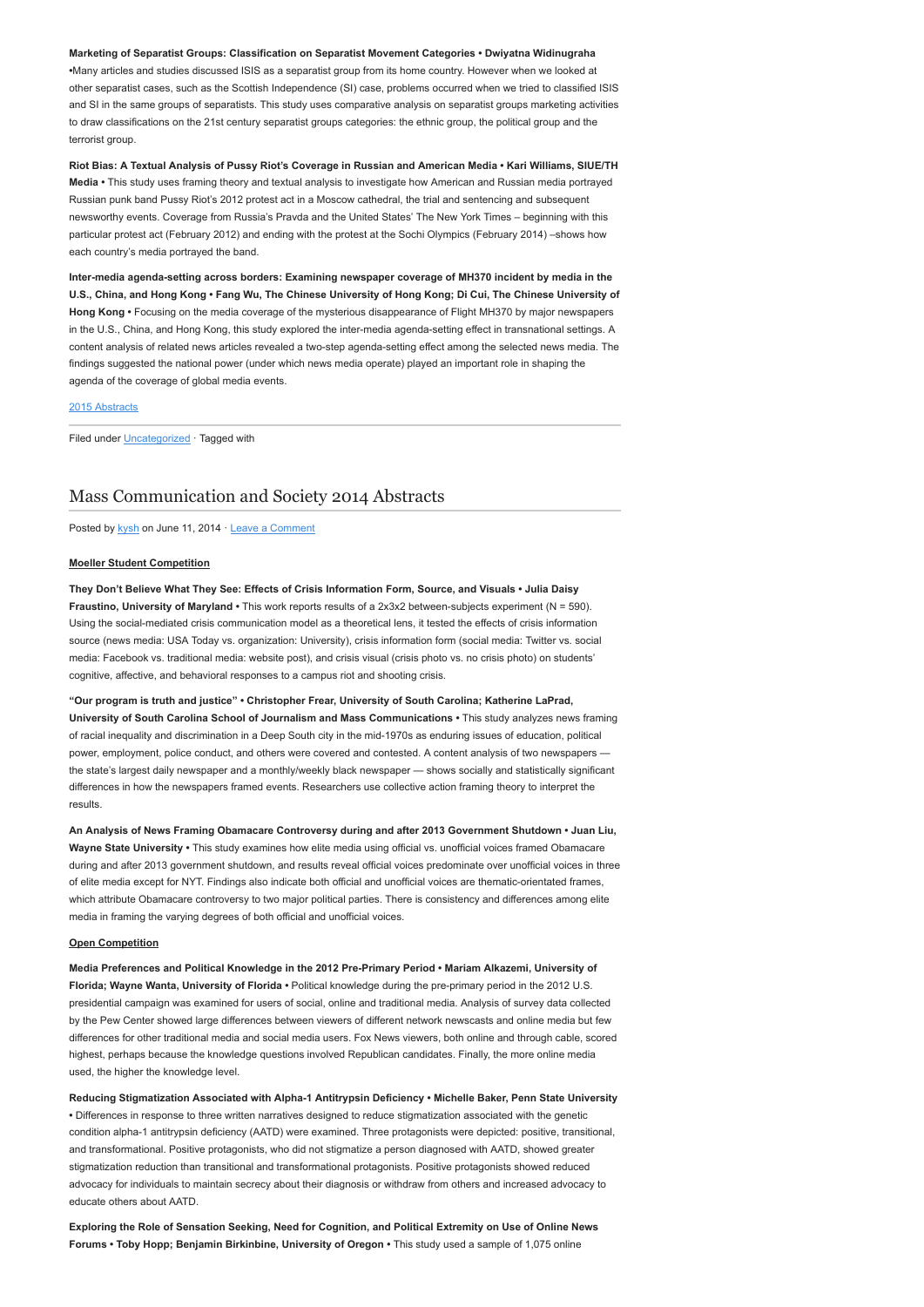newsreaders to explore the relationship between need for cognition, sensation seeking, and political extremity on use of online news comment forums. The results indicated that political extremity moderated the relationship between sensation seeking and the creation of online news comments. The analysis also found that need for cognition and sensation seeking were positively associated with reading news comments.

Is Reality TV a Bad Girls Club? A Content Analysis and Survey of Gendered Aggression • Erica Scharrer, University of Massachusetts; Greg Blackburn, University of Massachusetts • A content analysis of aggression present in reality television programs featuring adults in romantic, friendship-oriented, or familial settings was performed. Results show modest differences among male and female characters in their perpetration of physical, verbal, and social aggression. A survey of 248 U.S. adults indicated correlations between exposure to this subgenre of reality-based programs and physical, verbal and social aggression measures, moderated by gender and the perceived reality of reality television.

Online Communities: What do we know? • Porismita Borah; Jared Brickman • Research about the varied facets of online life is exploding in communication research. The question of how people communicate has migrated to a new platform, and the research community is simply trying to keep up, with everything from Tweets to Vines to social networking. A reflection at what has been done so far would be fundamental to help shape the future research agenda for online communities research. The present study conducted a content analysis of the published literature from 66 communication journals. Primary findings show lack of theoretical arguments, and lack of probability sampling. Findings also show higher empirical methodologies and the use of general population as the population of interest. Implications are discussed.

Sharing means everything: Friend group perceptions and parenting behaviors on Facebook • Bob Britten, West Virginia University; Jessica Troilo • Individuals draw resources from their networks of institutionalized relationships, a concept known as social capital. At the moment, Facebook is currently the world's most popular social network, but it is not certain whether or not users consider it a valid source for parenting advice. Social interaction is a main predictor of online use, but research has been mixed as to whether online interactions can harm or bolster one's social capital. This research project investigated how parents who are Facebook users engaged in a series of online behaviors concerning parenting (sharing information about children, seeking and providing parenting advice, feeling satisfied with the advice received, and feeling understood by one's Facebook friends) and whether or not these behaviors were associated with perceived congruence with Facebook friends' values.

Trayvon Martin Social Media Messaging: An Analysis of Framing and Media Types in Online Messages by Civil Rights Organizations • Riva Brown, University of Central Arkansas • This content analysis explored framing and media types used by the NAACP, National Urban League, National Action Network, and ColorOfChange.org in social media during the Trayvon Martin case. After George Zimmerman fatally shot Martin and was not charged with murder, these organizations drafted petitions and staged rallies. Chi-square and likelihood ratio results showed some significant differences in frames. Overall, the results suggested that the organizations could have done more to use multimedia and encourage activism.

Mobility and the news: Examining the influences of news use patterns and generational differences on mobile news use • Michael Chan, Chinese University of Hong Kong • This study examines the relationships among mobile news use and use of other mediums for accessing the news. Findings from a representative sample found that people are multiplatform users of news, yet subgroup analyses reveal clear differences. Mobile news was negatively related to television use for the 18-34 cohort and to newspaper use for the 35-54 cohort. Results also showed that different gratifications predict mobile hard news and mobile soft news use.

Look Who is Talking—and Selling and Steering the Housing Market Policy • Kuang-Kuo Chang, Department of Journalism, Shih Hsin University, Taiwan • The present study content analyzes how Taiwan's four major newspapers use news sources, notably real estate personnel and construction industry who, in turn, frame the policy. This research is important because it substantiates both theoretical and pragmatic evidence to the existing scarce literature on sourcing patterns in business reporting and its interactive influences on public policy. It carries implications for all stakeholders, particularly news media in terms of its watch-dog roles for a true democracy.

Adolescents and Cyber Bullying: The Precaution Adoption Process Model • John Chapin, Pennsylvania State University • A survey of adolescents (N = 1,488) documented Facebook use and experience with cyber bullying. The study found that 84% of adolescents (middle school through college undergraduates) use Facebook, and that most users log on daily. While 30% of the sample reported being cyber bullied, only 12.5% quit using the site, and only 18% told a parent or school official about the abuse. Up to 75% of middle school Facebook users have experienced cyber bullying. The current study was the first to apply the Precaution Adoption Process Model (PAPM) to cyber bullying or to test the model with children and adolescents. Results suggest that most adolescents are aware of cyber bullying and acknowledge it as a problem in their school. About half of the adolescents did not progress beyond Stage 2 of the PAPM (aware of the problem, but haven't really thought about it). Adolescents also exhibited optimistic bias, believing they were less likely than peers to become cyber bullied. Implications for prevention education are discussed.

Crisis communication strategies at social media and publics' cognitive and affective responses: A case of Foster Farms salmonella outbreak • Surin Chung, University of Missouri-Columbia; Suman Lee, Iowa State University • This study examined an organization's crisis communication strategies (crisis response strategy and technical translation strategy) at social media and publics' cognitive and affective responses. Twenty crisis communication messages from the Foster Farms regarding Salmonella outbreak and 349 public responses were analyzed. The results showed that technical translation strategy generated more acceptances of message and positive emotion than crisis response strategy. Crisis response strategy generated more rejections of message and negative emotion than technical translation strategy.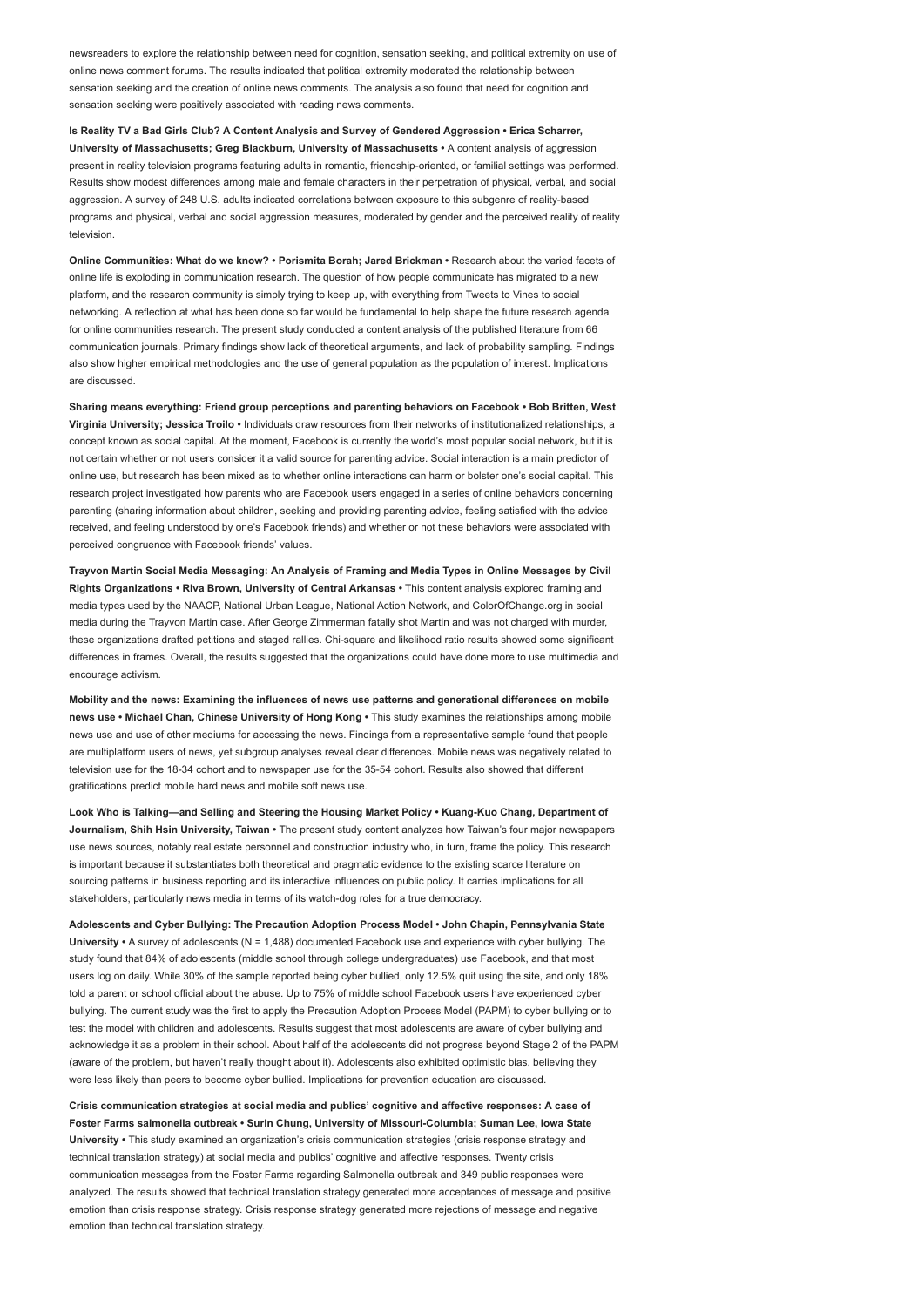Being a bad, bad man: An experimental study exploring the power of the story on the moral evaluation of immoral characters • Serena Daalmans, Radboud University Nijmegen; Merel van Ommen; Addy Weijers; Michelle van Pinxteren; Rebecca de Leeuw • Research in the affective disposition theory tradition posits that the nature of characters, their intentions and behavioral outcomes influence the perceived realism, transportation, liking (affective dispositions), identification, character perception, perceived character morality and enjoyment. In this study the possibility that the moral nature of the narrative (i.e. ambiguous or closed) influences these ADT-related variables is explored. The study's main hypothesis is that the morally open condition of a storyline from the existential drama The Sopranos will generate more diverse answers (higher differences in standard deviation), than the morally closed version of the similar storyline, on variables commonly used in ADT-guided research such as character liking, perceived character morality enjoyment and moral evaluation. We conducted an experiment with two types of stories: one with a clear-cut moral closure in the narrative and one in which the last scene is morally ambivalent and offers less moral guidance to the viewers. Using the same storyline from The Sopranos (S03E05, the episode in which Tony gets ticketed for speeding) we created the experimental stimulus by changing the order of the last two scenes. In the open condition, Tony Soprano feels guilt over the immoral actions he has taken, while in the closed version he feels firmly validated in the immoral things he has done. Our results signal the possibility that different prototypical schemas are at play when it comes to the moral evaluation of a morally bad protagonist in contrast with morally good and ambivalent characters.

Family Communication Patterns and Problematic Media Use • John Davies, Brigham Young University; Steven Holiday, Brigham Young University; Sean Foster, Brigham Young University; Levi Heperi, Brigham Young University • This study contends that problematic media use is related to family communication patterns. Thirty-five families with 2 to 5 members each (N = 117) completed measures of their family communication patterns and provided information on their media habits. Conformity orientation was positively associated with unregulated television use and beliefs about the mood-managing properties of the medium. Conversation orientation was negatively linked with beliefs about the mood-managing properties of computer / video games.

Media Choice as a Function of Prior Affect: An Attempt to Separate Mood from Emotion • Francesca Dillman Carpentier, University of North Carolina; Ryan Rogers; Elise Stevens • Media choices were compared in three studies, observed choices of video games, music, and movie trailers. Participants were placed into one of eight affect conditions using a text introduction + video induction. Four conditions produced states representing emotional responses: elation, contentment, anger, sadness. These conditions featured vignettes and videos describing a situation in which the intended affect was attributed to a specific cause. The remaining conditions produced states representing moods: high-arousal positive, low-arousal positive, high-arousal negative, low-arousal negative. The mood conditions offered no attribution for intended affect. Results indicated few discernible patterns of media choices based on whether a person is experiencing a positive or negative emotion vs. mood. Differences in choices were only pronounced when the experienced affect was of low arousal and not attributable to a specific cause. These differences were seen for music and movie trailers, but not for video games.

The Compatibility of Psychological Needs & Talk Show Host Style • Stephanie Edgerly, Northwestern University; Melissa R. Gotlieb, Texas Tech University; Emily Vraga, George Mason University • This study uses an experiment to test the argument that effects of news talk shows are influenced by the compatibility of hosting style (e.g., promoting critical thought vs. humor) and audience needs (e.g., the need for cognition, need for humor). Results indicate strong support for this compatibility argument. When compatibility between host style and audience needs existed, subjects perceived the talk show to be more relevant, which in turn increased cognitive and behavioral involvement.

Covering the Colbert Super PAC Initiative — an Exploration of Journalist Perspectives on a Late Night Satirist's Entry into Politics • Nathan Gilkerson, Marquette University • Late night humor and satire is playing an increasingly significant role within our culture and political landscape. Recently comedian Stephen Colbert went beyond the role satirists have traditionally played in skewering and making fun of politics; in forming the Colbert Super PAC, Colbert became a prominent participant and activist within the political process itself. This research examines the perceptions and understanding of Colbert's form of "participatory satire" among those within the journalism community.

Effect of verbally aggressive television programming on verbal aggression • Jack Glascock • This study examined the effect of verbally aggressive media on self-reported verbal aggression. Using a theoretical framework provided by social cognitive and priming theories, participants were randomly assigned to watch either a verbally aggressive television show or a neutral show. Participants self-reported verbal aggression was assessed both several weeks before exposure and then again immediately after exposure. A between-subjects analysis of covariance (ANCOVA) indicated males' verbal aggression increased after exposure to the verbally aggressive media in which the main protagonist was male. Results are discussed within the framework of social cognitive theory and identification with same-sex models.

News Content Engagement or News Medium Engagement? A Longitudinal Analysis of News Consumption Since the Rise of Social and Mobile Media 2009-2012 • Louisa Ha, Bowling Green State University; Ying Xu, Bowling Green State University; Chen Yang; Fang Wang, Bowling Green State University, Ohio; Liu Yang; WEIWEI JIANG; Mohammad Abuljadail, Bowling Green State University, Ohio; Xiao Hu, Bowling Green State University; Itay Gabay, Bowling Green State University • This study proposes four levels of news engagement and reports results of a four-year tracking of the general population and the college student population a mid-size Midwest U.S. market to compare how social media and mobile media differed in their effect on consumption time and the number of news media platforms use between the two groups. The analysis shows a steady decline in interest in political news in both general population and students, but total news consumption time remained the same among the general population only. Predictors differ at different levels of news engagement.

Facebook as a Brand-Consumer Relationship Tool: The Effect of Socialness in Brand Communication and Brand Image • Jin Hammick, Flagler College • This study extends commitment-trust theory and social response theory to Facebook fan page environments. Using 2×2 posttest only group design, this study manipulated socialness in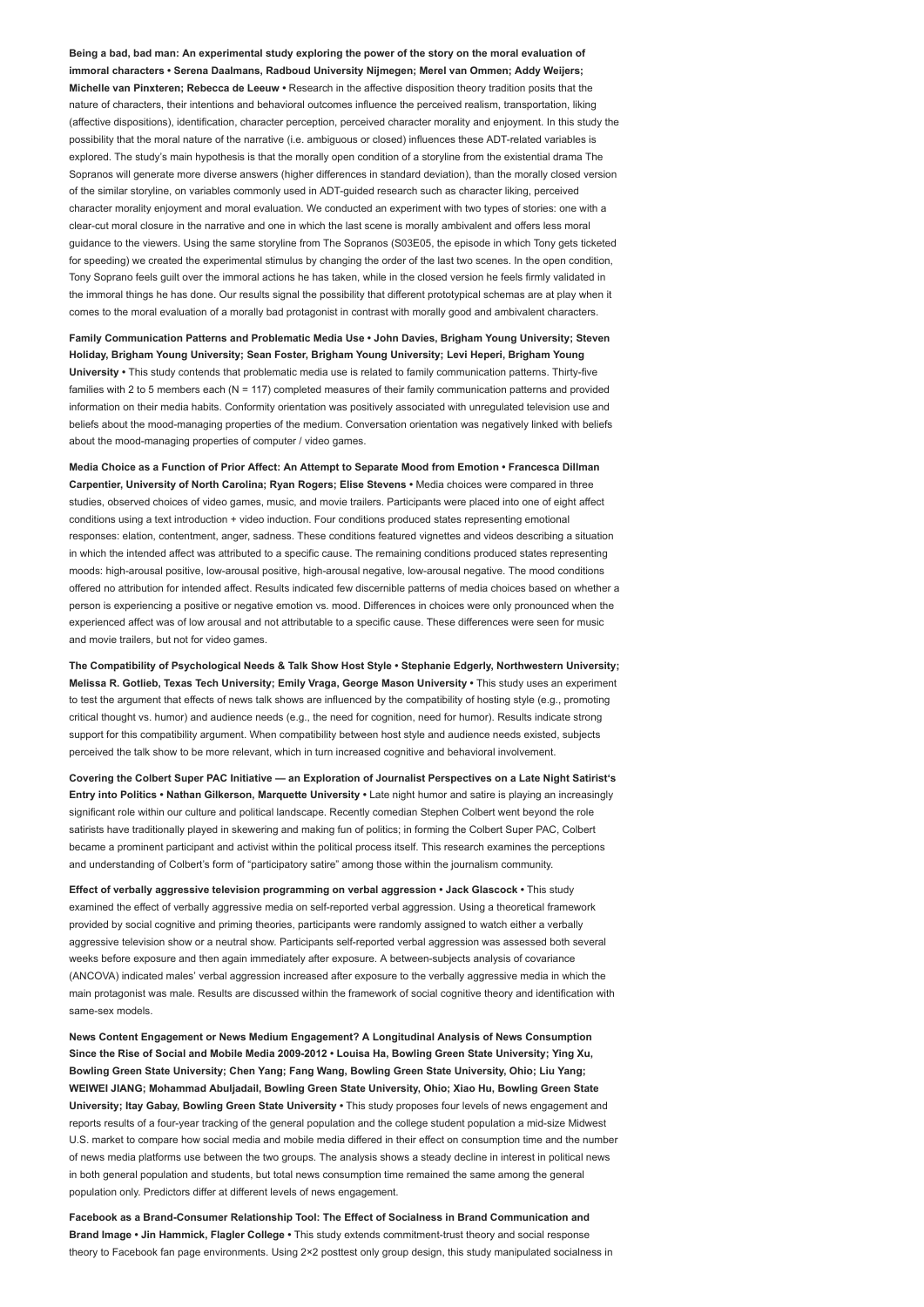brand communication and the brand image. The results suggest that socialness in brand communication differently affects customers' perception on brand trustworthiness, relationship commitment and brand attitude depending on the brand image. Theoretical and practical implications are also discussed to explore the potential of Facebook as an effective consumer relationship channel.

Navigating between Market-Forces and the Public-Service Ideal: Swiss Journalists' Perception of their Journalistic Role • Lea Hellmueller; Guido Keel • Globalization has increased the amount of soft news and entertainment content in various media systems of the world. Yet Northern European countries with strong public broadcasters are more resistant toward those change. Our representative study of Swiss journalists (N = 2509) reveals that three forces pull journalists toward the market side: if journalists work for private news organization, if journalists cover mostly lifestyle topics, and if journalists belong to the digital native generation.

Connecting With Celebrities On Twitter And Facebook: A Narrative Processing Approach • Parul Jain, Ohio University; Amanda J. Weed; Pamela Walck, E.W. Scripps School of Journalism, Ohio University • Using survey methodology and narrative processing approach this study examined the motivations behind connecting with entertainment shows, the characters on these shows, and the actors that play these characters, via two main social networking sites: Facebook and Twitter. As predicted by uses and gratification theory, the results suggest that levels of transportation predict likelihood of connecting with the show on SN platforms. The levels of identification and parasocial interaction experienced during viewing predict the likelihood of following the character and the actor that played that role. Source evaluation of the character mediated the relationship between social attraction and parasocial interaction. Theoretically, this research extends uses and gratification and narrative processing in the area of social networking research. Further theoretical and practical implications are discussed.

Do Social Media Amplify Public Attention? Rethinking Agenda Setting with Social Big Data • S. Mo Jang, University of South Carolina; Josh Pasek, University of Michigan • This research reconsiders agenda setting research by examining the key assumption that the carrying capacity of mass mediated news is limited. We investigate the relevance of this premise in a digital era where the production and broadcasting capacity of mass media has been significantly amplified. Evidence from the full stream of Twitter data indicates that the total amount of user-generated information may vary in line with real-world events. These findings challenge the fundamental assumption of agenda setting theory

The Power of the Cover: Symbolic Contests Around the Boston Bombing Suspect's Rolling Stone Cover • Joy Jenkins, University of Missouri; Edson Tandoc, Nanyang Technological University • Rolling Stone ignited a debate in July 2013 when it published a cover featuring alleged Boston Marathon bomber Dzhokhar Tsarnaev. The online version of the cover story drew commenters expressing criticism and support of the cover. A qualitative analysis of 7,871 comments posted within the first week of the cover story shed light on the image's institutional meaning for Rolling Stone and community meaning for readers, ultimately revealing how magazine covers serve as cultural artifacts.

A fatal attraction: The effect of TV viewing on smoking initiation in young women • Erika Johnson, University of Missouri; KYUNG JUNG HAN, University of Missouri; Maria Len-Rios, U. of Missouri • This study seeks to establish a connection between TV viewing and smoking intentions and low smoking refusal ability in young adult women, 18-24 (N = 156). Using cultivation and social learning theories as a guide, the researchers found that TV viewing and smoking intentions are correlated and that TV viewing and ability to refuse smoking were negatively correlated. This suggests that TV viewing is positively associated with smoking intentions and inability to overcome peer pressure.

Health Reporting and Public Attitudes towards Media and Government Accountability in Five West African Countries • Stephanie Smith, Ohio University; Yusuf Kalyango, Ohio University; Kingsley Antwi-Boasiako, Ohio University • This study examines how citizens of Benin, Cape Verde, Ghana, Liberia, and Sierra Leone view their relationship with the government and media performance in terms of the reporting on government's handling of public health services, using the Afrobarometer data. Results show that going without health related necessities significantly predicted how well/badly one perceives the government's handling of health related issues and also significantly predicted perceptions of the effectiveness of the news media in revealing corruption. Findings also indicated that among the respondents in the five West African countries of Ghana, Sierra Leone, Benin, Cape Verde and Liberia only a small proportion of them held the opinion that government was handling the job of combating HIV/AIDS. On improvement of basic health services and ensuring everyone has enough to eat, very few respondents stated that their governments were handling this "very badly." The significance of these results are discussed in detail.

Attribute Agenda Setting, Attribute Priming, and the Public's Evaluation of Genetically Modified (GM) Food in South Korea • Soo Yun Kim, University of Wisconsin-Madison; Sei-Hill Kim • The primary purpose of this study was to explore attribute agenda setting and priming effects in South Korea. In order to demonstrate the role of the media in shaping people's perceptions of Genetically Modified (GM) foods, I first examined the attributes of GM food that have appeared more often than others in Korean news media (attribute agenda setting). Then, I linked the results of the content analysis to survey data and explored whether certain attributes emphasized in the media became salient in people's minds (attribute priming). Findings support the transmission of issue salience from the media to the public. First, more salient attributes in the news media were more likely to influence people's evaluation of GM food. Second, the media – public correspondence between the media's agenda and the public's agenda of GM food was significantly greater among high media users, especially among high television viewers. With these findings about the attribute agenda setting and attribute priming, Korean news media seem to make certain attributes of an issue more or less salient in people's minds.

Skepticism, Partisan Post-Debate News Use, and Polarization: Examining a Moderated Mediation Model of Debate Attention and Partisan News Use on Polarized Attitudes • Sungsu Kim, University of Arizona; Jay Hmielowski; Myiah Hutchens; Michael Beam, Kent State University • This study attempts to understand the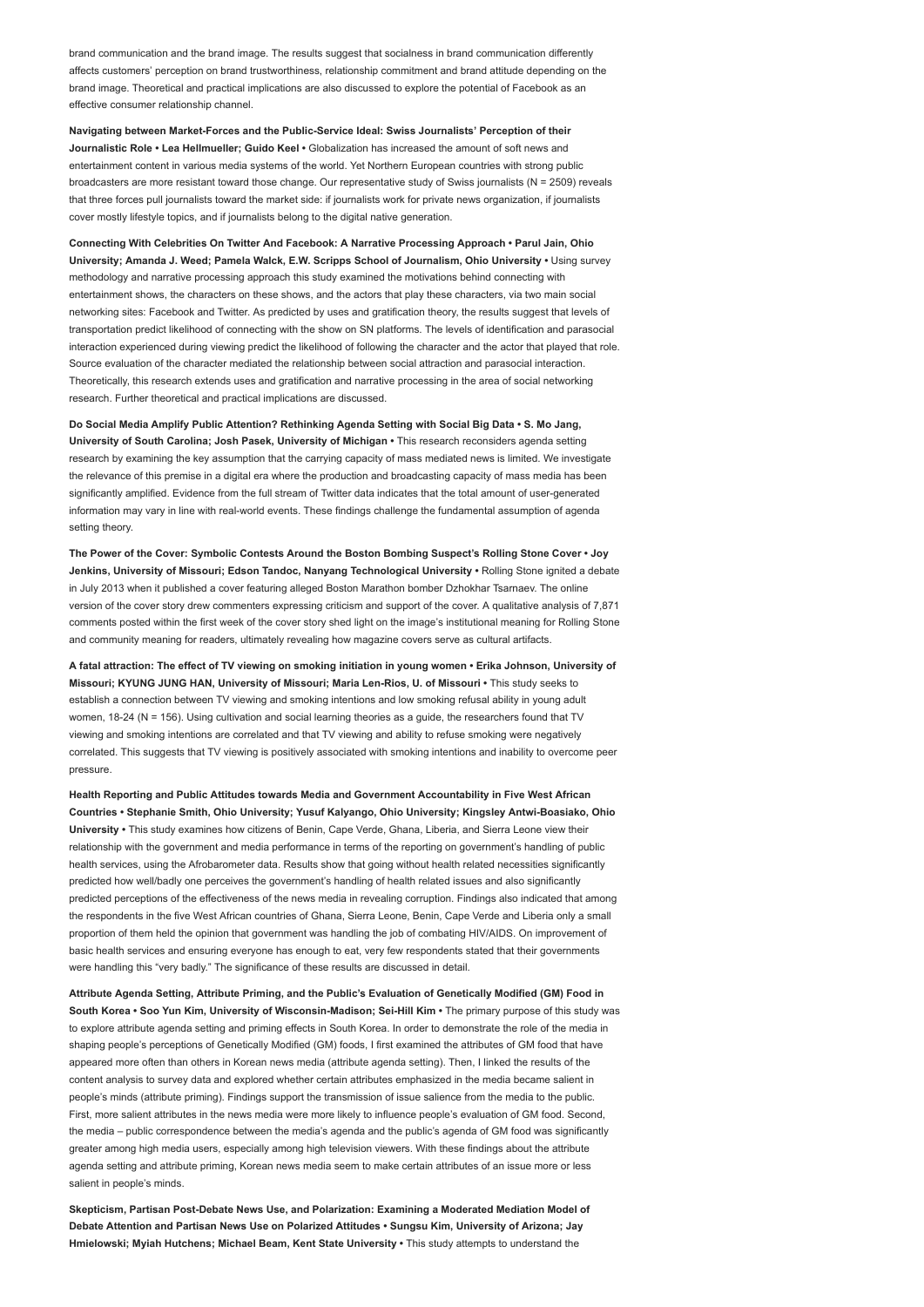conditions in which skepticism leads to polarized political attitudes. To examine our communication process model, we analyzed data collected during the 2012 presidential election. Our model examined the indirect effects of skepticism on polarization through our mediating variable of attention to presidential debates. We also examined whether these indirect effects varied by attention to partisan post-debate news. Our results showed contributory effects where partisan postdebate news increased the relationship between debate viewing and polarization. These indirect effects were present only at moderate and high levels of attention to post-debate coverage.

Did Apollo astronauts land on the moon? The cause and consequence of belief in conspiracy theories • Minchul Kim, Indiana University; Xiaoxia Cao, University of Wisconsin-Milwaukee • A two-stage randomized experiment found that exposure to a video promoting the moon landing conspiracy increased belief in the conspiracy. The immediate increase in the belief persisted two weeks after the exposure, and translated into higher levels of distrust in the government. The findings shed light on not only the important role played by media in cultivating belief in conspiracy theories but also the political ramifications of exposure to media messages that promote the theories.

Not Living up to Our Ideals: Value-Trait Consistency in News Exposure and Democratic Citizenship • Dam Hee Kim, University of Michigan; Josh Pasek, University of Michigan • Although scholars consider it important for people to seek diverse information, it appears that many people are only exposing themselves to information they already agree with. This study explores a disconnect between ideals and practices to identify 1) whether citizens hold the same ideals as scholars; 2) whether individuals who hold diversity-seeking ideals live up to the ideals; and 3) whether diversityseeking ideals and practices are emblematic with good democratic citizenship.

The effect of e-health literacy and readability of online magazine articles on sexual health knowledge and condom use intentions among 18- to 24-year-old women • Maria Len-Rios, U. of Missouri; KYUNG JUNG HAN, University of Missouri; Erika Johnson, University of Missouri • This is a mixed experimental study using a 2(article readability: 6th grade vs. 12th grade) x 2(health topic: sexually transmitted infections vs. unintended pregnancy) x ehealth literacy level design. We investigate the effect of e-health literacy and magazine article readability on sexual health knowledge gain and condom use intentions among females (N=213). Participants with higher e-health literacy scores gained more STI knowledge from reading the articles than did those with lower scores.

The Effects of Antismoking Ads on Long-Term Smokers' Maladaptive Responses and Cessation Intent • Jungsuk Kang; Carolyn Lin • This study examined how message framing and visual-fear appeals in antismoking ads influenced maladaptive responses and cessation intent among Korean males smokers. For smokers who attempted cessation in the previous 12 month, ad exposure increased their fatalism and hopelessness; their wishful thinking was stronger in the gain-frame/no visual-fear condition. For smokers who did not attempt cessation, ad exposure increased their cessation intention; visual fear-appeal generated a greater level of denial, wishful thinking and hopelessness.

Psychological Distance, General Self-efficacy, and Third-person Perception Abstract • xudong liu, Macau University of Science and Technology . The study incorporated the construal level theory to investigate how psychological distance influence people's judgment of media content's impact on self and others. A survey study demonstrates that when people perceived the event covered by the news stores were likely to occur locally, or viewed as psychologically nearing the viewer, perceived impact on self increases and third person perception decreases. The study also found that self-efficacy and general-efficacy counteract negative information and positively influence third person perception.

Ecological and field-level predictors of media decision-making: The case of hyperlocal news • Wilson Lowrey; Eunyoung Kim, University of Alabama • This study examines the influence of population dynamics, a concept from organization ecology research, against traditional predictors from gatekeeping and media sociology research, using the case example of the hyperlocal news website. Traditional "field-level" predictors from media sociology, and populationlevel predictors from organizational ecology are used to predict frequency and favorability of coverage of local businesses and government organizations. Population-level predictors corresponded significantly with frequency of coverage. However, the professional background of journalists and connection with traditional media organizations were more important in predicting favorability of coverage. Results suggest relevance of population-level factors, which have been mostly missing in previous media sociology and gatekeeping studies.

A Look of Horror: Perceptions of Frightening Content Based on Character Expression • Teresa Lynch, Indiana University; Andrew J. Weaver • Two-hundred-seven individuals participated in a 2 (Race) x 2 (Sex) x 2 (Expression) x 4 (Title) experiment examining perceptions of fright in horror video games and selective exposure. Results indicate that character expression is a meaningful cue of a video game's horror content. We examined identification with a character on perceptions of horror. We discuss results for selective exposure in the context of social identity theory and implications of monadic vs. observation-based identification with characters.

Impact of English Social Media on Acculturation to America: A Study of Hong Kong Youth • YANNI MA, Hong Kong Baptist University; Cong Li, University of Miami; Ying Du, Hong Kong Baptist University • With the popularization of digital gadgets among youth all over the world, social media plays an important role in redefining communication and community. In the process of acculturation, social media also has great potential to influence immigrants or sojourners. In this study, we conduct a survey to test whether acculturation to America among people outside of the U.S. in Asia, i.e., in Hong Kong, is affected by social media use. A positive correlation is found between consumption of English social media and assimilation and integration, which means that English social media could facilitate the process of acculturation to America among the youth of Hong Kong.

Mobile Media and Democracy: Skill and Political News as Predictors of Participation • Jason Martin, DePaul University • This study explores the emerging role of mobile news in democracy by examining to what extent differential patterns of mobile political news use are based on demographics, socioeconomic indicators, and mobile media skill, and, in turn, how those differences influence political participatory outcomes. A nationally representative random-sample survey (n=2,250) was analyzed to better explain who mobile election news users are, how they compare to non-users,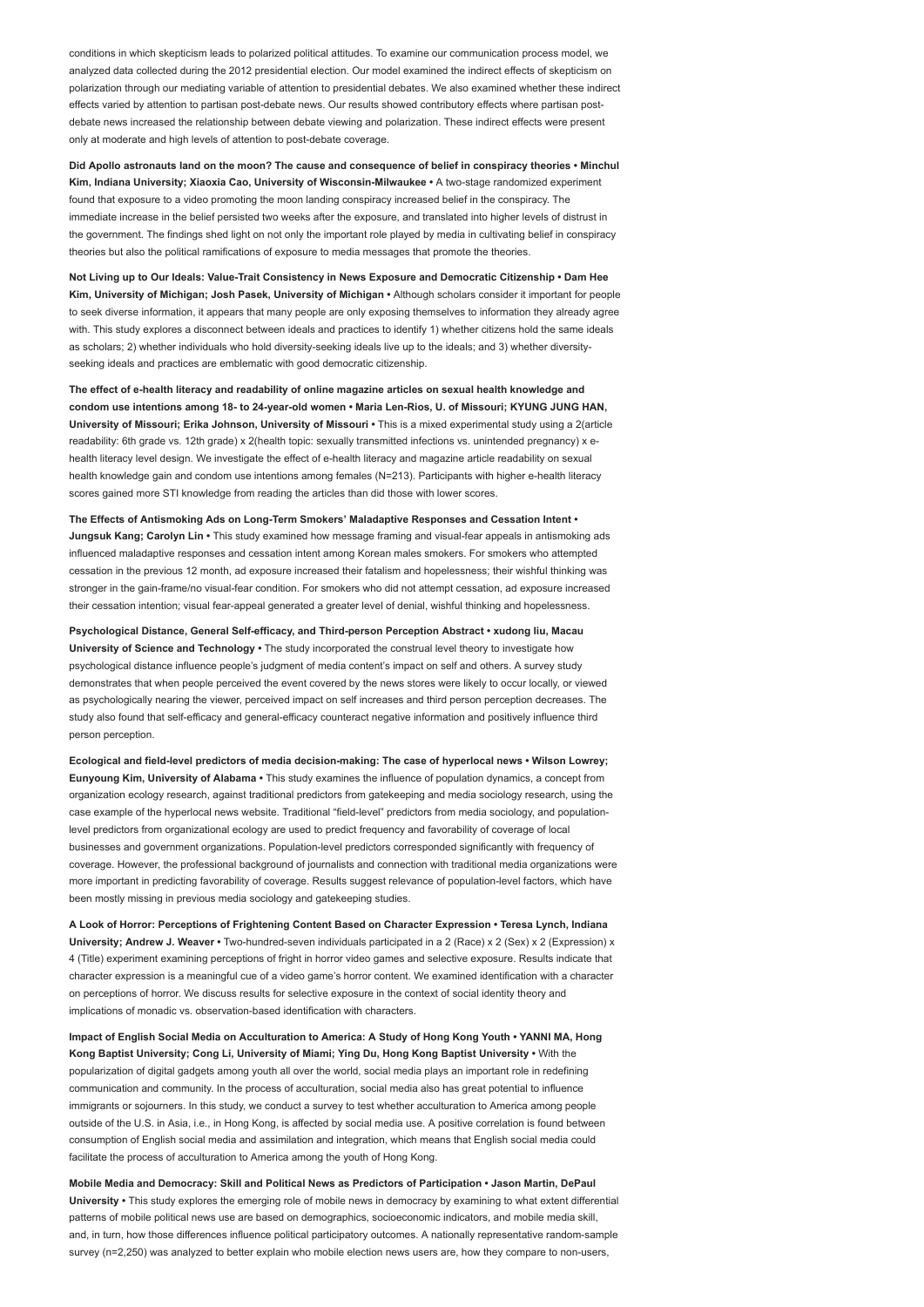the importance of mobile media skill as a predictor of mobile news use, and the consequences of mobile political news use in the democratic process during the November 2010 general election. Findings extend research on the complicated intersection of demographics, cognitive attributes, and social factors that predict who uses the Internet for political purposes and the benefits they derive from that use by producing results specific to mobile media. Mobile political news use was associated with greater likelihood of electoral participation for some traditionally underprivileged segments of society, especially when analysis focuses on determinants of mobile political news use and the potential importance of mobile news as a political resource for racial minorities. However, while mobile news use clearly held an important role in the election and has the potential to reach atypical political news consumers, analysis also highlights the conditionality of that influence by demonstrating how socioeconomically privileged respondents were more likely to be mobile political news users and how mobile media skill, a variable that could potentially mitigate some of the effects of demographic advantage, was limited as a predictor of political participation.

Are we reading the same crisis news? A comparative framing and message strategy analysis of crisis news coverage within different cultural dimensions • Andrea Miller, Louisiana State University; Young Kim, Louisiana State University; myounggi chon • This study explores cultural differences in crisis communication by analyzing and comparing the cross-national framing and crisis messages for the 2013 Asiana Airlines crash, disseminated by South Korean and American news agencies. Using Hofstede's (1980) five dimensions of culture, a total of 256 news stories (Korean: 133 and American: 123) were analyzed to examine which news sources, news framing, level of responsibility, and crisis message strategies were used by media within different cultures.

Peering Over the Ideological Wall: Examining Priming Effects Among Political Partisans • David Morin, Utah Valley University; Gi Woong Yun, Bowling Green State University • Contemporary political priming research attempts to discover the underlying variables that may strengthen or weaken priming effects. In keeping in line with that reasoning, this study examined how political ideology influences priming outcomes along a diverse set of evaluative criteria, among political partisan individuals. The findings suggest that political primes may be able to affect political partisans only if the prime is directly related to the evaluative line.

Bull's-eye: Examining the Influence of Parental Mediation, Empathy and Media Usage in the Cyberbullying of Teens • Cynthia Nichols, Oklahoma State University; Krysta Gilbert • Certain characteristics have emerged in cyberbullying research as indicators of bullies—lack of empathy toward cyberbullying, lack of parental mediation, and high social media use. The following paper looks to explore the relationships between these variables. Data indicated that teens with lower levels of empathy toward cyberbullying had lower levels of parental mediation, admitted to cyberbullying others, have higher social media usage, and had a high level of addiction to social media.

Who's the Bully?: Teaching About Bullies in Situation Comedies • Patrice Oppliger; Chelsea Summers, University of Colorado • Bullying is a significant problem for adolescents in the United States; however, few if any antibullying programs address the influence of media on aggression. Studies show the media is a pervasive source of information for adolescents, particularly in regard to violence and aggressive behavior among and between boys and girls. The following content analysis investigates how adolescent bullying is represented in situation comedies. The portrayals of bullying differed significantly by gender, race, target audience, and decade of broadcast. Result showed no link between the strategy the victims adopted (e.g., standing up to the bully, telling an adult) and the outcome of the situation.

Do perceptions matter in pornography effects? Examining how use and perceived general acceptance and influence of pornography may impact agreement with sex-role attitudes • Rebecca Ortiz, Texas Tech University; Shawna White, Texas Tech University; Eric Rasmussen, Texas Tech University • The present study was conducted to examine how perceived acceptance and influence of pornography use may play a role in the relationship between pornography consumption and sex-role attitudes. Results revealed that pornography consumption was associated with perceived general acceptance and influence of pornography and agreement with less progressive sex roles. Believing that pornography can have positive effects on most people, however, was negatively associated with agreement with less progressive sex-role attitudes.

The Russian diva and the American golden girl in NBC's 2012 Olympic Gymnastics Coverage • Kelly Poniatowski, Elizabethtown College · Gabby Douglas of the United States and Aliya Mustafina of Russia were two of the top gymnasts at the 2012 Olympics. This paper will use textual analysis to investigate how these two gymnasts were stereotypically portrayed in contrast to one another during NBC's coverage of the 2012 Olympics. Findings suggest Mustafina was constructed as a diva for not following authority and listening to her coach. Douglas was constructed as hardworking and having made many sacrifices.

Emerging adults' responses to active mediation of pornography during adolescence • Eric Rasmussen, Texas Tech University; Shawna White, Texas Tech University; Rebecca Ortiz, Texas Tech University • This study explored the predictors of negative active mediation of pornography, as well as the relation between negative active mediation of pornography received by adolescents and emerging adults' pornography use, attitudes about pornography, and self-esteem of those who sexual partner regularly views pornography. The findings revealed that the negative relationship between active mediation of pornography and emerging adults' pornography use was mediated by negative attitudes about pornography.

Environmental orientations and news coverage: Examining the impact of individual differences and narrative news • Fuyuan Shen, Penn State University; Lee Ahern, Penn State; Jiangxue (Ashley) Han, Penn State University • This paper examined the impact of narrative environmental news and the extent to which it might be moderated by individuals' prior environmental orientations. To do that, we conducted an experiment whereby participants read either narrative or informational news reports on the environmental consequences of shale gas drilling. Individuals' environmental orientations were measured a week before the experiment. Results indicated significant interaction effects between news formats and individuals' environmental orientations on transportation, cognitive responses,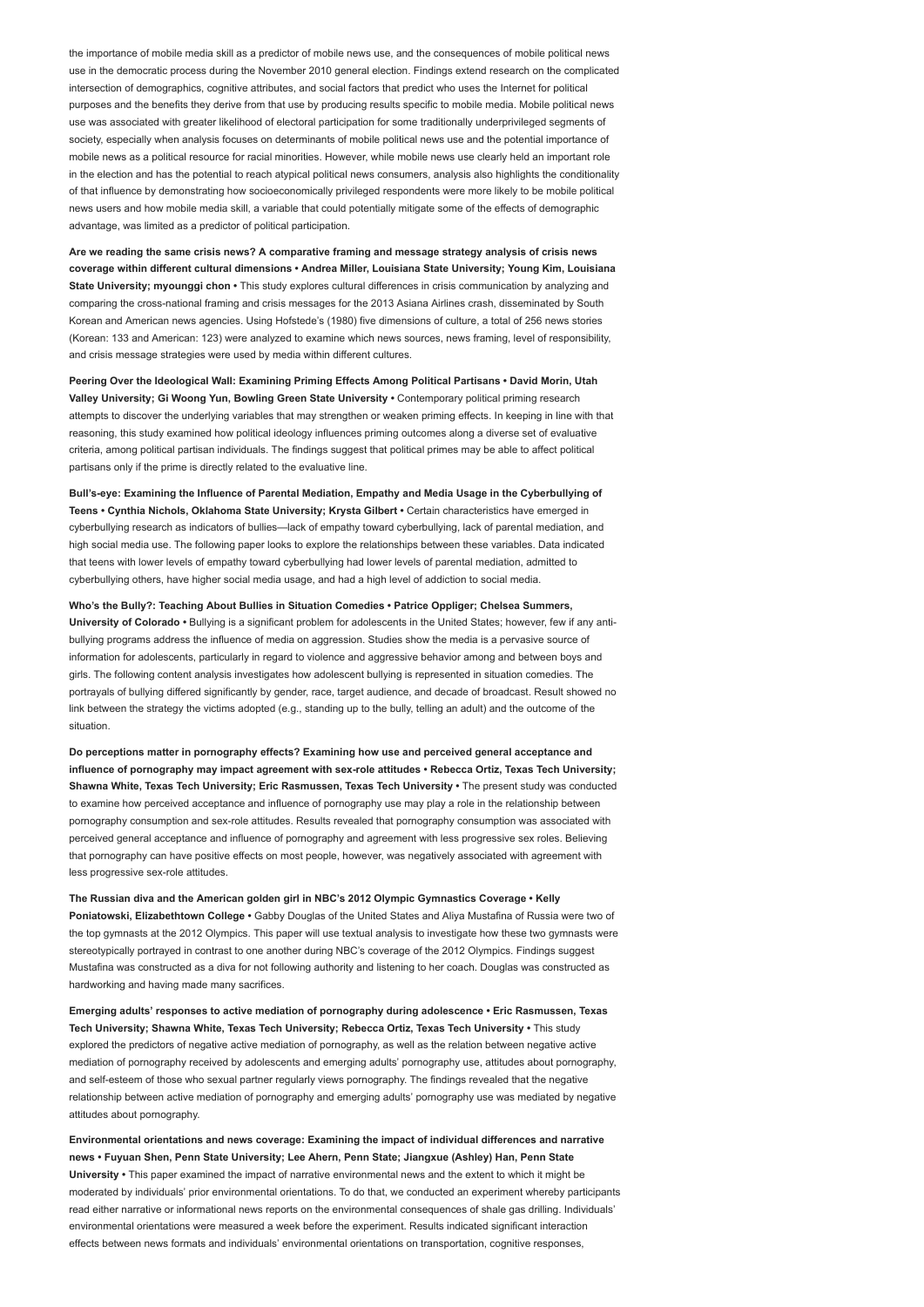empathy and issue attitudes. Those who were more concerned about the environment were more affected by narrative news than those less concerned. These findings suggest news narratives had stronger effects when they resonated with individuals' predispositions.

Is "doing well" doing any good? How web analytics and social media are changing journalists' perceptions of news quality • Edson Tandoc, Nanyang Technological University; Ryan Thomas, Missouri School of Journalism • This study examines how online journalists define a phrase commonly heard in online newsrooms: What does it mean if a story is "doing well?" Through qualitative analysis of survey responses from 210 online editors, this study found five general categories of definition: a) getting a lot of readership; b) getting high audience metrics; c) being shared on social media; d) being talked about by readers; or e) contributing to journalism's social roles.

Using Social Media to Analyze Candidate Performance and Public Opinion During Political Debates • Mark Tremayne, University of Texas at Arlington; Milad Minooie, University of Texas at Arlington • A network analysis of Twitter discussion during the first presidential debate between President Obama and Mitt Romney was used to examine the process of public opinion formation as the debate was occurring. What user characteristics are associated with centrality in this kind of network? What mechanisms drive hub formation? Does sentiment move toward one candidate or the other as the debate progresses? The viability of social networks as a gauge of public opinion is discussed.

The 'weaponization' of media in the context of war, conflict and Security • Christian Vukasovich, Oregon Tech; Oliver Boyd-Barrett • This article takes a critical analysis of existing perspectives on the role of propaganda in news reporting during times of war and conflict. Emerging from this inquiry is the theory of a weaponization of media that moves beyond the scope of existing propaganda theories and explains to what end propaganda works as well as the ways in which the media system capacitates and enhances processes of propaganda.

The Dynamics of Cross-Cutting Exposure and Attitude Change: A Latent Growth Curve Analysis • Sungmin Kang, University of Wisconsin-Madison; Mike Wagner • Generally, research examining cross-cutting exposure has relied on cross-sectional data, which necessarily is confined to one point in time. The Latent Growth Curve analysis we employ here is specifically designed to estimate the dynamics of cross-cutting exposure over time. The major contribution we make here is the demonstration that the initial level of cross-cutting exposure reported by respondents before the South Korean election is a predictor for the rate of change in opinion modification.

Virality of news tweets and videos about the missing Malaysia Airlines flight: the effects of analytical vs. emotional content, modalities, and interface cues • Yi Wang, University of Connecticut; Jueman Zhang; Yue Wu; XIULI WANG; Ross Buck • This study examine the effects of analytical versus emotional content, modalities, and interface cues on intention to retweet news posts about the missing Malaysia Airlines flight on Weibo, the Chinese Twitter-like microblogging. News posts with analytical content were likely to be retweeted than news posts with information that led to sad emotions. The study also investigated how the weight and order of analytical and emotional content in a video affected attention, arousal, and intention to retweet the video. Videos with largely analytical content were more attention getting than videos with information that led to sad emotions. The former were less arousing than the latter.

Persuasion in 140 Characters: Testing Issue Framing, Persuasion and Credibility via Twitter and Online News Articles in the Gun Control Debate • ben wasike, University of Texas at Brownsville • Using a 2x2x4 experimental design, this study examined the framing of the pro and anti-gun control arguments posited after the Sandy Hook shooting and the resultant effect on persuasion and credibility. Overall, pro-gun control frames were more persuasive and more credible than anti-gun control frames. Arguments transmitted via online news articles elicited more persuasion than those transmitted via Twitter. Policy ramifications for the gun debate and overall implications for Twitter are discussed.

The Elections in 140 Characters: How Obama and Romney Used Twitter in the 2012 Presidential Race • ben wasike, University of Texas at Brownsville · This study used content analysis to examine how Obama and Romney used Twitter to mobilize their supporters, interact with them and frame other each via direct dialogue during the 2012 elections. Obama had more voter interaction and used Twitter more for mobilization. Overall, Twitter use mirrored that of other campaign tools in terms of mobilization and direct dialogue. This means that Twitter mostly conforms to the normalization thesis, whereby an anticipated revolution borne of new technology fails to change traditional communication patterns. The ramifications are discussed within.

Is mobile expanding political participation?: The digital divide and demographic patterns in telephone, web, and mobile-based requests for city services • Brendan Watson, University of Minnesota • This study analyzes demographic patterns in residents' requests for non-emergency city services made by telephone, online, or via a mobile app, SeeClickFix. The study maps requests' location and underlying neighborhood demographics, testing whether mobile reports alter political participation patterns. Digital divides suggest that online reports would be less likely in minority neighborhoods. Smartphone penetration, however, is highest among racial minorities. Thus, mobile government services could potentially increase political participation among these traditionally underrepresented demographics.

Mourning and grief on Facebook: An examination of motivations for interacting with the deceased • Erin Willis, University of Memphis; Patrick Ferrucci, Bradley University • Facebook has not only changed the way we communicate but the way we mourn and express grief. The social networking site allows users to interact with deceased users' walls after death. This study used textual analysis to categorize Facebook posts (N=122) on 30 deceased users' walls according to the uses and gratifications theory. Most posts were found to be motivated by entertainment followed by integration and social interaction. Facebook users posted memories, condolences, and interacted with friends and family members in the deceased user's network. Implications and future research are discussed.

The American Journalist in the Digital Age: How Journalists and the Public Think About U.S. Journalism • Lars Willnat; David Weaver, Indiana University · This paper reports findings from a 2013 survey of 1,080 U.S. journalists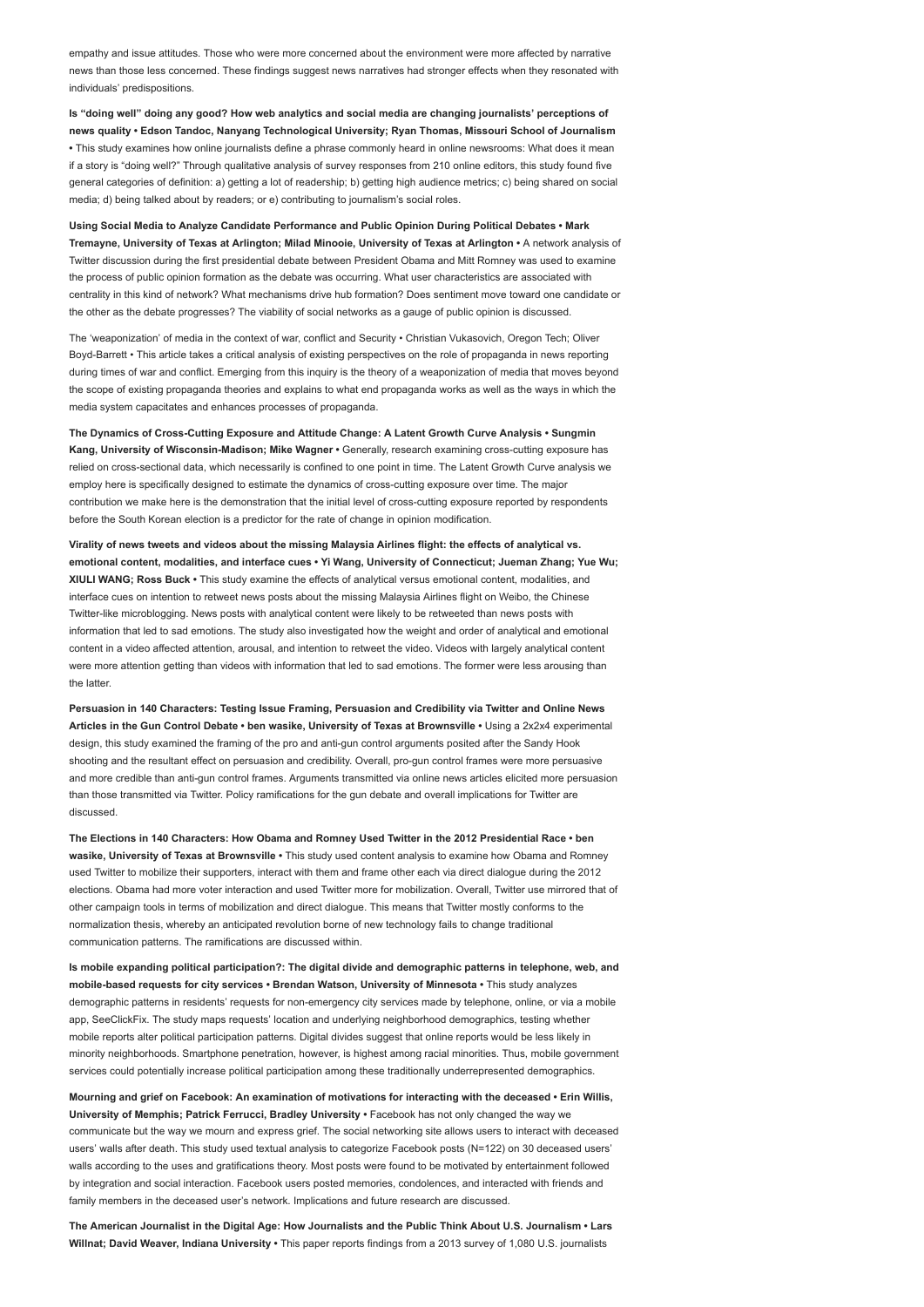and a 2014 survey of the 1,230 U.S. adults, focusing on their views of traditional journalism roles and the performance of U.S. journalism. The study finds significant differences in how journalists and the public evaluate news media performance and journalistic roles. It also finds that news consumption and social media use predict stronger support for traditional journalistic roles among journalists and citizens.

Chatting leads to political action? Modeling the relation among discussion motivations, political expression and participation • Pei Zheng, University of Texas at Austin; Fangjing Tu, University of Texas at Austin; Homero Gil de Zuniga, University of Vienna • This study examines (1) the influence of two motivations for discussing politics (civic and social) on political discussion and political expression, (2) the role of political discussion and expression on offline participation, and (3) the pathway from the two motivations to offline participation. Using two-wave national panel survey data, three well-fitted synchronous structural equation models, cross sectional, lagged panel and fixed effects models, are tested to guarantee solid findings. All models show that civic motivations for discussing politics directly link to discussion and offline participation, while social motivations instead encourage more political expression and through this path lead to discussion and participation offline. In other words, we found largely consistent patterns of relationships among these variables regardless of whether we examined associations among individual differences, intra-individual change, or net gains. Results imply that casual chatting would involve political elements which gradually drive individual to engage in political actions.

#### Student Competition

From Passive to Active: The Spectrum of Peace Journalism • Jesse Benn • The biggest hurdle facing the field of Peace Journalism (PJ) is its vague definition. This paper proposes defining PJ as it operates on a spectrum, from passive to active. Through a review of extant PJ literature, this paper synthesizes current theory into an overarching, explicit concept, and calls for it to be further adopted and expanded. To conclude it considers potential advantages, drawbacks, and critiques of its proposal.

Moral Foundations Theory and U.S. Newspaper Coverage of Mosque Controversies • Brian J. Bowe, Michigan State University • This study proposes improving the measurement of media frames by applying Moral Foundations Theory (MFT) to the operationalization of the moral evaluation frame dimension. Analyzing news articles (n=350) from five newspapers about controversies surrounding the construction of mosques in the U.S. A cluster analysis of moral foundations in this study found two clusters, both of which were strongly rooted in socially binding moral foundations. One was related to the foundation of subversion and the other related to loyalty. The framing implications of these two clusters are discussed.

Bringing back the past: New media and archived media content providers • Terry Britt, University of Texas at Austin • This qualitative study examines individuals who acquire, digitize, and upload archival media content (media originally produced before 1990) for public viewing on YouTube and, in some cases, their own websites. The study also looks at challenges to their efforts, primarily copyright issues and deteriorating or vanishing sources of content. These individuals often see themselves as unofficial media archivists or historians, attempting to make unknown or obscure content available to the public.

Internet and political participation in Georgia • Nino Danelia, University of South Carolina • The study founds that the Internet plays an important role in predicting youth political participation in Georgia, one of the former republics of the Soviet Union. Attention to online news media increases youth's political knowledge that in turn, enhances their feeling of self-efficacy and ultimately, political participation. Involvement in online political discussions is among the strongest predictors of participatory behavior in a country with semi-democratic political system, partly free media environment and low penetration of Internet.

Intergroup Contact Through News Exposure and the Role of Group-based Emotions • Jiyoung Han, University of Minnesota • This study argues that news exposure substitutes physical or/and interpersonal contacts. I applied this idea to news reports on President Obama's Trayvon Martin. Consistent with intergroup contact theory and social identity theory, I proposed that news frames (i.e., empathy-framed news and conflict-framed news) may infuse group-based emotions, such as empathy for blacks and anxiety toward blacks, into audiences' mind and consequently have an impact on their support for President Obama's Trayvon Martin speech. Two studies showed that people's support for the speech varied as a function of news frames and group-based emotions played an important role in the given relationships. Interestingly two distinct racial groups (i.e., whites and non-black minorities) showed different responses to the news frames. Study 1 (N = 136 white students) demonstrated that exposure to the empathy-framed news increased whites' support for the speech, whereas exposure to the conflict-frames news reduced whites' support for the speech. However, neither empathy for blacks nor anxiety toward blacks was identified as a mediator in the given relationships. Study 2 (N = 53 non-black minority students) showed that exposure to the empathy-framed news and even to the conflict-framed news increased empathy for blacks and in turn non-black minorities more strongly supported the speech.

Agenda-Setting and Visual Framing in Media Coverage of the Guttenfelder Instagram Photographs from North Korea • Steven Holiday, Brigham Young University; Matthew J. Lewis, Brigham Young University; Rachel Nielsen, Brigham Young University; Harper Anderson, Brigham Young University • In 2013, photojournalist David Guttenfelder became one of the first people granted access to post images of life within North Korea to Instagram in real-time. This quantitative content analysis examines themes portrayed in Guttenfelder's Instagram photos and whether news sources that featured Guttenfelder's work proportionately represented the captured themes or perpetuated stereotypical views of North Korean totalitarianism. Results indicate significant differences in some sources' depictions of totalitarianism. The study discussed potential media and societal implications.

User-Generated Rumors on YouTube • Hyosun Kim, University of North Carolina -CH • To expand the idea of SIDE model in CMC, this study content analyzed comments about the Sandy Hook shooting conspiracy video on YouTube. The findings revealed that visual anonymity was related to the way of opinion expression and the style of interaction with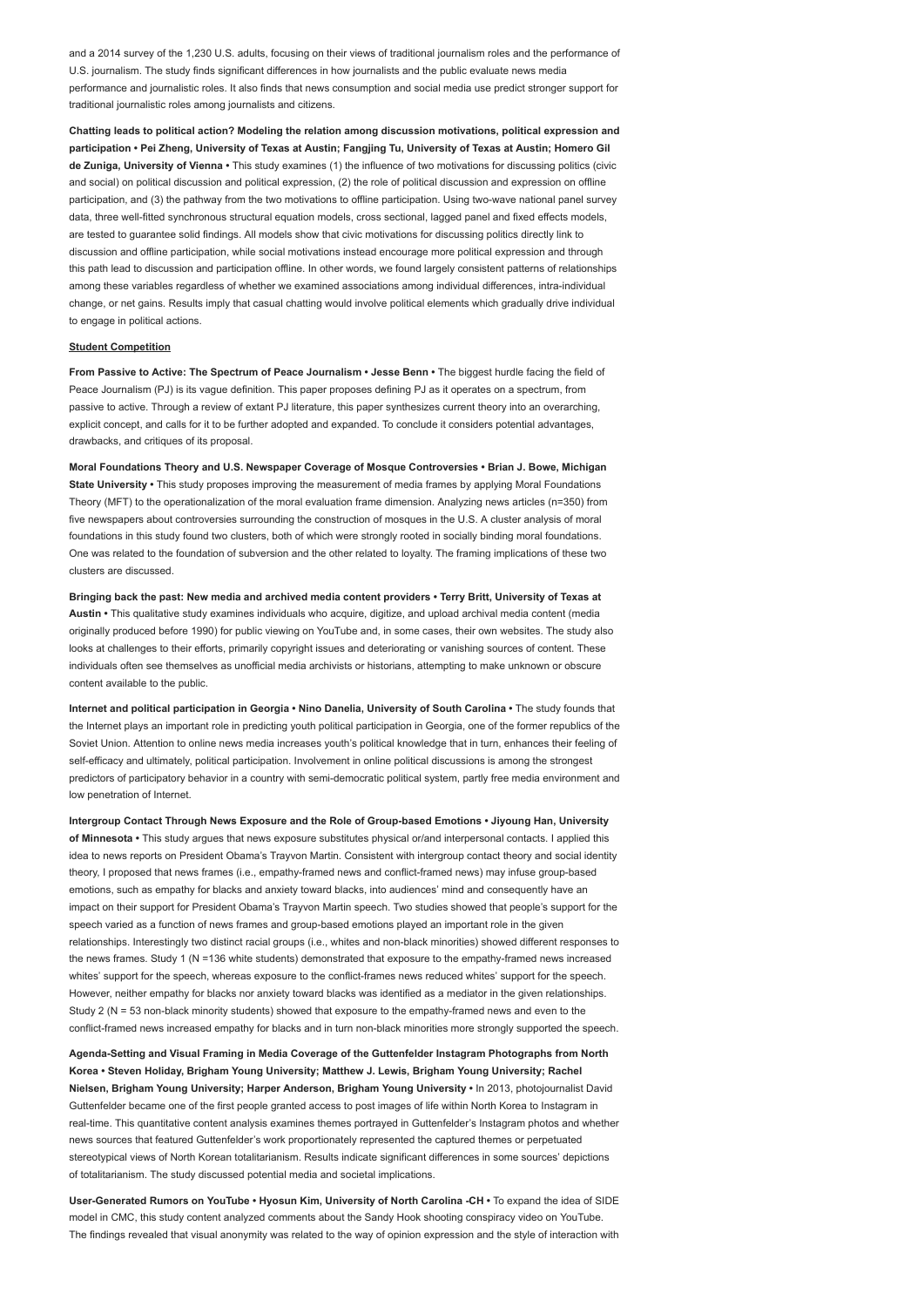other commenters. However, visual anonymity did not significantly relate to the use of obscene language. Rather, the use of obscene language was significantly related to opinion expression, confirming SIDE effect.

Reading Peer Sexual Norms: A Study of Online Fan Fiction • Wan Chi Leung, University of South Carolina • Fan fiction is a kind of literary work that makes use of established setting or characters from other original works to create new stories, which is particularly popular among young female. A survey of 639 online fan fiction readers was conducted to examine the indirect effects of sex descriptions in fan fiction on the Internet on readers' sexual attitudes, focusing on how exposure to the sexual descriptions in fan fiction and its feedback mechanism produce an indirect effect on sexual attitudes, through influencing the perceived peer norms. Results show that exposure to sex descriptions in fan fiction significantly predicted perceived exposure of others, which in turn predicted peer sexual norm. Exposure to other readers' responses significantly predicted perceived homophily with other readers, which also predicted peer sexual norm. A route of indirect effects of reading fan fiction through perceived peer norms is established.

Too good to care: The effect of skill on hostility and aggression following violent video game play • Nicholas Matthews • An experiment tested if higher skilled players would experience diminished aggression related outcomes compared to lower skilled players due to flow state optimization. Specifically, the study observed if higher flow states made narrative-defined game goals more salient, thus reducing focus on the more peripheral violent content. After controlling for the amount, type, and context of violence, higher skilled players experienced lower levels of hostility and aggression related cognitions and greater levels of flow than lower skilled players. Additionally, skill altered players' perceptions as well, as higher skilled players experienced higher construal levels than lower skilled players.

Operations in the Sky: Analysis of Drone Coverage in US Media • Fauzeya Rahman, UT Austin • Pilotless armed aircraft (drones) are here to stay. A significant component of U.S. counterterrorism strategy, drone strikes have been used both in theaters of war and non-combat areas such as Pakistan and Yemen. Historically, the media has taken the administration's lead and relied on official frames and sources in war coverage. This paper analyzes The New York Times from 2009-2014 to see if coverage of drone strikes reflected realities on the ground.

The Antecedents of the Consumption of Community-Oriented Communication Channels • Jing Yan; Yalong JIANG • In this article we focused on the consumption of different community-based communication channels. Based on use and gratification approach and the theory of channel complementary, we argued that 1) "needs observed" and "needs obtained" are associated with the consumption of communication channels respectively. "Needs obtained" could contribute more to the consumption of communication channels; 2) the voluntary organizations can be divided into two types: "old" and "new" organization. The new voluntary organizations adopt the emerging "connective action" which relies heavily on the interactive digital media to distribute the interest-articulations and organize activities. So participating in "new" voluntary organizations would be positively associated with Internet use. Data used in this paper is from the PEW Internet and American's life project (2010). The results showed that both two types of needs are positively associated with community-based Internet use and face to face communication. Comparing to "needs observed", "needs obtained" has a larger contribution. Participating in "new" voluntary organizations is positively associated with consumption of the community-based Internet use. The results imply that the "needs observed" as the self-report before media use has less impact on media consumption than the "needs obtained" as evaluation of media use. The results also indicate that the type of organizations is also an impact factor on media consumption.

#### [2014 Abstracts](http://www.aejmc.org/home/2014/06/2014-abstracts/)

Filed under [Uncategorized](http://www.aejmc.org/home/category/uncategorized/) · Tagged with [Mass Communication and Society](http://www.aejmc.org/home/tag/mass-communication-and-society/)

## [International Communication 2014 Abstracts](http://www.aejmc.org/home/2014/06/intl-2014-abstracts/)

Posted by [kysh](http://www.aejmc.org/home/author/kyshiab/) on June 11, 2014 · [Leave a Comment](http://www.aejmc.org/home/2014/06/intl-2014-abstracts/#respond)

#### Markham Student Paper Competition

Aging: A Comparative Content Analysis of China Daily and The New York Times • Krystin Anderson, University of Florida; Anthony Eseke, University of Florida; Yiqian Ma, University of Florida • This study investigates coverage of population aging and older adults in The New York Times and the China Daily through content analysis of articles from October 1, 2012 through September 30, 2013. From a framing analysis perspective divided into main frame, identification of problem and solution, use of older adult sources, and article and source tone, this study finds a tendency to blame business in the Times, but an emphasis on empty nest concerns, more older adults sources, and a more positive tone in the Daily.

Going Global: A Cross-Cultural Comparison of East Asian Brands on Twitter • Krystin Anderson, University of Florida; Linwan Wu; Naa Amponsah Dodoo, University of Florida • This paper used Twitter as a platform to analyze the global branding strategies of nine East Asian brands, focusing especially on the use of cultural referents either to the nation of origin (NOO) or to an English-speaking nation (ESN), and the cultural values of individualism or collectivism. It used content analysis to compare brands originating in three different nations and three different industries and found significant differences in cultural referents along both dimensions.

Framing corruption in the Chinese government: A comparison of frames between media, government, and netizens • Simin Michelle Chen; Yadan Zhang • This use of microblogging sites frequently pose a challenge to the party's ability to manipulate information and control its reputation in the event of malfeasance. This paper uses framing theory and content analysis to compare frames employed by the news media, government, and netizens on Sina Weibo, on the topic of corruption in the Chinese government. Results show partial differences in frames between netizens, government, and news media.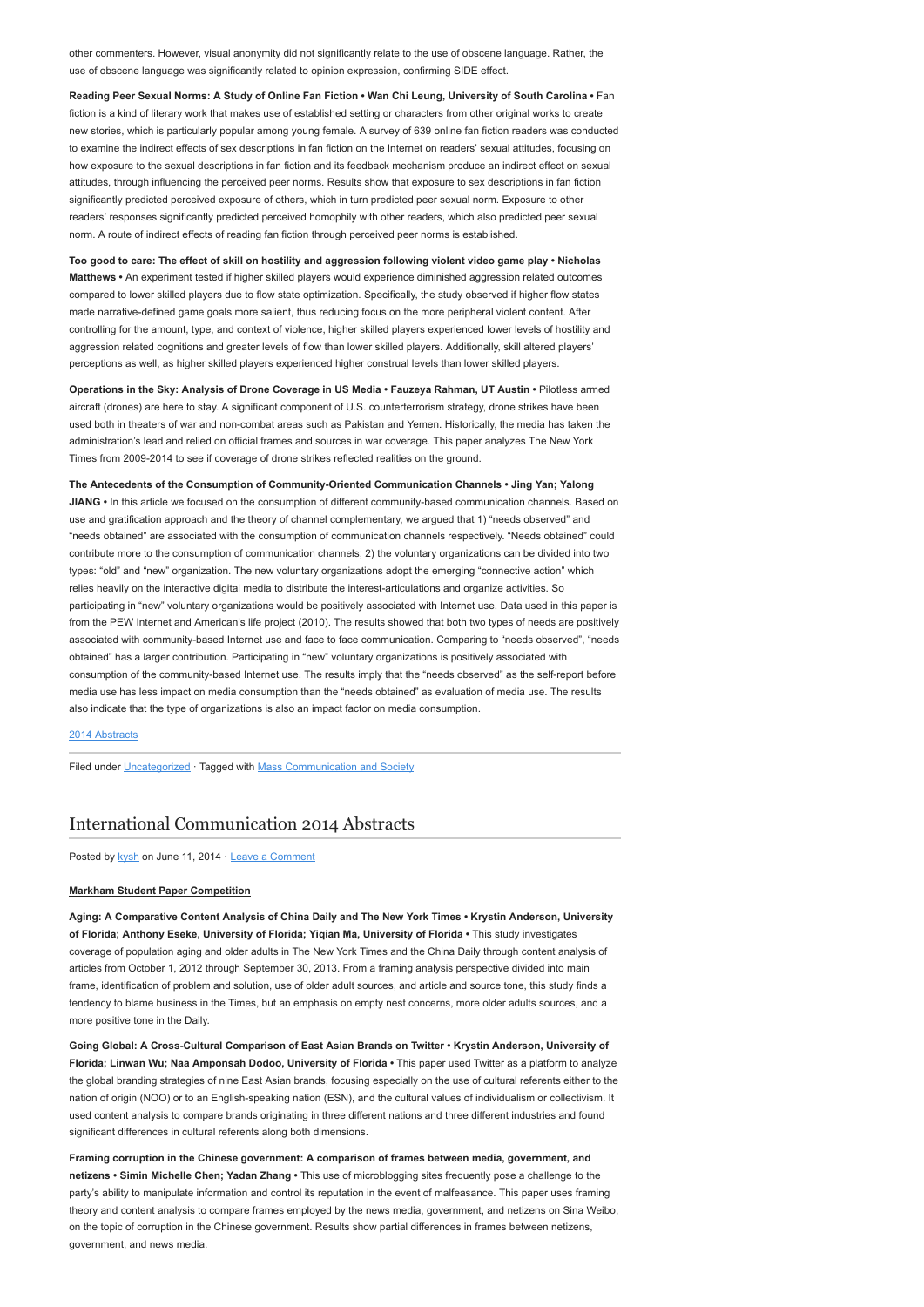The Networked Interpretive Community: Online viewing of American late-night talk shows by young Chinese audience • Di Cui • This study examined how young online viewers in China made sense of American late-night talk shows. I conceptualize online viewers as a "networked interpretive community", which is buttressed by high Internet connectedness and a relatively homogeneous online culture in China. By analyzing online comments, forum discussions, and interviews, I argue the networked interpretive community offered Chinese viewers two basic sensemaking strategies—playfulness and contentiousness—to interpret late-night talk shows contextually. Implications are discussed.

Shifting Responsibilities: Women, Development and Video Games • Jolene Fisher • The Half the Sky Movement, aimed at "turning oppression into opportunity for women worldwide," launched its awareness and fundraising Facebook game in 2013. With the popularity of social media games on the rise, this trend marks a new technological moment in the international development industry—one with interesting implications for how development is carried out, and by whom. This paper analyses the game and its impacts on international development and the role of women

Colombian Journalists on Twitter: Objectivity, Gatekeeping and Transparency • Victor Garcia, University of Texas at Austin • This paper examines how the 100 most-followed Colombian journalists on Twitter move away from their traditional journalistic norms and practices when covering a controversial politician, former president Alvaro Uribe. Through a content analysis, this study shows that journalists negatively evaluate Uribe. They are also willing to openly share their opinion around the politician. It also found that journalists who work for elite-traditional media tend to be more in accord with norms compared with non-elite reporters.

Coupling From the Past: Sports Journalism, Collective Memory, and Globalization • Ju Oak Kim, Temple University • This article investigates the ways in which sports journalists make a pair of Major League Baseball players cross time and space in a history-making way. Narrative analysis was employed to examine the connection between two legendary players – Hyun-Jin Ryu and Chan-ho Park, Korean pitchers who played in MLB, and Clayton Kershaw and Sandy Koufax who are considered franchise stars of the LA Dodgers. News coverage of these players indicates how sports writers created the heroic narrative to maintain cultural traditions and social identities.

A Journey from Nepal to Exploitation: A Comparative Analysis of Labor Rights Coverage in the Guardian, Gulf Times, and The Kathmandu Post • Elizabeth Lance, Northwestern University in Qatar; Ivana Vasic Chalmers •Employing ethnographic content analysis within the context of media systems, this paper examines labor rights coverage in Qatar in three newspapers: The Guardian (Britain), Gulf Times (Qatar) and The Kathmandu Post (Nepal). By examining the predominant frames, themes and discourse as well as the broader media system in which the coverage was produced, this paper offers a striking illustration of how divergent interests in labor practices of three countries are reflected in their news coverage.

Framing #VemPraRua: The 2013 Brazilian Protests on News Websites, Blogs And Twitter • Rachel Reis Mourao, The University of Texas at Austin • In 2013, thousands of Brazilians took to the streets in massive protests encompassing an array of grievances. Drawing on the work of Hertog and McLeod (2001), this paper compares the evolution of media and audience frames online as the protests unfolded. Computerized content analyses of news stories, blog entries and Twitter posts suggest that traditional media outlets predominantly used the "riot" frame, but increasingly adopted legitimizing frames as demands become more generalized and publically popular.

Mediating nation-ness: Nationhood and national identity in Indian and Pakistani media, 1947-1997 • Saif Shahin, The University of Texas at Austin; Paromita Pain, The University of Texas at Austin • This paper charts the role of news media in sustaining India and Pakistan as "nations" over a 50-year period since their independence. It develops a theoretical model to study the "mediation of nation-ness"—a complex process that requires both the reification of nationhood and the negotiation of national identities—and provides empirical support for it. It distinguishes different phases of national identity for each nation, illustrating the dialectical relationship between their "mediated" and "material" realities.

The Case of Female Genital Cutting: Newspaper Coverage in Ghana, The Gambia, Kenya and the United States • Meghan Sobel, University of North Carolina at Chapel Hill • Media play an important role in explaining female genital cutting (FGC) to the public and policymakers. This quantitative content analysis analyzed 15 years of newspaper coverage of FGC in four countries with varying FGC rates: the U.S., Ghana, The Gambia and Kenya. The study found that coverage is minimal and inconsistent, so if media are to fulfill their watchdog role with regards to FGC, an increase in coverage and wider range of frames are needed.

Anti-Corruption Movement on Sina Weibo: Chinese Social Media and Citizen Empowerment • Yin Wu, Syracuse University • This qualitative study examines the role of Sina Weibo in a recent online anti-corruption movement, specifically about how it can empower each participant in civic engagement. Applying social movement theory and textual analysis, this study analyzes over 800 Weibo comments. The ordinary citizens are empowered to express independent opinions. Not very clear about the power of Weibo, they recognize that it facilitates the movement by allowing interactive communications, efficiently connecting them together.

Latin America in the Associated Press: A Longitudinal Analysis of Contextual Predictors of Visibility • Rodrigo Zamith • This study investigates the effects of five contextual factors on the visibility of 22 Latin American countries in the Associated Press over 30 years. Only one factor, diplomatic significance, was found to be a strong predictor over the entire timespan. Other factors, such as economic significance and geographic distance, exerted significant effects in some periods, but not others. These findings illustrate that while contextual factors may serve as useful predictors, their predictive capacities are volatile.

Robert L. Stevenson Open Paper Competition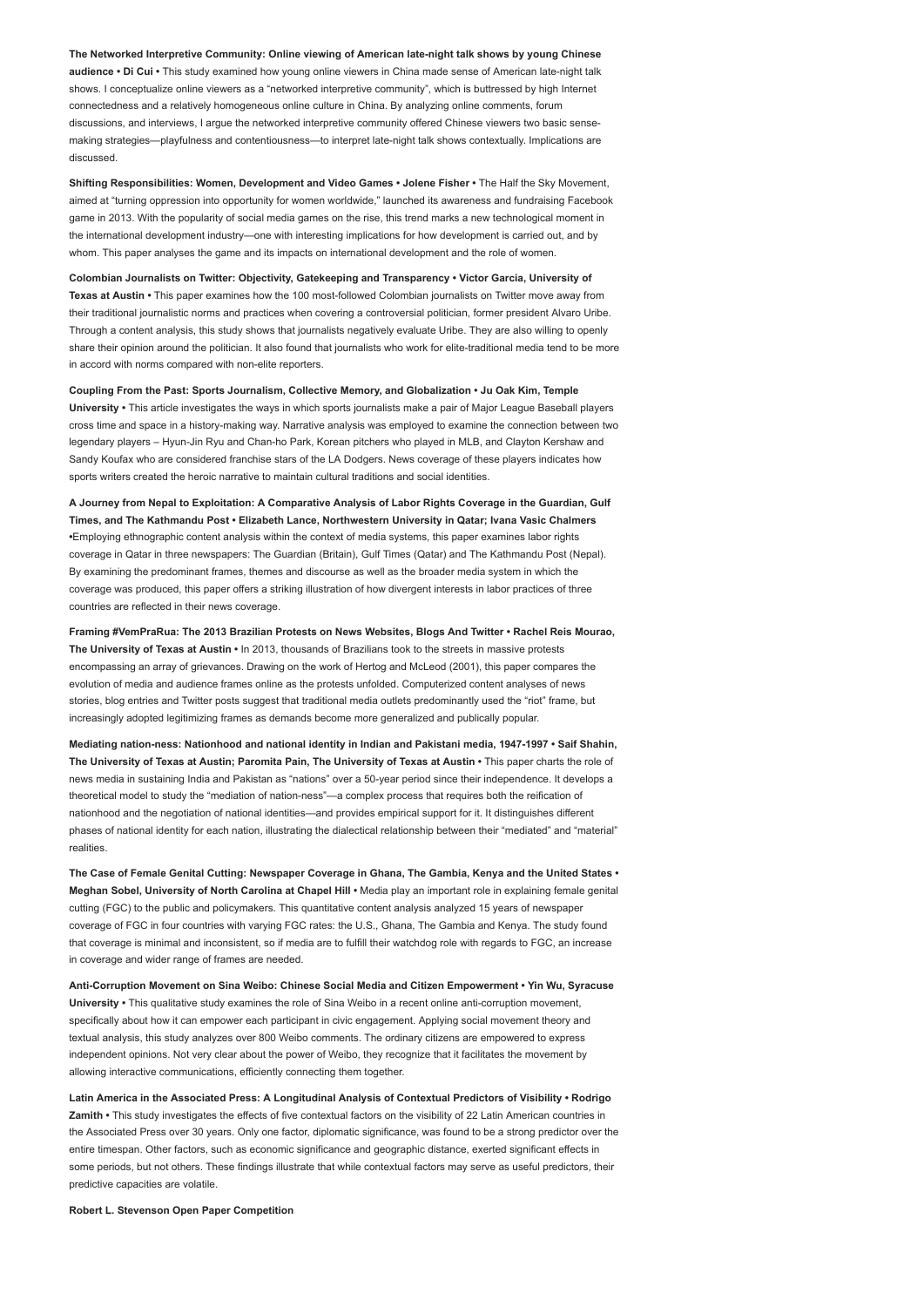Covering A Multi-Action Conflict As It Develops: An Examination of the Dynamic Framing of the Jos Crisis in Three Nigerian Newspapers • Ngozi Agwaziam, Southern Illinois University; Li Zeng, Arkansas State University •This study examines the coverage of the Jos crisis in a largely under-studied press, the Nigerian press. Using the theoretical framework of a two-dimensional frame-changing model by Chyi and McCombs (2004) and the three-stage crisis coverage model by Graber (2002), this study focuses on how three influential Nigerian daily newspapers (the Punch, the Guardian and Thisday) portrayed the 2010-2011 Jos crisis during its four-month lifespan. It suggests that an event with multiple action points will produce different frame-changing patterns compared to an event with a single point of action. The findings are also discussed with reference to the unique media landscape in Nigeria.

MEDIA AND POLITICS BEYOND POST-COMMUNISM: The impact of structural conditions on journalist-politician relationships in the Western Balkans • Lindita Camaj • This comparative study examines the relationship between journalists and politicians in South-Eastern Europe, emphasizing structural contexts. It is based on sixty in-depth interviews with journalists from Albania, Kosovo, and Montenegro. Journalist-politicians relationship has evolved into a complex two-way communication, marked by cooperation and tensions that derive from media instrumentalization and clientelist relationships. The lack of uniform relationship between journalists and political elites challenges assumptions that media clientelism in Eastern Europe is a stable and predictable system.

Paradigm Repair: The Indian News Media's Response to the "Radia Tapes" Scandal • Kalyani Chadha, University of Maryland; Michael Koliska • In late 2010, a series of tapes containing damaging conversations between thirty Indian journalists and a leading lobbyist for major business interests became public. The tapes revealed how journalists violated fundamental norms of their professional paradigm such as impartiality and objectivity, in conversations where they agreed to act in ways helpful to the lobbyists' clients. This paper explores how Indian news media responded to these revelations using the concept of paradigm repair through image restoration.

Connecting Across Space: Toward a Theory of Media Dispersion • Brian Creech, Temple University • This essay considers the role of space in global media studies, offering the term dispersion as a conceptual category for dealing with the way media products spread that does not limit communication to a process dependent upon global forces Instead, scholars need a conceptual vocabulary sensitive to scale in media processes that accounts for the conditions under which media practices and processes spread. To illustrate, three brief cases are discussed.

"Working with the People:" The Urban-Rural Media Divide in Post-genocide Rwanda • Sally Ann Cruikshank, Auburn University • Following the 1994 genocide in Rwanda, in which the media played a significant role, the government enacted strict media laws that have led to a climate of self-censorship. This study examined the processes of agenda building and frame building from the perspective of Rwandan media professionals. According to respondents, the government strongly influences the media agenda, although differences emerged between rural and urban media outlets. The implications of these findings are discussed at length.

Visual Framing of Muslim Women in the Arab Spring • Shugofa Dastgeer, Graduate student at the University of Oklahoma; Peter Gade, Professor at the University of Oklahoma • This content analysis of still images explores how leading media from the U.S. and Middle East (CNN and Al-Jazeera) visually framed Muslim women during the Arab Spring. The findings indicate that both media framed Muslim women as active participants in the political unrest; however, Al-Jazeera portrayed Muslim women as active significantly more than CNN. The results contrast sharply with previous studies of portrayals of Muslim women in Western media, especially in the post 9/11 era.

Digital Advantage: Bilingual Arabic English Web Searchers Outperform Monolingual Arabic Speakers • Susan Dun, Northwestern University in Qatar; Hazar Eskandar, Northwestern University in Qatar • Internet users must be digitally literate to successfully utilize Web resources. Age, education, gender, and Web habits are related to digital literacy, but there have been few attempts to explore what difference language proficiency makes for surfing the Web efficiently. We predicted and found that bilingual Arabic English speaking Web searchers were more digitally literate than monolingual Arabic speakers using observational methods, suggesting that bilingualism does improve digital literacy levels among native Arabic speakers.

The Art of Visual Parody: African Cartoon Representations of African First Ladies. • Lyombe Eko • African cartoons were active participants in the struggle for freedom of expression and democracy in the post-cold War era. This study analyzed Sub-Saharan African print and online newspaper cartoon representations of African first ladies. The analysis was carried out within the framework of the perspective of gender and power and critical journalistic couching of reality. Cartoons of African first ladies were barbed visual narratives that satirized these powerful women whose lifestyles and high-profile political activities and abuse of power are contrary to that of the generous and nurturing "primordial mothers" that many Africans expected them to be.

Facebook Friends and the Perception of a Shrunken World • Michael Elasmar, Boston University • A 2011 study by a group of researchers working with Facebook analyzed connections among Facebook users and concluded that the distances among Facebook user –connections– were shrinking over time. The present study aims at uncovering how Facebook users perceive global distances in their minds. Self-report measures were designed to capture various aspects of Facebook usage and capture the users' mental representation of distances on planet earth. The measures were administered to approximately 500 undergraduate students. A simple process model best describes the relationships uncovered: The more Facebook friends an individual has, the more likely he/she also has Facebook friends living in other countries. The more Facebook friends from other countries an individual has, the more likely she/he is exposed to information about the lives of these friends shared on Facebook. The more exposed an individual is to information about the lives of Facebook friends from other countries, the more this individual is aware of what is going on in the lives of these friends who live in other countries. And the more aware an individual is of what is going on in the lives of his/her Facebook friends who live in other countries, the shorter are the distances in this individual's cognitive world map. In effect, these findings strongly suggest that using Facebook can contribute to a shrinking of the world as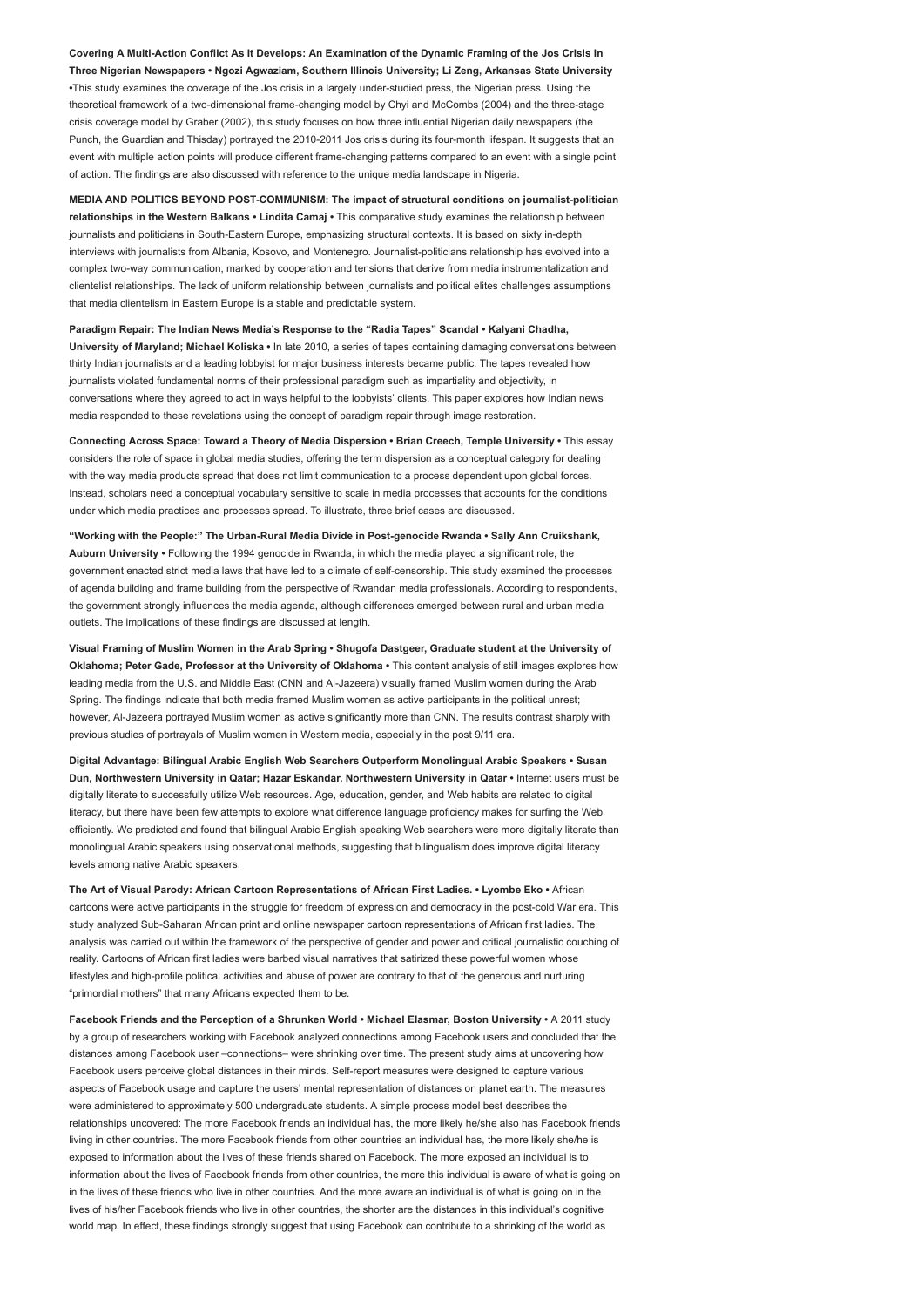viewed by the minds of Facebook users. The effect detected is most likely part of a process labeled: Incidental Volume-Driven Modification of Cognitive Structures.

One Country, Two Eras: How Three Egyptian Newspapers Framed Two Presidents • Mohamad Elmasry, The University of North Alabama; Mohammed el-Nawawy, Queens University of Charlotte • This content analysis of three elite Egyptian dailies contributes to the ongoing debate about media freedom and performance during Egypt's oneyear Mohamed Morsi era by providing an empirical measure of Morsi era press coverage patterns. The content analysis uses a coding scheme developed by Elmasry (2012), who designed the coding scheme to study the Egyptian press in 2008, late in the Hosni Mubarak era. In an effort to provide a type of direct, before-and-after comparison, this research explicitly compares findings from the 2013 Morsi era to those found by Elmasry (2012) representing the 2008 Mubarak era. Results suggest that there may have been greater degrees of political diversity, openness, and inclusiveness in Egypt in 2013 than in 2008. In 2013, the Morsi administration was covered in a highly critical manner by the independent Al-Masry al-Yom and opposition Al-Wafd. Reportage in both papers tended to be significantly more critical of Morsi in 2013 than of Mubarak in 2008. Also, the government-owned Al-Ahram seemed to abandon – to a considerable extent – the government mouthpiece role it maintained during the Mubarak era.

The Framing of China in the Opinion Pages of the New York Times and Wall Street Journal • Guy J. Golan, Syracuse University; Josephine Lukito, Syracuse University • Newspaper editorials and Op-Ed provide an important platform for the debate of salient issues that informs both elites and newspaper readers. The current study examines how two elite American newspapers framed China in their opinion pages. The results of our content analysis of 249 editorials and Op-Eds point to similarities in the overall framing of China in the two ideologically divergent newspapers. Both newspapers focused their discussion of China on the nation's economy, relations with the United States and internal political issues. The tone of coverage in both newspapers was mostly negative where China was presented as a rival rather than a friend. The results of our analysis are discussed in the context of government-media elite discourse and its potential implications on public opinion.

Developing an Analytical Model of Transnational Journalism Culture • Lea Hellmueller • National borders may no longer draw distinctions among journalism cultures, but differences in journalism cultures might be based on cultural, linguistic, and ethnic criteria, which may cross over national borders and affect the way we conceptualize journalism culture. This paper develops an analytical model of transnational journalism, an undertaking much needed to set a theoretical framework to empirically investigate transnational journalism cultures and to understand how globalization has affected the core of journalism—its culture.

Exploring the Role of Internet Use on Citizen Attitudes toward Democracy in Six Arabic Countries • Toby Hopp; Jolene Fisher • The current study explored the relationship between Internet use, national Internet penetration rate, and citizen attitudes toward democracy in six Arabic countries. Using a series of multi-level models and representative samples from Algeria, Jordan, Lebanon, Morocco, Yemen, and Palestine (total n = 6,902), the results suggested that individual Internet use is positively related to the development of democratic attitudes but that this relationship diminishes as national Internet penetration rate rises.

Borrowing the news and spreading officialdom: the work of the Big Three • Beverly Horvit, University of Missouri; Mikkel Christensen, University of Missouri • A content analysis of a random 28-day sample of Associated Press, Agence France-Presse and Reuters international news stories (N=450) shows that one-third of their reports include news "borrowed" from domestic news organizations. The most borrowed news came from Western Europe. Official sources also led coverage almost regardless of a story's subject. The Associated Press used significantly more U.S. official sources than its European peers and also domesticated its stories for a U.S. audience significantly more.

Social Capital and Relationship Maintenance: Uses of Social Media among the South Asian Diaspora in the U.S. • Delwar Hossain, Southern Illinois University Carbondale; Aaron Veenstra, Southern Illinois University Carbondale • This study uses the framework of bridging and bonding social capital to explore how South Asian immigrants to the U.S. negotiate relationships amongst three social groups: their ties in their home country, their ties to Americans, and their ties to other South Asian immigrants living in the U.S. In so doing, it develops a model for immigrant social media use that contributes to an ongoing reassessment of the notion of community.

Empowering the Public to Challenge the Status Quo? Online Political Expression, Nationalism, and System Support in China • Ki Deuk Hyun; Jinhee Kim • To illuminate the role of user-generated online communication for social change and control in China, this study investigates how online political expression among Chinese Internet users relates to their nationalistic attitudes and support of the status quo. An analysis of survey data demonstrates that online political expression, facilitated by news consumption, enhances support for the existing sociopolitical system both directly and indirectly through nationalism.

The Scramble for African Media: Reuters, Thomson and Britain in the 1960s • John Jenks • In the early postcolonial Africa the British government encouraged and subsidized London-based media to expand in Africa to forestall competitors and preserve British influence in a classic case of media imperialism. The Reuters news agency used a secret subsidy to widen its coverage, add French services, and sign most independent governments as clients. Canadian newspaper millionaire Roy Thomson invested heavily in African media and education in the 1960s as he sought and won a peerage

Effect of Television News Viewing on Risk Perception: Focusing on the Coverage of Mad Cow Disease in South Korea • Eun-Hwa Jung, The Pennsylvania State University; Jinhong Ha, Daegu University • This study examined how watching television news coverage of mad cow disease influenced risk perception of the disease. By employing the uses and gratifications perspective and cultivation theory, a survey revealed that individuals motivated by information seeking perceived more risk toward the mad cow disease. Additionally, the viewing satisfaction and frequency of television news coverage of mad cow disease lead to greater risk perception. The research implications and limitations are discussed for future research.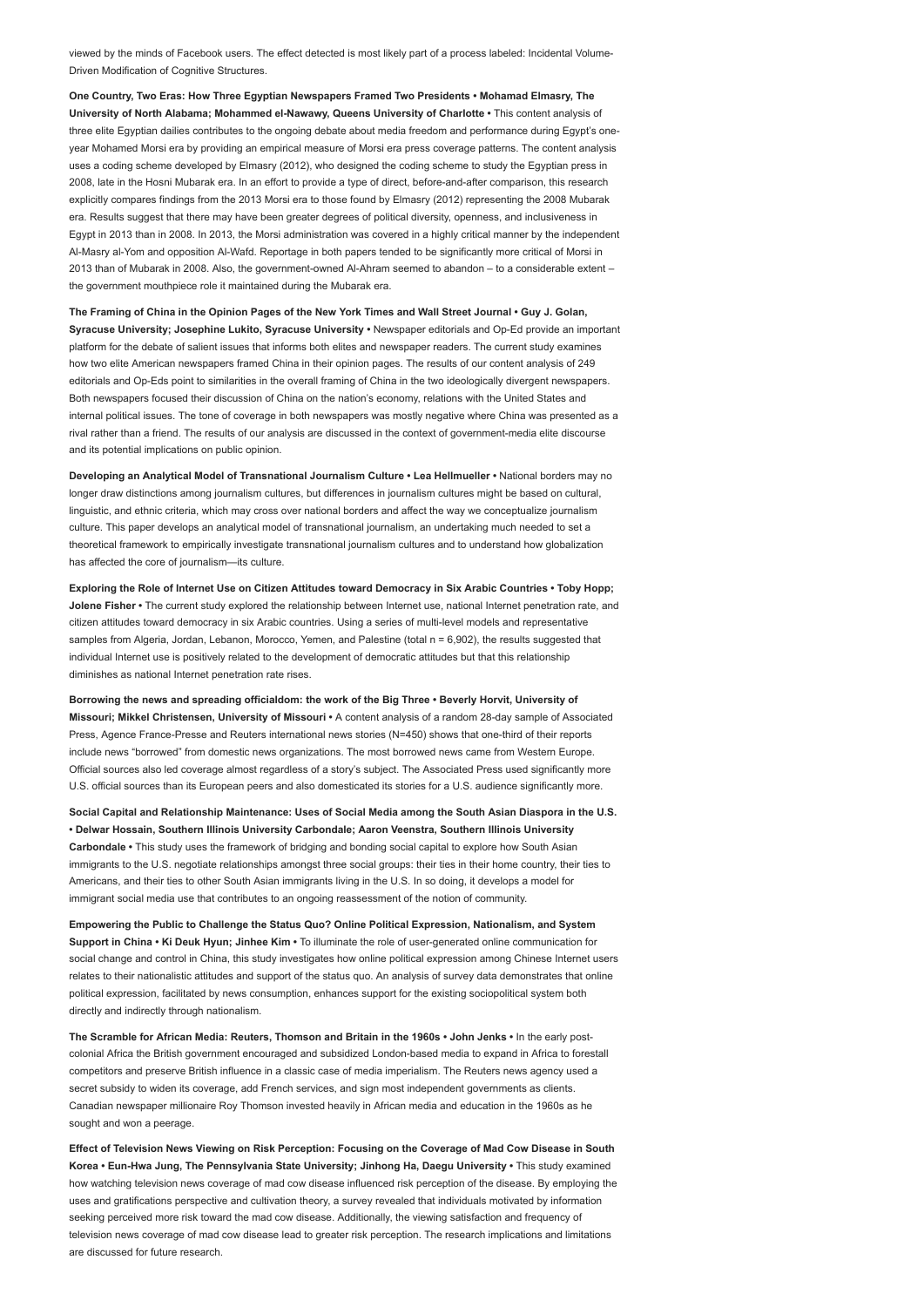Country Reputation Management: Developing a Scale for Measuring the Reputation of Four African Countries in the United States • Dane Kiambi, College of Journalism and Mass Communications, University of Nebraska-Lincoln; Autumn Shafer, Texas Tech University • This study extends the development of country reputation measurement to other cultural contexts, specifically among African countries that have spent millions of dollars in an effort to improve their reputations in the U.S. A Confirmatory Factor Analysis was conducted using second-order latent variables, and based on the goodness-of-fit indices, it was established that all the four models of the four countries – Kenya, Ghana, Nigeria, and Angola – met the data fit criteria thus validating the instrument.

The Transparency Norm in German Newsrooms • Michael Koliska; Kalyani Chadha, University of Maryland •Transparency as a new norm in journalism is gaining increasingly wider institutional acceptance in particular in the United States. In contrast very little is known how news organizations abroad embrace this new norm. This paper explores how transparency is perceived and implemented in newsrooms in Germany. Interviews with journalists from ten leading news organizations indicate that transparency in Germany has still a long way to go before it can be considered an institutional norm.

Role of Elite News Sources in Shaping Coverage of HIV/AIDS • Ammina Kothari, Rochester Institute of Technology • This study examines the role of news sources as gatekeepers in shaping the coverage of HIV/AIDS stories in Tanzania. Interviews with sources most frequently quoted in the stories published by two mainstream newspapers show how organizations use media training opportunities and seminars to recruit a loyal group of journalists. As a result, journalists are turned into advocates for evolving causes via their participation in various seminars and training programs focusing on specific goals of individual organizations.

Youth, Digital Literacy & Divides: A U.S. - China Comparative Study • Yunjuan Luo, Texas Tech University; Randy Reddick, Texas Tech University; Sha Li, Texas Tech University • This study compares levels of digital literacy between Americans and Chinese 18-29 years old and explores cross-cultural differences and similarities in how contingent factors (e.g. social demographics, learning source) impact digital literacy. Through national surveys in both countries, the study found that American youth had a higher level of digital literacy than did Chinese youth. Education, home device availability, and self-taught learning were found to positively affect digital literacy in both U.S. and China.

Elections as conflict: Framing study of the 2012 Parliamentary Elections in Georgia • Maia Mikashavidze, University of South Carolina; Nino Danelia, University of South Carolina; Sei-Hill Kim • This study analyzes news frames used in the coverage of the 2012 Parliamentary Elections in Georgia by pro-government 24 Saati (n=137) and critical Resonansi (n=225). The newspapers were most likely to frame the elections in a conflict between the government and the opposition, rather than presenting them as strategic game or issue frames. These findings can be explained by the leader-oriented politics and the lack of democratic tradition in the post-Soviet world.

Individual or Social? News Framing of Obesity in the United States and Japan • Suman Mishra, Southern Illinois University; Hiromi Maenaka, Akita International University • Japan has an obesity problem of only 3.4% in its populous but has instituted one of the strictest laws on obesity in the world, while in the United States obesity affects nearly 34.3% of the population yet there is still a debate on what policies to implement. This study aims to understand how national context, culture, economics and politics shape news framing of obesity in United States and Japan. It compares obesity-related news reports from United States and Japan to understand similarities and differences in problem definition, causal interpretation, and/or solution. The findings show that culture and political interests shape news reporting on obesity.

International Trust and Public Diplomacy • kirsten Mogensen, Roskilde University • "Countries struggle to find ways to be perceived as trustworthy by people around the world because trust is linked to efficiency, business opportunities and political influence. This paper is based on case studies of five Public Diplomacy activities: Iranian President Hassan Rouhani's letter in The Washington Post (2013); Denmark's trust-building effort in Pakistan following the so-called "Muhammad crisis" (from 2010); The British Council's strategy for trust-building in China (2012); Russian President Vladimir Putin's letter in The New York Times (2013), and the USA's trust-building effort in Turkey (from 2006). The best results have been obtained where Public Diplomacy has been linked to successful traditional diplomacy at state-level (Iran) or has created a framework for people-to-people relations (Denmark, UK and USA). A backlash was experienced in the case where a foreign state leader patronized the national leader (Russia). In all cases, respect for people in other countries despite differences in culture seems fundamental for a Public Diplomacy initiative to succeed. A central concept in the paper is International Trust as described by Brewer, Gross, Aday and Willnat (2004).

Internet wags the world: Understanding web-credibility in the context of citizen journalism, micro-blogs, and the Iranian Green Revolution • Shahira Fahmy, University of Arizona; Rico Neumann, UN mandated University for Peace • The current experiment examines how webpage type (Twitter; Blog) and journalist type (Citizen; Traditional) influence both source and information credibility of a story embedded in a conflict setting: the Iranian election protests (2009-2010). Results indicate that participants could not differentiate between journalist types, providing evidence that the use of the Internet for such news is blurring the line between these types of journalists. The current study found that both source and information credibility were higher in the blog condition, compared to the Twitter condition. Interest in the Iranian Green Revolution was positively associated with source and information credibility. Overall results offer a broader understanding of the intertwined relationship among level of expertise, channel characteristics, and conflict. The current study contributes to the extant web credibility research through the examination of how message characteristics influence source and information credibility within public upheavals and crisis settings.

Image of an "Unfriendly" Neighbor: Coverage of China in the Philippine Press • Zengjun Peng, St Cloud State University, Xi'an International Studies University; Yu Chen, Xi'an International Studies University; Wei Li • By content analyzing news stories form two elite Philippine newspapers, this study examined the pattern and characteristics underlying representation of China in the Philippine news media. Results show a dominance of conflict stories and a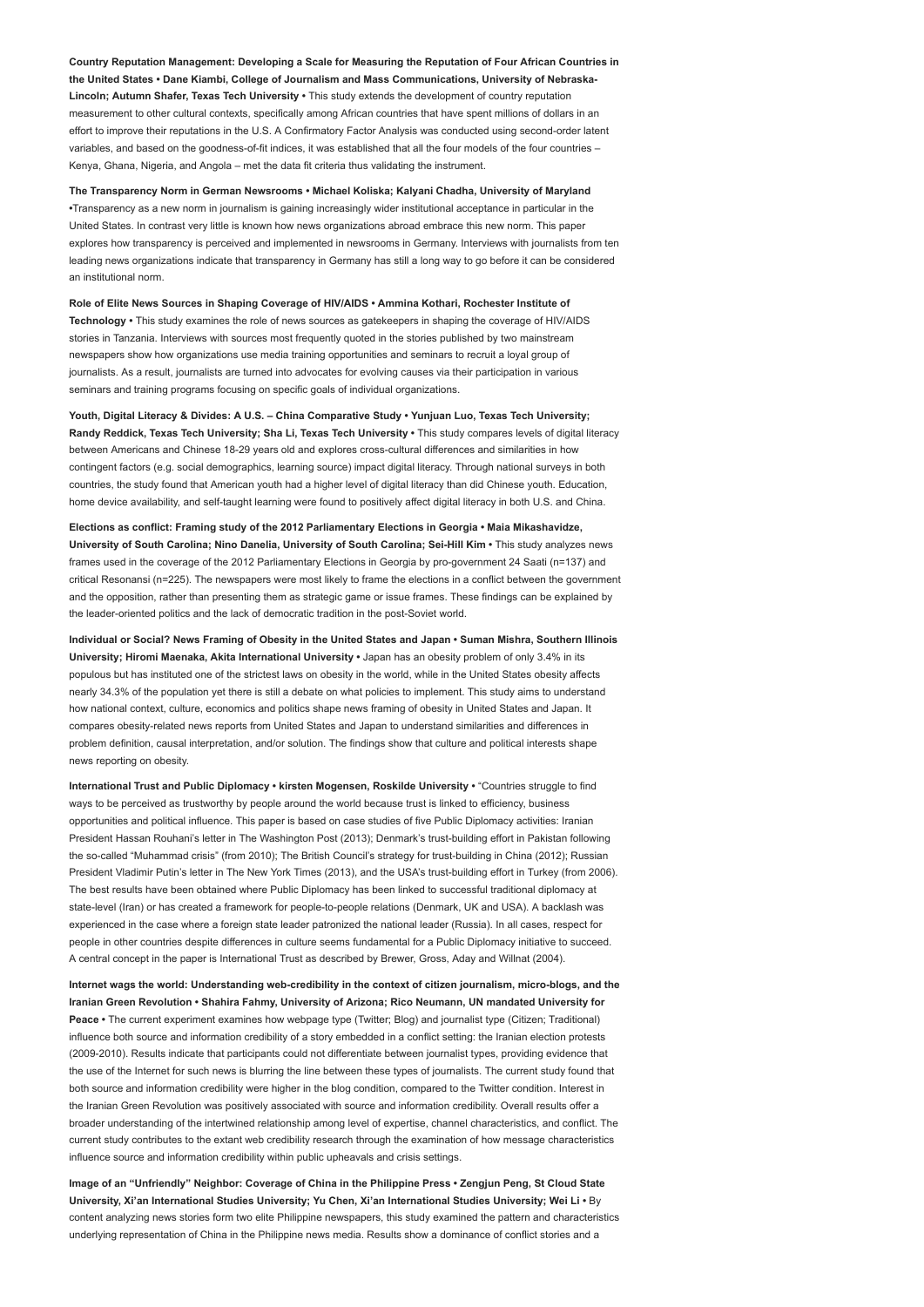heavy reliance on Western news agencies in the overall coverage. The tone of coverage was more negative than positive. No significant differences were found between the staff stories and the wire stories.

Acceptance of American Values among Croatian Adolescents: A Test of Cognitive-Functional Theory of Television Effects • Iveta Imre, Western Carolina University; Ivanka Pjesivac, University of Georgia, Athens • This survey (N= 487) examined the extent to which Croatian adolescents accepted American cultural values portrayed on television programs. Testing the cognitive-functional theory of media effects, the study found that young Croatians completely internalized five values: enjoyment of wealth, acceptance of change, equality, individualism, and obedience of authority. The study shows influence of American television on acceptance of cultural values, most of which were not previously present in the culture of this Eastern European country.

Comparing Metropolitan Journalism: An analysis of news in Toulouse, France and Seattle, Washington • Matthew Powers, University of Washington; Olivier Baisnee; Sandra Vera Zambrano • This paper presents the first stage of a comparative analysis of metropolitan journalism in Toulouse, France and Seattle, Washington. Drawing on interviews and publicly available data, it shows that the nature and extent of the crisis is greatest in Seattle; that enduring national regulatory contexts shape different responses to the financial challenges facing news organizations in both cities; and that national models of "quality" journalism do not correspond to metropolitan visions in either case.

Covering Africa (2004-2013): U.S. linkages in New York Times coverage of Nigeria, Ethiopia and Botswana • Meghan Sobel, University of North Carolina at Chapel Hill; Daniel Riffe, University of North Carolina at Chapel Hill • This study revisits the role of conflict and U.S. interests in New York Times international coverage, focusing on Nigeria, Ethiopia, and Botswana, three nations with varying levels of economic ties to the U.S. Data demonstrate that country's economic ties relate to amount of coverage, and that an event's explicitly reported "linkage" to U.S. interests relates to diverse topics covered. Coverage produced by Times staff was twice as likely as wire services to indicate linkage

Differential Effects of Information-rich and Information-poor Internet Use on Citizens' Demand for Democracy • Elizabeth Stoycheff, Wayne State University; Erik Nisbet; Dmitry Epstein • This study seeks to reconcile the competing perspectives of Internet utopians and dystopians who fundamentally disagree with the role new media plays in the democratic process. Using a comparative survey of Internet users in two nondemocratic Eastern European countries, we classified online behavior as either information-rich or information-poor. Information-rich Internet use had a conditional positive effect on democratic attitudes, while information-poor Internet use lead to more entrenched authoritarian worldviews.

Audience Fragmentation On The World Wide Web • harsh taneja • Audience fragmentation is a highly visible outcome of the explosion in media choices. Given the ubiquitous availability of the World Wide Web, fragmentation is now visible on a global scale, but has been rarely studied in a global context. This study addresses the gap by advocating a framework that integrates theories of media choice with theories of global cultural consumption. It analyzes audience traffic between the top 1000 websites globally, using network analysis. The findings suggest that audiences fragment according to language and geography of the websites rather than their content genres.

Eyes 1, Brain 0: Securitization in text, image and news topic • Fred Vultee, Wayne State University; Marta Lukacovic, Wayne State University; Ryan Stouffer • This study seeks to extend the connections between securitization theory and the study of media framing. An experiment using news stories addressing international and transnational topics finds a broad overall effect of securitizing discourse on perceptions of threat and urgency. Addressing calls to consider the impact of images as well as language, the study also finds that image choice affects news processing and, depending on the reader's political orientation, the effectiveness of a mediated securitizing move.

Role of information processing sources on knowledge of climate change: A Singapore perspective • Xiaohui Wang, Nanyang Technological University; Sherly Haristya, Wee Kim Wee School of Communication & Information, Nanyang Technological University; Khasfariyati Razikin, Wee Kim Wee School of Communication and Information, Nanyang Technological University; Shirley Ho, Nanyang Technological University • In this paper, we utilize the heuristic-systematic information processing model (HSM) to explain the ways in which Singaporeans obtain information and acquire knowledge on climate change from different sources. The first contribution is to examine the involvement of interpersonal discussion and news for climate change knowledge. The second contribution is to understand the differences between heuristic and systematic processing for climate change. Our analyses showed that there are differences in the way climate change issues are processed.

Digital Women Around the World: An Exploration of Their Attitudes Toward Mobile Life • Regina Lewis, The University of Alabama; Brandi Watkins, Virginia Tech • Segmentation is conducted on women aged 18-49 in the United States, China, Japan, Spain and the United Kingdom. Also, this study addresses attitudes held by "digital native" mobile users and "digital immigrant" mobile users (Shade, 2007). Analysis reveals four distinct U.S. clusters of mobile women, and finds that group membership varies widely across countries. The authors[s] also identify mobile aesthetic, social, and stress creation variables, and find distinct attitudinal differences across age groups.

Crisis Communication in Context: Cultural influence and institutional impact underpinning Chinese public relations practice • Yi-Hui Huang, The Chinese University of Hong Kong; Fang Wu; Yang Cheng • This study describes crisis communication in Mainland China, Hong Kong, and Taiwan by analyzing academic articles published between 1999 and 2012. Crisis communication is studied in these regions in an attempt to see how it interacts with both culture and politics. Findings suggested that governmental crisis communication is paramount, most likely due to the following characteristics of Chinese CCS: governmental authoritarianism suppresses uncertainty and causes unhealthy corporate-government relationships, leading to unique Chinese PR strategies.

Framing the crisis by one's seat: A comparative study of newspaper frames of the Asiana Crash in the U.S., Korea, and China • Yan Yan; Yeojin Kim, University of Alabama; Yuhong Dong • This study compared newspaper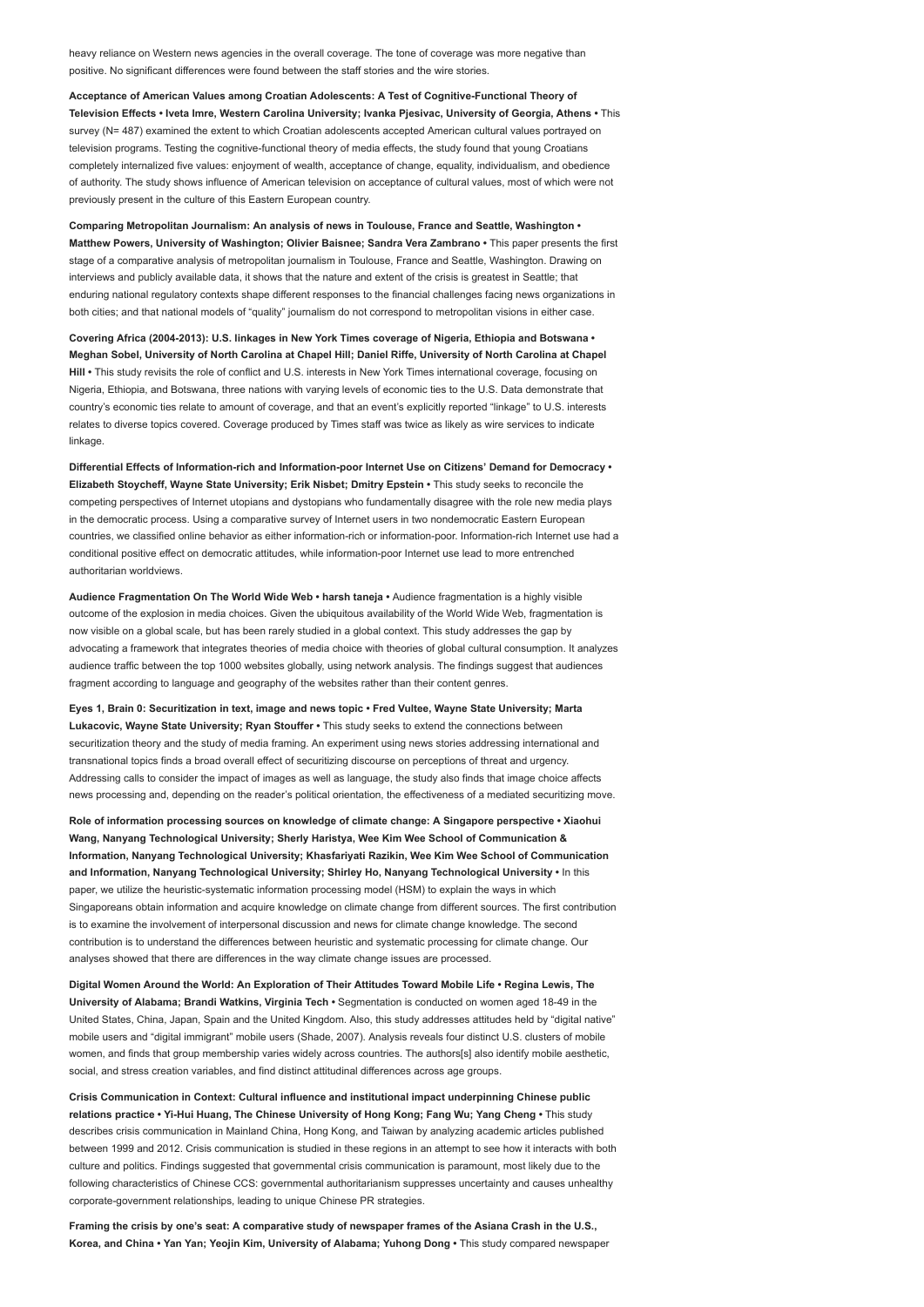frames of the 2013 Asiana Airlines crash in the three countries involved: the U.S., Korea, and China. The results revealed distinct patterns of news coverage under the particular influence of national interests. News frames, sources, story valence, attribution of responsibility, and story emotion were all varied across countries. U.S. and Korean took opposite side against each other, while Chinese newspapers were relatively neutral in news coverage of the crash.

The Globalization of Chinese News Programs: Challenges and Opportunities-A Country of Origin Perspective • Kenneth "C.C." Yang, The University of Texas at El Paso; Yowei Kang • This study employed theoretical constructs from country-of-origin and cultural proximity literatures to explain U.S. audience's perceptions of Chinese news programs and contents. Our study used an online questionnaire survey method to collect data from 236 students in a large public U.S. university. Linear regression analyses found that, cultural proximity was an important predictor. However, perceived animosity was not found to be a significant predictor of U.S. audience's viewing behaviors of news programs and contents from China.

Information control and negotiations: Political impression management of the Chinese Premier's Press Conference • YAN YI, Department of Politics, East China Normal University • By addressing political impression management according to the two most influential symbolic interactionist viewpoints—the dramaturgical approach and the negotiated order approach, this study seeks to explore those backstage behaviors concerning information control and negotiations between the Chinese government and journalists from different places over the questioning opportunities, to ascertain how the Chinese political images have been managed through the Chinese Premier's Press Conference (CPPC) over the past 20 years. Given the CPPC's specific overlapping structural and situational contexts, I argue that some unwritten rules, for example, the countries or regions the journalists come from, the media properties and the personal relationships, play a crucial role in deciding and negotiating "who can ask" and "what to ask" at the press conference. As such, part of the organization of the CPPC could be considered as the result of negotiated order. This leads us to rethink how political power exercises in a special-cultural context through controlling, influencing, and sustaining definitions of a situation, in conformity with which others can only act in the manner prescribed.

### [2014 Abstracts](http://www.aejmc.org/home/2014/06/2014-abstracts/)

Filed under [Uncategorized](http://www.aejmc.org/home/category/uncategorized/) · Tagged with [International Communication](http://www.aejmc.org/home/tag/international-communication/)

# [Communication Technology 2014 Abstracts](http://www.aejmc.org/home/2014/06/ctec-2014-abstracts/)

Posted by [kysh](http://www.aejmc.org/home/author/kyshiab/) on June 11, 2014 · [Leave a Comment](http://www.aejmc.org/home/2014/06/ctec-2014-abstracts/#respond)

### Faculty Papers

Multiple uses. Diverse effects? The impact of mobile phone usage on social capital and subjective well-being • Michael Chan, Chinese University of Hong Kong • The number of mobile phone subscriptions worldwide has reached almost 7 billion in 2013. Therefore, the social and psychological consequences of the technology are of great interest to new media scholars and policy makers. Adopting an affordance-based approach, this study examines how different uses of the mobile phone are related to individuals' subjective well-being and social capital. Findings from a national survey showed that both voice and online communication with the mobile phone is positively related to various indicators of subjective well-being and bonding and bridging capital. Moreover, both bonding and bridging capital mediated the relationship between mobile phone use and subjective well-being. On the other hand, non-communicative uses such as information seeking activities were negatively related to positive affect and passing time activities were positively related to negative affect. Implications of the findings are discussed.

The Extended iSelf: The Impact of iPhone Separation on Cognition, Emotion, and Physiology During Cognitive Tasks • Russell Clayton, University of Missouri; Glenn Leshner, University of Missouri • This study uniquely examined the impacts on self, cognition, anxiety, and physiology when iPhone users are unable to answer their iPhone while performing cognitive tasks. A  $2 \times 2$  within-subjects experiment was conducted. Participants (N = 40 iPhone users) completed two word search puzzles. Among the key findings from this study were that when iPhone users were unable to answer their ringing iPhone during a word search puzzle, heart rate and blood pressure increased, self-reported feelings of anxiety and unpleasantness increased, and self-reported extended self and cognition decreased. These findings suggest that negative psychological and physiological outcomes are associated with iPhone separation and the inability to answer one's ringing iPhone during cognitive tasks. Implications of findings are discussed.

Navigating through the Bulls and Bears on the Web: Balancing Information Literacy Skills and Self-Efficacy • Bo Ren Ang; Zhao Yao Lam; Jion Chun Teo; Pamela Ting Jun Chan; Debbie Goh, Nanyang Technological University • Young investors increasingly turn to the Internet for financial information. Through a cross-sectional study of young investors in Singapore, the empirical components of information literacy skills and self-efficacy in information use were analysed and compared on using quality financial information online. The components were examined across demographics, financial literacy, digital skills, and investing experience. This study fills the literature gap by proposing a balance of high information literacy skills with a strong sense of self-efficacy.

Building Brand-Consumer Relationships on Facebook: Effects of Socialness in Brand Communication and The Control on Consumer Feedback • Jin Hammick, Flagler College • Grounded in relationship marketing theory and social response theory, this study investigates the potential of Facebook as a brand-consumer relationship channel in two ways: socialness in brand communication and brand's control on consumer feedback. A 2×2 experimental study revealed that socialness and feedback control are essential predictors for consumers' perception on brand trustworthiness, relationship commitment and brand attitude. Interaction effects were found on commitment and brand trust.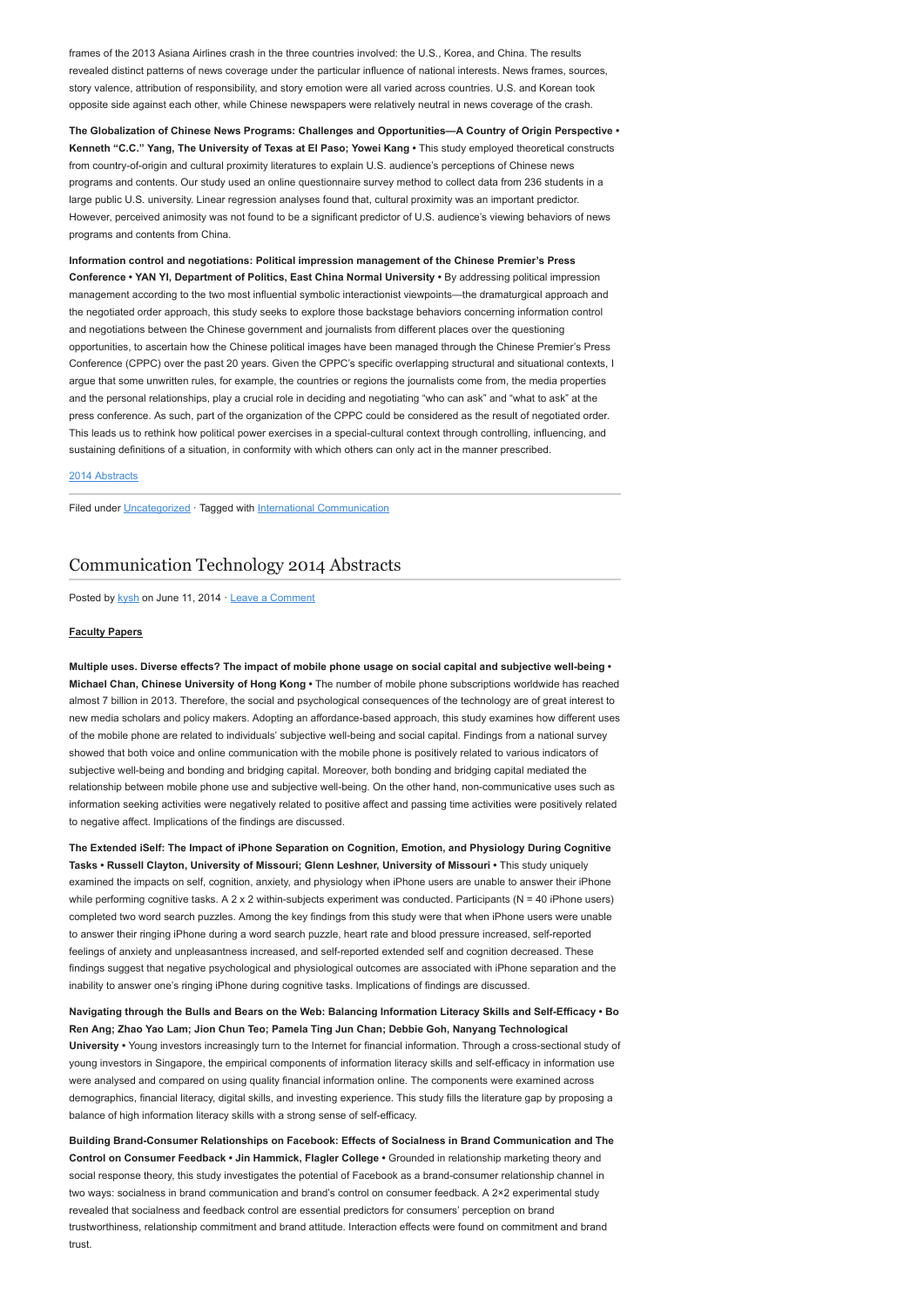News Informatics: Engaging Individuals with Data-Rich News Content through Interactivity in Source, Medium, and Message • S. Shyam Sundar, The Pennsylvania State University; Haiyan Jia, The Pennsylvania State University; Saraswathi Bellur; Jeeyun Oh, Robert Morris University; Hyang-Sook Kim, St. Norbert College • This paper introduces the concept of "news informatics" to refer to journalistic presentation of big data in online sites. It argues that for users to be engaged with data-driven public information, sites ought to incorporate interactive tools so that users can extract personally relevant information. Three different kinds of interactivity proposed by Sundar (2007) are empirically tested in a 2 (modality) × 3 (source) × 2 (message) field experiment (N =166) with a data-rich site.

Senior Citizens on Facebook: How do they Interact and Why? • Eun-Hwa Jung, The Pennsylvania State University; S. Shyam Sundar, The Pennsylvania State University • This study investigated why senior citizens use Facebook and how they participate in specific activities on Facebook in order to gratify their needs. A survey of 440 seniors revealed four primary motivations: social bonding, social bridging, curiosity, and responding to family-member requests. Regression analyses indicate that social bonding is a major motivation, which leads to more activities on Facebook, greater Facebook use and higher satisfaction with using Facebook. Message-interactivity features lead to greater Facebook use.

Mobile Communication for Human Needs: A Comparison of Smartphone Use between the US and Korea • Seok Kang, University of Texas at San Antonio; Jaemin Jung • This study deals with two studies that develop and compare a measure and model of hierarchical needs of smartphone use from U.S. and Korean users. The first study examines the dimensionality of measure by conducting an exploratory factor analysis on 398 U.S. and 331 Korean college students. Results identified five constructs of the smartphone basic needs (SBN) scale from the two samples: physiological, safety, belongingness, self-esteem, and self-actualization. The second study examines the relationships between the SBN and use behavior, which leads to life satisfaction. The relationship of the constructs was theoretically synthesized and tested. Results indicate that both samples believe that the smartphone fulfills the needs of safety and self-actualization that predict smartphone use and life satisfaction. Theoretical and cross-cultural implications are discussed.

Look, Where I am! Examining the Relationship between Motivations of Mobile Check-ins and User Privacy Concerns • Hyang-Sook Kim, St. Norbert College; Nichole Wierzba • Given the popularity of checking in at a location via mobile phone, little research has examined germane motivations tied to check-in as a form of in-group electronic word-of-mouth, and related concern of privacy. A survey with 174 college students found mixed relationships between motivations of location check-in and students' privacy concerns online. Students' competence and involvement with mobile phone showed mixed relationships with check-in motivations as well. Details of the findings and implications were discussed.

Predicting Retweet Behavior in Breast Cancer Social Networks: Network and Content Characteristics • Eunkyung Kim, University of Georgia; Jiran Hou; Jeong-Yeob Han, University of Georgia; Itai Himelboim, University of Georgia • The study explores how social media, especially Twitter, serves as a viable place for communicating about cancer on Twitter cancer community. Using a two-step analytic method that combines social network analysis and computer-aided content analysis, this study investigates 1) how different types of network structure explain a retweeting behavior, and 2) what type of tweet is retweeted and why some messages attract more interactions among users. The analysis has revealed that messages written by users who have a higher number of followers, a higher level of personal influence over the interaction, and closer relationships and similarities with other users were retweeted. In addition, a tweet message with higher level of positive emotion was retweeted, while a tweet message with higher level of tentative words was not retweeted.

When Scientists Talk to the 'Rest of Us': Using the Technology Acceptance Model to Explain Scientists' Use of New Media to Communicate with the Public • Anthony Dudo, University of Texas at Austin; Allison Lazard, University of Texas at Austin; Lee Ann Kahlor, UT Austin; Niveen AbiGhannam, University of Texas at Austin; Ming-Ching Liang • This study provides an examination of scientists' adoption of new media for public communication. Using a sample of research scientists and the Technology Acceptance Model to specify a structural model that explicates scientists' online public communication behavior, we found support for 30% of the variance in our dependent variable. Our analysis fills a gap in the science communication literature and provides actionable insights for practitioners seeking to improve scientists' public communication abilities.

Who Put Their Best Face Forward on Facebook? : Positive Self-Presentation in Online Social Networking and the Role of Self-Consciousness, Actual-to-Total Friends Ratio, and Culture • Jong-Eun Roselyn Lee, Ohio State University; Minsun Shim, Inha University; Yeon Kyoung Joo, Stanford University; Sung Gwan Park, Department of Communication, Seoul National University • This study investigated the roles of self-consciousness, actual-to-total Friends ratio, and culture on positive self-presentation on Facebook. A cross-sectional survey was conducted with Facebook users in the U.S. (n = 183) and South Korea (n = 137). The results showed that U.S. participants, compared with South Koreans, engaged in positive self-presentation to a greater extent. The data further demonstrated that culture significantly moderated the effects of public self-consciousness and actual-to-total Friends ratio on positive selfpresentation.

What Makes Us Click "Like" On Social Media? Examining Psychological, Technological, And Motivational Factors On Virtual Endorsement • Shu-Yueh Lee, Department of Journalism, University of Wisconsin Oshkosh; Sara Steffes Hansen, Department of Journalism, University of Wisconsin Oshkosh; Jin Kyun Lee, Hongik University • This study examines motives for virtually endorsing others on social media, focusing on the Facebook "like" function. Motives are studied in terms of Uses and Gratifications, Theory of Reasoned Action, and personality and technology factors. Data from an online survey of 213 respondents were examined using factor- and hierarchicalregression analyses. Findings showed enjoyment and interpersonal relationship as most salient motives. Two types of user profiles emerged. Those with higher self-esteem, more diligence, more emotional stability, and less subjective norm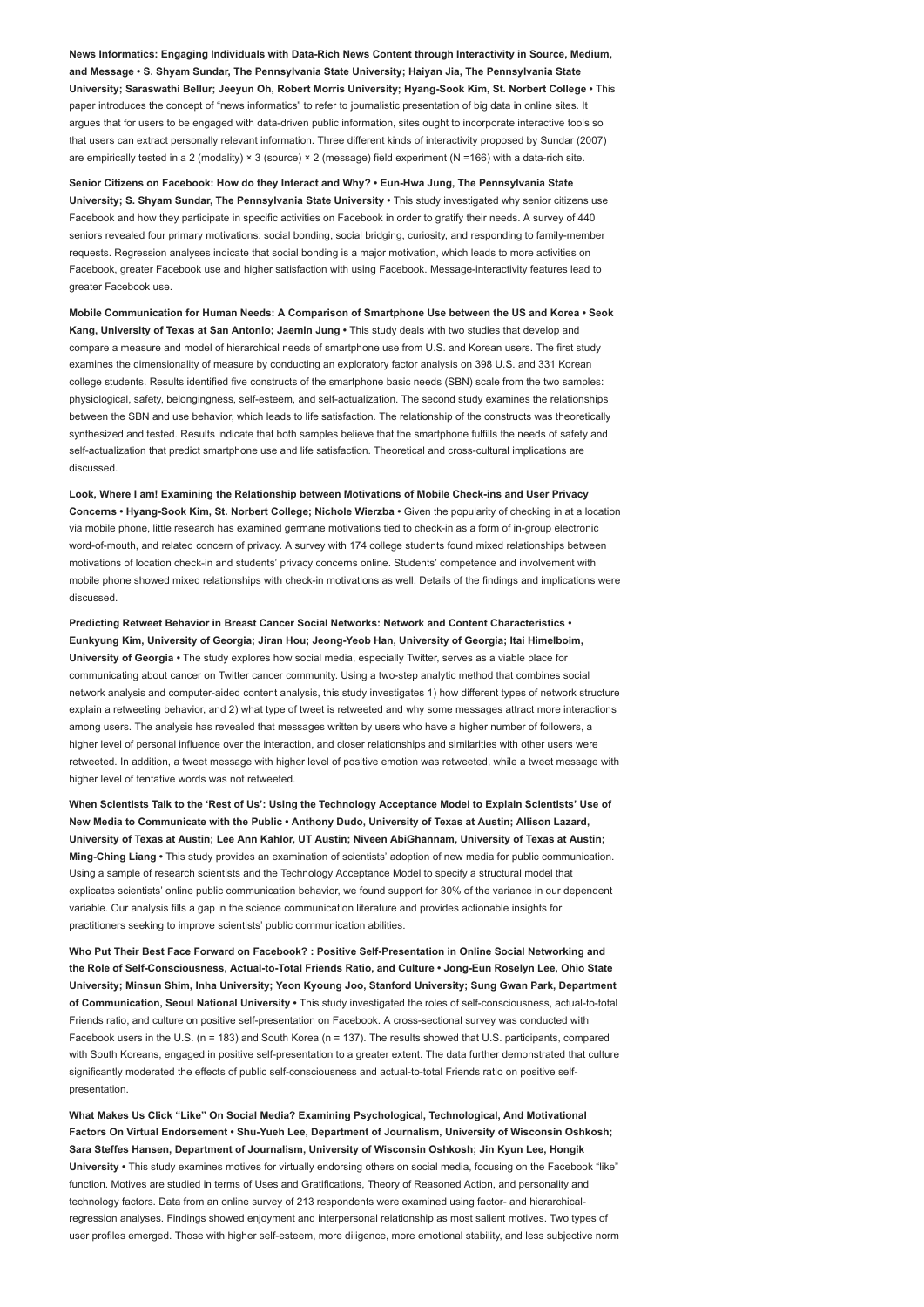clicked "like" to express enjoyment. Those with lower self-esteem, less diligence, less emotional stability, and higher subjective norm clicked "like" for pleasing others.

Internet Alternative Media Usage and Oppositional Knowledge • Francis L. F. Lee, Chinese University of Hong Kong • The Internet has been regarded as an important platform through which citizens can get informed about politics and public affairs. Different types of websites or content, however, may convey different types of political knowledge. This study focuses on the impact of Internet alternative media on audience's levels of oppositional knowledge, defined as knowledge about facts and concepts that are instrumental in the formation critical attitudes toward dominant power and generating support or participation in oppositional actions. The empirical analysis examines three types of oppositional knowledge: factual information about oppositional groups and figures, negatively valenced cognitions about dominant power, and understanding of the concept of civil disobedience. Analysis of survey data from Hong Kong shows that Internet alternative media usage relates positively to factual information about movement groups and activists and understanding of civil disobedience, while it has only very limited relationship with traditional and non-oppositional forms of political knowledge. Oppositional knowledge also mediates the impact of Internet alternative media on support for a planned civil disobedience campaign and general protest participation.

Participatory Expressions in Blogs and Microblogs: A content analysis of bloggers' posts in two Chinese news portals • Xigen Li; Jing Xia • Informed by adaptive structuration theory, this study examines to what degree bloggers in China adapt to the new communication structure, and use blog and microblog for participatory expression on public welfare, and social and political issues. The results offer insights into the changes brought by communication technology and the adaptive structuration process of bloggers in their transfer from blog to microblog. The findings highlight the stronger function of microblog in participatory expression compared to blog.

Media Doxxing as Invasion of Privacy: An analysis of online comments • Jasmine McNealy • Doxxing is the revelation of personally identifiable information on the Internet. And it is not solely nefarious Internet hackers who disclose information; news organizations, too, have engaged in doxxing. This case study examines the reaction to a media doxxing by conducting a qualitative content analysis of the comments left on the online article. In particular, this study explores whether the comments thought the doxxing was an invasion of privacy.

Gaming social capital: Finding civic value in multiplayer video games • Logan Molyneux, University of Texas; Krishnan Vasudevan, The University of Texas at Austin; Homero Gil de Zuniga, University of Vienna • Previous research suggests that social interactions in video games may lead to the development of community bonding and prosocial attitudes. Results from a national survey of U.S. adults finds that gamers who develop ties with a community of fellow gamers possess gaming social capital, a new gaming-related community construct that is shown to be a positive antecedent in predicting both face-to-face social capital and civic participation.

Diffusion of Social Media Campaign Effects: Moderating Roles of Social Capital in Anti-Smoking Campaign Communications • Kang Namkoong, University of Kentucky; Seungahn Nah, University of Kentucky; Stephanie Van Stee, University of Missouri – St. Louis; Rachael Record, University of Kentucky • This study examined the effects of a social media campaign on persuasive intentions to encourage others to stop smoking and comply with antismoking policy as well as the roles of social trust and community life satisfaction. Our 201 subjects were randomly assigned to an experimental condition: 'campaign message reception only' or 'message reception and expression.' Social trust and community life satisfaction interacted with treatment condition to positively affect persuasive intentions, but in different ways.

The possibilities of proximity: Mobile effects on a traditional news factor • Brett Oppegaard; Michael Rabby, Washington State University • Proximity, or geographical nearness, of the audience to the news event has been a fundamental factor for determining localized media content for generations. Practitioners and scholars generally understand that the closer a person is to the place of the news happening, the more interested that person might be in the information. Mobile technologies, with location- / spatial- / contextual-awareness capabilities, have raised many related issues about the potential for journalism to make better connections to contemporary audiences through the customization of content based on issues of place. In terms of such tailoring, mobile devices allow novel kinds of news connections, based on the nearness to a physical stimulus. To examine these phenomena, an app was developed around The Old Apple Tree, the matriarch of Washington state's apple industry. The mobile content – providing servicejournalism context to connect the tree, the industry, the annual festivities, and the place – then was shared with people in the presence of The Old Apple Tree during the festival, as well as at a holiday festival a half-mile away and a couple of months later. The results show a significant difference in the responses by the audiences, based on proximity. Proximity therefore could be a key consideration in the generation of new forms of mobile news.

Explicating Net Diversity in Longitudinal Assessment • Yong Jin Park, Howard University • This study tracks the increasing supply of Internet access and the diversity of Internet use by analyzing data from the three waves of a survey conducted in the U.K. in 2005, 2007, and 2009. Data on Internet access and three dimensions of online use (civic/governmental, economic, and news/information) reveal that Internet offers a promise of diversity, but also presents systematic divides in which the increase in benefits (of Internet capacities and actual consumed) does not uniformly occur, while the impacts of social disparities remain constant over time. Our discussion addresses how characteristics of social backgrounds are salient in harnessing types of Internet use.

Online vs. Face-to-Face Self-Disclosure among AA Members • Stephen Perry, Illinois State University; David Jackiewicz, Kellogg Community College · Self-disclosure is an important part of the recovery process articulated in the Alcoholics Anonymous literature. Some studies of online support groups have shown greater social support and propensity for self-disclosure through attendance in online meetings than in face-to-face meetings, a concept that seemed to be supported by hyperpersonal communication theory. This study chose to investigate whether selfdisclosure is enacted and perceived differently for AA members based on their predominant type of meeting attendance. Survey findings indicate that participants are more willing to disclose during face-to-face meetings than they are online in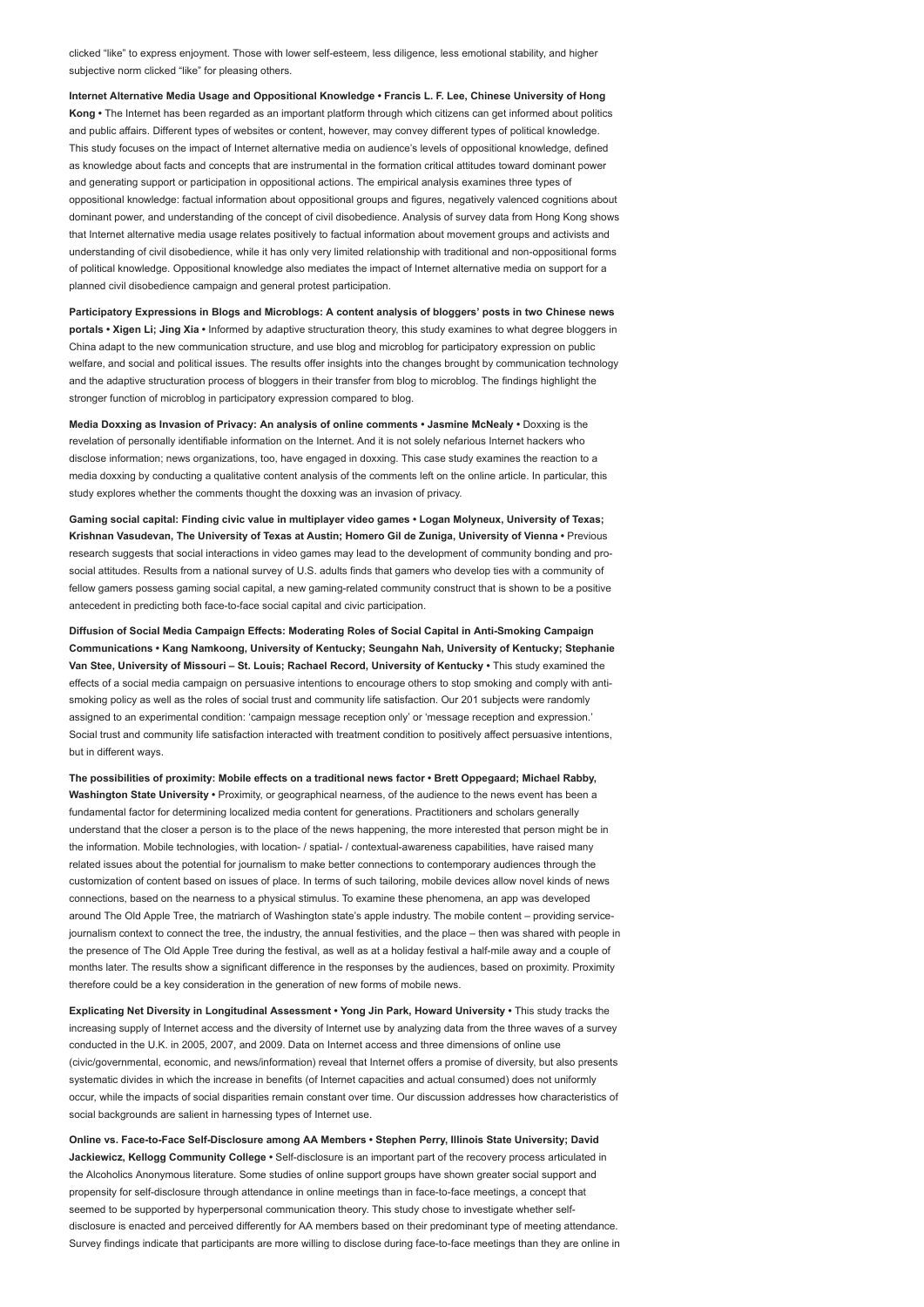both the honesty and depth self-disclosure dimensions. Only reciprocity was statistically unchanged across the meeting types.

News Recommendations from Social Media Opinion Leaders: Effects on Media Trust and Information Seeking • Jason Turcotte; Chance York, Louisiana State University; Jacob M. Irving, LSU; Rosanne Scholl, LSU; Ray Pingree, Louisiana State University • In today's polarized news environment, social media offers a forum for both diverse viewpoints and an exchange of opinions. This experiment found that a recommendation for a news article made by a real-life Facebook friend increased trust of and reliance on the news outlet where the article appeared, but only if the friend was perceived as an opinion leader. The reverse was true for recommendations from poor opinion leaders. Implications for democracy and the news business are discussed.

Applying the Theory of Reasoned Action to Student-Teacher Relationships on Facebook • Pavica Sheldon, University of Alabama – Huntsville • The purpose of this study was to investigate professors' and students' intentions to add each other as friends on Facebook. Participants were 160 college professors and 249 students from different American universities. Consistent with theory of reasoned action, intention was the strongest predictor of them adding each other as Facebook friends. However, among faculty members, a personal attitude was the most significant predictor of the intention to add students as friends. For students, subjective norm was the most significant predictor of the intention to friend professors. Overall, students had positive beliefs about other people's approval of their Facebook friendships with professors – while faculty had slightly negative beliefs about what others would think of them being Facebook friends with students.

Cyberbullying YouTube videos: What makes them different and what makes them viral? • Karen Smreker, Michigan State University; Tegan Smischney, Michigan State University; Saleem Alhabash, Michigan State University • The phenomenon of cyberbullying is ever growing with the increasing sophistication of information communication technologies. Victims and aggressors have used social media platforms to discuss this issue. The current study analyzed 315 YouTube videos dealing with cyberbullying and explored differences among source attributes and content attributes. Additionally, the study explored how source and content attributes predict the virality of cyberbullying YouTube videos (views, likes, and comments). Findings showed that the number of views, likes, and dislikes differed significantly as a function of the type of source featured in the YouTube videos. Findings are discussed within the framework of advancing our understanding of cyberbullying and in relation to creating more effective campaigns to curb the prevalence and effects of cyberbullying.

Is a "sticker" worth a thousand words? The effect of Line character sticker use on relational intimacy • Shaojung Sharon Wang, National Sun Yat-sen University; Cai-Wei Peng, National Sun Yat-sen University, Taiwan • This study investigated how Line character sticker use may contribute to the perception of intimate experience and ultimately enhance relationship satisfaction in both positive and negative emotion situations. A 2 (situation valance: positive emotion, negative emotion)×3 (response style: text, sticker, text, & sticker) ×3(scenario: career, romance, education) factorial experiment was employed. The results revealed significant main effects of situation valance and response type on intimate experience. Specifically, a partner's supportive response during positive event disclosure can better predict the sense of intimate experience. Findings here suggest that the intimacy model in the FtF situation can still effectively explain how intimacy is fostered in the mobile communication environment. The hyperpersonal model is further extended to the effect of nonverbal cues in creating intimacy.

Why do we Pin? New Gratifications explain Unique Activities in Pinterest • Ruoxu Wang, The Pennsylvania State University; Fan Yang; Saijing Zheng; S. Shyam Sundar, The Pennsylvania State University • Pinterest is now the third most popular SNS after Facebook and LinkedIn. An online survey (N=113) was conducted to explore the relationships between 23 affordance-based gratifications derived from MAIN model (Sundar, 2008) and ten different Pinterest behaviors. Our study revealed that a brand new set of gratifications (specific to digital media) predicted a whole lot of user behaviors in Pinterest. As we analyzed the data, four findings were especially interesting: 1) People who felt that they had a higher degree of ownership from their curating activity were more likely to be frequent pinners; 2) Those who perceived Pinterest as being cool were likely to be more frequent browsers; 3) Those who thought that they were the source of Pinterest content were more likely to create boards frequently; and 4) Those inclined to browse freely in Pinterest were less likely to invite others to pin the boards they created. Theoretical and design implications were discussed.

Attacks by "Anons": A Content Analysis of Status Negotiations in Aggressive Posts, Victim Responses, and Bystander Interventions on a Social Media Site • Rachel Young, University of Iowa; Stephanie Miles, University of Iowa • Though the incidence of cyberbullying is far outpaced by incidence of bullying face-to-face, the experience of perceived online victimization is relatively common among adolescents. The affordances of social media sites, such as anonymity and asynchronicity, inform status negotiations among online aggressors, victims, and supportive bystanders. This quantitative content analysis investigates more than 1,000 question-answer dyads from 78 social media profiles to determine which rhetorical strategies are used most frequently and how strategies vary by roles within an online encounter. We found that victims and bystanders as well as aggressors used the anonymity affordance to demonstrate social strength. In addition, most profile owners received at least one supportive comment, and certain responses from victims determined the nature of subsequent comments, be they neutral, supportive, or aggressive. This exploratory research suggests many areas for future study that will inform interventions to encourage effective victim and bystander responses in cyberbullying.

#### Open Competition

Understanding Generational Differences in the Relationship Between Online Banking and Online Security • Saleem Alhabash, Michigan State University; Shelia Cotten, Michigan State University; Hsin-yi Tsai; Nora Rifon, Michigan State University; Robert LaRose, Michigan State University • Age differences in the use of communication technologies are often noted as barriers to adoption. However, age in itself is not necessarily a barrier when the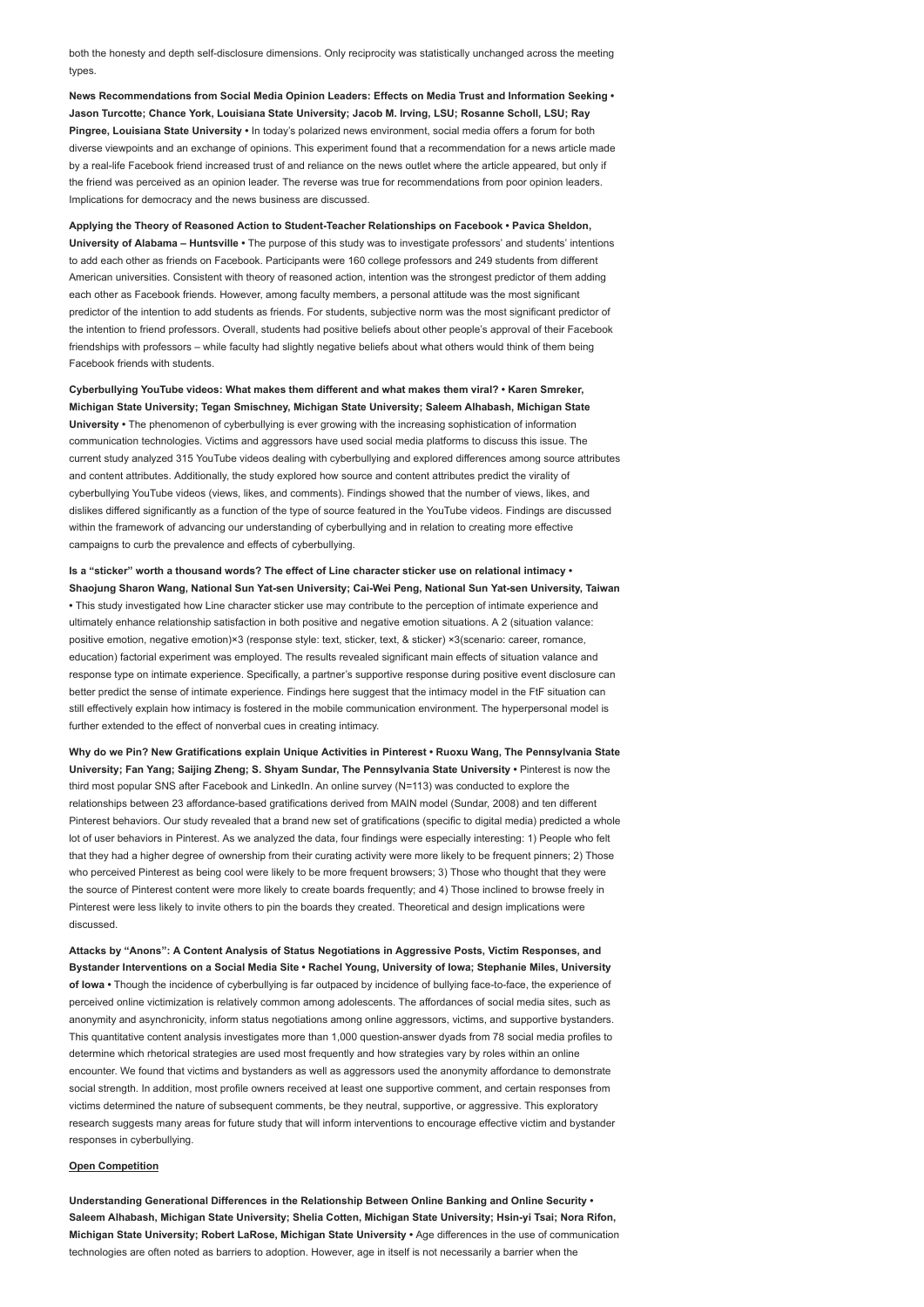communication technology in question offers benefits to older adult users and when the associated risks are manageable. The present research integrates online safety and online banking research to examine generational differences in the acceptance of communication technology in the presence of financial risk to the user. Diverse Mechanical Turk samples of Millennial, Baby Boomer, and older (Silent and GI) generation adults were surveyed. Multiple regression analyses of online banking adoption intentions showed that trust in online banking providers and coping self-efficacy were variables that distinguished the generations.

I thought you would like to know: Exploring motivations for sharing sports news on Twitter • Jan Boehmer, Michigan State University; Edson Tandoc, Nanyang Technological University • The present study explores motivations of content sharing on Twitter in the context of sports news employing a two-step text-based analysis combining qualitative and quantitative approaches. First, a grounded theory approach is used to create a typology of motivations from open ended survey-questions. Categories are then used to classify all responses and compute a regression model predicting individuals' intentions to share. Main motivations include the informativeness of the tweet and considerations about the perceived audience

Revisiting the Contact Hypothesis in Computer-Mediated Communication: Effects of Different CMC modes and Attitude Strengths on Intergroup Relationships • Bolin CAO; Wan-Ying Lin • This study applies the contact hypothesis in the computer-mediated communication (CMC) situation and examines whether intergroup contacts would facilitate intergroup relationships. The effectiveness of different CMC modes, particularly text-based and video-based, was investigated. Participants (N=60) interacted with a confederate from the conflicting outgroup via either text-based CMC or video-based CMC. The results revealed that video-based CMC exerted more influence in improving participants' attitudes towards the targeted outgroup member than did text-based CMC. Nevertheless, neither text-based nor videobased CMC helped promote positive attitudes towards the outgroup as a whole. On the other hand, prior attitude strengths significantly predicted individuals' attitude change towards the outgroup. The role of social identity model of deindividuation effects (SIDE) in intergroup contacts was discussed.

Factors Affecting Internet Diffusion in China: A Multivariate Time Series Analysis • Guangchao Feng, Jinan University • Based on previous studies and theories, a framework called EPIC (Economy-Policy-Infrastructure-Content) was proposed and a multivariate time series analysis was performed to examine the relationships between Internet diffusion and these factors. The growth of Internet penetration was found to be mainly driven by Internet access cost and content, and yet GDP per capita and telecommunications infrastructure failed to play roles. The implications were discussed at last.

Entertain me now, later and when I want: The Uses and Gratifications of College Students' Consumption of Current Events on Social Media • Jack Karlis, Buffalo State College • Social media is a dominant news source among the college students. This study examines the "what" or different dimensions of news and the "why" or uses and gratifications that college students use current events on social media. This study adds to the existing body of uses and gratification literature. This study found five gratifications (information seeking, surveillance/guidance, voyeurism and social interaction), including one unique to current events on social media, perpetual entertainment. This study also looked at the predictors of recall and general use from current events on social media by college students.

TV takes in Social: Psychological predictors of social TV viewing motivations and audience activity on SNSs • Hongjin Shim; Yeonkyung Lee, University of S. Korea; Hyunjin Song • This paper investigates the relationships between motivations, audience activity, and psychological traits of 442 social TV drama viewers. Audience activity on SNSs were identified as dissemination and reception and, during such activities, the respondents' motivations for Social TV use were driven by co-viewing, engagement, and passing time. While co-viewing and engagement were relevant to either reception or engagement, passing time was related to both activities. Psychological traits also predicted the motivations: innovativeness and BAS were significantly associated with all motivations but BIS. Results suggest that social TV viewers would attempt to transform conventional ways of audience activity into new practices on new media influenced by their psychological traits reflecting motivations.

Old Programs, New Channels: A Uses and Gratifications Approach To Internet Television • Nai-Se Li, Mindshare; Jay Newell, Iowa State University • Television shows once available only on conventional TV in homes on specific days and times are now available via Internet TV in nearly any location, 24 hours a day. While some shows may be the same on conventional TV and Internet TV, the motivations for viewing may be different for each platform. This study employs a uses and gratification approach to compare audience rationales for watching program-length content on conventional TV to watching the same content type on Internet TV.

Revisiting group size effects: group size and member participation in an online community • TAE JOON MOON, University of Wisconsin – Madison; Ming-Yuan Chih, University of Kentucky; Dhavan Shah, University of Wisconsin – Madison; David Gustafson, University of Wisconsin – Madison • This study investigates how group size influences the patterns of member participation and attachment in an online community. Reconciling competing views on group size effects, this study suggests that the effects of group size can be understood as a non-linear fashion and adopts a two-step analysis (i.e., multiple-curve estimation procedure and confirmatory hierarchical regression analysis) to determine the optimal models which best explains the relationships between group size and member participation/attachment. By analyzing 236 members' use behavior in an online support community during 48-month period, the present study found a negative logarithmic relationship between group size and participation; member participation sharply decreased at the initial stage as group size increased, yet the rate of decrease kept decelerating. The relationship between group size and member attachment was best explained by a quadratic curve model; member attachment decreased at the earlier stage until group size reached a certain threshold (around 250 in this study) but turned to increase thereafter as the group grew. Given the observed curvilinear relationships, a desirable group size to alleviate negative effects and increase positive effects of group size is further discussed.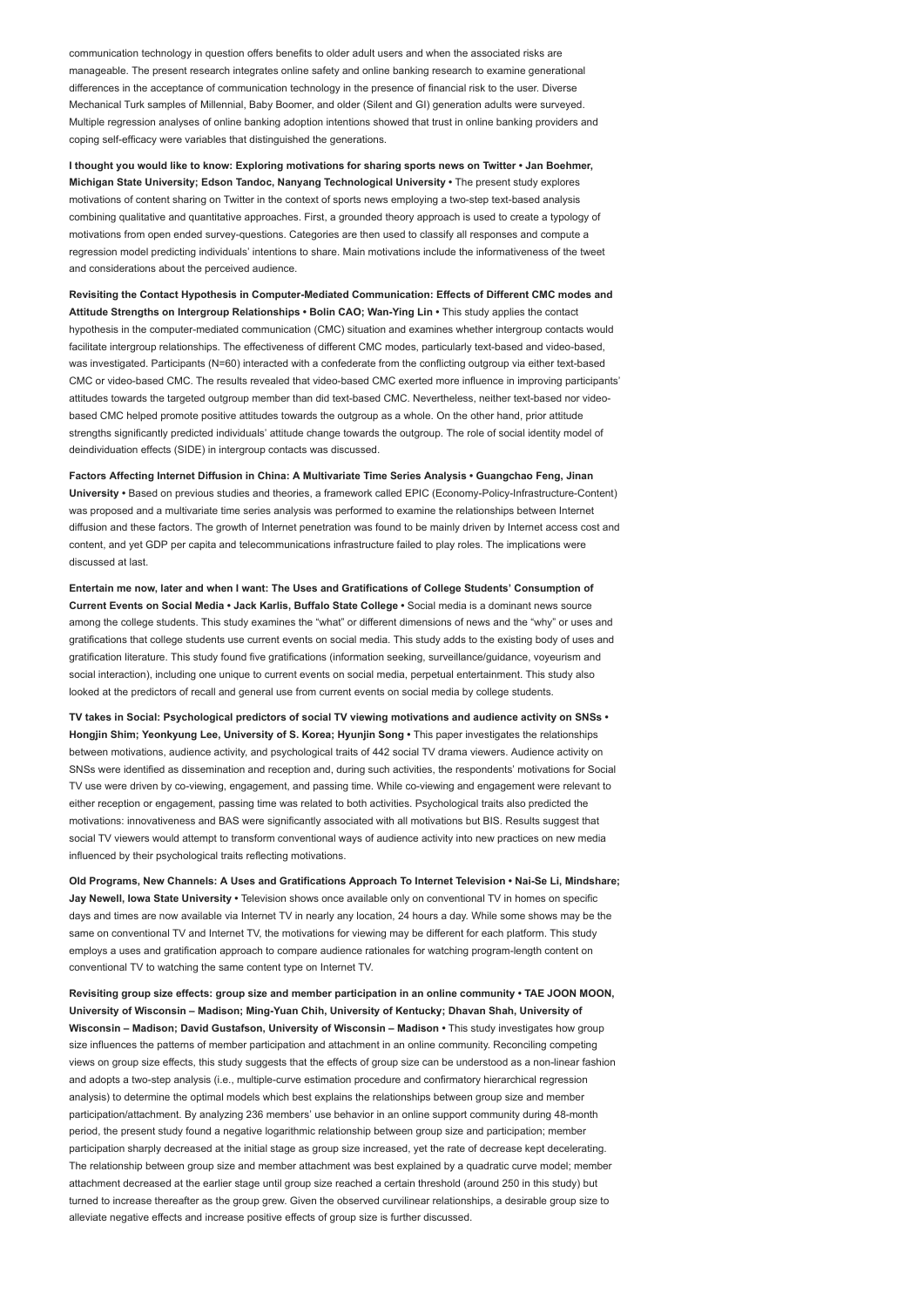Impression formation on social media from the viewer perspectives • Yi Mou; Mike Miller • The question of how impression is formed online – especially on social media – has triggered a lot of research interest. While traditional impression formation literature mainly looks at this issue from the source perspective, little attention is paid from the viewer or audience perspective. As anecdotal evidence and scientific inquiry accumulated, viewer's identity is called into the question of how and why a certain impression is formed. Under the guideline of self-categorization theory, this study aims to provide some insights on impression formation from a viewer perspective. An online experiment was conducted based on a 2 (microblog post topic: personal vs. professional) X 2 (fans count: few vs. many) between-subjects factorial design. Under each condition, a mock-up microblog page of a fictitious college professor was presented to respondents before they were asked to evaluate this "professor". The results indicate that teacher respondents and student respondents rate the likability and credibility of this professor differently. Theoretical implications are discussed.

Who said that? A persuasion knowledge perspective for understanding the effect of social distance and source expertise on social networking sites (SNS) • Yoon Hi Sung; Chang-Hoan Cho; Young Woong Shin • This study explored the effect of social distance and source expertise on the effectiveness of brand message on social networking sites (SNS) based on persuasion knowledge model. A 2 (social distance: close vs. distant) x 2 (source expertise: expert vs. non-expert) x 2 (product types; search goods vs. experience goods) experimental study was conducted. The structural equation modeling was used.

Break it to me gently: Twitter bypasses traditional media for breaking news, but where does it lead people next? • Edson Tandoc, Nanyang Technological University; Erika Johnson, University of Missouri • This study sought to determine the news consumption pattern of college students by asking where respondents get breaking news and where this source leads them next. Guided by the framework of niche theory and theory of relative constancy, we predicted that social media, particularly Twitter, is displacing traditional news media at least for the gratification of learning about the news first. The findings based on an online survey (N=224) supported this general assumption.

Issue-Specific Engagement: How Facebook Contributes to Opinion Leadership and Efficacy on Energy and Climate Issues • Emily Vraga, George Mason University; Ashley Anderson, Department of Journalism & Technical Communication; John Kotcher, George Mason University; Edward Maibach, George Mason University • While social media are increasingly studied for their political impact, not enough is known about how distinct forms of Facebook activity – such as general news consumption and expression vs. issue-specific activism – explain attitudes towards a particular issue. Using a Republican sample, we demonstrate that only issue-specific advocacy on Facebook is associated with a greater sense of personal influence on the issue of climate change, suggesting distinguishing between types of Facebook activity is important.

Can You See Me? Teenagers' Self-Disclosure on Social Network Site, Regret of Posting, and Social Capital • Wenjing Xie; Cheeyoun Kang, Southern Illinois University Carbondale • Self-disclosure is popular on social networking site. Using survey data from Pew Research Center's Internet & American Life Project, this study tries to provide an overall picture of teenagers' self-disclosure on SNS. We further examine how demographic variables, SNS use, different types of friends, trust, and privacy control behavior influence self-disclosure, regret of posting on SNS, and social capital. We find that though teenagers reveal moderately high level of personal information on SNS, they don't disclose all types of personal information equally. Hierarchical regression analysis shows that demographic variables and anecdotal factors such as SNS use frequency, network size, SNS friend type, trust, and privacy control behavior are related to self-disclosure on SNS and regret of posting. Self-disclosure and privacy control behavior also predict teenagers' social capital.

How Public Relations Practitioners Perceive Social Media Platforms? A Media Richness Perspective • Ana Isabel Gonzalez Michel, Albertus Magnus College; Thomas E. Ruggiero, The University of Texas at El Paso; Kenneth "C.C." Yang, The University of Texas at El Paso • Prior studies on the use of social media by public relations professionals lacked the theoretical framework to fully evaluate the richness of this emerging communication platform. On the basis of Media Richness Theory, the researchers assessed the perceptions of 162 PR professionals from a national sample to identify emerging media richness dimensions that are not the same as those in the previous media richness theory. This study suggests that social media not simply be compared to traditional media, but demonstrates a unique medium characteristics. Both theoretical and managerial implications are discussed.

Take a break: Examining College Students' Multitasking Activities During a Study- or Work-Related Task • Shupei Yuan, Michigan State University; Anastasia Kononova, Michigan State University • The survey explored how frequently college students engage in multitasking with social media, texting/instant messaging (IM), and music while studying/working and what motivates them to multitask. Checking Facebook, texting/IM, and listening to music were the most popular activities. Five media differed by strongest multitasking motivations. Habit was the dominant motivation predicting frequency of using media during a work- or study-related task. Passing time, escape, socialization, and efficiency predicted the extent of multitasking on different instances.

A Review of the Scholarly Literature on the Role of Social Media in Social Capital • Weiwu Zhang, Texas Tech University; Alan Abitbol • This paper attempts to provide a critical review of the growing empirical literature on the influence of social network sites on social capital (2004-2014). It summarizes the major findings, identifies the thematic patterns of influences of SNSs on social capital in such diverse areas as trust, civic and political participation, bridging and bonding social capital, campaigns and mobilizing and negative outcomes, locates gaps in the current literature, and provides suggestions for future studies.

#### Student Papers

Nature and Effectiveness of Online Social Support for Intercultural Adaptation of Mainland Chinese Overseas Students • Liang Chen, Nanyang Technological University; Xiaodong Yang, Nanyang Technological University • Mainland Chinese students have been flocking to universities or colleges in Singapore. Inevitably, these students have encountered difficulty in adapting to their new life. An online social support group called Living in Singapore Group (LSg), a sub-forum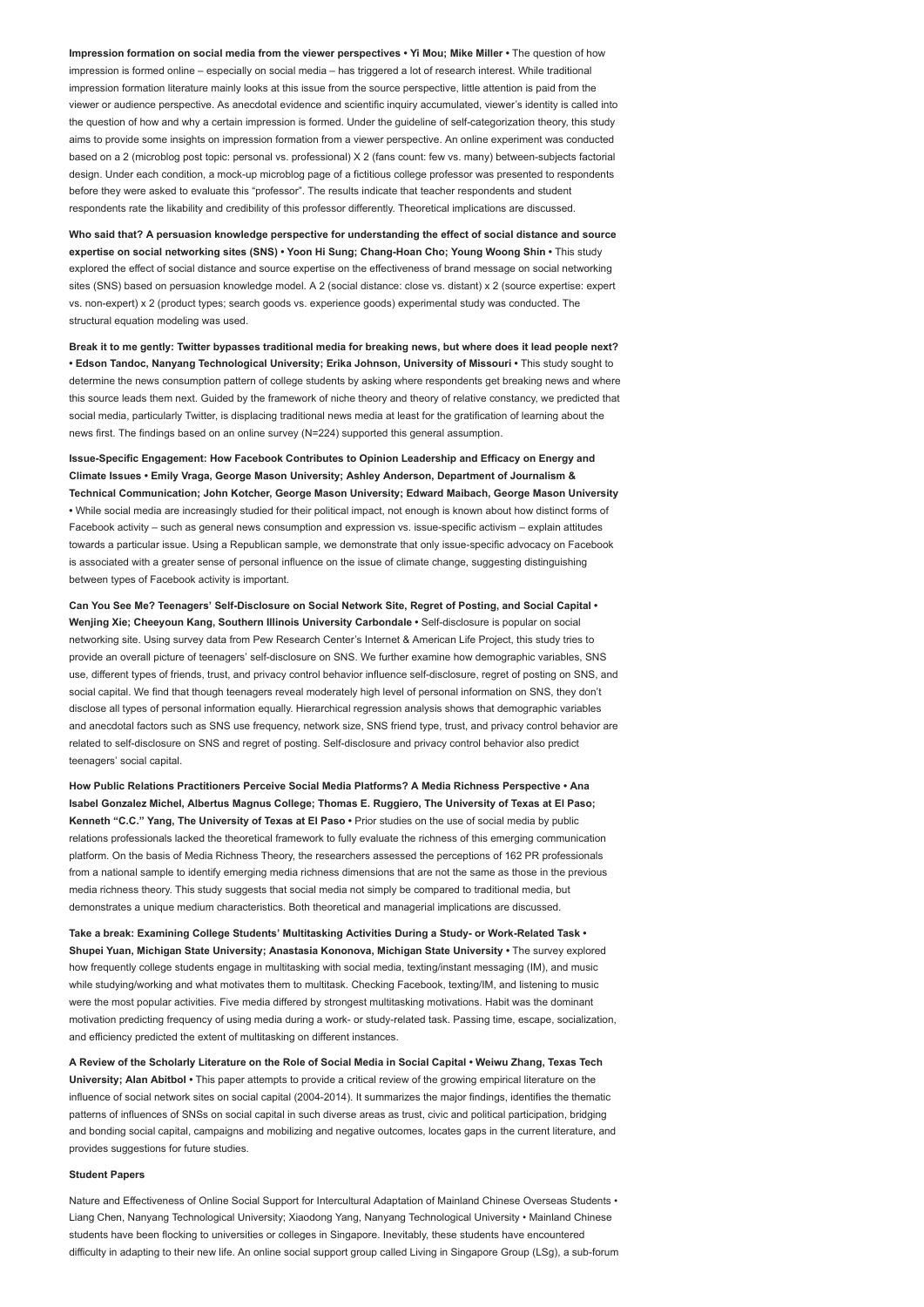of the most popular forum on Chinese overseas study created in April 2000, provides various types of social support messages for Mainland Chinese students in Singapore. This research explores the nature and effectiveness of these messages. A directed qualitative content analysis was applied in Study 1 to analyze 1,736 posted messages collected from July 6, 2012 to February 6, 2013.The results suggest that social support messages can be categorized into subcategories of the three existing main categories, namely, informational, instrumental, and emotional, as well as the new category called network support. In-depth interviews were conducted with 21 LSg members in Study 2. The results demonstrate that social support messages provided by this group have effectively helped Mainland Chinese overseas students in intercultural adaptation, especially in the early cross-cultural adaptive phase.

The displacement effect between competing social network services: Examining uses-and-gratifications of WeChat and Weibo in China • Di Cui; Guangsheng Huang • The worldwide proliferation of social network services necessitates a move beyond studying the adoption of any single social network service. However, little research has discussed the competition between different social network services. Taking the uses-and-gratification perspective, this study explores the potential displacement effect between two most popular social network services in China: WeChat and Weibo. Adopting both the media-centric and user-centric approaches, we attempted to explain the displacement effect by examining gratification-opportunities of and gratifications-obtained from WeChat and Weibo respectively. Based on an online survey (N = 395), we found that WeChat was displacing Weibo among young users. The growing preference on WeChat was driven by its instant messaging as gratification opportunity and sociability, entertainment and peer approval as gratifications obtained. Our analysis meanwhile reveals that the user-centered approach is more effective in explaining the displacement between similar social network services in competition.

Understanding the Behavior of Abstaining from Contributing to Product Reviews on the Web: Motivational and Attitudinal Approaches • Youngsun Kwak, University at Buffalo; Amanda Damiano, University at Buffalo; Ji Hye Choi, University at Buffalo • There are endless reviews one can read online about products. While many studies have examined a contributor's side of product reviews, research is limited because only a small number of people write comments about products. This study evaluates those who abstain from contributing to product-reviewing on the web; specifically by employing motivational theories as well as attitudinal theories. Focus group interviews were undertaken as a way to gauge thoughts, opinions, and feelings of non-contributors. It was determined that there may be several reasons why people do not contribute to online product reviews, including lack of autonomy, feelings of having less competence, a weak sense of belonging, as well as a negative attitude toward product reviews in general. These findings serve as an important step in developing a questionnaire for future research. Furthermore, this information serves a practical use in providing the creators of these products with insightful consumer thoughts.

How Does the Audience Respond to Cancer Videos? A Content Analysis of YouTube Comments • Jingjing Han, Indiana University • This exploratory study examined how YouTube users respond to cancer knowledge-based videos. Language analysis was applied to understand the audience's emotions, the way to process information and their most concerned themes. There are 3,453 comments on YouTube were analyzed in sentiment analysis and Linguistic Inquiry and Word Count Analysis (LIWC), while 200 comments were manually categorized into the fourteen themes. Results show that there are four top themes that are salient among the comments, i.e. giving cancer medical/treatment information, giving basic cancer knowledge, asking intelligent support about cancer, and appreciation for others' support /video content. Furthermore, the audience processes the videos more emotionally than cognitively, and there are more negative responses to the videos. Interestingly, the positive valence of the message is positively correlated with the negative valence. Interpretations and implications were discussed.

Who use more emoticons? Who anthropomorphize more?: Cultural and Gender Differences in Emoticons Use on IM • Soyoung Jung, Syracuse University; Joon Kyung Kim, Syracuse University; Li Chen, Syracuse University • An online survey (N=110) examined how IM users use emotions when they are chatting through IM based on cultural and gender differences. Drawing on culture dimension theory and high- versus low-context culture theory, two independent variables were examined; the tendency to individualism/collectivism, and masculinity/femininity. Based on two popular platforms (Facebook Messenger and KakaoTalk), the results showed that there is a correlation between cultural/gender difference and emoticons use satisfaction, especially anthropomorphism tendency toward the emotions. The results showed that there is a correlation between cultural/gender difference and emoticons use satisfaction, especially Anthropomorphism. People who have the tendency towards collectivism showed greater satisfaction than those who have the tendency towards individualism. In addition, people who have the tendency towards femininity exhibited more satisfaction with emoticon use than those who have the tendency towards masculinity. As a result, the findings of this study suggest that individuals' tendency to individualism/collectivism and masculinity/femininity has the correlation with their satisfaction with emoticon use in IM.

Examination of Perception and Evaluation for Smartphone Addiction during a Communication Blackout • Chang Sup Park • The smartphone, through its small size, ease of use, proliferation of free or cheap apps, and constant connectivity, changes our life in a way that goes well beyond what we experienced with previous media. This study examined smartphone users' self-perception and evaluation for their addictive behaviors during a communication blackout that lasted six hours in recent South Korea. Based on the interview of 20 smartphone users, this study distinguished heavy smartphone users into two groups – people who depend on their smartphone emotionally and people who depend on it functionally. The current study found that the former group was more reluctant in acknowledge negative aspects of the smartphone than the latter group. In addition, functionally-dependent users were more willing to change their addictive behaviors than emotionally-dependent people. Heavy smartphone users, regardless of their type of overdependence, denied that they were addicted to the smartphone. Implications of the study are discussed.

Who Sets the News Agenda on Twitter? Journalists' Posts During the 2013 Government Shutdown • Frank Michael Russell, University of Missouri/Missouri School of Journalism; Marina Hendricks; Heesook Choi; Elizabeth Conner Stephens • This study examines how journalists use Twitter, specifically whether any difference exists in linking and attribution behavior between journalists for traditional and online news organizations. An analysis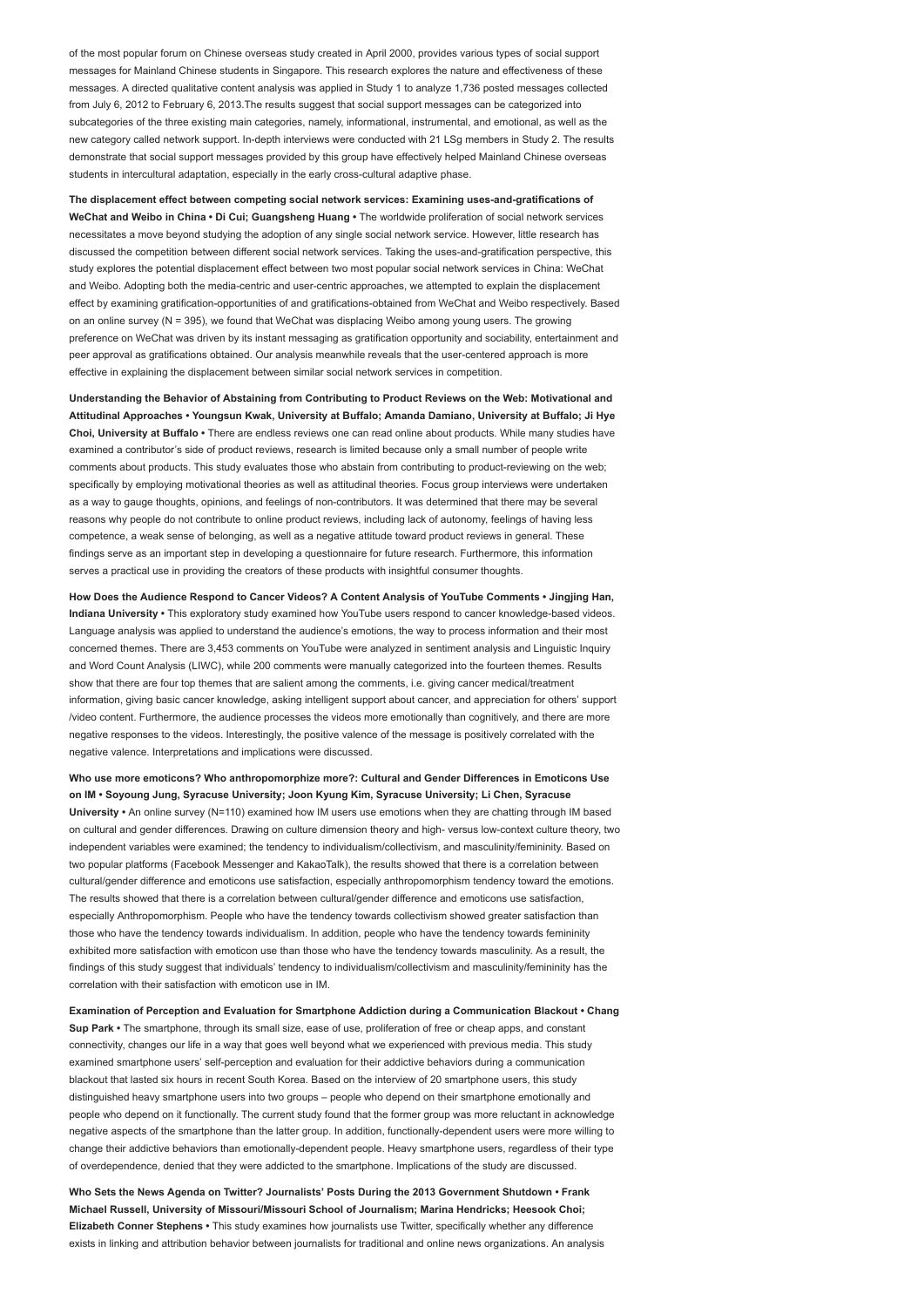was conducted of 40 journalists' tweets during the 2013 government shutdown. When they were not linking to their own news organizations, journalists were more likely to link to traditional than online news sites. They also were found to prefer a politics frame over an impact frame.

Predictors of Male Players' Harassment Behavior in Online Video Games • Wai Yen Tang, Ohio State University; Jesse Fox, Ohio State University · Online video game play affords connectivity and social interaction among players from around the world. This connectivity also brings undesirable behaviors, however, and online harassment is becoming a pervasive issue in the gaming community. In this study, we sought to determine what personality traits and game-related variables predicted harassment behaviors in online video games. Male players of online video games (N = 439) were invited to participate in an anonymous online survey. Similar to previous research on harassment in other domains, social dominance orientation and hostile sexism predicted higher levels of both sexual harassment and general harassment in online games. Game involvement and weekly play time were additional predictors for general harassment. Implications for the social gaming environment are discussed.

Journalists and Bloggers. Social media interpretive community in Nicaragua • Emilia Yang • This paper is an analysis of how journalists and bloggers of Nicaragua—a country where independent journalists are constantly harassed for trying to do their work—use social media to develop an interpretive community online. Debates and discussions within the community of journalists and bloggers created a virtual public sphere, and were analyzed through online observation, interviews, and a survey. The key findings are that social media have replaced analog forms of interaction among this community and are gradually creating cohesion among journalists and bloggers in Nicaragua. Respondents cited Twitter as the most useful social media platform for conversations about journalistic practices, common struggles, and other subjects related to the national news agenda. Social media are especially useful for discussing current political topics, most importantly, cases of governmental repression against journalists. The research infers that the online discourse among journalists and bloggers has created a sense of community and solidarity within the group, even creating feelings of a shared responsibility to add content and engage in online debates about current events.

The Implications of Social Capital for SNS Use: A New Trend with Moderating Effect of Communication Anxiety • Pei Zheng, University of Texas at Austin; Xiaogian Li, University of Texas, Austin • This study suggests a new trend of how social capital would actually affect use of social networking sites (SNSs). Using the data from 568 college students in China, regression results show that both bridging and bonding social capital are positively associated with intensity of SNS use after controlling for key demographic factors. Moreover, communication anxiety is found to moderate the effect of social capital (bridging and bonding) on intensity of SNS use. Specifically, for students with lower communication anxiety, the relationships between bonding and bridging social capital and intensity of SNS use are stronger than do those with higher communication anxiety. Taken together, this study contributes to the literature of social capital and SNS use by examining the possible impact of social capital on SNS use. Also, the moderation effect of communication anxiety on the association between social capital and SNS use may be better explained when taking into account the collectivism cultural context of China. Connection and relationship is a central idea in Chinese society, therefore people regard social capital as interdependence even in the online environment. As a consequence, people who are more anxious in communication would be more concerned and careful in managing their online relationship than people who are less communication anxious, which lead to a weakened interaction between social capital and SNS use.

#### [2014 Abstracts](http://www.aejmc.org/home/2014/06/2014-abstracts/)

Filed under [Uncategorized](http://www.aejmc.org/home/category/uncategorized/) · Tagged with [Communication Technology](http://www.aejmc.org/home/tag/communication-technology/)

# [Journalism & Mass Communication Quarterly/Spanish](http://www.aejmc.org/home/2013/12/jmcq-90-4/)

Posted by [kysh](http://www.aejmc.org/home/author/kyshiab/) on December 2, 2013 · [Leave a Comment](http://www.aejmc.org/home/2013/12/jmcq-90-4/#respond)

#### Volumen 90 Número 4 Invierno 2013 (Volume 90 Number 4 Winter 2013)

(English Version & Spanish Translation)

Publics, Policies, and Social Control Publics, Políticas y Control Social

## Drug Abuse Violations in Communities: Community Newspapers as a Macro-level Source of Social Control Masahiro Yamamoto and Weina Ran

### Abstract

This study conceptualizes community newspapers as a unique community-level resource that promotes community social control. Specifically, community newspapers were hypothesized to have negative effects on drug abuse violations, both directly and indirectly, as mediated by civic engagement. Results indicate that a macro-level measure of community newspapers had an indirect negative effect on drug abuse violations through its positive effect on civic engagement. Implications are discussed for the role of community newspapers in building a healthy community.

Violaciónes Abuso de drogas en las comunidades: Periódicos comunitarios como a nivel macro Fuente de Control Social

Masahiro Yamamoto y Weina Ran

Abstract Traducción español

En este estudio se conceptualiza periódicos de la comunidad como un recurso único a nivel comunitario que promueve el control social de la comunidad. En concreto, los periódicos de la comunidad fueron la hipótesis de tener efectos negativos sobre violaciónes de abuso de drogas, tanto directa como indirectamente, como mediado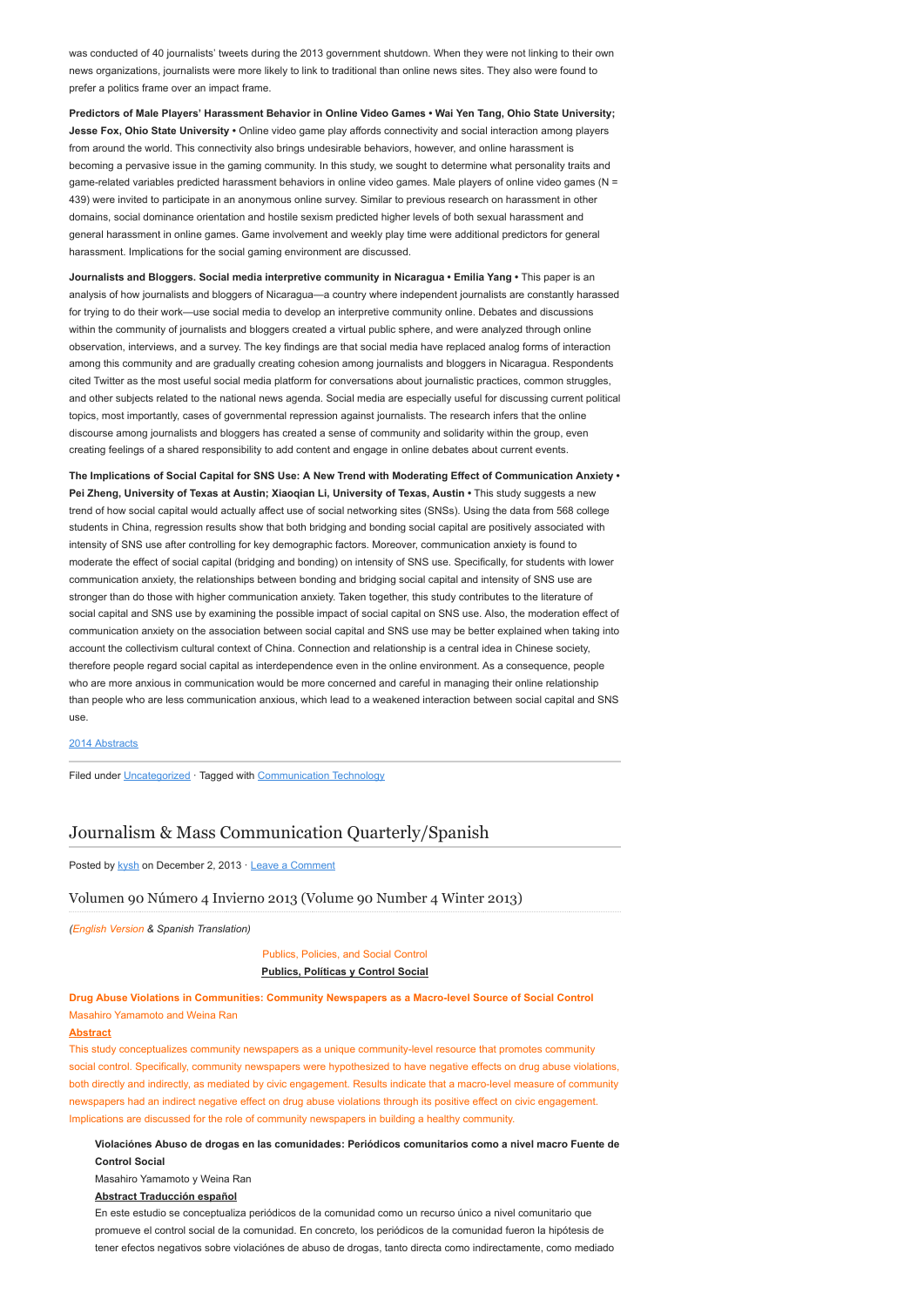por el compromiso cívico. Los resultados indican que una medida a nivel macro de los periódicos de la comunidad tuvo un efecto negativo indirecto sobre violaciónes de abuso de drogas a través de su efecto positivo en la participación cívica. Implicaciones se discuten para el papel de periódicos de la comunidad en la construcción de una comunidad saludable.

### Exploring the Role of Agenda-Building Efforts in Media Coverage and Policymaking Activity of Healthcare Reform

## Spiro Kiousis, Jung Min Park, Ji Young Kim, and Eun Go

### Abstract

This investigation explores the relationships among information subsidies, news media coverage, and policymaking activities regarding healthcare reform during the first year of the Obama presidential administration. Specifically, a comparison of information subsidies (from the president, federal government offices, Congress, and healthcare-related stakeholder groups), news media content, and policymaking activity was completed from March 2009 to December 2009. Significant correlations were found for the salience of issues and stakeholder groups among information subsidies, news media coverage, and policymaking activity. Robust linkages were also found concerning issue attribute salience.

### Analizar el papel de los Esfuerzos Programa de Fomento de la cobertura mediática y la formulación de políticas Actividad de la Reforma de Salud

Spiro Kiousis, Jung Min Park, Ji Young Kim y Eun Go

### Abstract Traducción español

Esta investigación explora la relación entre los subsidios de la información, la cobertura de los medios de comunicación y las actividades de formulación de políticas con respecto a la reforma de salud durante el primer año de la administración presidencial de Obama. En concreto, una comparación de los subsidios de la información (por parte del presidente, las oficinas del gobierno federal, el Congreso y los grupos de interés relacionados con la asistencia sanitaria), el contenido de los medios de comunicación, y la actividad de la formulación de políticas se completó entre marzo de 2009 diciembre de 2009. No se encontraron correlaciones significativas para la relevancia de las cuestiones y los grupos de interés, entre los subsidios de la información, la cobertura de los medios de comunicación, y la actividad de la formulación de políticas. También se encontraron vínculos robustos en relación con tema atribuyen relevancia.

#### Audience Response to Brand Journalism: The Effect of Frame, Source, and Involvement

James T. Cole II and Jennifer D. Greer

### Abstract

This study examined reactions to brand journalism in light of frame, source, and product involvement. Participants in an experimental study viewed a custom magazine with either a commercial (branded) or editorial (nonbranded) frame and read a story quoting either a peer or a corporate source. Readers rated the nonbranded magazine higher in credibility, but source cues had no direct effects on credibility ratings. Source did matter when combined with consumer product involvement. Highly involved consumers had stronger brand attitudes and purchase intent after reading advice from a peer source; low-involved consumers responded more favorably to a corporate source.

#### Audiencia Respuesta a Marca Periodismo: El efecto de marco, fuente y Participación

James T. Cole II y Jennifer D. Greer

#### Abstract Traducción español

Este estudio examinó las reacciones al periodismo de marca a la luz del marco, fuente, y la participación del producto. Los participantes en un estudio experimental vieron una revista personalizada, ya sea con un comercial (marca) o editorial (sin marca) marco y leer una historia citando sea un compañero o una fuente de la empresa. Los lectores calificaron la revista sin marca más alta en la credibilidad, pero las señales de origen no tuvo efectos directos sobre las calificaciones de credibilidad. Fuente importaba cuando se combina con la participación de los productos de consumo. Consumidores altamente implicados tenían actitudes más fuertes de la marca e intención de compra después de leer asesoramiento de una fuente de pares, los consumidores de baja involucrados respondieron más favorablemente a una fuente de la empresa.

### Exploring Negative Dimensions of Organization-Public Relationships (NOPR) in Public Relations Bitt Beach Moon and Yunna Rhee

#### Abstract

Although much research on organization–public relationship (OPR) has been conducted in public relations, negative relational features have been researched less extensively. It is imperative to identify negative relational components for restoring the damaged relationships between organization and publics and to understand how negative OPR (NOPR) can hamper public relations efforts. This study focused on exploring dimensions of NOPR through a systematic scale development process. In this study, four dimensions of NOPR—dissatisfaction, distrust, control dominance, and dissolution—were identified and the twenty-two-item scale was statistically reliable and valid. It was also shown that NOPR influenced Public's Communication Behavior (PCB).

## Explorando Negativo Dimensiones de Relaciones Públicas (Organización NOPR) en Relaciones Públicas Bitt Playa Luna y Yunna Rhee

#### Abstract Traducción español

Aunque muchas investigaciones sobre la organización pública relación (OPR) se ha realizado en las relaciones públicas, las características relacionales negativas han sido investigados con menos intensidad. Es imperativo identificar componentes relacionales negativas para restaurar las relaciones dañadas entre organización y públicos y para entender como negativo OPR (NOPR) puede obstaculizar los esfuerzos de relaciones públicas. Este estudio se centró en la exploración de las dimensiones de NOPR a través de un proceso de desarrollo a escala sistemática. En este estudio, cuatro dimensiones de NOPR-insatisfacción, la desconfianza, el dominio de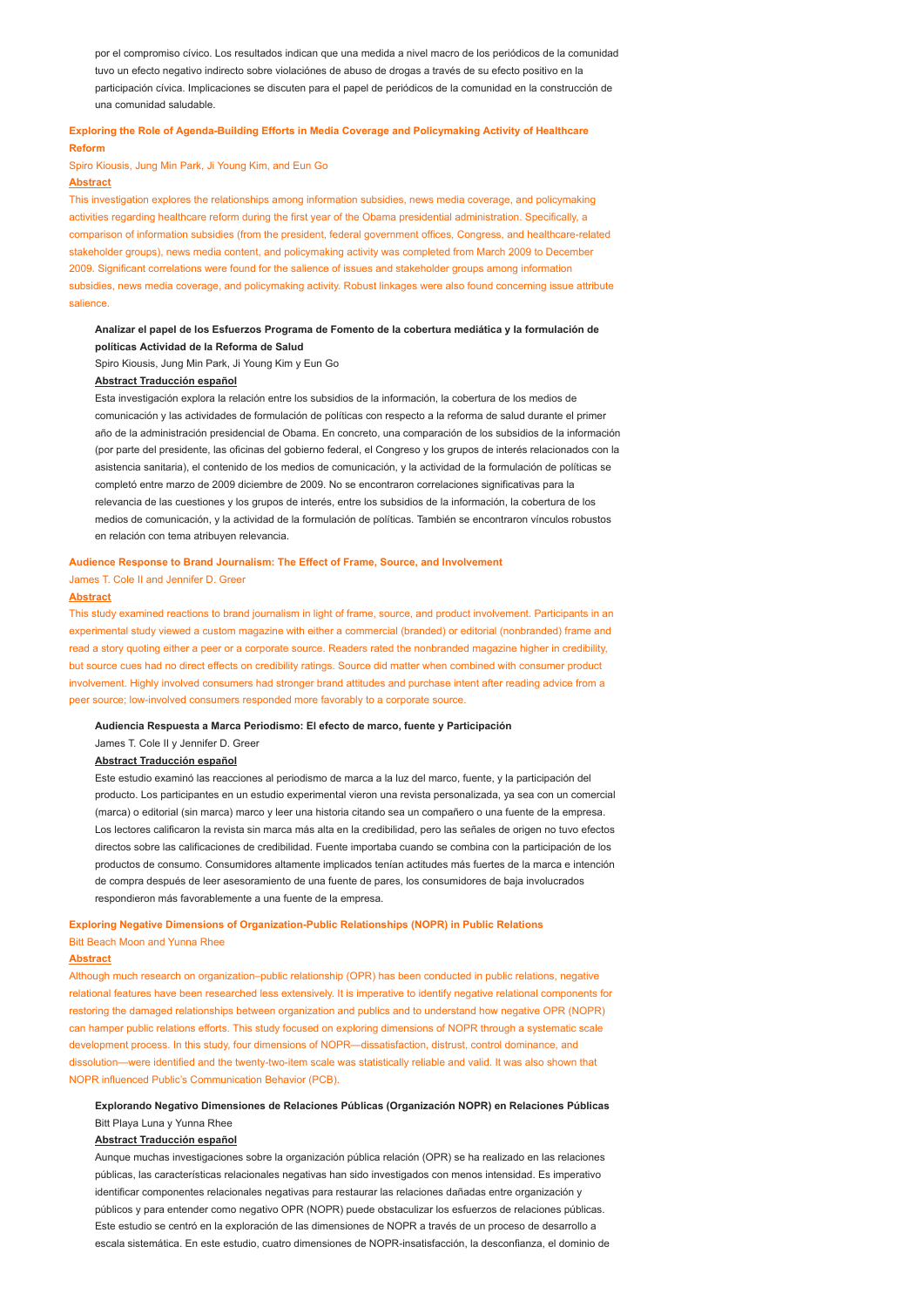control, y la disolución-fueron identificados y la escala de veintidós artículo fue estadísticamente fiables y válidos. También se demostró que NOPR influenciada Comunicación Comportamiento de Pública (PCB).

### Theorizing Technology Use: From Access to Utilization: Factors Affecting Smartphone Application Use and Its

#### Impacts on Social and Human Capital Acquisition in South Korea

Jaemin Jung, Sylvia Chan-Olmsted, and Youngju Kim

### Abstract

This study examines the mobile divide from the perspective of perception of information and knowledge inequity due to smartphone usage, exploring factors that may influence the use of smartphone applications and assessing discrepancies in social and human capital due to usage differences. A survey of smartphone users revealed that gender, age, personal innovativeness, and consumption skills were significant predictors of the frequent use for applications. Simply having more smartphone applications does not contribute to increases social or human capital; it is usage of these apps that makes a difference

## La teorización Tecnología Uso: Del acceso al Aprovechamiento: Factores que afectan Smartphone Aplicación Uso y su impacto en capital social y humano de adquisición en Corea del Sur Jaemin Jung, Sylvia Chan-Olmsted, y Youngju Kim

### Abstract Traducción español

Este estudio examina la división móvil de la perspectiva de la percepción de la información y la inequidad conocimiento debido al uso de teléfonos inteligentes, los factores que pueden influir en el uso de aplicaciones para teléfonos inteligentes y las discrepancias que evalúan en el capital social y humano, debido a las diferencias de uso de la exploración. Una encuesta de los usuarios de teléfonos inteligentes, reveló que el género, la edad, la capacidad de innovación personal, habilidades y consumo fueron predictores significativos del uso frecuente para las aplicaciones. Basta con tener más aplicaciones de teléfonos inteligentes no contribuye al aumento de el capital social o humano, sino que es el uso de estas aplicaciones que hacen la diferencia.

### Multiple Opinion Climates in Online Forums: Role of Website Source Reference and Within-Forum Opinion **Congruency**

Elmie Nekmat and William J. Gonzenbach

#### Abstract

Through the Spiral of Silence framework, this study examines the online opinion climate effect on individual willingness to post messages in forums, using a 2 × 2 experiment manipulating website source (mainstream news/ideologically homogeneous activist group) and opinion congruency (minority/majority opinion). Individuals' willingness to post was affected only by their opinion congruency with those expressed in forums. Analysis revealed instances of individuals "speaking up" as compared to "speaking out." Other deterrents to willingness to post were also uncovered.

### Múltiples climas de opinión en foros en línea: Papel de la Website Fuente de referencia y dentro de-Forum Opinión Congruencia

Elmie Nekmat y William J. Gonzenbach

#### Abstract Traducción español

A través de la Espiral del Silencio marco, este estudio examina el efecto del clima de opinión en línea de la voluntad individual a publicar mensajes en los foros, con una × 2 experimento manipulando fuente sitio web (corriente principal de noticias / grupo activista ideológicamente homogéneo) y la opinión de congruencia (dictamen 2 minoría / mayoría ). Disposición de las personas a cargo fue afectada sólo por su congruencia opinión con las expresadas en los foros. El análisis reveló casos de individuos "que habla up" en comparación con "hablar". Otros factores de disuasión a disposición a publicar también fueron descubiertos.

### Social Recommendation, Source Credibility, and Recency: Effects of News Cues in a Social Bookmarking **Website**

#### Qian Xu

#### Abstract

A 2 (number of diggs: a few, many) × 2 (source credibility: low, high) × 2 (recency: more recent, less recent) betweensubjects experiment was conducted to explore how three news cues individually and interactively affected perception of credibility, newsworthiness, click likelihood, and sharing behavioral intentions toward the news feed on a social bookmarking website. The findings indicated that social recommendation in the form of number of diggs was the primary factor to influence perceived news credibility and click likelihood. The influence of source credibility was dependent upon the effect of other cues. There was also a cue-cumulation effect of source credibility and recency on perceived newsworthiness.

Recomendación Social, credibilidad de la fuente, y experiencia reciente: Efectos de Noticias Cues en un sitio web de marcadores sociales

Qian Xu

#### Abstract Traducción español

A 2 (número de diggs: unos pocos, muchos) × 2 (fuente de credibilidad: bajo, alto) × 2 (actualidad: más reciente y menos reciente) entre sujetos experimento se realizó para explorar cómo tres señales de noticias afectados de forma individual e interactivamente percepción de la credibilidad, la noticiabilidad, haga clic en la probabilidad, y el intercambio de las intenciones de comportamiento hacia la fuente de noticias en un sitio web de marcadores sociales. Los resultados indicaron que la recomendación social en forma de número de diggs fue el factor principal para influir en la percepción de credibilidad de noticias y haga clic en la probabilidad. La influencia de la credibilidad de la fuente era dependiente de el efecto de otras señales. También hubo un efecto-cue acumulación de credibilidad de la fuente y lo reciente de noticiabilidad percibido.